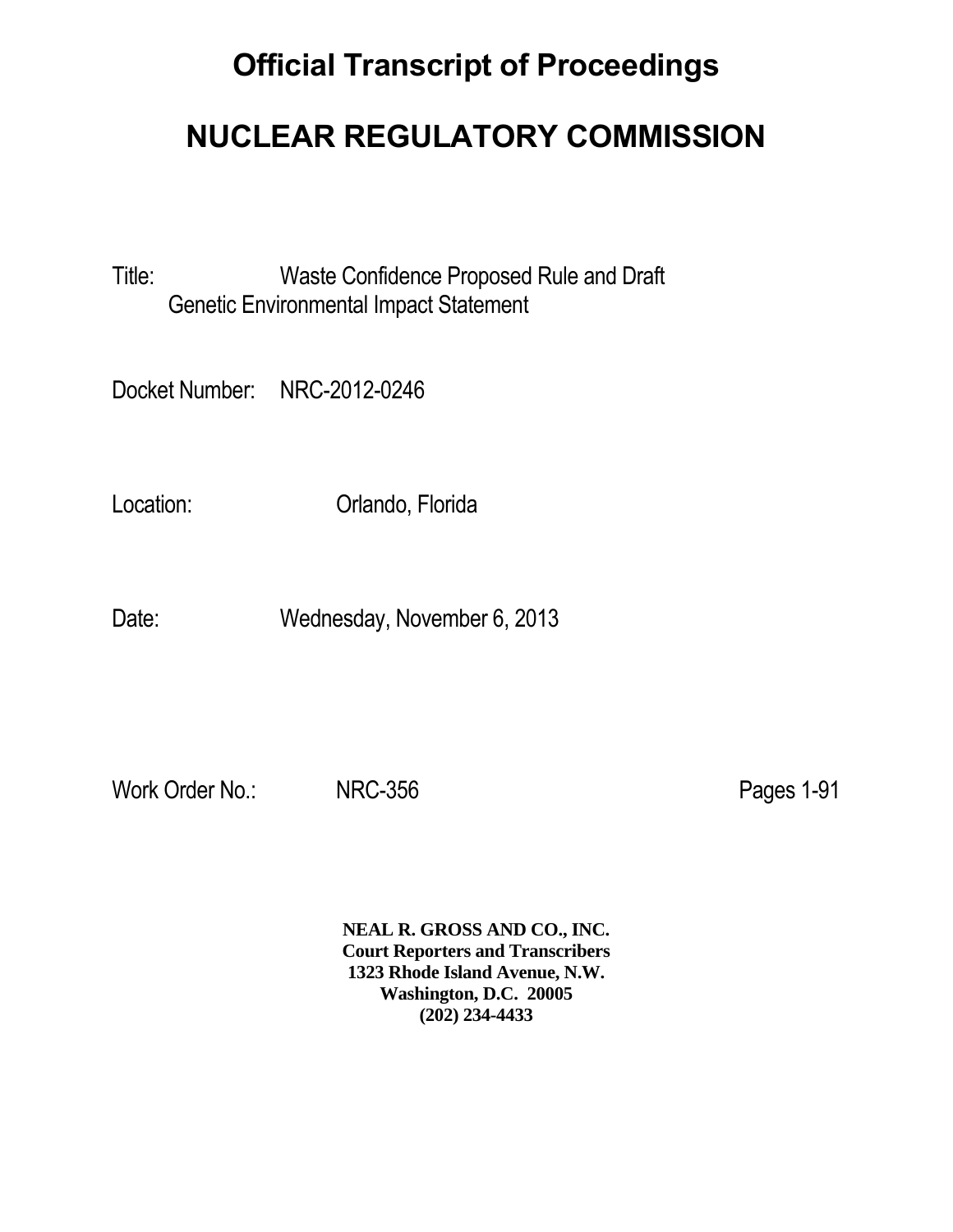|                  | $\mathbf 1$                                                                                                                                                     |
|------------------|-----------------------------------------------------------------------------------------------------------------------------------------------------------------|
| $\mathbf 1$      | UNITED STATES OF AMERICA                                                                                                                                        |
| $\overline{c}$   | NUCLEAR REGULATORY COMMISSION                                                                                                                                   |
| $\mathsf 3$      | $+~~+~~+~~+~~+$                                                                                                                                                 |
| $\sqrt{4}$       | WASTE CONFIDENCE PROPOSED RULE                                                                                                                                  |
| 5                | AND                                                                                                                                                             |
| 6                | DRAFT GENERIC ENVIRONMENTAL IMPACT STATEMENT                                                                                                                    |
| $\boldsymbol{7}$ | $+ + + + + + +$                                                                                                                                                 |
| $\,8\,$          | Wednesday, November 6, 2013                                                                                                                                     |
| $\mathsf 9$      | Hyatt Regency Orlando International Airport                                                                                                                     |
| 10               | Briefing Room                                                                                                                                                   |
| 11               | Orlando, Florida                                                                                                                                                |
| 12               |                                                                                                                                                                 |
| 13               | The above-entitled hearing was conducted                                                                                                                        |
| 14               | at 7:00 p.m.                                                                                                                                                    |
| 15               | BEFORE: MIRIAM JUCKETT, Facilitator                                                                                                                             |
| 16               |                                                                                                                                                                 |
| 17               |                                                                                                                                                                 |
| $1\;8$           |                                                                                                                                                                 |
| 19               |                                                                                                                                                                 |
| 20               |                                                                                                                                                                 |
| 21               |                                                                                                                                                                 |
| 22               |                                                                                                                                                                 |
| 23               |                                                                                                                                                                 |
| 24               |                                                                                                                                                                 |
| 25               |                                                                                                                                                                 |
|                  | <b>NEAL R. GROSS</b><br>COURT REPORTERS AND TRANSCRIBERS<br>1323 RHODE ISLAND AVE., N.W.<br>WASHINGTON, D.C. 20005-3701<br>(202) 234-4433<br>www.nealrgross.com |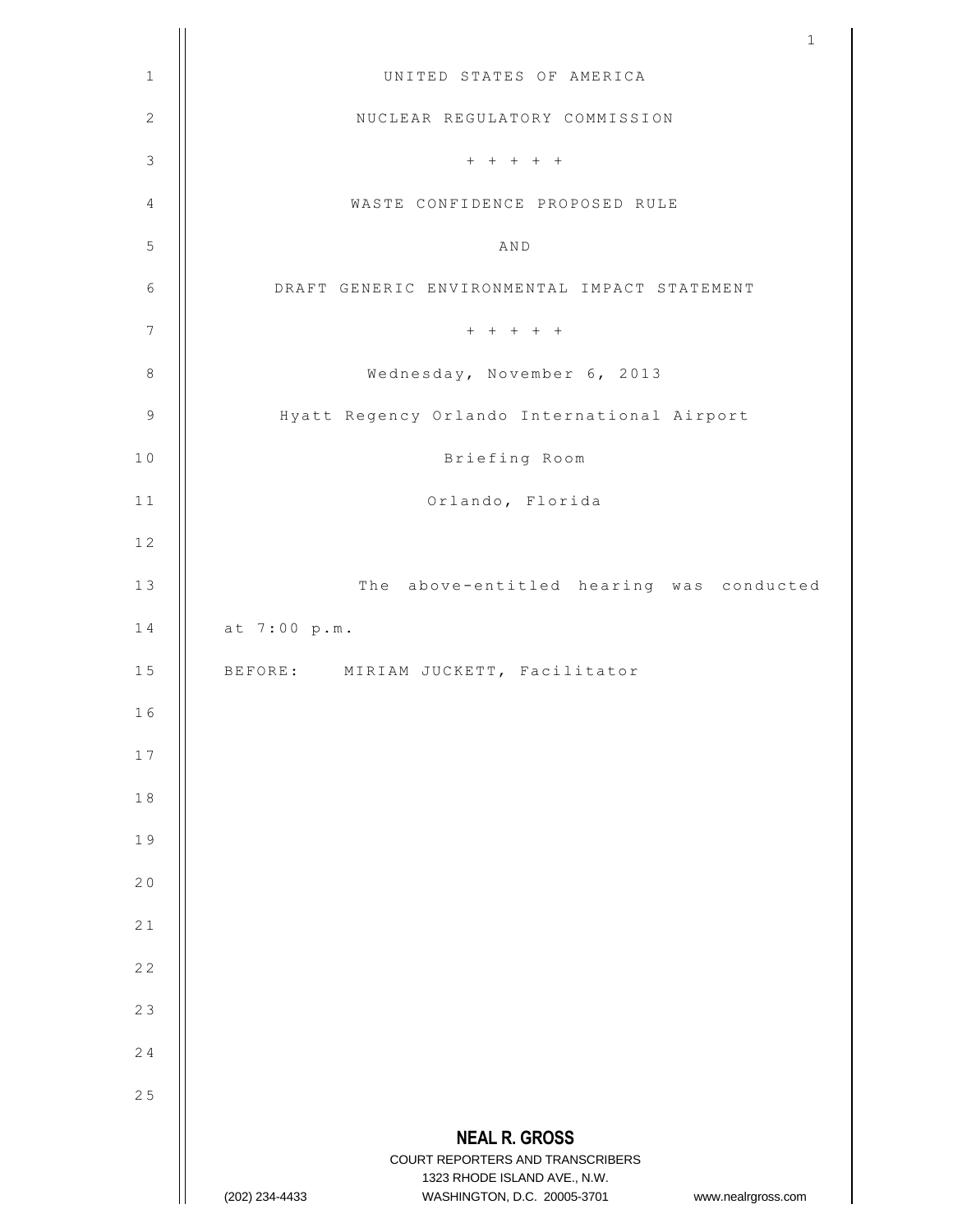|                  |                                                                                                                                           | $\overline{c}$     |
|------------------|-------------------------------------------------------------------------------------------------------------------------------------------|--------------------|
| $\mathbf 1$      | INDEX                                                                                                                                     |                    |
| $\mathbf{2}$     | <b>AGENDA</b>                                                                                                                             | $\texttt{PAGE}$    |
| $\mathsf 3$      | Welcome and Ground Rules<br>I.                                                                                                            | $\overline{4}$     |
| $\overline{4}$   | II. Opening Remarks                                                                                                                       | $\,8\,$            |
| $\mathsf S$      | III. NRC Staff Presentation                                                                                                               | $1\,2$             |
| $\epsilon$       | IV. Q & A                                                                                                                                 | 17                 |
| $\boldsymbol{7}$ | Public Comments<br>$\mathbf {V}$ .                                                                                                        | 20                 |
| $\,8\,$          | VI. Closing                                                                                                                               |                    |
| $\mathsf 9$      | Keith McConnell                                                                                                                           | 90                 |
| $1\,0$           |                                                                                                                                           |                    |
| $1\,1$           |                                                                                                                                           |                    |
| $1\,2$           |                                                                                                                                           |                    |
| $13$             |                                                                                                                                           |                    |
| $1\;4$           |                                                                                                                                           |                    |
| $1\,5$           |                                                                                                                                           |                    |
| 16               |                                                                                                                                           |                    |
| 17               |                                                                                                                                           |                    |
| $1\;8$           |                                                                                                                                           |                    |
| 19               |                                                                                                                                           |                    |
| 20               |                                                                                                                                           |                    |
| 21               |                                                                                                                                           |                    |
| 22               |                                                                                                                                           |                    |
| 23               |                                                                                                                                           |                    |
| 24               |                                                                                                                                           |                    |
| 25               |                                                                                                                                           |                    |
|                  | <b>NEAL R. GROSS</b><br>COURT REPORTERS AND TRANSCRIBERS<br>1323 RHODE ISLAND AVE., N.W.<br>(202) 234-4433<br>WASHINGTON, D.C. 20005-3701 | www.nealrgross.com |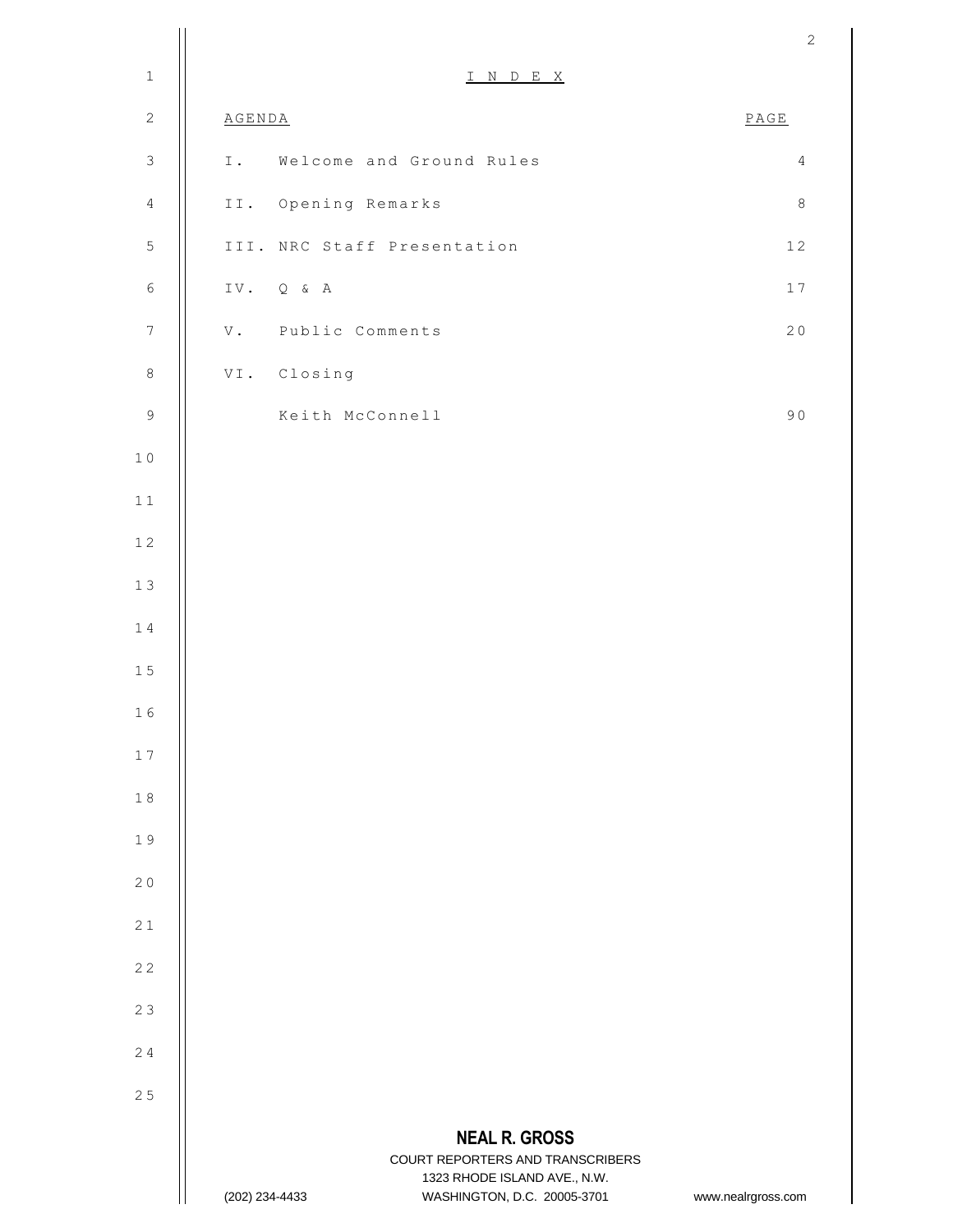|               | 3                                                                                                                                                           |
|---------------|-------------------------------------------------------------------------------------------------------------------------------------------------------------|
| $\mathbf{1}$  |                                                                                                                                                             |
| 2             |                                                                                                                                                             |
| $\mathcal{S}$ | $\underline{P} \underline{R} \underline{O} \underline{C} \underline{E} \underline{E} \underline{D} \underline{I} \underline{N} \underline{G} \underline{S}$ |
| 4             | $7:03$ $P.M.$                                                                                                                                               |
| 5             | I'd like to welcome you to<br>MS. JUCKETT:                                                                                                                  |
| 6             | this evening's Nuclear Regulatory Commission Public                                                                                                         |
| 7             | Meeting on the Draft Generic Environmental Impact                                                                                                           |
| 8             | Statement and Proposed Rule for Waste Confidence.                                                                                                           |
| 9             | My name is Miriam Juckett and I'll be your                                                                                                                  |
| 10            | Facilitator for this evening's meeting, and I'll be                                                                                                         |
| 11            | given some help in the back here by Sarah Lopas.                                                                                                            |
| 12            | I'd like to go over just a couple of items                                                                                                                  |
| 13            | with<br>before we start the substance of<br>this<br>you                                                                                                     |
| 14            | evening's meeting, just some brief introductions and                                                                                                        |
| 15            | an explanation of what's going to happen here tonight.                                                                                                      |
| 16            | The objective of this evening's meeting is                                                                                                                  |
| 17            | for the NRC staff to be able to hear your comments and                                                                                                      |
| 18            | your recommendations on the Draft Generic                                                                                                                   |
| 19            | Environmental Impact Statement, which we'll<br>be                                                                                                           |
| 20            | referring to as the GEIS.                                                                                                                                   |
| 21            | The staff will be listening to your                                                                                                                         |
| 22            | comments and will take them back to consider in the                                                                                                         |
| 23            | finalization of the Generic Environmental Impact                                                                                                            |
| 24            | Statement and Proposed Rule, which will be released in                                                                                                      |
| 25            | a few months.                                                                                                                                               |
|               | <b>NEAL R. GROSS</b>                                                                                                                                        |
|               | <b>COURT REPORTERS AND TRANSCRIBERS</b>                                                                                                                     |
|               | 1323 RHODE ISLAND AVE., N.W.<br>WASHINGTON, D.C. 20005-3701<br>(202) 234-4433<br>www.nealrgross.com                                                         |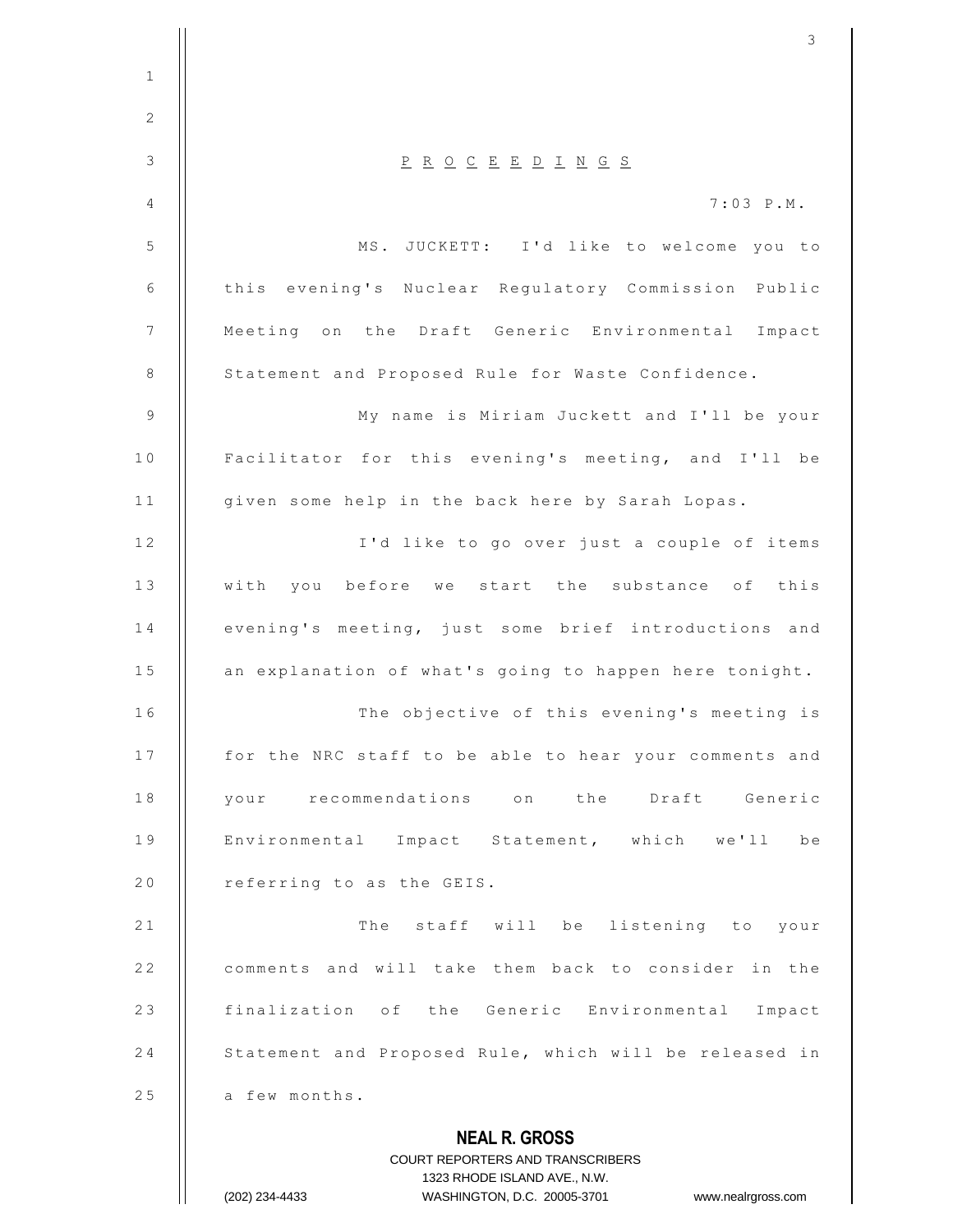**NEAL R. GROSS** COURT REPORTERS AND TRANSCRIBERS 1323 RHODE ISLAND AVE., N.W. (202) 234-4433 WASHINGTON, D.C. 20005-3701 www.nealrgross.com 4 1 | So, this evening what we're going to do is 2 | a very quick presentation by our NRC staff and then 3 we'll go to the comment period. And, in between, 4 | before we go to comments, we'll have a very brief 5 | question and answer period. We'll take just a couple  $6$  | of questions to help make sure that everybody's 7 | understanding the schedule and the process that will 8 | be used to finalize the EIS. 9 || So, a couple of housekeeping items. We 10 | want to make sure that everyone knows too that you can 11 | submit comments through writing. We have a couple of 12 || avenues available that our speakers will be 13 || discussing. And all of the comments, whether at 14 | tonight's meeting, at another meeting, or submitted in 15 || writing, will be considered equally in the  $16$  | finalization of the EIS. 17 | | Rnother thing that I would like to mention 18 | is that when we do go to the question and answer 19 || period we will not be considering those as comments. 20 || So if you do have comments you would like to make, 21 | please make them during the comment portion of the 22 | meeting, which I'll make sure is very clear. 2 3 A n d a l s o , w e w a n t t o m a k e s u r e t h a t y o u 24 | know that outside in the hallway we have several of 25 | the NRC staff members who are here that were authors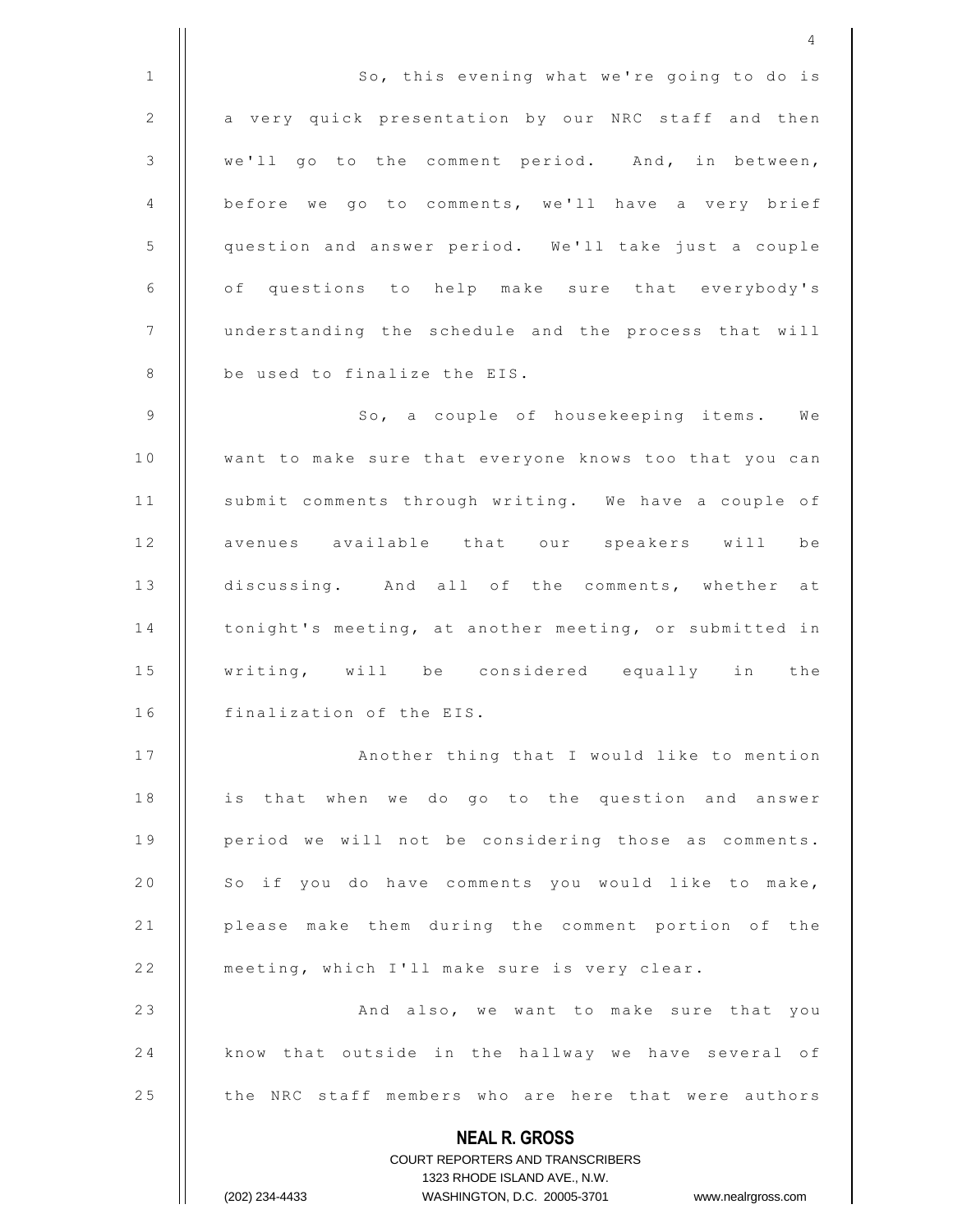**NEAL R. GROSS** COURT REPORTERS AND TRANSCRIBERS 1 || on the GEIS and will be happy to answer your 2 | questions. So while the NRC staff will be listening 3 | carefully to what you have to say, they're not going 4 | to be responding to the comments this evening. We're 5 | just here to listen and those comments will be 6 | considered. But if you want to talk to somebody and 7 | get some in-depth information, we're happy to have 8 | some people out in the lobby for you to speak to. 9 | When we do go to the comment portion, if 10 | everyone would just wait for me to call your name, and 11 | you can come up here to the microphone that's on stage 12 | and we'll take your name, affiliation, and then you 13 | can speak for about five to seven minutes. We've got 14 | several people here that want to speak, and we're not 15 | going to have a hard time on how long you can speak 16 | tonight, but we're asking people to stick to about a 17 | five to seven minute comment just to start off with. 18  $\parallel$  And if we do have time, we'll go ahead and go to a 19 || second round of comments if time allows and if 20  $\parallel$  everyone still wants to speak. 21 | Last but not least, just a few 22 | housekeeping items. They've got some stairs on both 23 || sides coming down to the podium to speak. Please 24 || watch your step, don't trip up and down stairs. 25 | Restrooms are out the doors, through the double doors

1323 RHODE ISLAND AVE., N.W.

(202) 234-4433 WASHINGTON, D.C. 20005-3701 www.nealrgross.com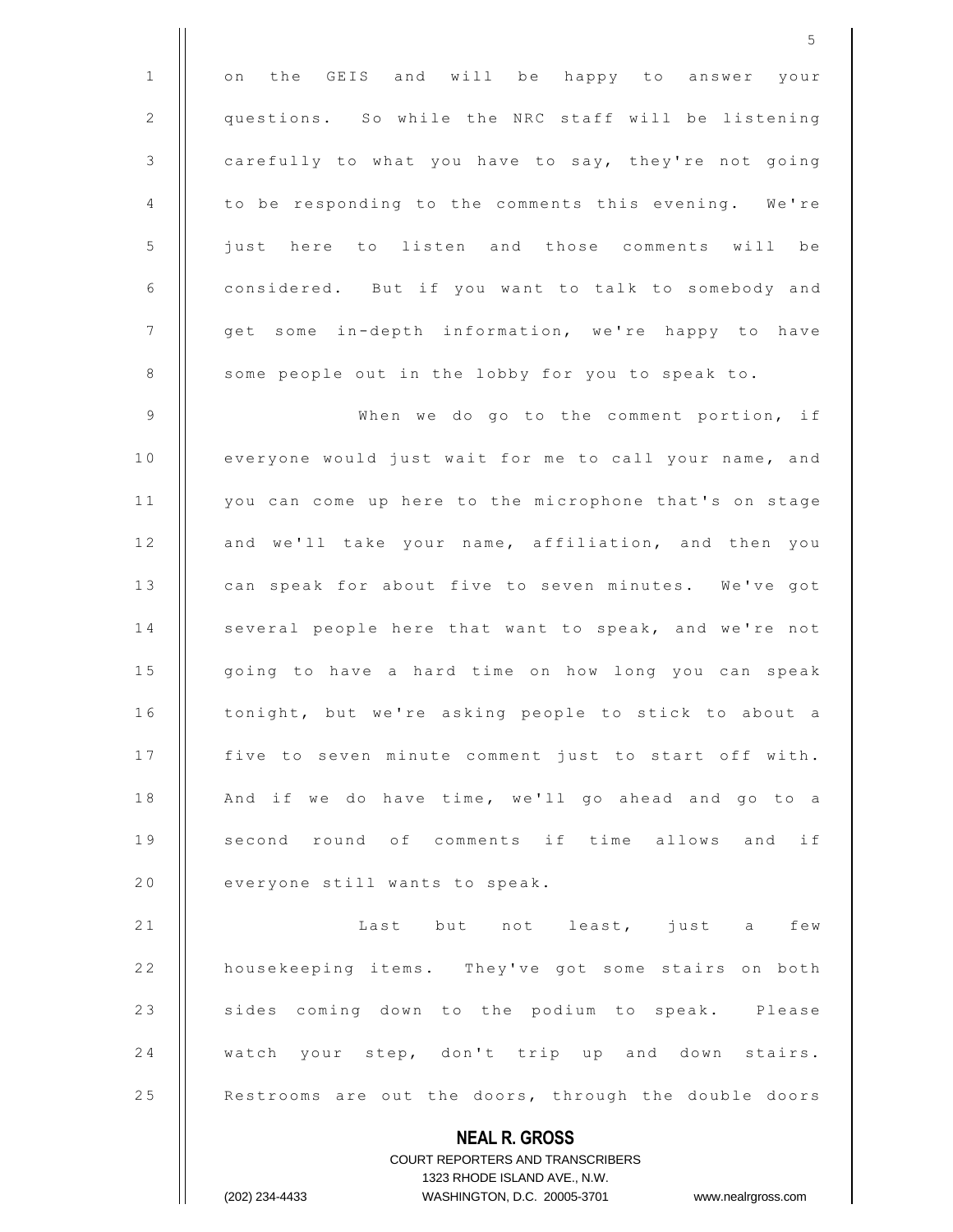**NEAL R. GROSS** COURT REPORTERS AND TRANSCRIBERS 1323 RHODE ISLAND AVE., N.W. (202) 234-4433 WASHINGTON, D.C. 20005-3701 www.nealrgross.com 6  $1$  | to your left, if you happen to need them. 2 || We do have feedback forms available. 3 | They're on your tables in front of you, or if you 4 | didn't see one here you can pick them up outside. The 5 | feedback forms are just to help us to understand 6 || whether you felt like tonight's meeting was 7 | productive, and if you have comments on how we can 8 | improve in the future we'd love to hear them. 9 || We also have a few forms available that 10 | are just blank comments sheets. Something occurs to  $11$  | you that you would like to write down as a written 12 | comment, we'd be glad to take that. Just give it to 13 | any of the NRC staff who are here and they'll be glad  $14$  | to take those comments. 15 | Up here we have Gretchen, who is going to 16 | be our stenographer for this evening's meeting. All 17 || of the comments will be transcribed and the comments 18 || will be available in a transcript online after the  $19$   $\parallel$  meeting. 2 0 O n e o t h e r i t e m t h a t ' s a l i t t l e b i t 21 | different for tonight. If you parked on the site 22 || without the SunPass, we have parking vouchers 23 | available at the registration desk. So please pick 24 | those up on your way out if you didn't already receive  $25$   $\blacksquare$  one.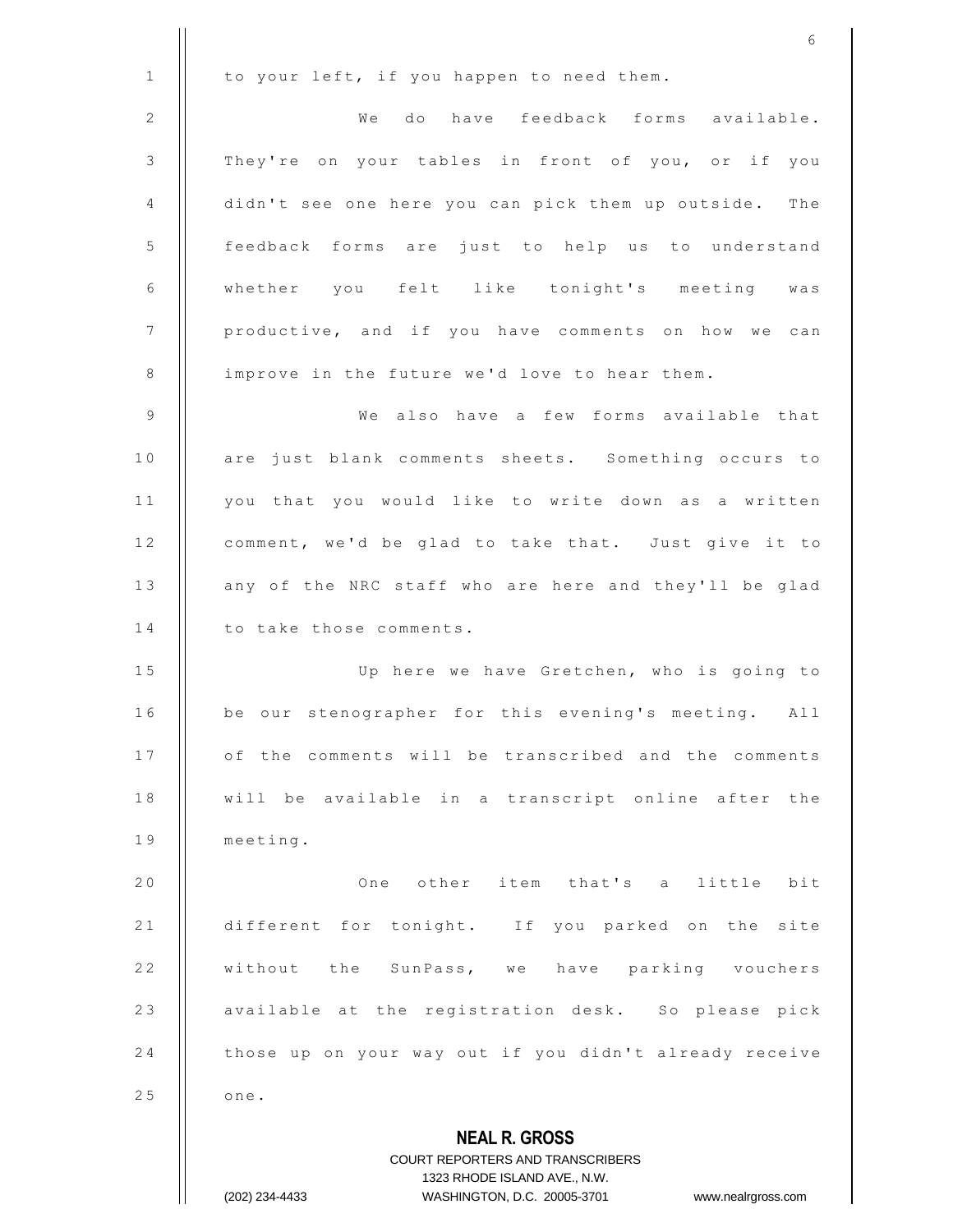**NEAL R. GROSS** COURT REPORTERS AND TRANSCRIBERS 1323 RHODE ISLAND AVE., N.W. (202) 234-4433 WASHINGTON, D.C. 20005-3701 www.nealrgross.com 7 1 | So, with that I'd like to go ahead and 2 | introduce tonight's speakers. Our first speaker will 3 | be Dr. Keith McConnell, who is the Director of the 4 | Waste Confidence Directorate, and our second person 5 | will be Andy Imboden, who is the Branch Chief for the 6 | Communications and Rulemaking branch. We also have 7 || here Sarah Price, who is from our Office of General 8 | Counsel. 9 A n d , I w a n t t o m a k e s u r e t o a l s o t h a n k T R 10 | Rowe and Susan Wittick, who I'm not sure -- TR's in 11 | the very back there and Susan is at the registration 12 | desk. They do a lot of our logistics and things to 13 | make these meetings possible and we really appreciate  $14$   $\parallel$  their work. 15 | So with that, I would like to turn it over 16 | to Keith McConnell for our opening presentation. 17 || DR. M CONNELL: Okay. Thank you, Miriam. 18 | As Miriam's indicated I'm Keith McConnell and I'm the 19 | Director of the Waste Confidence Directorate at the 20 | Nuclear Requlatory Commission. 21 | | Community of the welcome you here tonight, 22 | along with Miriam, to this public meeting on the --23 | what's called the Waste Confidence Rule. The purpose 24 | of tonight's meeting is to gather public comment on 25 | the Draft Generic Environmental Impact Statement and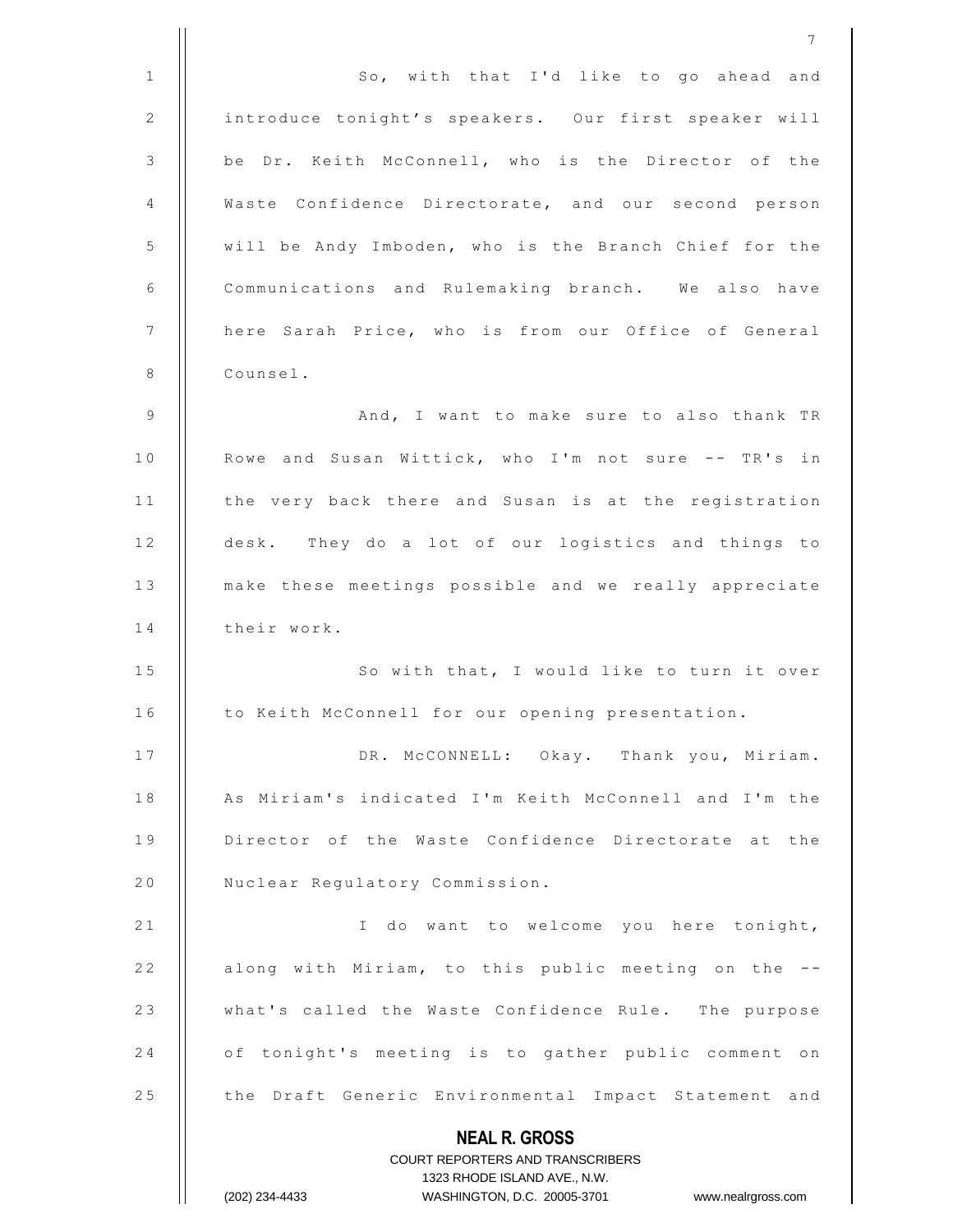|              | 8                                                        |
|--------------|----------------------------------------------------------|
| $\mathbf{1}$ | Proposed Rule for the continued storage of spent         |
| 2            | nuclear fuel after the operating life of a power         |
| $\mathsf 3$  | reactor until it's disposed of in a geologic             |
| 4            | depository, otherwise known as the Waste Confidence      |
| 5            | Rule.                                                    |
| 6            | These two documents, the Draft Generic                   |
| 7            | Environmental Impact Statement and the Proposed Rule,    |
| 8            | are the combination of the Directorate's activities      |
| 9            | over the past year to address the U.S. Court of          |
| 10           | Appeals from the District of Columbia's decision to      |
| 11           | vacate or void the 2010 version of the Waste             |
| 12           | Confidence Rule and remand it back to the NRC staff to   |
| 13           | address certain deficiencies that the Court identified   |
| 14           | with respect to the analyses of the environmental        |
| 15           | impacts of spent fuel storage.                           |
| 16           | Given that the purpose of tonight's                      |
| 17           | meeting is to gather comment, as Miriam's indicated,     |
| 18           | we're going to keep our presentation short and brief     |
| 19           | so that we maximize the opportunity for public           |
| 20           | comment. We're doing that even in this sense tonight     |
| 21           | where we have a limited attendance, in comparison to     |
| 22           | some of our other public meetings, because we do want    |
| 23           | to keep the approach consistent throughout the 13        |
| 24           | public meetings that we are having on this subject       |
| 25           | matter.                                                  |
|              | <b>NEAL R. GROSS</b><br>COURT REPORTERS AND TRANSCRIBERS |

1323 RHODE ISLAND AVE., N.W. (202) 234-4433 WASHINGTON, D.C. 20005-3701 www.nealrgross.com

 $\prod$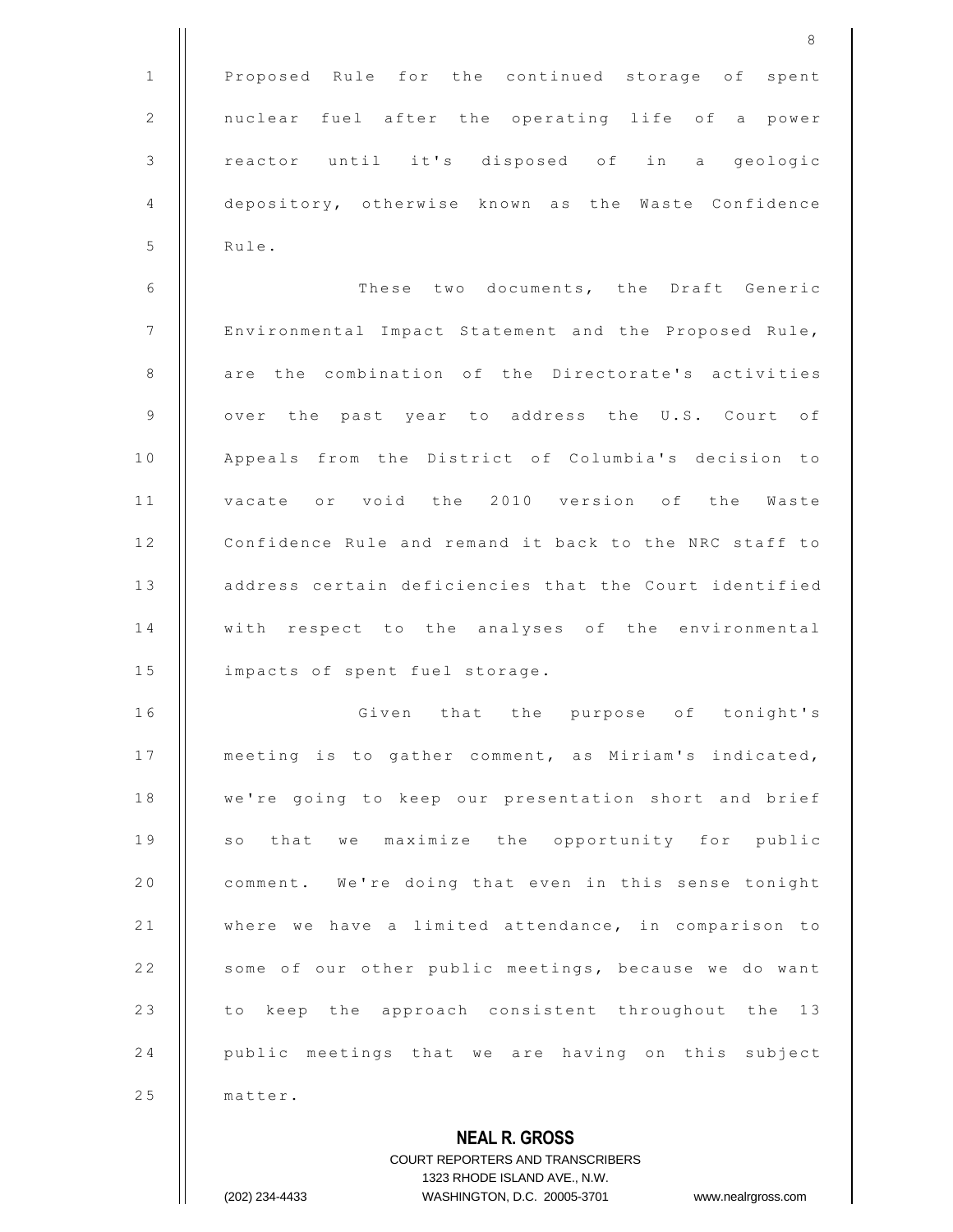|                | 9                                                                |
|----------------|------------------------------------------------------------------|
| 1              | And as also -- as also Miriam indicated,                         |
| $\mathbf{2}$   | we do have technical staff here who have written large           |
| $\mathsf 3$    | parts of the Draft Generic Environmental<br>Impact               |
| $\overline{4}$ | Statement, and they are available to take any question           |
| 5              | you might have specifically related to those two                 |
| 6              | documents.                                                       |
| 7              | I do want to start off with a few comments                       |
| 8              | about our rulemaking process at the NRC. Rulemaking              |
| $\mathsf 9$    | is a very important part of what we do, it's how we              |
| 10             | implement national policy and standards, and it's the            |
| 11             | mechanism that we use to achieve the NRC's goals of              |
| 12             | maintaining public health and safety and security and            |
| 13             | protecting the environment.                                      |
| 14             | Tonight's meeting is a very important part                       |
| 15             | of that rulemaking process. It's that part of the                |
| 16             | process where we collect comments, and, we then take             |
| 17             | those comments back, analyze them, look at how we need           |
| 18             | to change the final documents, and then we would                 |
| 19             | provide that information to the Commissioners, the               |
| 20             | five NRC Commissioners for their consideration in                |
| 21             | terms of moving forward with this Waste Confidence               |
| 22             | Rule.                                                            |
| 23             | So we encourage you to participate                               |
| 24             | tonight, we encourage you to take advantage of the NRC           |
| 25             | staff that are out in the lobby, and we encourage you            |
|                | <b>NEAL R. GROSS</b><br>COURT REPORTERS AND TRANSCRIBERS         |
|                | 1323 RHODE ISLAND AVE., N.W.                                     |
|                | (202) 234-4433<br>WASHINGTON, D.C. 20005-3701 www.nealrgross.com |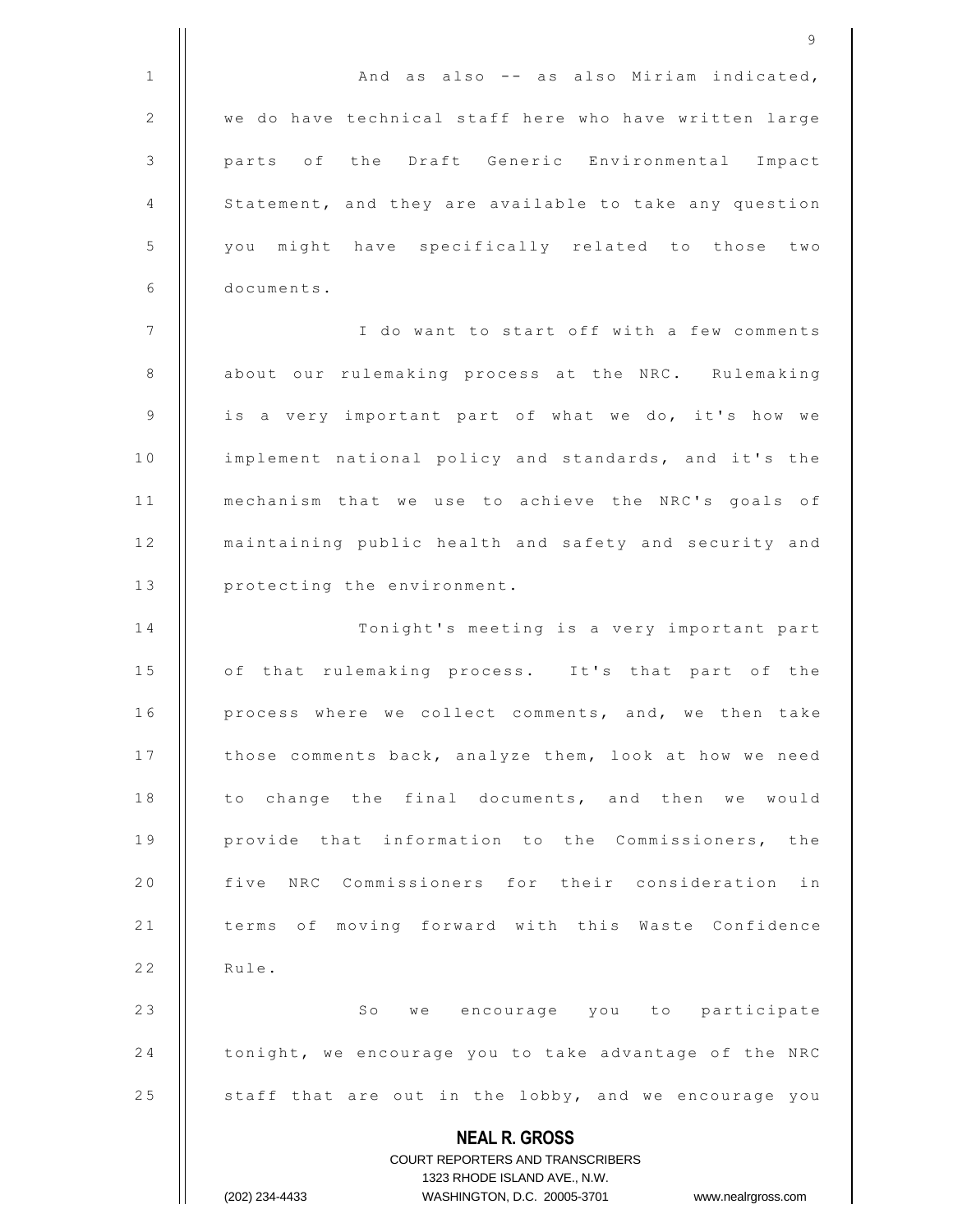|              | 10                                                     |
|--------------|--------------------------------------------------------|
| $\mathbf{1}$ | to provide us with your perspectives.                  |
| 2            | Tonight's meeting is just one<br>of the                |
| 3            | mechanisms that we in the Directorate are undertaking  |
| 4            | to try to make this Waste Confidence Rulemaking effort |
| 5            | as open and transparent as we can. In that regard we   |
| 6            | do appreciate those of you who participated in the     |
| 7            | scoping process that occurred last fall, and also any  |
| 8            | of you that might have been participating in our       |
| 9            | monthly status calls as we try to update the public in |
| 10           | terms of where we are in the production process.       |
| 11           | I would note that the NRC Commissioners,               |
| 12           | when they reviewed the draft documents, did ask that   |
| 13           | we include in the Federal Register Notice for the      |
| 14           | Proposed Rule, four questions soliciting public        |
| 15           | comment on those specific questions, and they related  |
| 16           | principally to the format and structure of the Waste   |
| 17           | Confidence Rule as well as the content of the          |
| 18           | supporting information for the Rule.                   |
| 19           | We have information out on the table that              |
| 20           | will direct you to those specific questions, if you    |
| 21           | need that information. By providing a response to the  |
| 22           | Commissioners' questions and providing your specific   |
| 23           | views on those issues, as well as any general comments |
| 24           | you might have, it will help us when we revise the     |
| 25           | final -- revise the Generic Environmental Impact       |
|              | <b>NEAL R. GROSS</b>                                   |

COURT REPORTERS AND TRANSCRIBERS 1323 RHODE ISLAND AVE., N.W. (202) 234-4433 WASHINGTON, D.C. 20005-3701 www.nealrgross.com

 $\prod$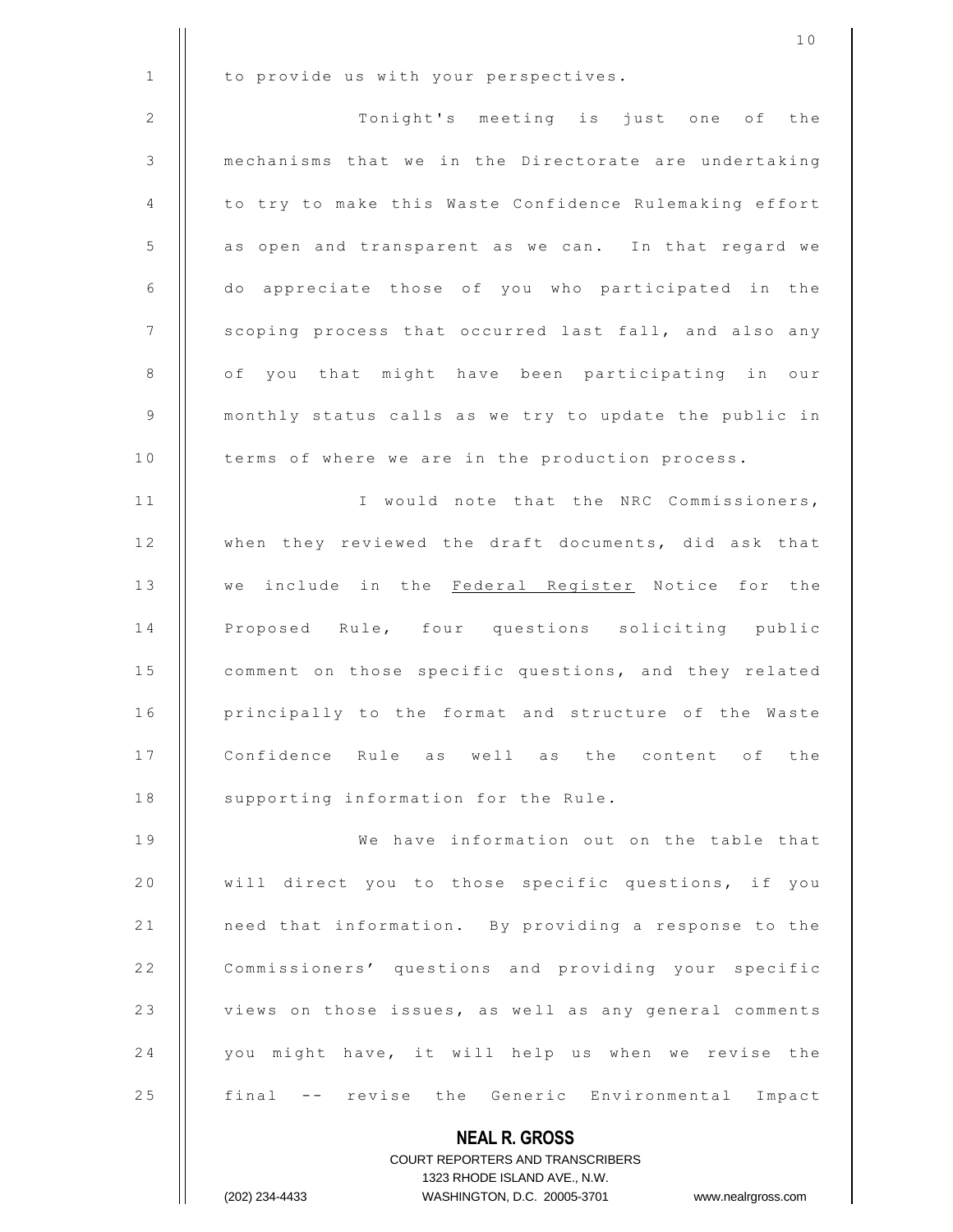|              | 11                                                                  |
|--------------|---------------------------------------------------------------------|
| $\mathbf{1}$ | Statement and the Rule, and it will provide the                     |
| 2            | Commissioners with valuable information and insight                 |
| 3            | from you all when they evaluate what the staff does.                |
| 4            | So, again, we encourage you to participate                          |
| 5            | actively tonight and provide us either oral or written              |
| 6            | comments. And, with that, I'll turn it over to Andy                 |
| 7            | Imboden and he'll provide a brief description and some              |
| 8            | background information.                                             |
| 9            | MR. IMBODEN: Good evening, my name is                               |
| 10           | Andy Imboden, I'm the Chief of the Communications,                  |
| 11           | Planning, and Rulemaking Branch, and I'd like to add                |
| 12           | to Keith's welcome and thank you all for participating              |
| 13           | today. If anyone's interested, there's a hard copy of               |
| 14           | my presentation outside in the hall.                                |
| 15           | At tonight's meeting I'll give a brief                              |
| 16           | history of Waste Confidence, outline key aspects of                 |
| 17           | the Draft Generic Environmental Impact Statement and                |
| 18           | the Proposed Rule, and explain how you can comment on               |
| 19           | the documents. Then, we'll get to the public comment                |
| 20           | period which is the heart of the meeting.                           |
| 21           | Waste Confidence accomplishes two things.                           |
| 22           | It generically addresses the environmental impacts of               |
| 23           | continued storage and makes a determination about the               |
| 24           | feasibility of safe storage and the time frame for                  |
| 25           | repository availability.                                            |
|              | <b>NEAL R. GROSS</b>                                                |
|              | <b>COURT REPORTERS AND TRANSCRIBERS</b>                             |
|              | 1323 RHODE ISLAND AVE., N.W.                                        |
|              | (202) 234-4433<br>WASHINGTON, D.C. 20005-3701<br>www.nealrgross.com |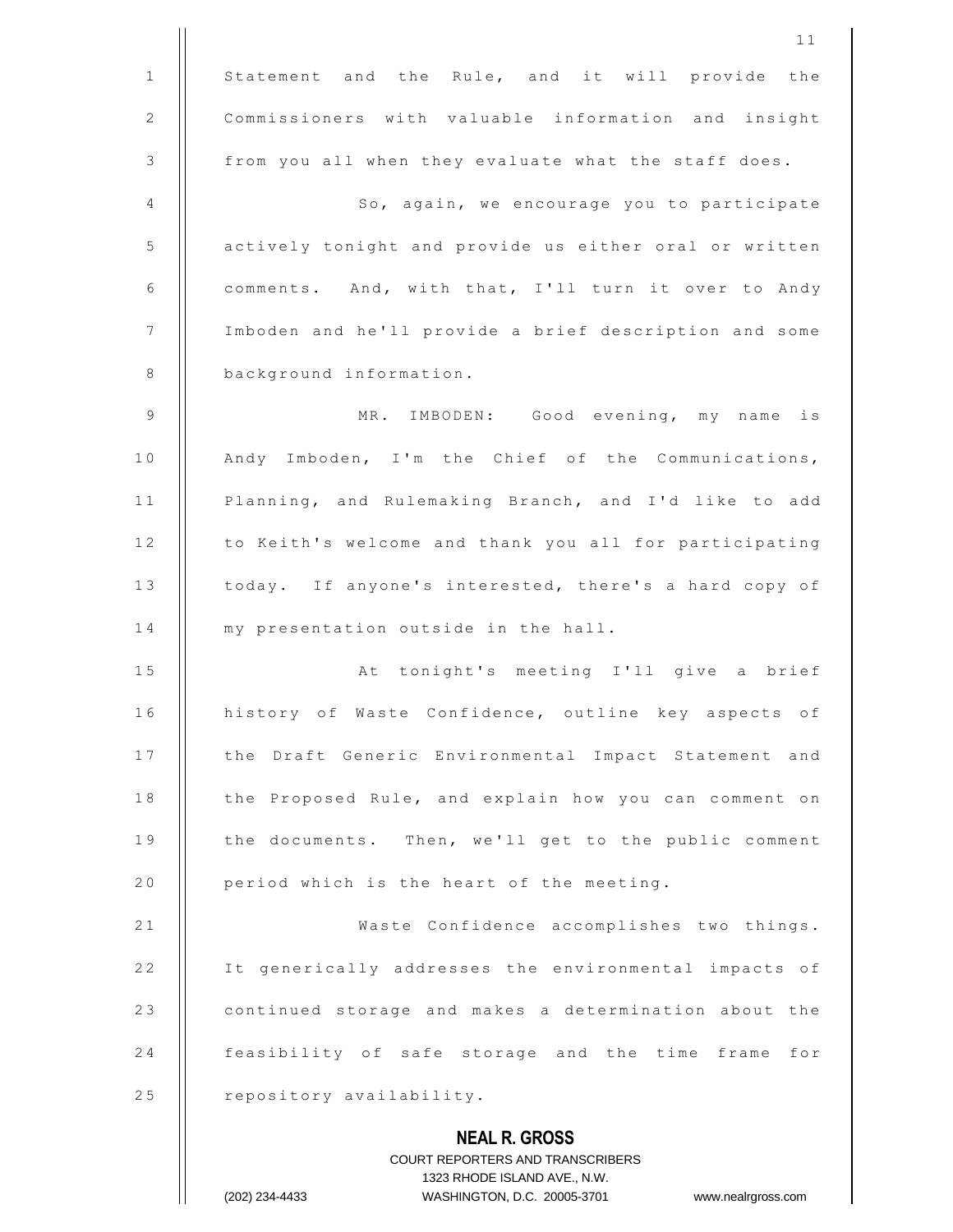|                | 12                                                                      |
|----------------|-------------------------------------------------------------------------|
| $\mathbf 1$    | The Draft Generic Environmental<br>Impact                               |
| $\mathbf{2}$   | Statement for Waste Confidence satisfies part of the                    |
| $\mathsf 3$    | Commission's National Environmental Policy Act                          |
| 4              | obligations for reactor licensing and relicensing, and                  |
| 5              | the licensing and relicensing of spent fuel storage                     |
| 6              | facilities.                                                             |
| $\overline{7}$ | The Environmental Statement also serves as                              |
| 8              | the regulatory basis to support changing the Waste                      |
| $\mathsf 9$    | Confidence Rule. The Environmental Impact Statement                     |
| 10             | and Proposed Rule only cover the time frame after the                   |
| 11             | licensed life for reaction operation. However, it's                     |
| 12             | important to note that the Proposed Rule and Waste                      |
| 13             | Confidence does not license any particular site or                      |
| 14             | facility, nor does it allow long-term storage of spent                  |
| 15             | nuclear fuel at any site.                                               |
| 16             | The NRC's history with Waste Confidence                                 |
| 17             | began in 1984 when the Commission issued the Waste                      |
| 18             | Confidence Rule. Since then the Rule has been updated                   |
| 19             | on several occasions, most recently in 2010. In 2012                    |
| 20             | the Rule was challenged and the Court of Appeals for                    |
| 21             | the D.C. Circuit vacated the 2010 rulemaking.                           |
| 22             | The Court identify three deficiencies with                              |
| 23             | the Commission's environmental analysis that supported                  |
| 24             | the 2010 Waste Confidence Rule. The Court found that                    |
| 25             | the previous analysis did not evaluate the                              |
|                | <b>NEAL R. GROSS</b>                                                    |
|                | <b>COURT REPORTERS AND TRANSCRIBERS</b><br>1323 RHODE ISLAND AVE., N.W. |
|                | WASHINGTON, D.C. 20005-3701<br>(202) 234-4433<br>www.nealrgross.com     |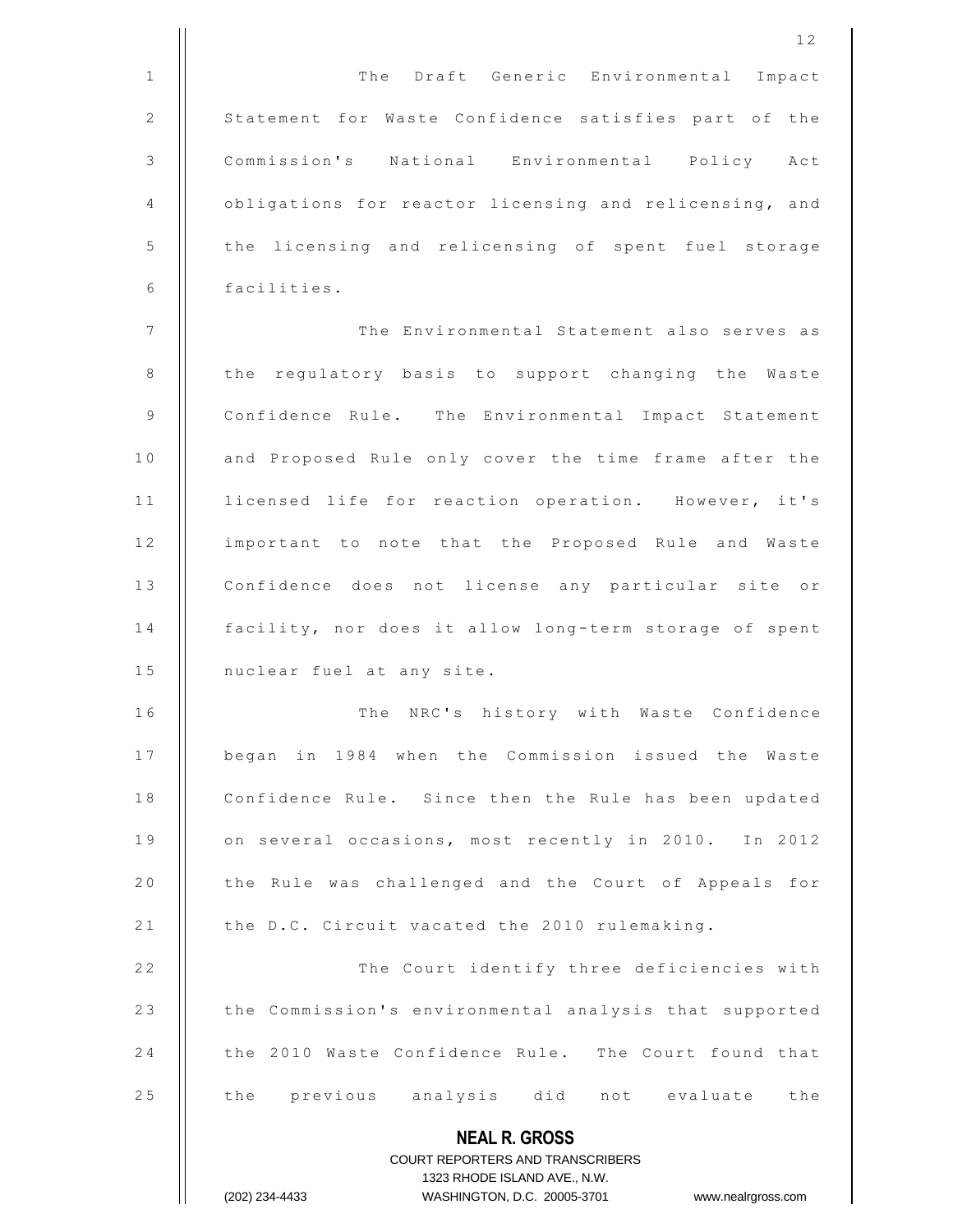**NEAL R. GROSS** COURT REPORTERS AND TRANSCRIBERS 1323 RHODE ISLAND AVE., N.W. (202) 234-4433 WASHINGTON, D.C. 20005-3701 www.nealrgross.com 1 | environmental effects of failing to secure permanent 2 | disposal of the spent nuclear fuel. The Court also 3 | directed the Commission to make a forward-looking 4 assessment of spent fuel pool leaks and the 5 | environmental consequences of spent fuel pool fires. 6 | The Court stated that a generic approach, 7 | either with an environmental assessment or with an 8 | Environmental Impact Statement would appropriately 9 | address the issues associated with Waste Confidence. 10 || Following the Court's decision, the 11 || Commission directed the staff to go forward and 12 | prepare an Environmental Impact Statement evaluating 13 | the three issues the Court identified, also with the 14 || possibility of issuing an updated Waste Confidence  $15$   $\parallel$  Rule. 16 || So, there are two things I'd like you to 17 | remember. The first is that Waste Confidence is just 18 || a small part of the overall environmental review for 19 || reactor or storage facility licensing or relicensing. 20 | Secondly, the Waste Confidence Rule does not license 21 | any facility or authorize storage after the expiration  $22$  | of a facility's license. 23 || The draft statement describes the impacts 24 | of continuing to store spent nuclear fuel beyond the 25 | license life for operation of the reactor, whether in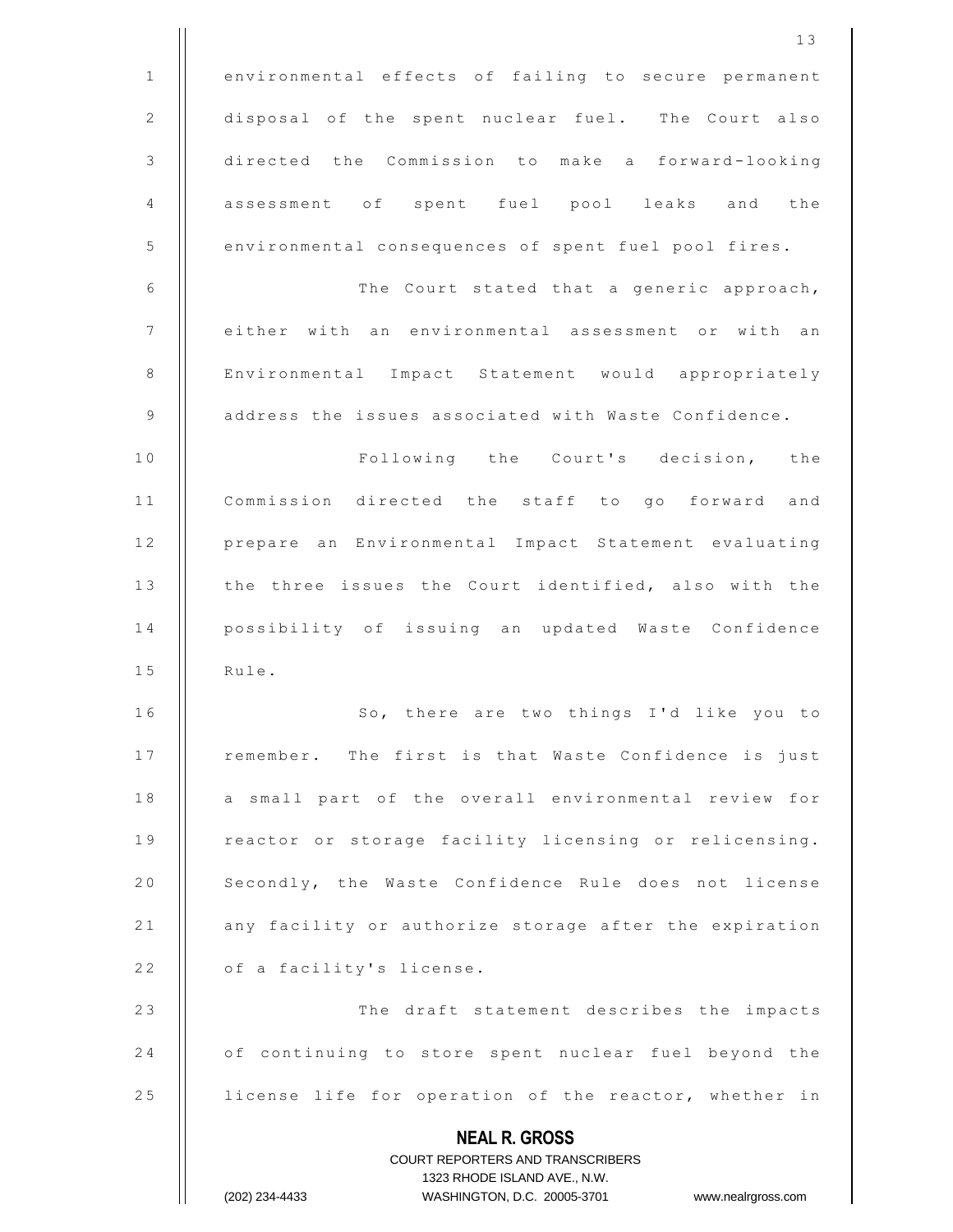|              | 14                                                                  |
|--------------|---------------------------------------------------------------------|
| $\mathbf{1}$ | spent fuel pools or at independent spent fuel storage               |
| 2            | installations located at both reactor sites and away                |
| 3            | from reactor sites.                                                 |
| 4            | The draft statement describes why the NRC                           |
| 5            | is revising the Waste Confidence Rule, it discusses                 |
| 6            | the alternatives that are considered, it describes how              |
| 7            | the environmental impacts were evaluated, it describes              |
| 8            | what facilities are covered, and the environmental                  |
| 9            | impacts of continued storage at reactor sites and away              |
| 10           | from reactor sites.                                                 |
| 11           | It also contains information on the costs                           |
| 12           | of the alternatives to the rulemaking, it describes                 |
| 13           | the cumulative environmental impacts of continued                   |
| 14           | storage, and it contains information on the                         |
| 15           | feasibility of a repository and the feasibility of                  |
| 16           | safe storage of the spent fuel.                                     |
| 17           | The draft statement assessed impacts of                             |
| 18           | continued spent fuel storage for three time frames                  |
| 19           | based on when a repository might become available.                  |
| 20           | The first time frame is a short term, or 60 years,                  |
| 21           | following license expiration; the second is the long-               |
| 22           | term, or 100 years beyond the short term for a total                |
| 23           | of 160 years beyond license expiration; the third time              |
| 24           | frame is indefinite storage where no repository                     |
| 25           | becomes available.                                                  |
|              | <b>NEAL R. GROSS</b>                                                |
|              | <b>COURT REPORTERS AND TRANSCRIBERS</b>                             |
|              | 1323 RHODE ISLAND AVE., N.W.                                        |
|              | (202) 234-4433<br>WASHINGTON, D.C. 20005-3701<br>www.nealrgross.com |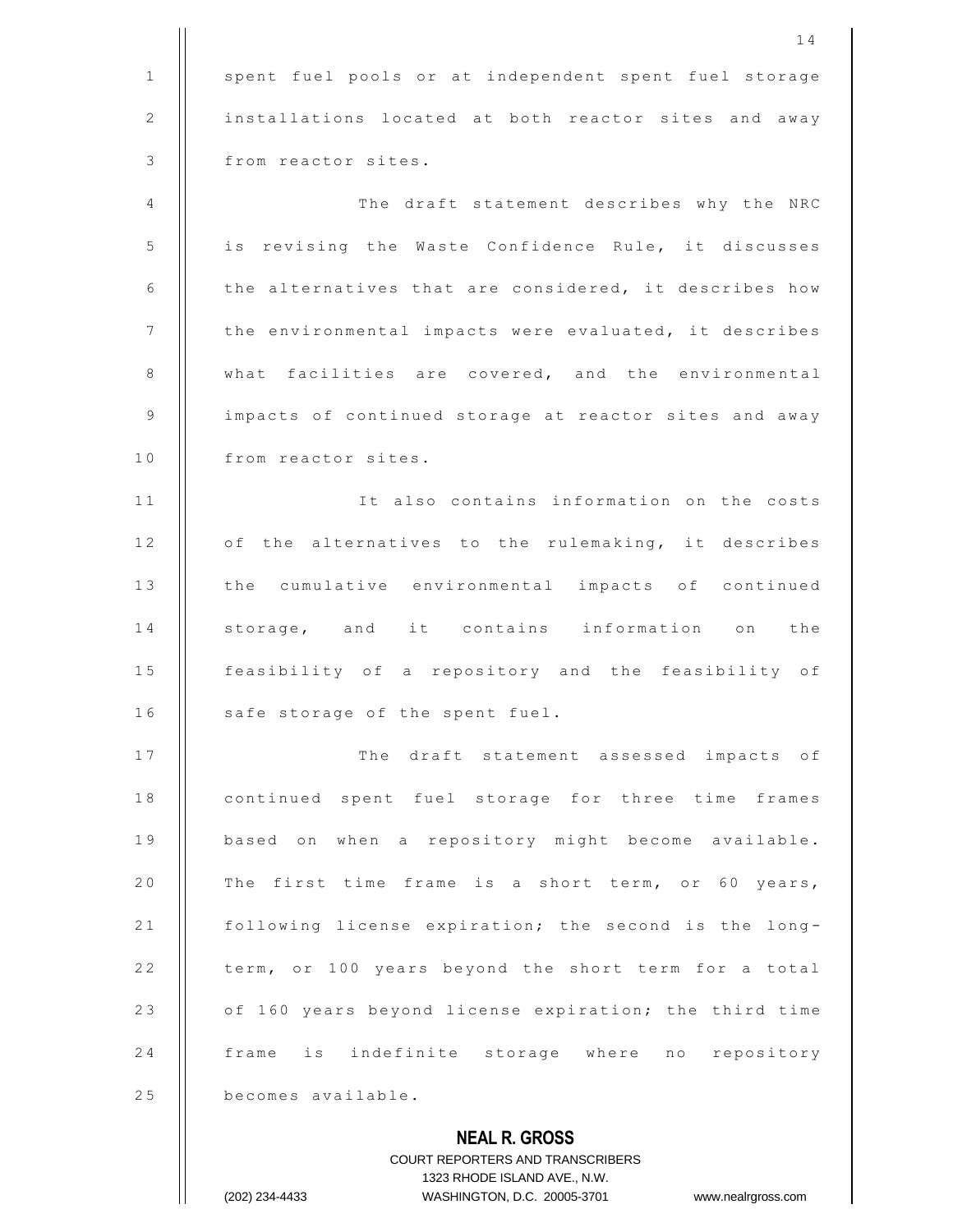|              | 15                                                                                                  |
|--------------|-----------------------------------------------------------------------------------------------------|
| $\mathbf{1}$ | The draft statement serves as the                                                                   |
| 2            | regulatory basis for the Proposed Rule. The Proposed                                                |
| 3            | Rule would generically address the environmental                                                    |
| 4            | impacts of continued storage. And these impacts would                                               |
| 5            | not be revisited in future site-specific licensing                                                  |
| 6            | actions unless the NRC discovers something about the                                                |
| 7            | site that would make the application of the                                                         |
| 8            | conclusions in the Environmental Impact Statement                                                   |
| 9            | inappropriate.                                                                                      |
| 10           | The Proposed Rule would revise the NRC's                                                            |
| 11           | regulations. Specifically the citation in Title 10 of                                               |
| 12           | the Code of Federal Regulations Section 51.23. This                                                 |
| 13           | Proposed Rule states that the analysis supports the                                                 |
| 14           | Commission's determination that it is feasible to                                                   |
| 15           | safely store spent nuclear fuel following license life                                              |
| 16           | for operation at a reactor.                                                                         |
| 17           | The Proposed Rule also states that it is                                                            |
| 18           | feasible to have a mined geologic repository within 60                                              |
| 19           | years following the licensed life for operation of a                                                |
| 20           | reactor. And we are specifically seeking comment on                                                 |
| 21           | whether the final Rule should contain these two                                                     |
| 22           | statements.                                                                                         |
| 23           | There are several ways to comment. To                                                               |
| 24           | ensure that your comments are considered they must be                                               |
| 25           | received by December 20th, 2013. Mailed comments must                                               |
|              | <b>NEAL R. GROSS</b>                                                                                |
|              | COURT REPORTERS AND TRANSCRIBERS                                                                    |
|              | 1323 RHODE ISLAND AVE., N.W.<br>(202) 234-4433<br>WASHINGTON, D.C. 20005-3701<br>www.nealrgross.com |
|              |                                                                                                     |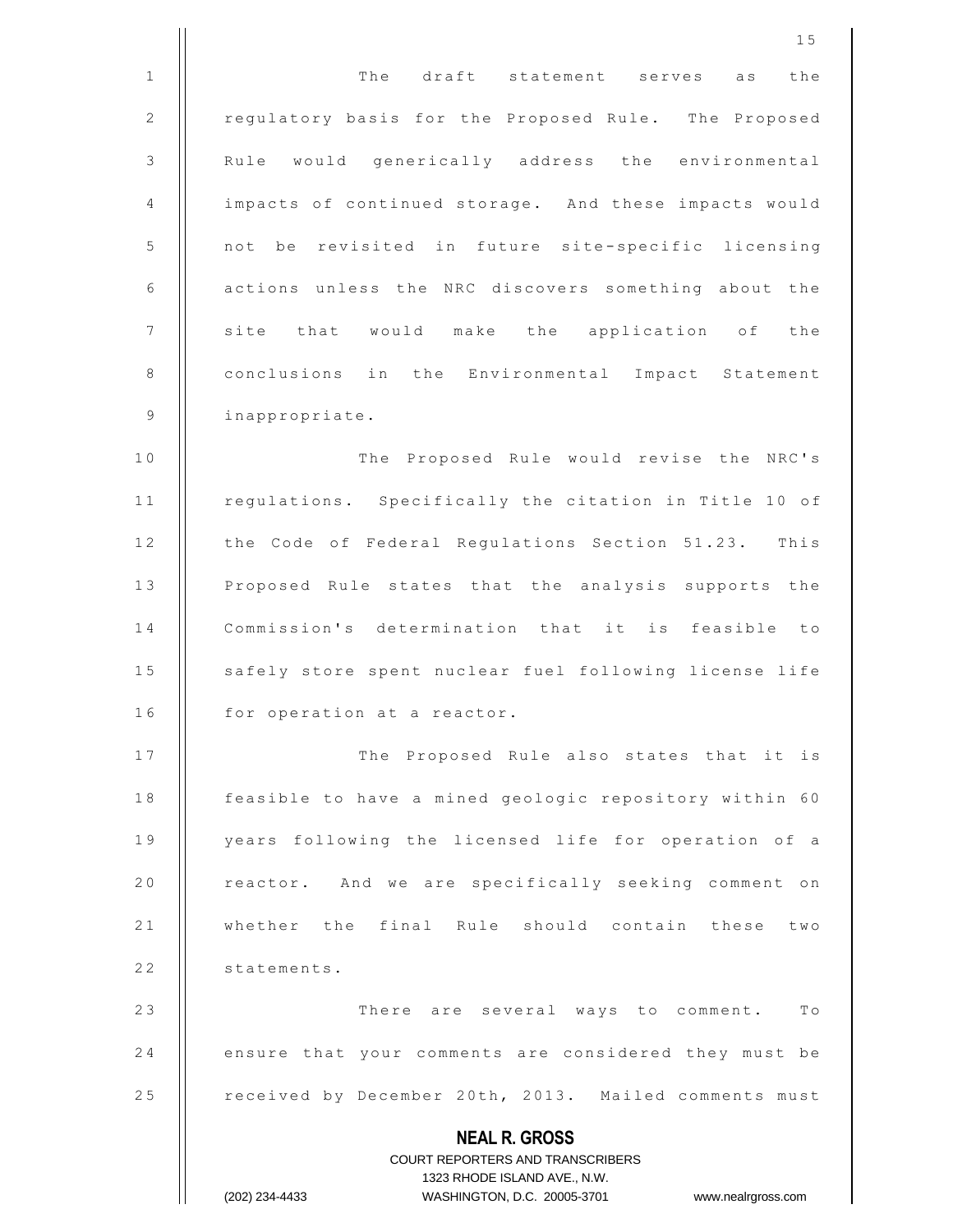**NEAL R. GROSS** COURT REPORTERS AND TRANSCRIBERS 1323 RHODE ISLAND AVE., N.W. (202) 234-4433 WASHINGTON, D.C. 20005-3701 www.nealrgross.com 1 6 1 | be postmarked by that date, December 20th. All 2 | comments, whether submitted in writing or provided 3 | orally, are considered equally. Some have already 4 | commented and others comment later on, and today we're 5 | here so that you can tell us your comments on the 6 | Draft Generic Environmental Impact Statement and the 7 | Proposed Rule. 8 | Tonight's comments are being transcribed 9 | and will be considered part of the record. You may 10 || also leave written comments with the NRC staff, 11 | located at the registration table, and we will make 12 || sure that those comments are also added to the 13 | permanent record. 14 | You may also e-mail, fax, or mail the NRC 15 | with your written comments. You may also provide 16 || written comments using the Federal e-Rulemaking 17 | website, www.requlations.gov. 18 || That concludes the NRC's presentation. 19 | Thank you for your attention. Miriam. 20 | MS. JUCKETT: Thank you, Andy, and thank  $21$  || you also, Keith. 2 2 A l l r i g h t . N o w w e ' l l g o a h e a d a n d t a k e 23 | just a couple of questions. And these questions, 24 || again, are ones that you might have on either the  $25$  | process or the schedule.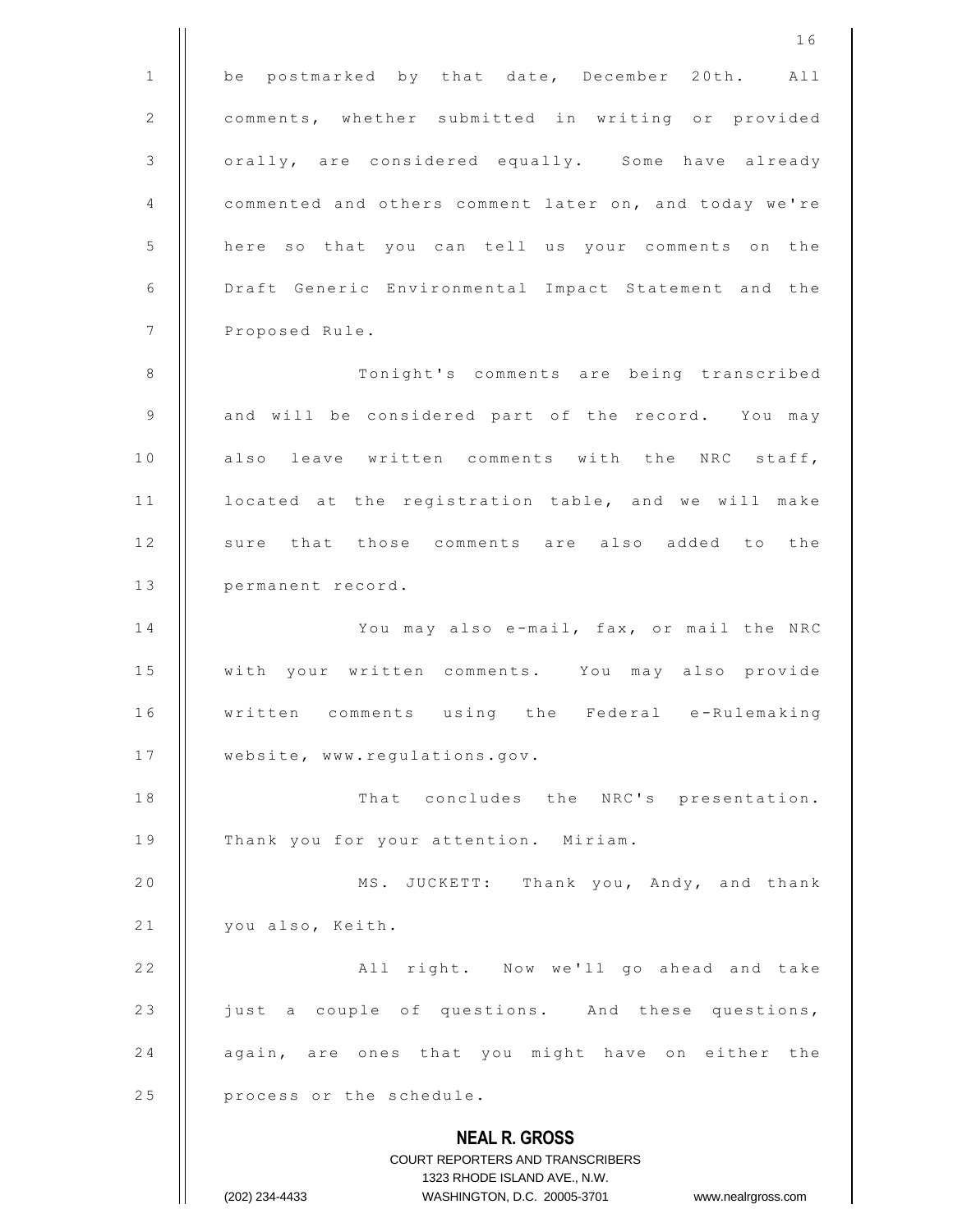|              | 17                                                                                                  |
|--------------|-----------------------------------------------------------------------------------------------------|
| $\mathbf{1}$ | Does anyone have any questions like that?                                                           |
| 2            | MR. ROSSIN: Yeah. I think I will.                                                                   |
| 3            | MS. JUCKETT: Just one second, sir. Let                                                              |
| 4            | hand you the microphone. Please introduce<br>me                                                     |
| 5            | yourself.                                                                                           |
| 6            | MR. ROSSIN: Oh, I'm Dave Rossin. I would                                                            |
| 7            | like to ask you, who have made the presentations, did                                               |
| 8            | the NRC have the option with the Court's decision to                                                |
| 9            | respond directly to the issues raised by the Court,                                                 |
| 10           | since all that information is available and has been                                                |
| 11           | for decades, and supply a set of direct answers to                                                  |
| 12           | those and send it right back to the Court? Did the                                                  |
| 13           | NRC have that option?                                                                               |
| 14           | MS. JUCKETT: Here, I'll bring you another                                                           |
| 15           | mic. This is Keith McConnell.                                                                       |
| 16           | MCCONNELL: Yeah. After the Court's<br>$\Box$ R                                                      |
| 17           | decision the Commission went through a deliberation                                                 |
| 18           | process on how it wanted to respond to the Court                                                    |
| 19           | decision. Given that the Court was fairly specific in                                               |
| 20           | what it saw as deficiencies in the environmental                                                    |
| 21           | analysis, the Commission chose to do a Generic                                                      |
| 22           | Environmental Impact Statement. That was the approach                                               |
| 23           | the Commission decided to take.                                                                     |
| 24           | We are not obligated to go back to the                                                              |
| 25           | Court. Basically, once this is done, once it goes                                                   |
|              | <b>NEAL R. GROSS</b>                                                                                |
|              | <b>COURT REPORTERS AND TRANSCRIBERS</b>                                                             |
|              | 1323 RHODE ISLAND AVE., N.W.<br>(202) 234-4433<br>WASHINGTON, D.C. 20005-3701<br>www.nealrgross.com |
|              |                                                                                                     |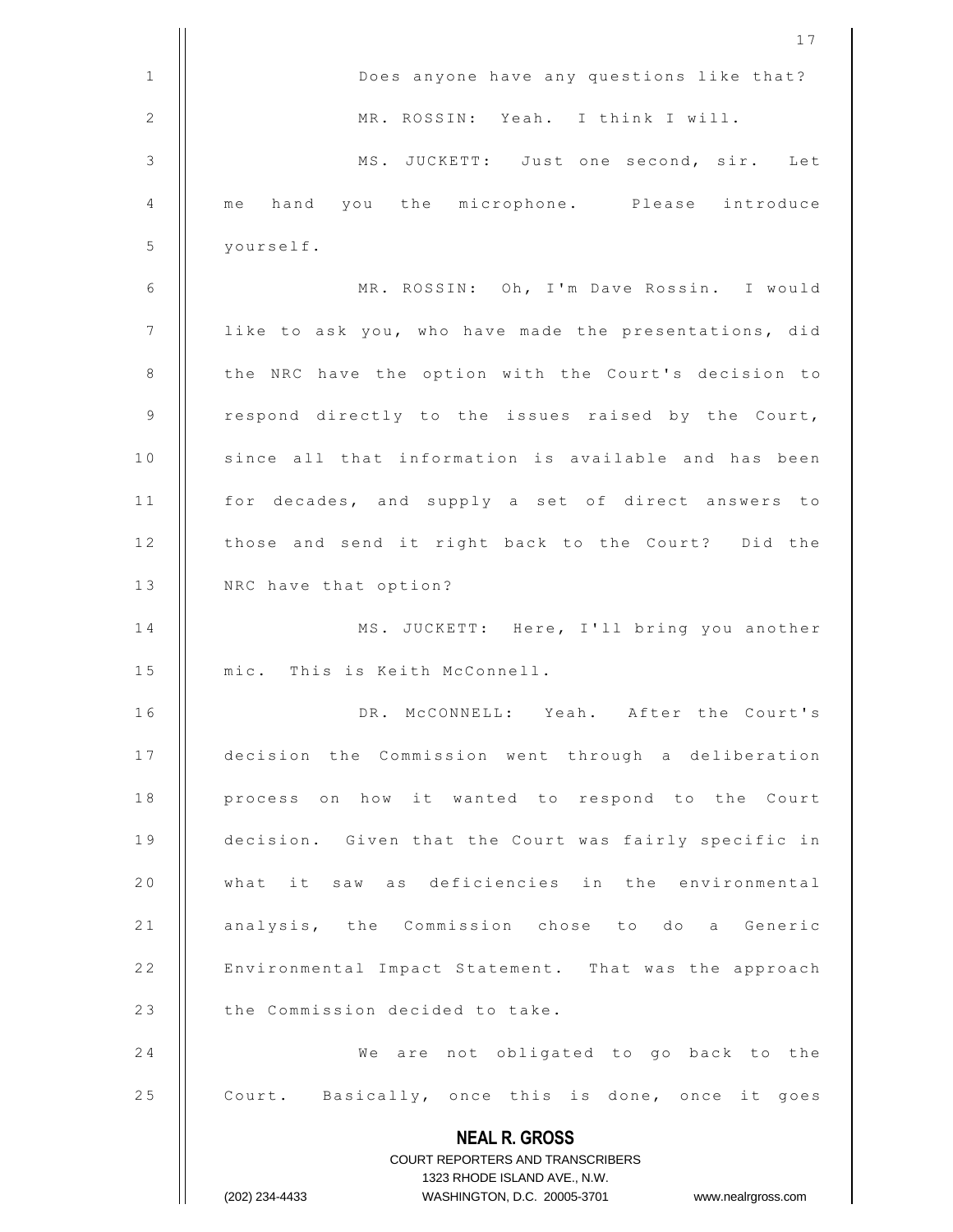|    | 18                                                                  |
|----|---------------------------------------------------------------------|
| 1  | through the process and the Rule is finalized and the               |
| 2  | NRC is done, unless it's subsequently challenged again              |
| 3  | in court.                                                           |
| 4  | MR. ROSSIN: Which it will be?                                       |
| 5  | DR.MCCONNELL: Did we answer your                                    |
| 6  | question I guess?                                                   |
| 7  | MR. ROSSIN: Yes, it's a -- yes, too bad.                            |
| 8  | MS. JUCKETT: Do we have any other                                   |
| 9  | questions on process or schedule?                                   |
| 10 | Okay. Oh, one more. Hang on.                                        |
| 11 | MS. ZUCCARINI: Hi, my name<br>is Ana                                |
| 12 | Zuccarini, I'm from UCF. My question was -- the                     |
| 13 | gentleman was speaking about regulations after the                  |
| 14 | plants are done with their license; that they will                  |
| 15 | keep those wastes in the facilities after the                       |
| 16 | regulations are ended.                                              |
| 17 | My question was, what are the guidelines                            |
| 18 | of those regulations after the licensing has ended and              |
| 19 | who will regulate that?                                             |
| 20 | Also, he was speaking about storing these                           |
| 21 | possibly away from those facilities. Where would be                 |
| 22 | the location of these places? Will those also be up                 |
| 23 | for debate, you know, just because of environmental                 |
| 24 | inequalities?                                                       |
| 25 | MS. JUCKETT: Okay. So if I understand                               |
|    | <b>NEAL R. GROSS</b>                                                |
|    | COURT REPORTERS AND TRANSCRIBERS                                    |
|    | 1323 RHODE ISLAND AVE., N.W.                                        |
|    | WASHINGTON, D.C. 20005-3701<br>(202) 234-4433<br>www.nealrgross.com |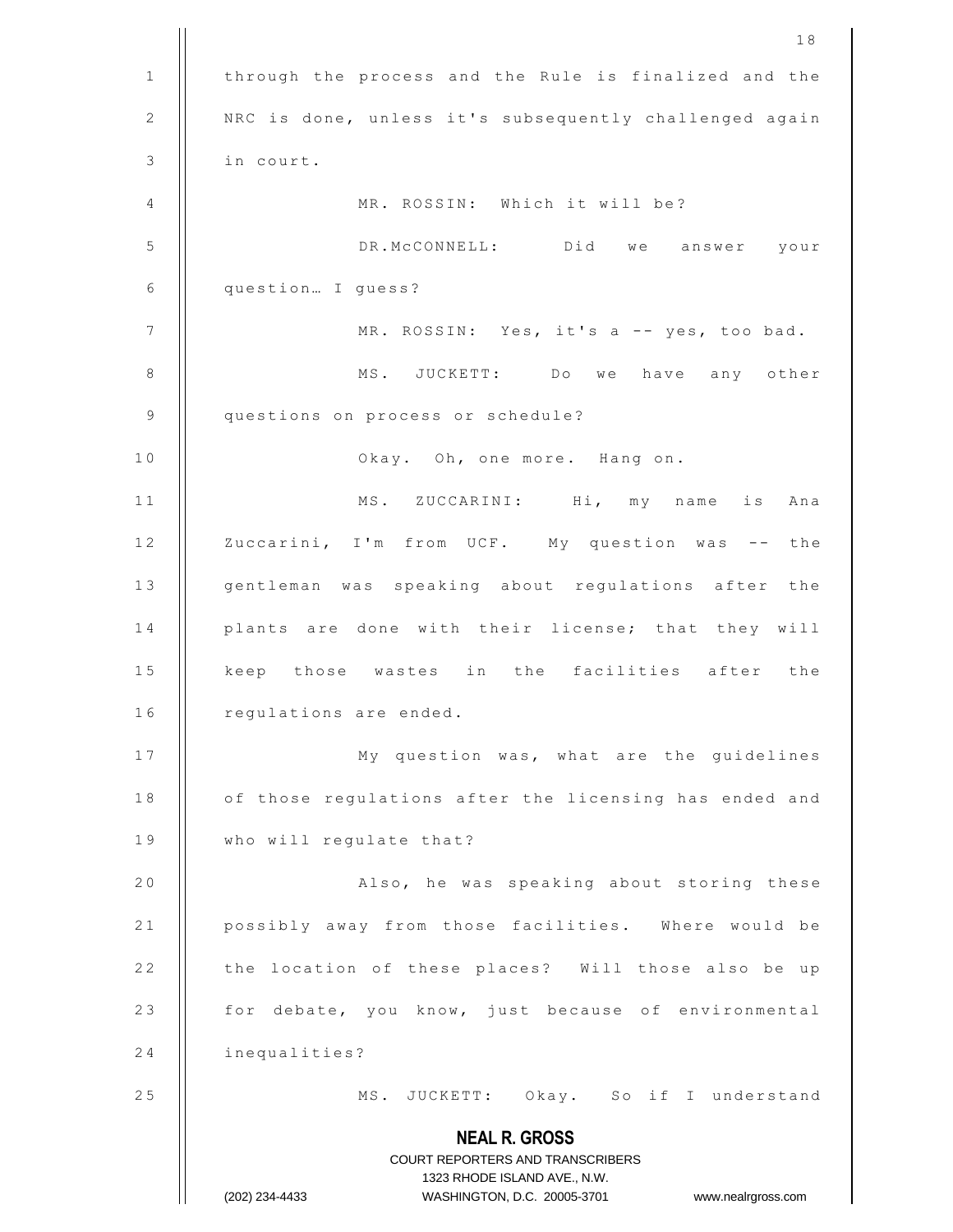|              | 19                                                                  |
|--------------|---------------------------------------------------------------------|
| $\mathbf{1}$ | your question correctly, you're asking who will be                  |
| 2            | regulating the waste during the Waste Confidence                    |
| 3            | period, so after the licensed life of the reactors,                 |
| 4            | and where the offsite locations that were mentioned                 |
| 5            | might be. Is that right?                                            |
| 6            | MR. ZUCCARINI: Yeah.                                                |
| 7            | MS. JUCKETT: Okay, great. This is Andy                              |
| $\,8\,$      | Imboden.                                                            |
| 9            | MR. IMBODEN: Yes. Hi, my name's Andy                                |
| 10           | Imboden. Yes, the Nuclear Regulatory Commission would               |
| 11           | be regulating the storage of spent nuclear fuel,                    |
| 12           | commercial generated fuel, as long as it's out there.               |
| 13           | What we're doing here tonight is getting                            |
| 14           | what the environmental impacts of that<br>comment on                |
| 15           | might be should it occur after a reactor's operating                |
| 16           | life. And in our Draft Environmental Impact Statement               |
| 17           | we have a chapter on what away from reactor storage                 |
| 18           | might look like. And so, you know, we're asking for                 |
| 19           | comments on that. The NRC would regulate that                       |
| 20           | versatility as well. So, thanks.                                    |
| 21           | MS. JUCKETT: Okay. Thank you. Are there                             |
| 22           | any other? We probably have time for one more.                      |
| 23           | (No response.)                                                      |
| 24           | MS. JUCKETT: Okay. At this time we'll go                            |
| 25           | ahead and go to the comment. And, again, I'll just                  |
|              | <b>NEAL R. GROSS</b>                                                |
|              | COURT REPORTERS AND TRANSCRIBERS                                    |
|              | 1323 RHODE ISLAND AVE., N.W.                                        |
|              | (202) 234-4433<br>WASHINGTON, D.C. 20005-3701<br>www.nealrgross.com |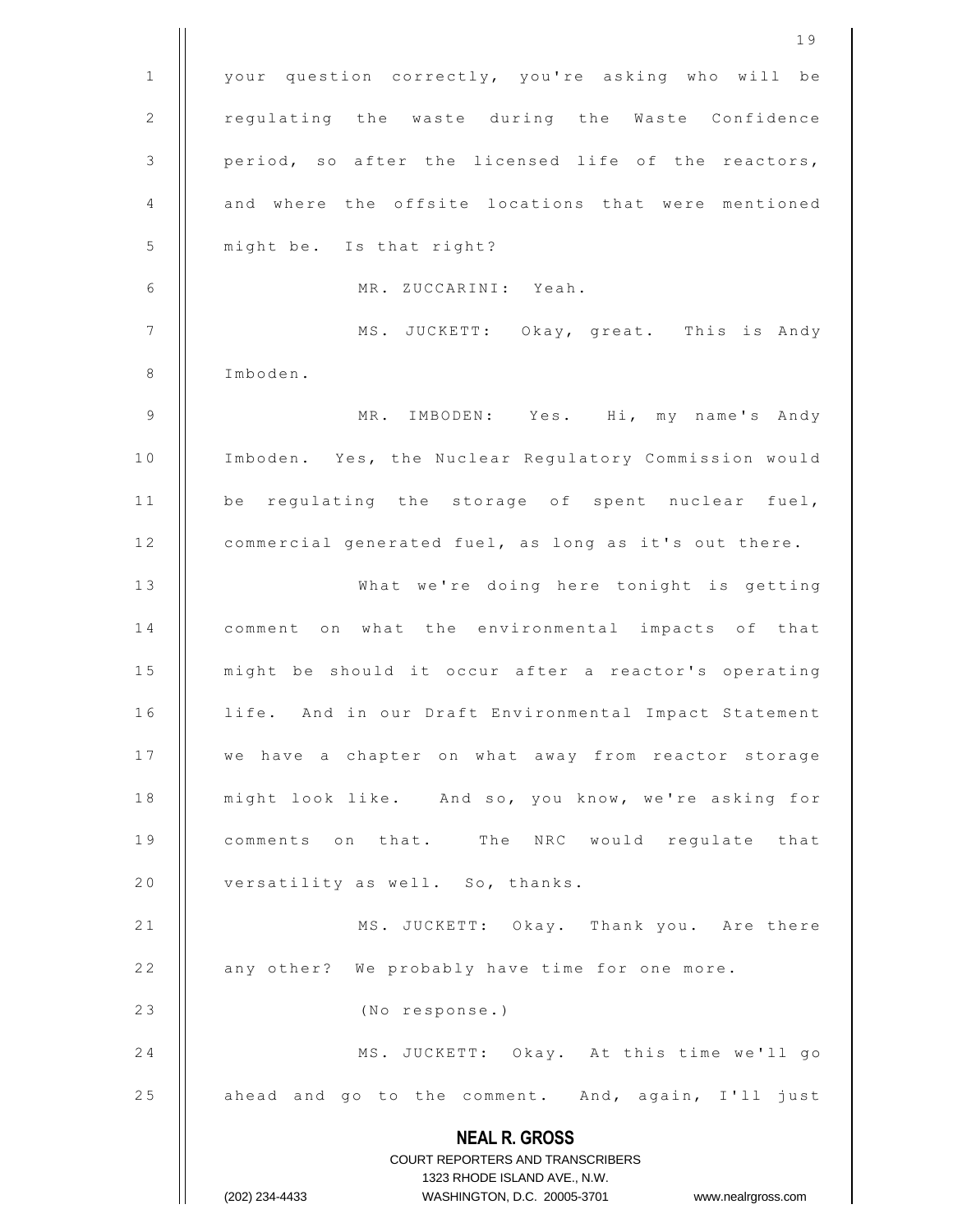|              | 20                                                                  |
|--------------|---------------------------------------------------------------------|
| $\mathbf{1}$ | call your name and if you could come up and speak at                |
| 2            | the microphone.                                                     |
| 3            | And one thing I'd like to ask is, I know                            |
| 4            | may have people in here with differences of<br>we                   |
| 5            | opinions and who will have differing points of view                 |
| 6            | from one another. If everyone could maintain, one                   |
| 7            | speaker at a time, and please be polite to one another              |
| 8            | that we can get a clear transcript and make sure that               |
| 9            | everybody gets an opportunity to speak.                             |
| 10           | So first of all, let's go ahead and go to                           |
| 11           | James Tulenko. Is James here?                                       |
| 12           | My colleague, Sarah, has reminded me to                             |
| 13           | ask, if you do have a cell phone with you, could you                |
| 14           | please turn it to vibrate or turn it off? Thank you.                |
| 15           | This is James. And, James, please do                                |
| 16           | introduce yourself with your affiliation. Thank you.                |
| 17           | MR. TULENKO: Okay. I am Emeritus                                    |
| 18           | Professor James Tulenko of the University of Florida.               |
| 19           | I'm the principal engineer for the                                  |
| 20           | consortia fuel for the University of Florida.<br>The                |
| 21           | University of Florida is part of a six university                   |
| 22           | consortia which is researching the performance of                   |
| 23           | nuclear fuel which may be stored in airtight dry steel              |
| 24           | or concrete and steel containers for long periods of                |
| 25           | time exceeding hundreds of years.                                   |
|              | <b>NEAL R. GROSS</b>                                                |
|              | COURT REPORTERS AND TRANSCRIBERS                                    |
|              | 1323 RHODE ISLAND AVE., N.W.                                        |
|              | WASHINGTON, D.C. 20005-3701<br>(202) 234-4433<br>www.nealrgross.com |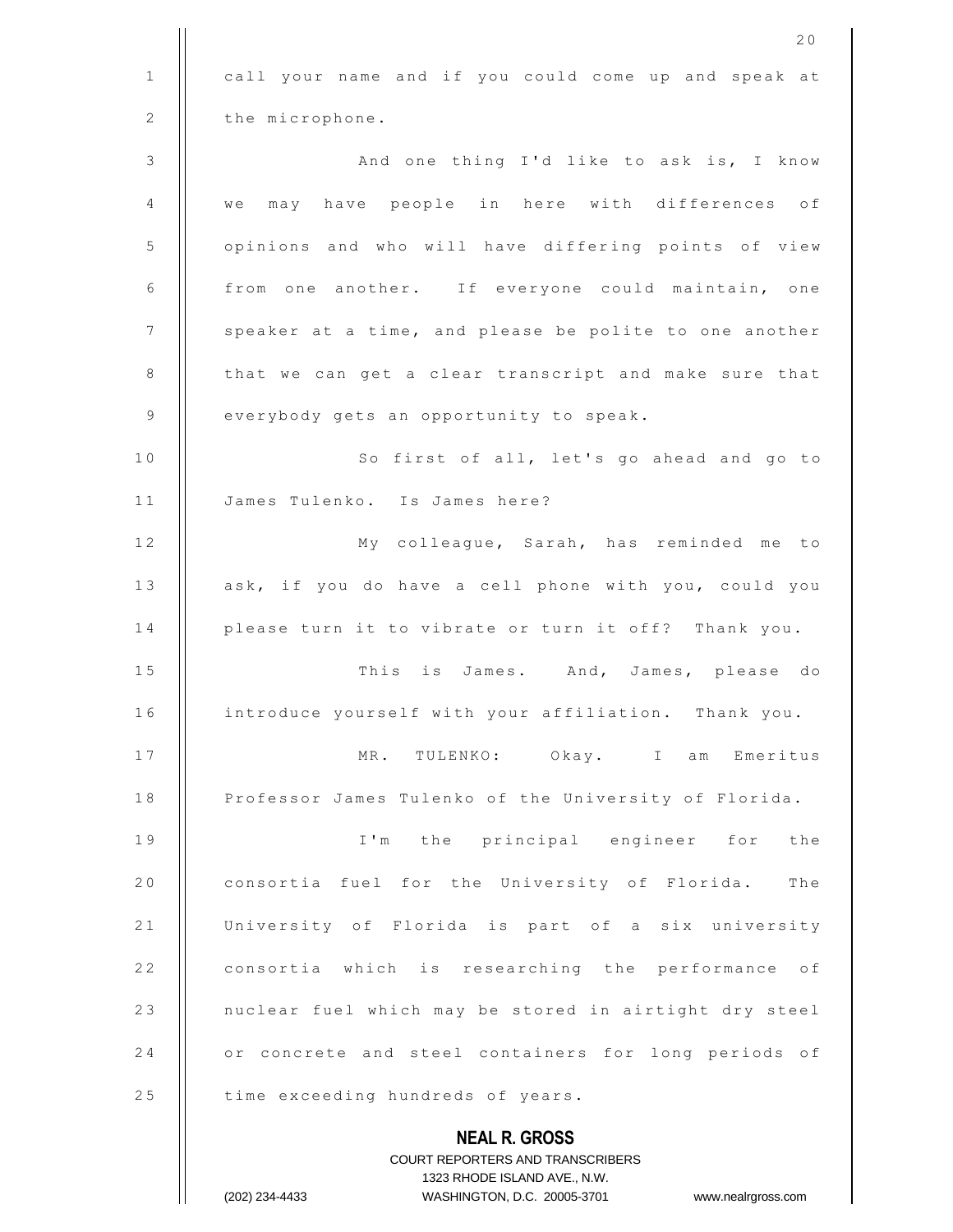|              | 21                                                                            |
|--------------|-------------------------------------------------------------------------------|
| $\mathbf{1}$ | This university research consortia is                                         |
| 2            | funded by the Department of Energy and is headed by                           |
| 3            | Texas A&M University and includes universities of                             |
| 4            | Florida, Boise State, Illinois, Wisconsin, and North                          |
| 5            | Carolina State.                                                               |
| 6            | I am the task leader for the thermo creep                                     |
| 7            | of nuclear fuel in long-term storage. Our initial                             |
| 8            | studies indicate the satisfactory performance of                              |
| 9            | nuclear fuel in this long-term storage.                                       |
| 10           | I agree with the NRC's definition of                                          |
| 11           | proposed action of promulgating of a rule that                                |
| 12           | generically addresses the environmental impact of used                        |
| 13           | fuel storage, making such considerations largely                              |
| 14           | unnecessary in individual licensing proceedings which                         |
| 15           | then would focus strictly on the individual licensed                          |
| 16           | properties.                                                                   |
| 17           | It is important for the Federal Government                                    |
| 18           | to put in place a program to safely dispose of these                          |
| 19           | spent fuel assemblies. Nuclear energy is a vital                              |
| 20           | component of the U.S. electrical generation family.                           |
| 21           | I commend the NRC for having these                                            |
| 22           | meetings to provide an opportunity for interested                             |
| 23           | parties to provide comments on the Waste Confidence                           |
| 24           | Draft Generic Environmental Impact Statements and the                         |
| 25           | Proposed Rule.                                                                |
|              | <b>NEAL R. GROSS</b>                                                          |
|              | <b>COURT REPORTERS AND TRANSCRIBERS</b>                                       |
|              | 1323 RHODE ISLAND AVE., N.W.<br>(202) 234-4433<br>WASHINGTON, D.C. 20005-3701 |
|              | www.nealrgross.com                                                            |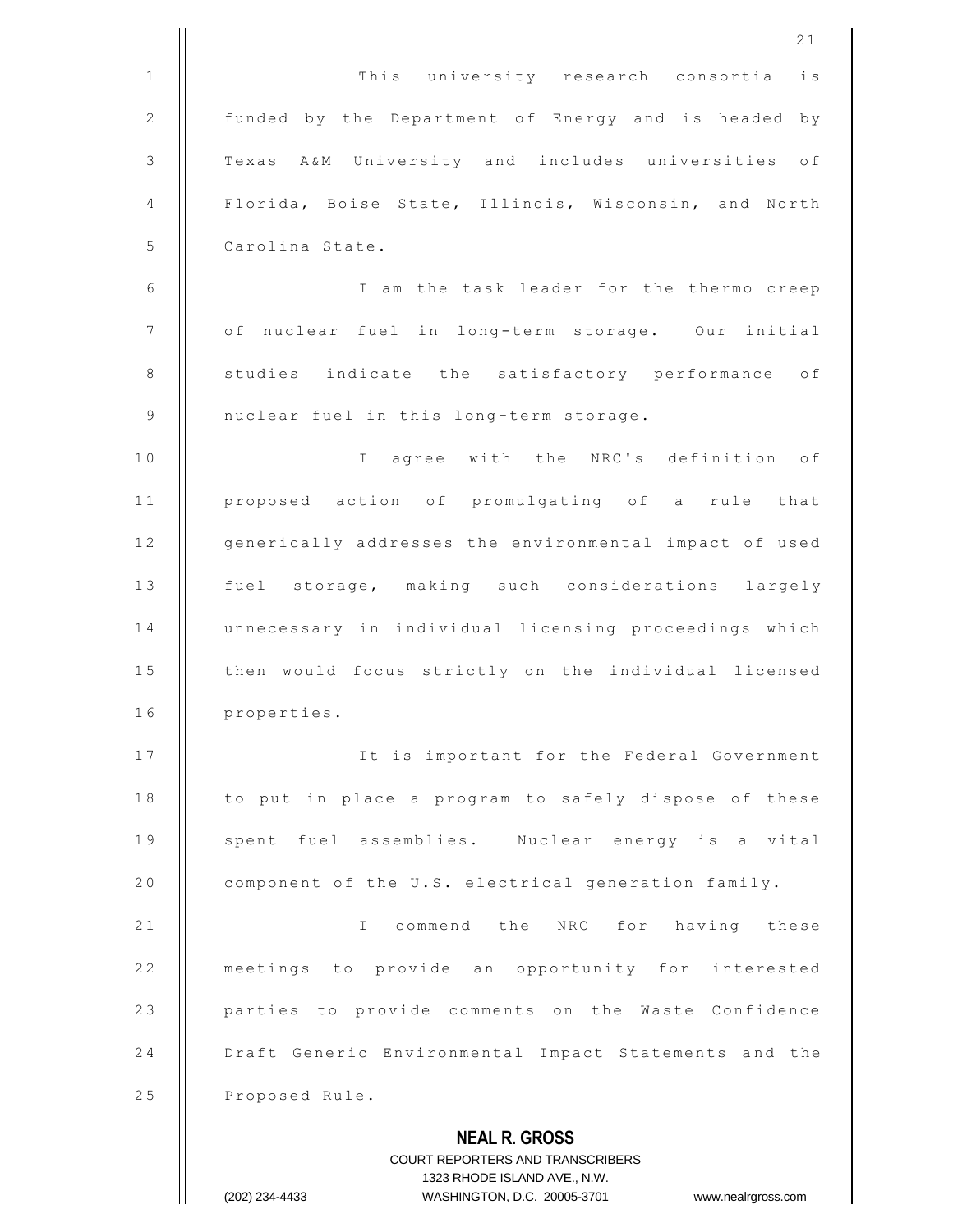|              | 22                                                                      |
|--------------|-------------------------------------------------------------------------|
| $\mathbf{1}$ | I would also like to indicate the research                              |
| 2            | teams from the Electric Power Research Institute and                    |
| 3            | our national nuclear laboratories are also forming                      |
| 4            | consortias which are ensuring the safety of the long-                   |
| 5            | term dry storage of nuclear fuel. Thank you.                            |
| 6            | MS. JUCKETT: Thank you. For our next                                    |
| 7            | speaker, do we have Berdell Knowles?                                    |
| 8            | MR. KNOWLES: Good evening. I'm Berdell                                  |
| 9            | Knowles, I am representing the Florida Chapter of the                   |
| 10           | American Association of Blacks in Energy, of the                        |
| 11           | acronym AABE, A-A-B-E is how we're commonly referred                    |
| 12           | to or known as.                                                         |
| 13           | AABE was formed in the mid-1970s. It's                                  |
| 14           | the world's largest organization of African American                    |
| 15           | energy professionals. During the 1970s was a time of                    |
| 16           | the first energy crisis, as this country came to know                   |
| 17           | it. And it was during that time that the African-                       |
| 18           | American community leaders kind of recognized that the                  |
| 19           | way our country responded to that crisis, as well as                    |
| 20           | some subsequent energy crisis, was under-                               |
| 21           | representation of the African-American community, and                   |
| 22           | AABE was found out of that deficiency.                                  |
| 23           | So what we're about is representing under-                              |
| 24           | represented communities, economically challenged                        |
| 25           | communities and minority communities. We find it                        |
|              | <b>NEAL R. GROSS</b>                                                    |
|              | <b>COURT REPORTERS AND TRANSCRIBERS</b><br>1323 RHODE ISLAND AVE., N.W. |
|              | WASHINGTON, D.C. 20005-3701 www.nealrgross.com<br>(202) 234-4433        |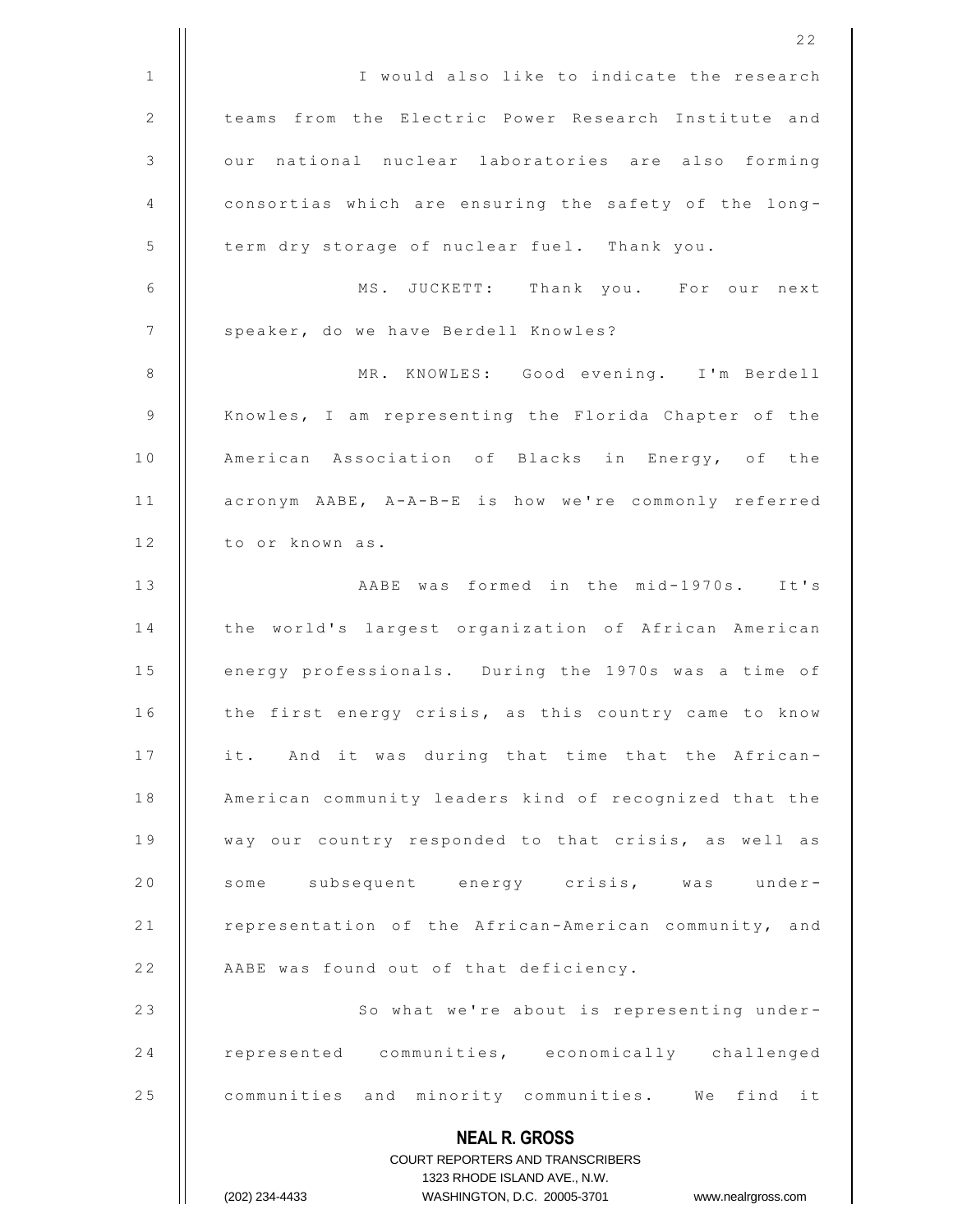|                | 23                                                                                                  |
|----------------|-----------------------------------------------------------------------------------------------------|
| $\mathbf{1}$   | necessary to give those communities voice, make them                                                |
| $\sqrt{2}$     | aware of energy issues, be an advocate for                                                          |
| $\mathsf 3$    | environmental injustice issues, and to advocate                                                     |
| 4              | responsible energy policy that does not compound their                                              |
| $\mathsf S$    | economic plight by imposing unnecessary costs on the                                                |
| 6              | communities.                                                                                        |
| $\overline{7}$ | I appreciate the opportunity to comment on                                                          |
| 8              | the behalf of AABE Florida. I think this is important                                               |
| 9              | work you're doing because there is really no need that                                              |
| 10             | waste handling -- nuclear waste handling should be a                                                |
| 11             | barrier to future continued development of nuclear                                                  |
| 12             | power generation.                                                                                   |
| 13             | AABE Florida strongly believes that                                                                 |
| 14             | nuclear energy is an integral part of our national                                                  |
| 15             | energy plan and must continue to generate an essential                                              |
| 16             | share of the nation's clean, non-emitting, zero-carbon                                              |
| 17             | baseload electricity.                                                                               |
| 18             | According to the Department of Energy's                                                             |
| 19             | Energy Information Administration, in Florida, nuclear                                              |
| 20             | generates 98 percent of zero carbon electricity. The                                                |
| 21             | state's nuclear facilities also provide substantial                                                 |
| 22             | economic benefit to state and local economies,                                                      |
| 23             | including high-paying jobs, tax revenue, which helps                                                |
| 24             | keep local taxes down, and also funds local services.                                               |
| 25             | Property taxes, for example, are much lower than they                                               |
|                | <b>NEAL R. GROSS</b>                                                                                |
|                | <b>COURT REPORTERS AND TRANSCRIBERS</b>                                                             |
|                | 1323 RHODE ISLAND AVE., N.W.<br>(202) 234-4433<br>WASHINGTON, D.C. 20005-3701<br>www.nealrgross.com |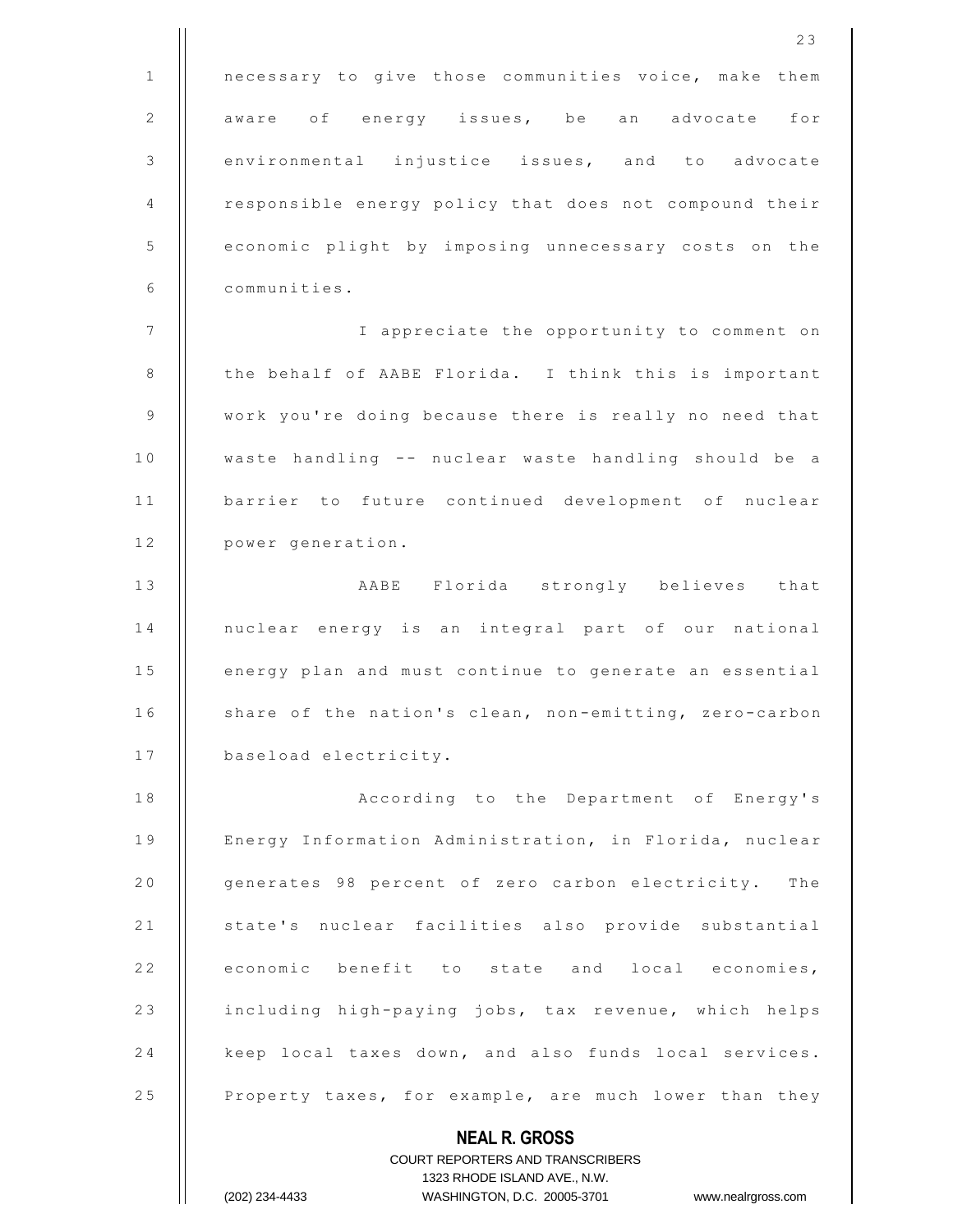|              | 24                                                       |
|--------------|----------------------------------------------------------|
| $\mathbf{1}$ | would otherwise be.                                      |
| 2            | On average a typical nuclear facility                    |
| 3            | provides nearly \$500 million in annual economic output  |
| 4            | including more than \$35 million of employment income.   |
| 5            | Each year it pays about \$67 million in federal income   |
| 6            | taxes and nearly \$16 million in state and local taxes.  |
| 7            | While nuclear energy is a vital part of                  |
| 8            | our state's electricity portfolio and economy, we        |
| $\mathsf 9$  | recognize the need to address issues related to          |
| 10           | transportation and safe storage of spent nuclear fuel.   |
| 11           | It's the Federal Government's statutory responsibility   |
| 12           | to remove used nuclear fuel from nuclear energy          |
| 13           | facilities -- this is pursuant to Federal law, and was   |
| 14           | to have started in 1998, 15 years ago. But so far the    |
| 15           | Federal Government is yet to remove one spent nuclear    |
| 16           | fuel assembly.                                           |
| 17           | The American Association of Blacks in                    |
| 18           | Energy supports Federal action to develop consolidated   |
| 19           | facilities for interim storage of high-level             |
| 20           | radioactive waste until a permanent repository is        |
| 21           | sited. We urge the NRC to continue its strong,           |
| 22           | independent oversight of commercial nuclear energy       |
| 23           | facilities; the operation of existing plants; the        |
| 24           | licensing of new reactors; the renewing of operating     |
| 25           | licenses of existing reactors; and the management,       |
|              | <b>NEAL R. GROSS</b><br>COURT REPORTERS AND TRANSCRIBERS |

1323 RHODE ISLAND AVE., N.W.

 $\prod$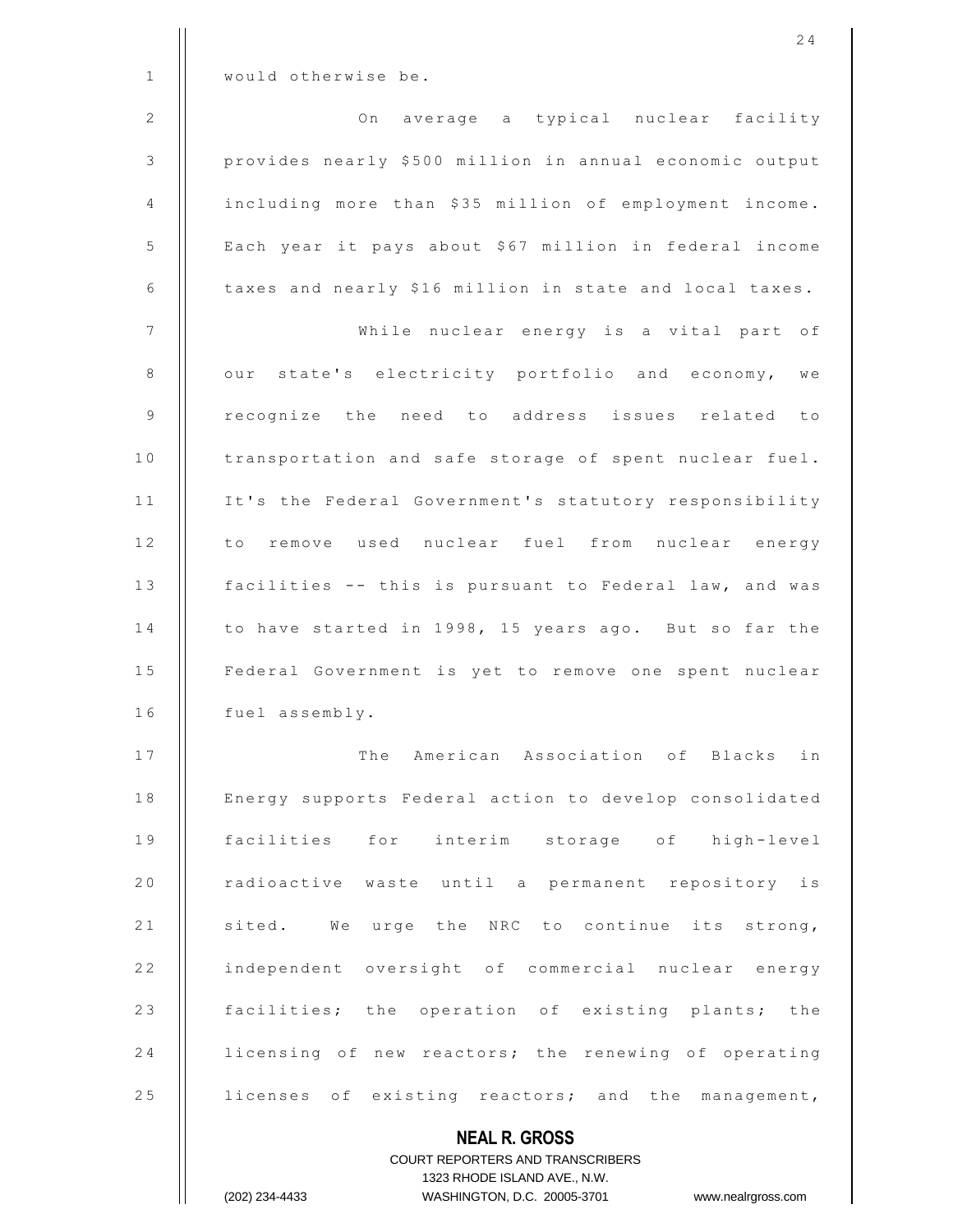|              | 25                                                                  |
|--------------|---------------------------------------------------------------------|
| $\mathbf{1}$ | transportation, and disposal of spent nuclear fuel.                 |
| 2            | We believe that is important that the NRC                           |
| 3            | continue its transparent and efficient efforts to                   |
| 4            | maintain this 24-month schedule for the current Waste               |
| 5            | Confidence proceedings so that progress on both                     |
| 6            | licensing and spent nuclear fuel disposal can                       |
| 7            | continue.                                                           |
| 8            | I would like to thank the NRC for hosting                           |
| 9            | this public meeting and providing an opportunity for                |
| 10           | AABE to comment. Thank you.                                         |
| 11           | MS. JUCKETT: Thank you. Let's go next to                            |
| 12           | Mandy Hancock. Is Mandy here? Excellent.                            |
| 13           | And after Mandy we'll go to David Rossin,                           |
| 14           | and Tom Steorts. We'll call your names again. I just                |
| 15           | wanted to let everybody get ready.                                  |
| 16           | This is Mandy.                                                      |
| 17           | MS. HANCOCK: Thank you. My name is Mandy                            |
| 18           | Hancock and I am the High Risk Energy Organizer with                |
| 19           | the Southern Alliance for Clean Energy. We are a                    |
| 20           | regional nonprofit organization with members here in                |
| 21           | Florida and across the Southeastern U.S. We are                     |
| 22           | concerned about the impacts energy choices have on our              |
| 23           | health, economy, and environment. Thank you for                     |
| 24           | holding tonight's meeting.                                          |
| 25           | Before I comment on the Draft Generic                               |
|              | <b>NEAL R. GROSS</b>                                                |
|              | <b>COURT REPORTERS AND TRANSCRIBERS</b>                             |
|              | 1323 RHODE ISLAND AVE., N.W.                                        |
|              | WASHINGTON, D.C. 20005-3701<br>(202) 234-4433<br>www.nealrgross.com |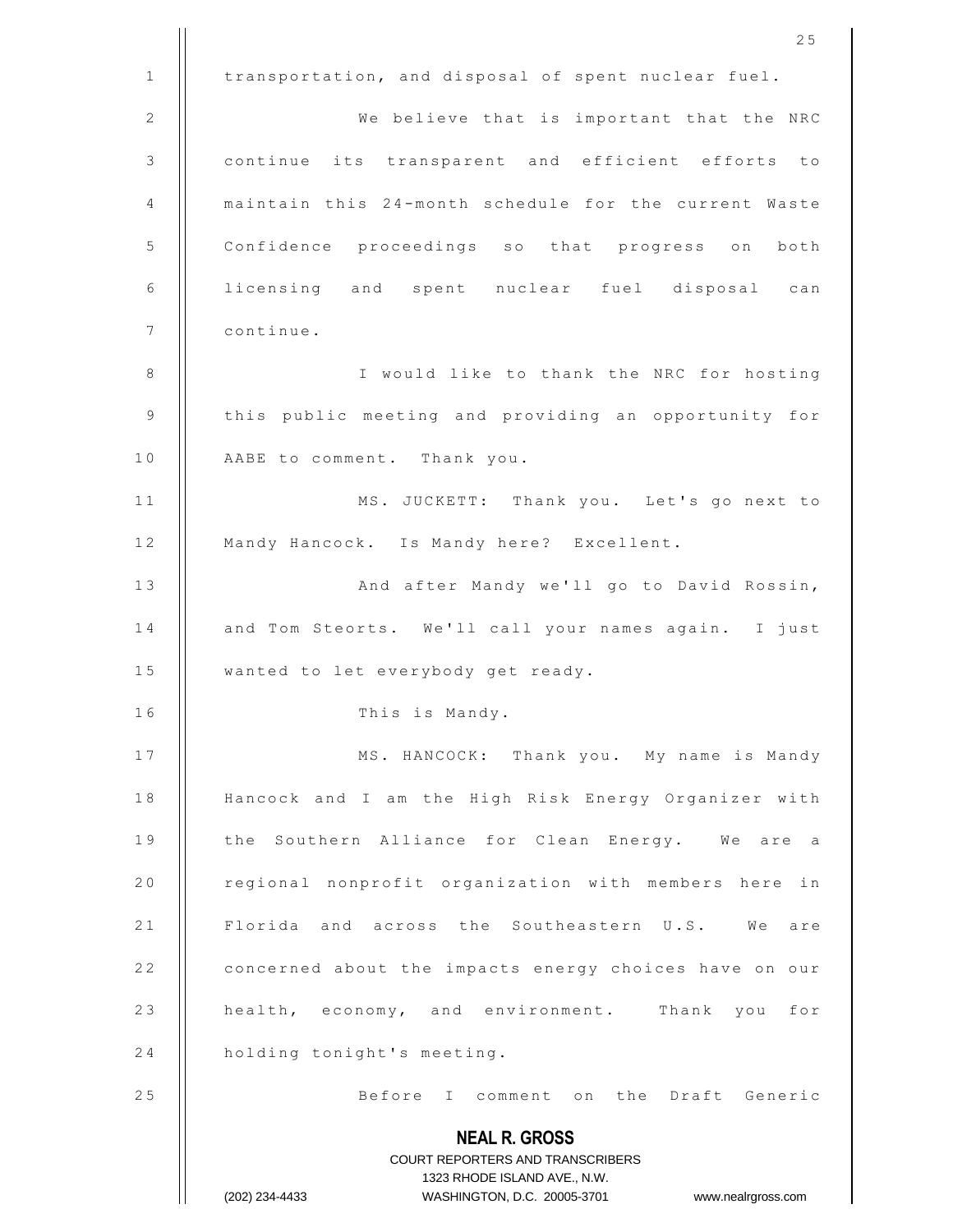**NEAL R. GROSS** COURT REPORTERS AND TRANSCRIBERS 1323 RHODE ISLAND AVE., N.W. (202) 234-4433 WASHINGTON, D.C. 20005-3701 www.nealrgross.com 2 6 1 | Environmental Impact Statement or DGEIS, I'd like to 2 | address the accessibility of this meeting location. 3 | As the gentleman mentioned in the beginning, there is  $4$  | not a very big turnout here. 5 | | And a meeting in Atlanta, Georgia was 6 | requested by U.S. Representative Hank Johnson, which 7 | | was echoed by several organizations including SACE. 8 | Despite Atlanta having 11 nuclear reactors within 170 9 | miles compared to the 5 reactors within 250 miles of 10 | Orlando, the NRC denied the request, citing, in part, 11 | a lack of resources. 12 | This is surprising rationale considering 13 | the location of NRC's Region 2 headquarters in the 14 | city. Atlanta is also a major metro area and serves 15 || as a hub for airline and bus transportation for 16 | multiple surrounding states, which would have made it 17 || much more accessible and affordable than Orlando to 18 | organizations and residents from many reactor 19 | communities. 20 | | I personally know of several people in 21 | Atlanta that were forced to travel nearly six hours to 22 | attend the Charlotte hearing on Monday. We still 23 | request an additional meeting be held in Atlanta. 24 | Now for my comments. The Court ruling to 25 | which the NRC is responding, with this Draft GEIS,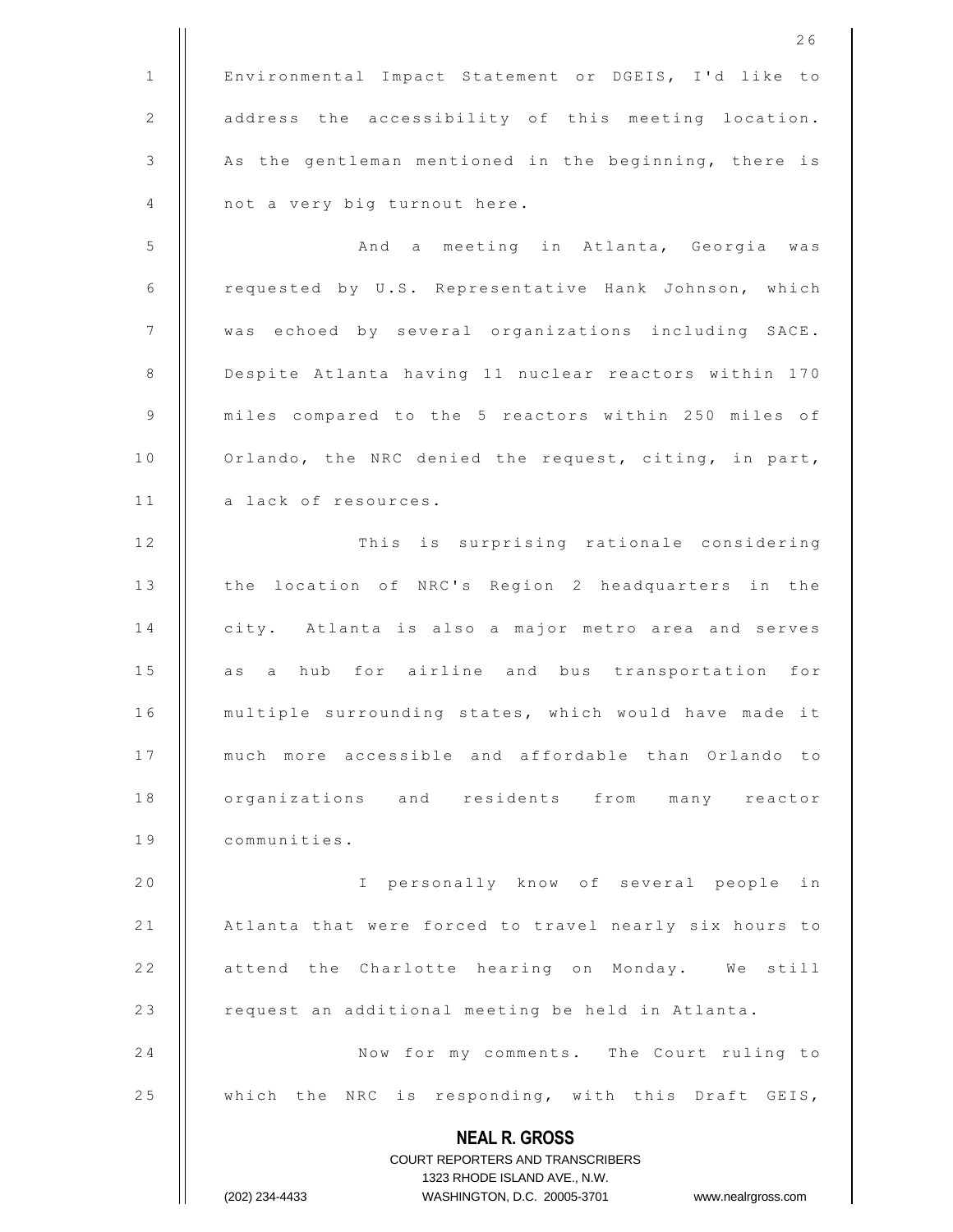|              | 27                                                                  |
|--------------|---------------------------------------------------------------------|
| $\mathbf{1}$ | requires the NRC to examine the risks of spent fuel                 |
| 2            | storage and did not allow the NRC to merely assume                  |
| 3            | that storage would be safe.                                         |
| 4            | Instead of examining what would happen if                           |
| 5            | spent fuel remained unprotected at reactor sites                    |
| 6            | indefinitely the NRC assumed the spent fuel can be                  |
| 7            | safely managed in service storage for an indefinite                 |
| 8            | period. To this end the NRC is essentially involved                 |
| 9            | in the same fallacy that rendered the Waste Confidence              |
| 10           | rule insufficient.                                                  |
| 11           | Just as we cannot assume that<br>long-term                          |
| 12           | geologic storage will be secured, we cannot assume                  |
| 13           | that indefinite storage onsite will be safe. To act                 |
| 14           | under these assumptions is inconsistent with the                    |
| 15           | Nuclear Waste Policy Act and violates NRC's own                     |
| 16           | regulations.                                                        |
| 17           | Instead of these some assumptions the NRC                           |
| 18           | should draft a new GIS to examine the probability that              |
| 19           | a geologic repository will be successfully sited, the               |
| 20           | probability that a successfully sited repository will               |
| 21           | actually contain radiation, the degree to which a                   |
| 22           | repository may leak radiation, and the public health                |
| 23           | and environmental consequences that may occur if a                  |
| 24           | repository is not sited or if it ineffectively                      |
| 25           | contains radioactivity.                                             |
|              | <b>NEAL R. GROSS</b>                                                |
|              | <b>COURT REPORTERS AND TRANSCRIBERS</b>                             |
|              | 1323 RHODE ISLAND AVE., N.W.                                        |
|              | (202) 234-4433<br>WASHINGTON, D.C. 20005-3701<br>www.nealrgross.com |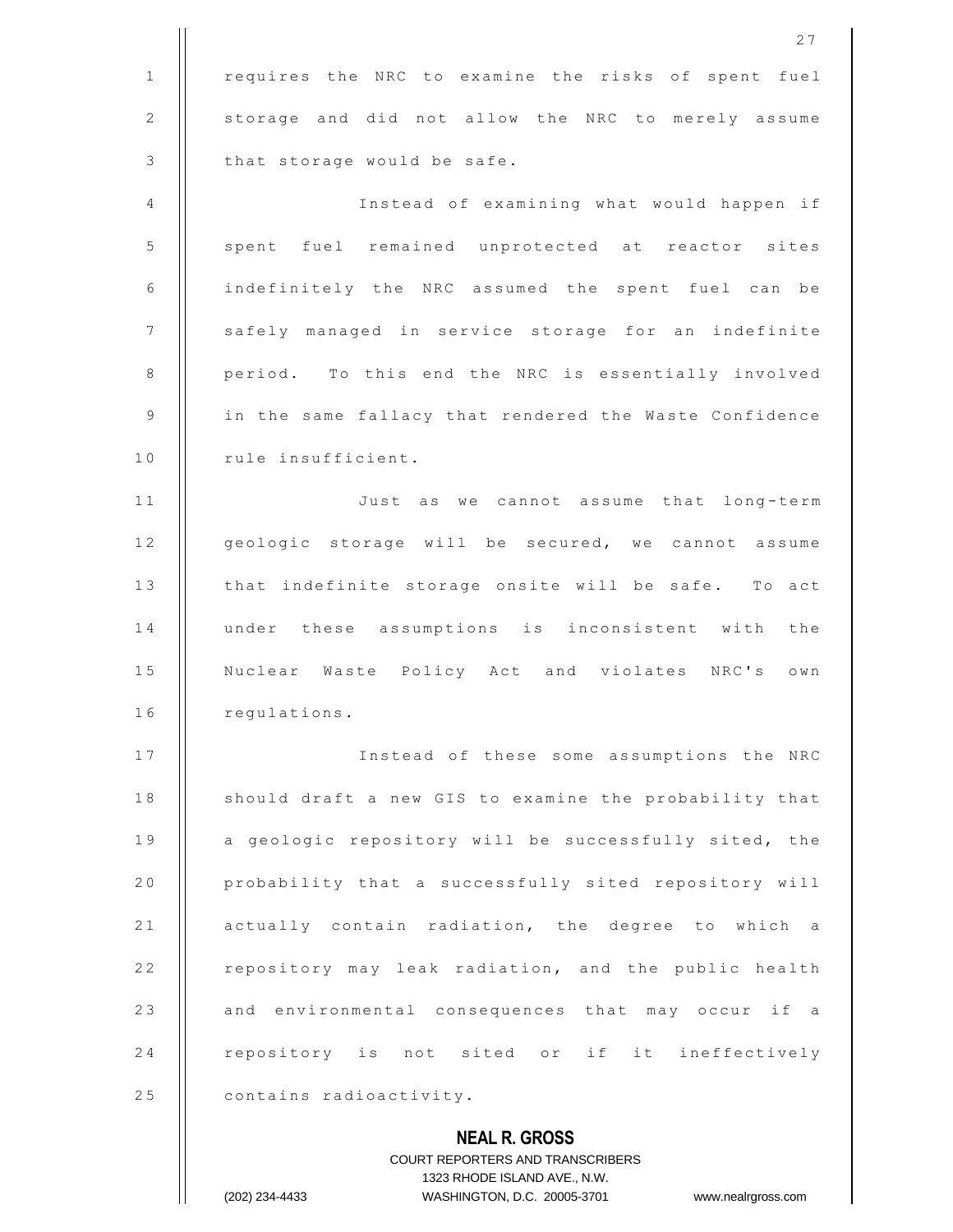|              | 28                                                                  |
|--------------|---------------------------------------------------------------------|
| $\mathbf{1}$ | The proposed action of the draft GIS is to                          |
| 2            | issue a rule that, if adopted, would not require                    |
| $\mathsf 3$  | consideration of the environmental impacts of                       |
| 4            | continued onsite surface storage at individual reactor              |
| 5            | sites. This is absurd and unacceptable and it fails                 |
| 6            | to address the circumstances at individual reactor                  |
| 7            | locations.                                                          |
| 8            | For instance, several reactor sites in our                          |
| 9            | region are in ecologically sensitive areas, including               |
| 10           | FPNL's Turkey Point near Miami, which is situated                   |
| 11           | between the Everglades National Park and Biscayne Bay.              |
| 12           | Given Turkey Point's location, sea level rise and                   |
| 13           | storm surges are real threats that must be considered.              |
| 14           | Can the NRC ensure that spent nuclear fuel                          |
| 15           | can safely sit at Turkey Point even for 100 years, let              |
| 16           | alone indefinitely?                                                 |
| 17           | Likewise, Southern Company's Plant Vogtle                           |
| 18           | in Georgia is located on the endangered Savannah                    |
| 19           | River. In addition to being in a sensitive ecosystem,               |
| 20           | Plant Vogtle, it is also located across the river from              |
| 21           | Savannah River site, yet no consideration was given to              |
| 22           | the cumulative impacts of having reactors and                       |
| 23           | corresponding nuclear waste in such close proximity to              |
| 24           | a highly contaminated DOE radioactive waste site.                   |
| 25           | Additionally, both Vogtle and Turkey Point are slated               |
|              | <b>NEAL R. GROSS</b>                                                |
|              | <b>COURT REPORTERS AND TRANSCRIBERS</b>                             |
|              | 1323 RHODE ISLAND AVE., N.W.                                        |
|              | (202) 234-4433<br>WASHINGTON, D.C. 20005-3701<br>www.nealrgross.com |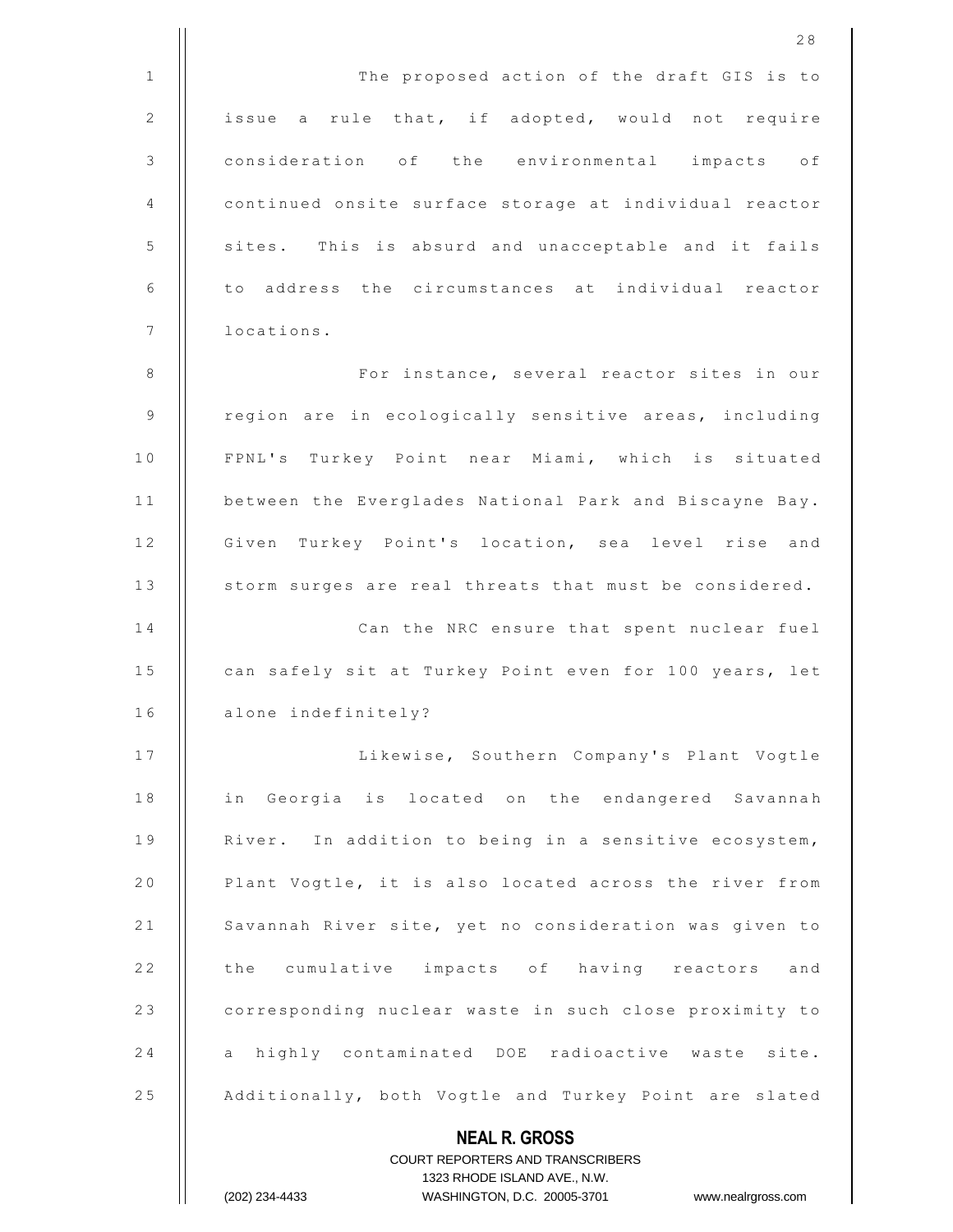**NEAL R. GROSS** COURT REPORTERS AND TRANSCRIBERS 1323 RHODE ISLAND AVE., N.W. (202) 234-4433 WASHINGTON, D.C. 20005-3701 www.nealrgross.com 1 | for more reactors and thus, if built, even more toxic  $2$  | radioactive waste would be generated. 3 | The NRC cannot turn a blind eye to the 4 || unique characteristics of each site and each 5 | community. Communities in the Southeast bear a heavy  $6$  | load of burden when it comes to highly radioactive 7 | spent nuclear fuel. There are only five states with 8 | | over 3,000 metric tons of spent fuel and two of those 9 | are in the Southeast in North and South Carolina. Of 10 | the 104 licensed reactors in the country, 33 of them 11 | are in our region, and all 5 of the reactors currently 12 | under construction are here. 13 || While the NRC has confidence that long-14 | term geologic storage will eventually be found, the 15 | public has lost confidence in the NRC to adequately 16 | address their unique and important concerns. This is 17 | especially true in light of the Draft GEIS and is 18 || based on erroneous assumptions and has the NRC 19 || confident that spent fuel will be safe onsite for an 20  $\parallel$  indefinite period, a period that could be literally 21 | forever. 22 | Just last month, much of our government 23 || was shut down for two weeks prompting the NRC to 24 | furlough roughly 90 percent of its employees. How can 25 | the NRC guarantee that radioactive waste here in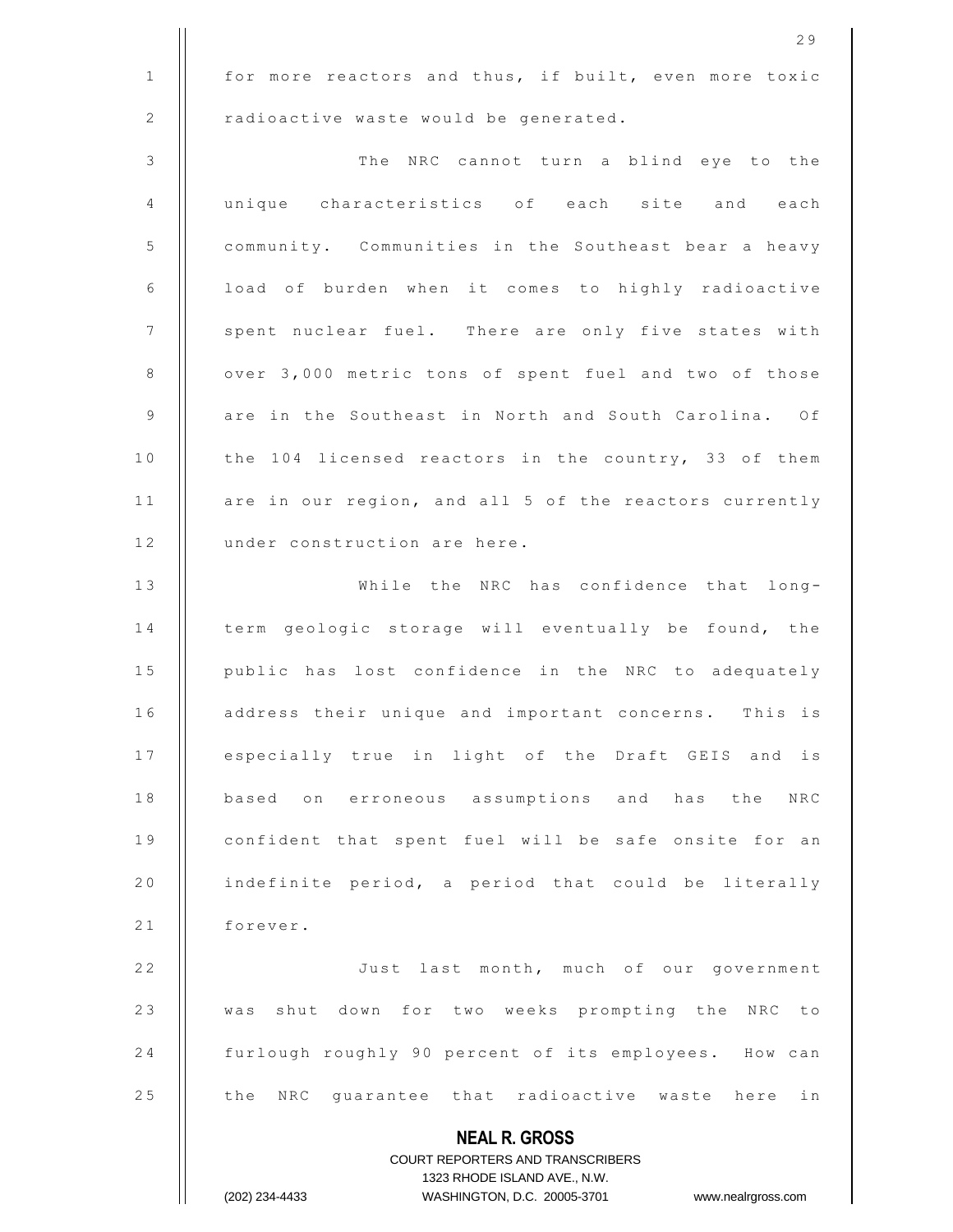**NEAL R. GROSS** COURT REPORTERS AND TRANSCRIBERS 1323 RHODE ISLAND AVE., N.W. (202) 234-4433 WASHINGTON, D.C. 20005-3701 www.nealrgross.com 3 0 1 | Florida and across the country can remain safely 2 | onsite for thousands of years when the public can't 3 || even be quaranteed that the Government will be 4 | operating next year? 5 | The bottom line is this, the public's 6 | confidence has run out. We respectfully request that 7 | | the NRC stop assuming that spent nuclear fuel can be 8 | safely stored forever. 9  $\parallel$  And I brought with me an article -- I have 10 | copies of this for anyone who's interested, and I also 11 | have a Rolling Stone article that talks specifically 12 || about Miami and Turkey Point. And we think it's 13 || pretty interesting that the Rolling Stone is 14 || supporting the consensus among scientists, yet it 15 | doesn't seem that the NRC is heavily weighing those 16 | factors. Thank you. 17 | MS. JUCKETT: Thank you, Mandy. 18 || Our next speaker will be David Rossin, and 19 | if I understand correctly, Mr. Rossin, you had some 20  $\parallel$  handouts on the table out in the back; is that 21 | correct? 22 | MR. ROSSIN: Yes. 23 || MS. JUCKETT: Okay, great. So he had some 24 | handouts that were available on the registration table 25 | if anyone did not get a copy. If you're interested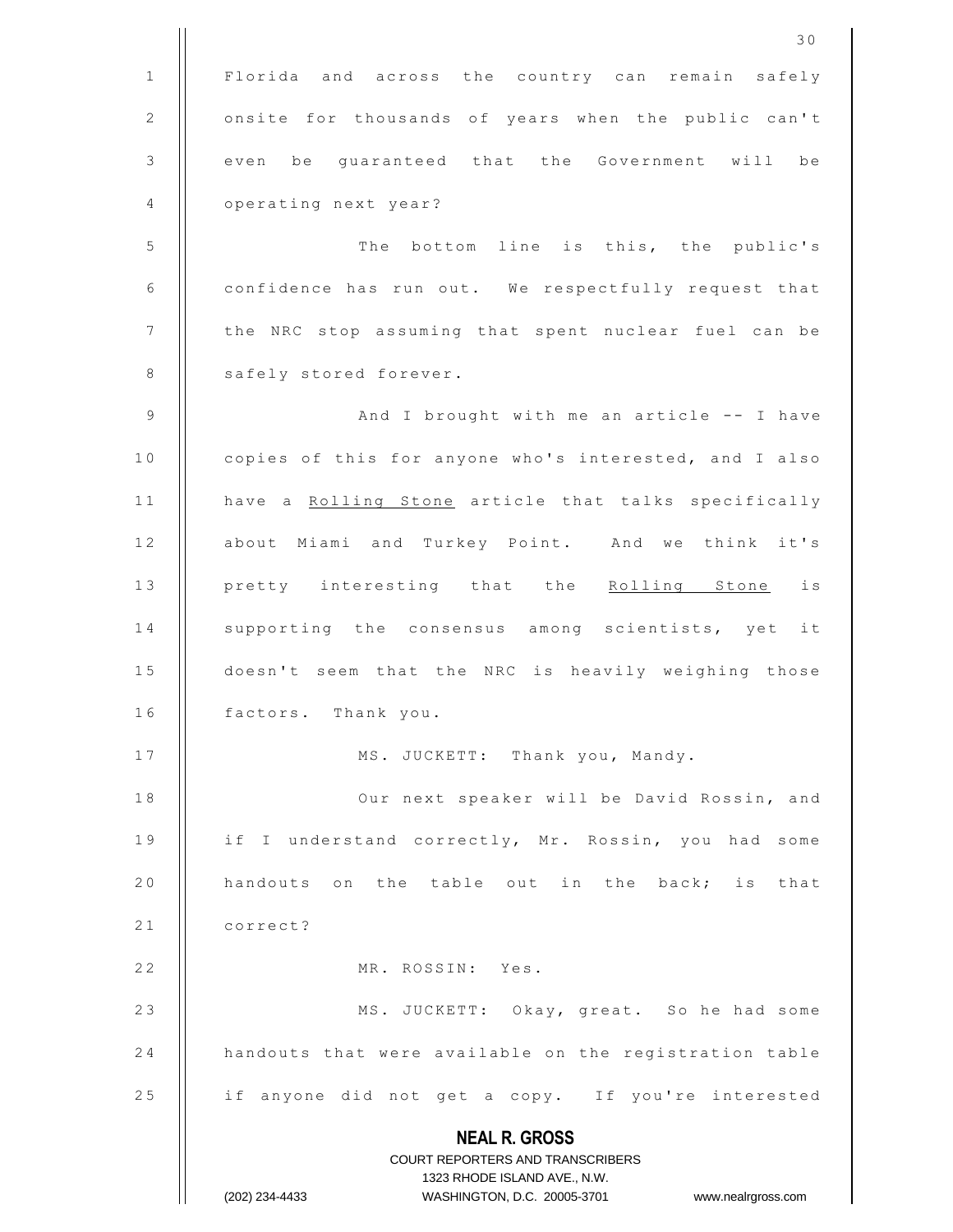|                | 31                                                               |
|----------------|------------------------------------------------------------------|
| $\mathbf{1}$   | you can pick one up on your way out this evening.                |
| 2              | MR. ROSSIN: My name's Dave Rossin. I was                         |
| $\mathfrak{Z}$ | Assistant Secretary of the Department of Energy for              |
| 4              | Nuclear Energy, 1986-87. I was President of the                  |
| $\mathsf S$    | American Nuclear Society at one time, and I was in a             |
| 6              | class of about seven of us who were the first students           |
| 7              | to get Master's degrees in Nuclear Engineering from              |
| 8              | MIT in 1955 who were not U.S. Navy trainees, and the             |
| 9              | program was run on a classified basis. MIT changed               |
| 10             | thattold Admiral Rickover, "We're going to run this              |
| 11             | unclassified or we're not going to do it." MIT won.              |
| 12             | A philosopher, George Santayana, said that                       |
| 13             | those who ignore the failures of the past are doomed             |
| 14             | to repeat them. Within his first 100 days in office,             |
| 15             | Jimmy Carter issued an Executive Order on April 7th,             |
| 16             | 1977 to defer indefinitely the reprocessing of used              |
| 17             | nuclear reactor fuel. He said it was necessary to                |
| 18             | prevent proliferation and that nuclear power could go            |
| 19             | ahead just fine. He was wrong on both counts.                    |
| 20             | His Order was a major Federal action.                            |
| 21             | Executive Orders by the President have the force of              |
| 22             | law. Did he prepare an Environmental Impact                      |
| 23             | Statement? No. He made his decision in secret,                   |
| 24             | listening only to those who he knew would agree with             |
| 25             | him. Kept tightly classified, there were no White                |
|                | <b>NEAL R. GROSS</b>                                             |
|                | <b>COURT REPORTERS AND TRANSCRIBERS</b>                          |
|                | 1323 RHODE ISLAND AVE., N.W.                                     |
|                | (202) 234-4433<br>WASHINGTON, D.C. 20005-3701 www.nealrgross.com |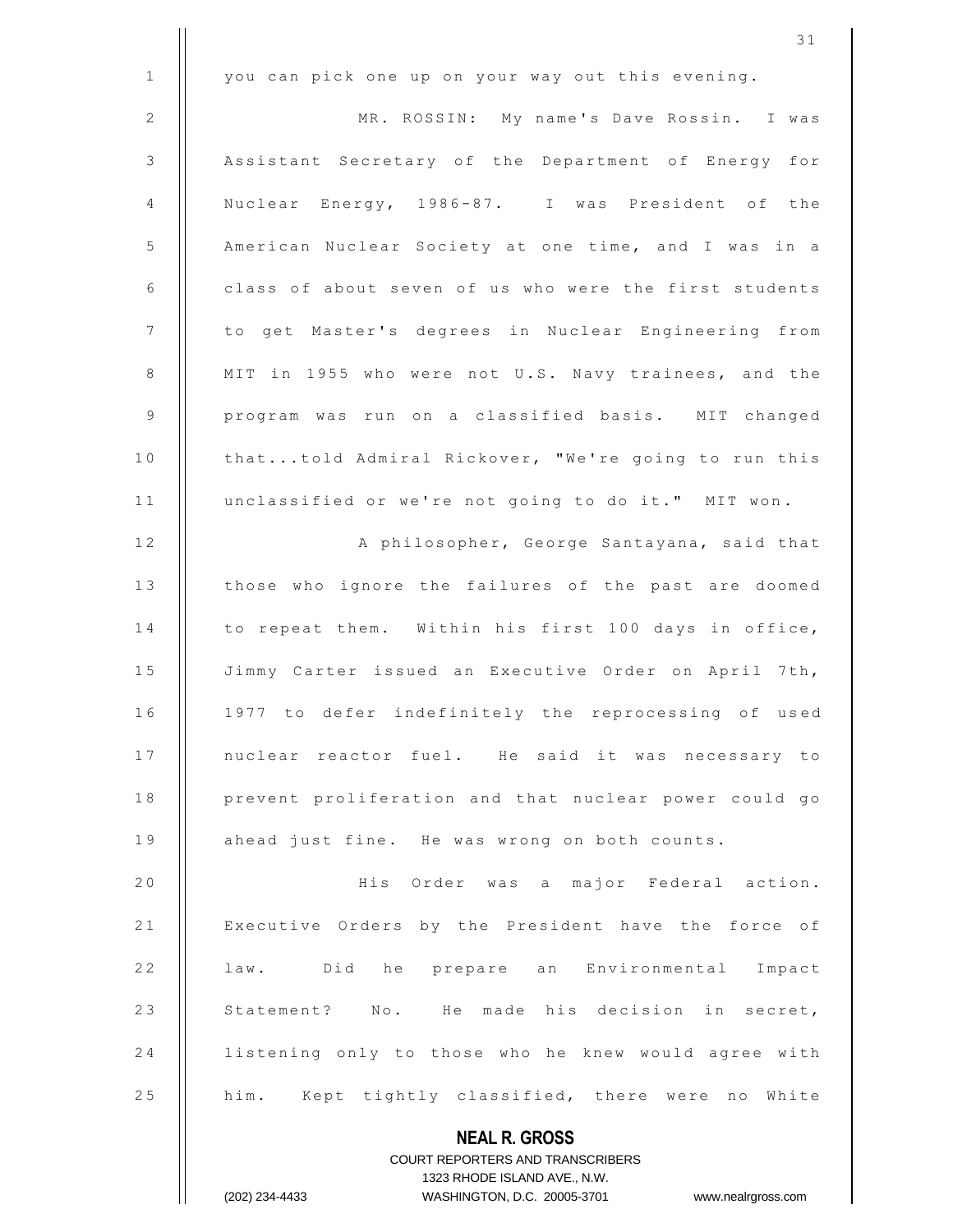|              | 32                                                                  |
|--------------|---------------------------------------------------------------------|
| $\mathbf{1}$ | House leaks and his statement caught the American                   |
| 2            | nuclear industry off-guard, they didn't know it was                 |
| 3            | coming.                                                             |
| 4            | Carter ignored four decades of planning,                            |
| 5            | study, Congressional funding on waste disposal, and                 |
| 6            | never reviewed the lengthy hearings in the Senate or                |
| 7            | the House on the economics, proliferation, or the                   |
| 8            | Waste Confidence Rule.                                              |
| 9            | The Vietnam War had brought changes to                              |
| 10           | American policymaking, and these changes were very                  |
| 11           | evident by the mid-70s before Carter was elected                    |
| 12           | President. Activists challenged government from                     |
| 13           | Federal level on down to county levels. "Public                     |
| 14           | participation in decision-making" was Ralph Nader's                 |
| 15           | banner, and it was demanded by activist groups one                  |
| 16           | after the other on one issue or another.                            |
| 17           | In 1975 a group of activists won a court                            |
| 18           | decision that forced the Environmental<br>Impact                    |
| 19           | Statement -- forced an environmental statement on the               |
| 20           | entire planning for reprocessing and recycling of used              |
| 21           | nuclear fuel. It had the funny acronym, GESMO, G-E-S-               |
| 22           | M-O, the Generic Environmental Impact Statement on                  |
| 23           | Mixed-Oxide Fuels. And this meant months and months                 |
| 24           | of preparation and a series of public meetings had                  |
| 25           | already been announced and the locations had already                |
|              | <b>NEAL R. GROSS</b>                                                |
|              | <b>COURT REPORTERS AND TRANSCRIBERS</b>                             |
|              | 1323 RHODE ISLAND AVE., N.W.                                        |
|              | WASHINGTON, D.C. 20005-3701<br>(202) 234-4433<br>www.nealrgross.com |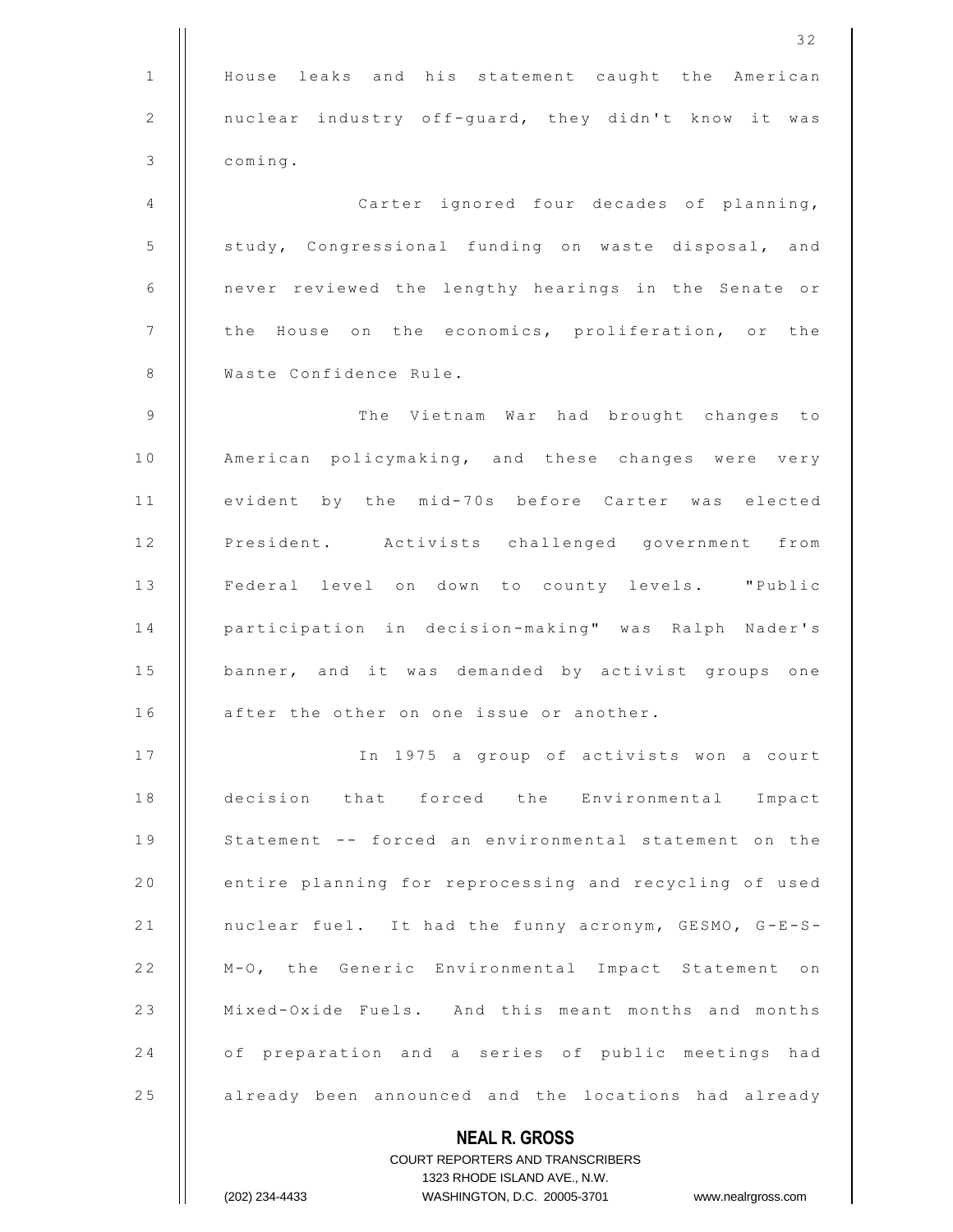|              | 33                                                                                                  |
|--------------|-----------------------------------------------------------------------------------------------------|
| $\mathbf{1}$ | been set when Jimmy Carter was elected.                                                             |
| 2            | Just one aside on environmental impact                                                              |
| 3            | statements. I was working at the Argonne National                                                   |
| 4            | Laboratory and then at Commonwealth Edison Company in                                               |
| 5            | Chicago during the first few years of NEPA. The                                                     |
| 6            | Atomic Energy Commission still existed.                                                             |
| 7            | The guidance from the Environmental                                                                 |
| $\,8\,$      | Protection Agency and the Council on Environmental                                                  |
| 9            | Quality called for a section in the Environmental                                                   |
| 10           | Impact Statements on the alternatives to the proposed                                               |
| 11           | project, and the NRC has done that with this revision                                               |
| 12           | for the Waste Confidence Rule.                                                                      |
| 13           | I wrote a memo to the agencies suggesting                                                           |
| 14           | that the guidance add a section on the environmental                                                |
| 15           | and national impacts of not going ahead with the                                                    |
| 16           | project. Not going ahead. The Council on                                                            |
| 17           | Environmental Quality rejected the idea, but I think                                                |
| 18           | the NRC should provide a clear analysis of the                                                      |
| 19           | potential environmental impacts and the national                                                    |
| 20           | impacts if the Waste Confidence Rule continues to be                                                |
| 21           | derailed.                                                                                           |
| 22           | Anyway, back to Jimmy Carter's new policy.                                                          |
| 23           | It stopped the GESMO. It achieved victories for NRDC,                                               |
| 24           | Union Concerned Scientists, Environmental Defense                                                   |
| 25           | Fund, and Common cause. GESMO's demise showed that a                                                |
|              | <b>NEAL R. GROSS</b>                                                                                |
|              | COURT REPORTERS AND TRANSCRIBERS                                                                    |
|              | 1323 RHODE ISLAND AVE., N.W.<br>(202) 234-4433<br>WASHINGTON, D.C. 20005-3701<br>www.nealrgross.com |
|              |                                                                                                     |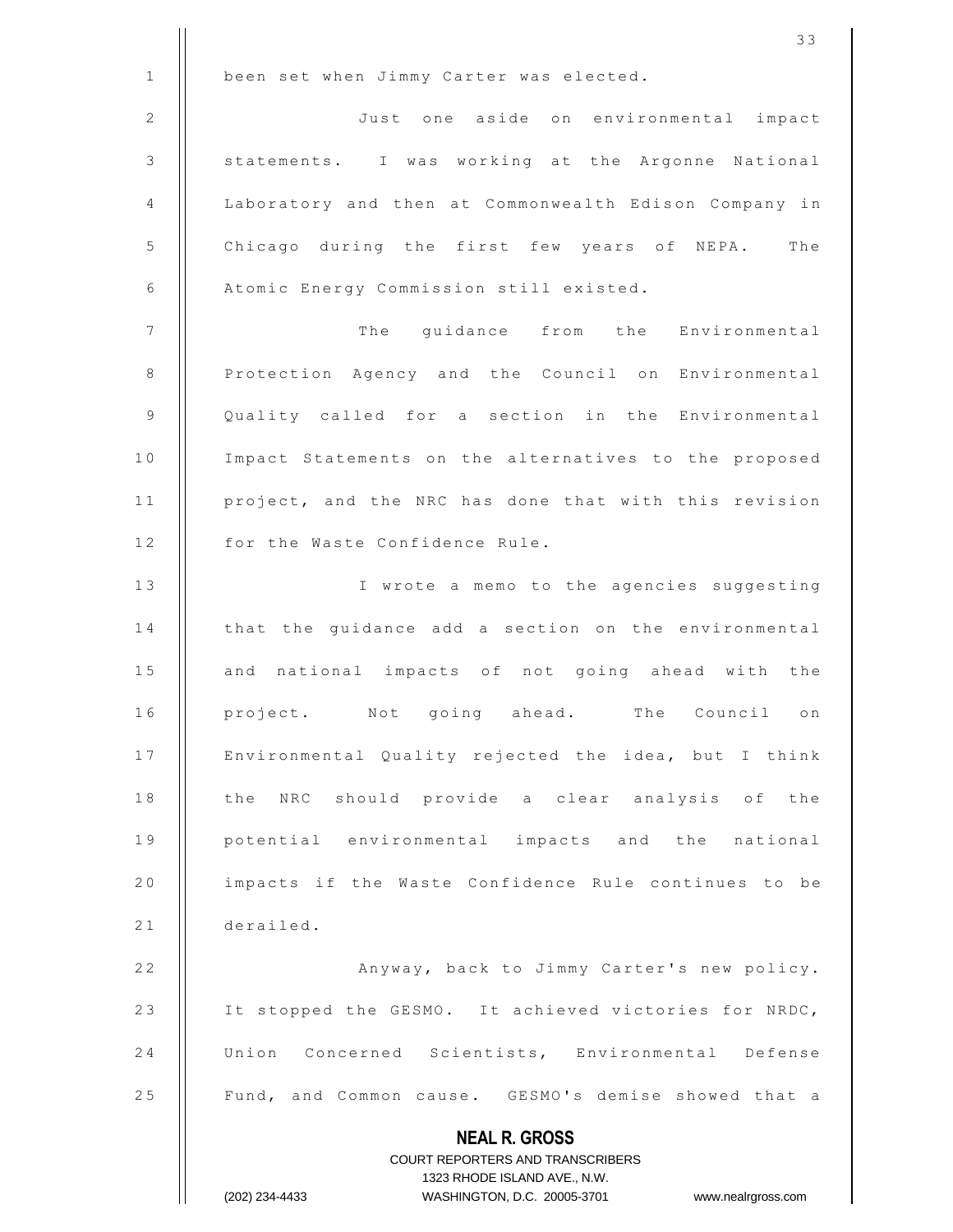|                 | 34                                                                  |
|-----------------|---------------------------------------------------------------------|
| $\mathbf{1}$    | small group of dedicated organizations could use the                |
| 2               | National Environmental Policy Act and the                           |
| 3               | Environmental Impact Statement to try to stop a big                 |
| 4               | program of a major industry while not offering viable               |
| 5               | alternatives or even documented facts, and maybe not                |
| 6               | even being able to totally stop it, they were able to               |
| $7\phantom{.0}$ | delay a project while raising costs, feeding public                 |
| 8               | doubts and fears, and fueling more distrust of                      |
| 9               | government. And these were impacts.                                 |
| 10              | Jimmy Carter read voraciously, but he                               |
| 11              | skipped or ignored experts who knew enough to point                 |
| 12              | out the weaknesses and fundamental errors in his                    |
| 13              | scheme, including its impact on the National Program                |
| 14              | for Nuclear Waste Management. Even after his election               |
| 15              | President Carter never consulted the directors of our               |
| 16              | weapons laboratories about plutonium. He feared that                |
| 17              | if his policy were leaked, the nuclear industry would               |
| 18              | use its vast financial resources to undermine the                   |
| 19              | plan.                                                               |
| 20              | Carter just believed that if the United                             |
| 21              | States took the lead by stopping our reprocessing,                  |
| 22              | separating, and recycling of plutonium and the breeder              |
| 23              | reactor, other nations would follow our lead and that               |
| 24              | would prevent proliferation. They did not follow our                |
| 25              | lead and the United States lost its leadership in the               |
|                 | <b>NEAL R. GROSS</b>                                                |
|                 | <b>COURT REPORTERS AND TRANSCRIBERS</b>                             |
|                 | 1323 RHODE ISLAND AVE., N.W.                                        |
|                 | (202) 234-4433<br>WASHINGTON, D.C. 20005-3701<br>www.nealrgross.com |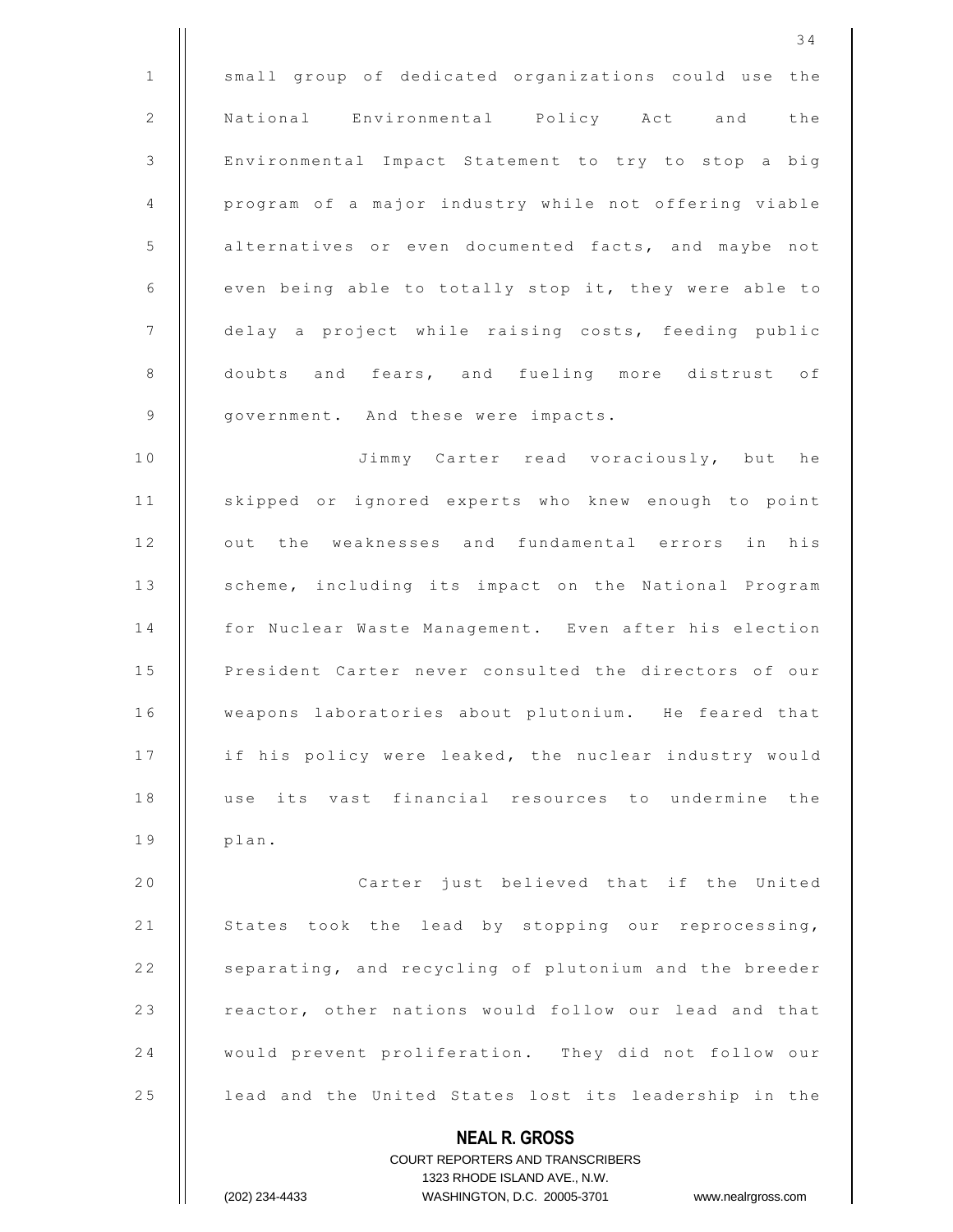|              | 1323 RHODE ISLAND AVE., N.W.<br>(202) 234-4433<br>WASHINGTON, D.C. 20005-3701 www.nealrgross.com |
|--------------|--------------------------------------------------------------------------------------------------|
|              | <b>NEAL R. GROSS</b><br>COURT REPORTERS AND TRANSCRIBERS                                         |
| 25           | that the French were building. He said, "Monsieur, I                                             |
| 24           | called the project manager at the reprocessing plant                                             |
| 23           | thanked him for calling, picked up his other phone and                                           |
| 22           | was Couve de Murville, took Jimmy Carter's call,                                                 |
| 21           | The Prime Minister of France, whose name                                                         |
| 20           | crazy."                                                                                          |
| 19           | Germany hung up on Jimmy Carter; he said, "You're                                                |
| 18           | plant that the UK was building. Helmut Schmidt in                                                |
| 17           | Carter had asked them to shut down the reprocessing                                              |
| 16           | the United States politely to mind his own business.                                             |
| 15           | The United Kingdom told the President of                                                         |
| 14           | United Kingdom, Germany, and France.                                                             |
| 13           | personal phone calls to the Prime Ministers of the                                               |
| 12           | else. A day before his press conference he made                                                  |
| 11           | know about Jimmy Carter's policy, neither did anybody                                            |
| 10           | one story. I said the U.S. nuclear industry didn't                                               |
| 9            | I want to take a few seconds just to tell                                                        |
| 8            | power, and they tried.                                                                           |
| 7            | political gimmick that they could use to stop nuclear                                            |
| 6            | States had just given activist groups a powerful                                                 |
| 5            | furious at this policy. They realized that the United                                            |
| 4            | player. Our friends and partners were appalled and                                               |
| 3            | 1976 and 1978, the United States was no longer a big                                             |
| 2            | You can look at the difference between                                                           |
| $\mathbf{1}$ | nuclear power world.                                                                             |
|              | 35                                                                                               |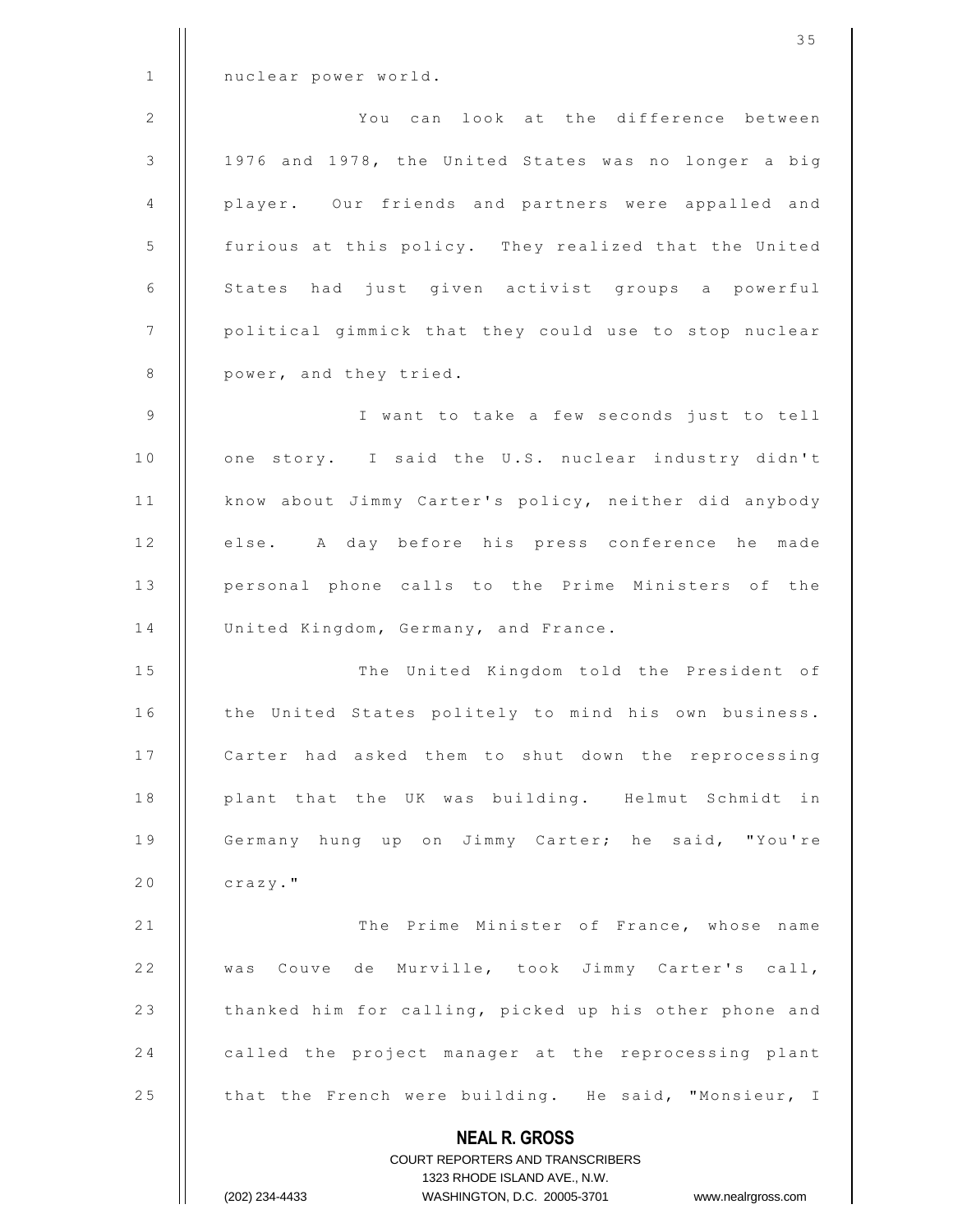| 1  | have just received a call from Jimmy Carter. The                                                    |
|----|-----------------------------------------------------------------------------------------------------|
|    |                                                                                                     |
| 2  | United States is going to stop its reprocessing                                                     |
| 3  | program and they want us to do the same." "Thank you                                                |
| 4  | Mr. President," said the chief engineer, and he picked                                              |
| 5  | up the other phone and called his construction design                                               |
| 6  | manager and in effect said, "Stop the presses, triple                                               |
| 7  | the size of our reprocessing facility," and they did.                                               |
| 8  | MS. JUCKETT: Mr. Rossin, could I ask you                                                            |
| 9  | to please wrap up real quick?                                                                       |
| 10 | MR. ROSSIN: I've got a minute or two                                                                |
| 11 | more. I'll try and be quick.                                                                        |
| 12 | Well, of course the GESMO hearings were                                                             |
| 13 | canceled by Jimmy Carter's Order, and he created a                                                  |
| 14 | moratorium on nuclear plant orders that has lasted                                                  |
| 15 | almost four decades -- that lasted almost four                                                      |
| 16 | decades.                                                                                            |
| 17 | His legacy created the impasse that the                                                             |
| 18 | nation finds itself in, rewriting its Waste Confidence                                              |
| 19 | Rule in light of Senator Harry Reid's personal agenda.                                              |
| 20 | It is the rule that is the obvious target of activist                                               |
| 21 | groups who use nuclear power as their pet issue.                                                    |
| 22 | The parallel? In 2008 a new President                                                               |
| 23 | found himself indebted to Senator Harry Reid. All                                                   |
| 24 | Reid asked President Obama to do was to let him defund                                              |
| 25 | Yucca Mountain. Senator Reid stopped the NRC review                                                 |
|    | <b>NEAL R. GROSS</b>                                                                                |
|    | <b>COURT REPORTERS AND TRANSCRIBERS</b>                                                             |
|    | 1323 RHODE ISLAND AVE., N.W.<br>(202) 234-4433<br>WASHINGTON, D.C. 20005-3701<br>www.nealrgross.com |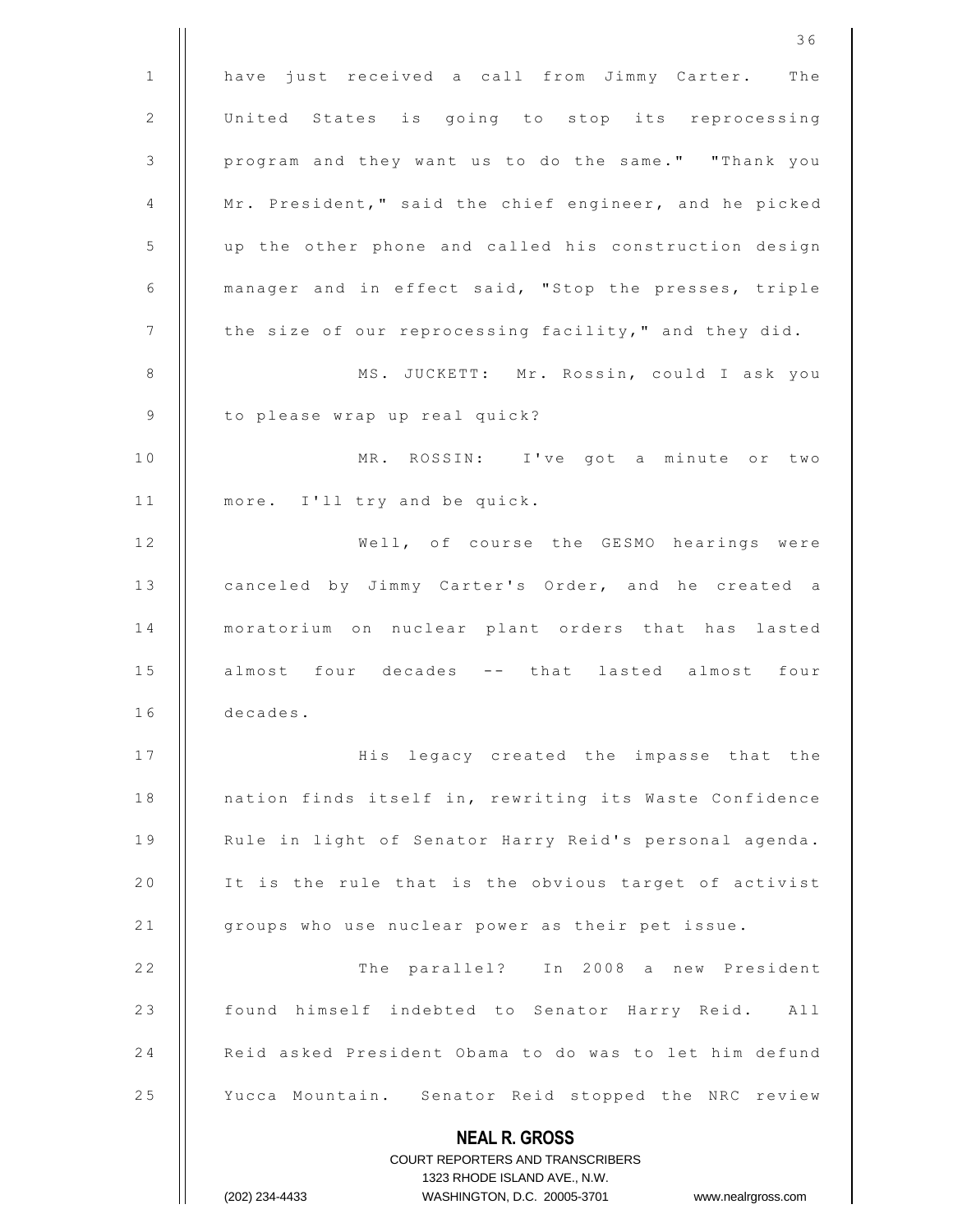**NEAL R. GROSS** COURT REPORTERS AND TRANSCRIBERS 1323 RHODE ISLAND AVE., N.W. 1 | of the Yucca Mountain Safety Analysis Report. Five 2 | years later here we are in hearings about a well-3 | established process, the storage of nuclear fuel. The 4 | simple issue has succeeded in creating more delay and 5 | confusion on the Waste Confidence Rule. 6 | The NRC must now revise these -- review these 7 || transcripts and then complete the edits of the 8 | Environmental Impact Statement called for by the 9 | Court, and publish the EIS and the revised Rule, and 10 | it should not take a year to do it. Thank you. 11 || MS. JUCKETT: Thank you, Mr. Rossin. 12 | Next, let's go ahead and go to Mark 13 | Klutho, and then we'll go to Tim Steorts. 14 || MR, KLUTHO: The NRC can't even handle a 15 | speaking list with integrity. How sad. You know what 16 | I can't get over, and I didn't hear it from any of the 17 | cheerleaders, that statement back from when I was a 18 | young tyke that nuclear power was going to be too 19 | cheap to meter. Didn't turn out to be true. 20 | And right now that plant over in Finland 21 | they can't finish, and the cost is way beyond what is 22 | supposed to be, and the same thing for the one in 23 | Georgia. And what it was supposed to be was; we have 24  $\parallel$  it all figured out now, it's not going to be like it 25 || was in the past, there aren't going to be cost

(202) 234-4433 WASHINGTON, D.C. 20005-3701 www.nealrgross.com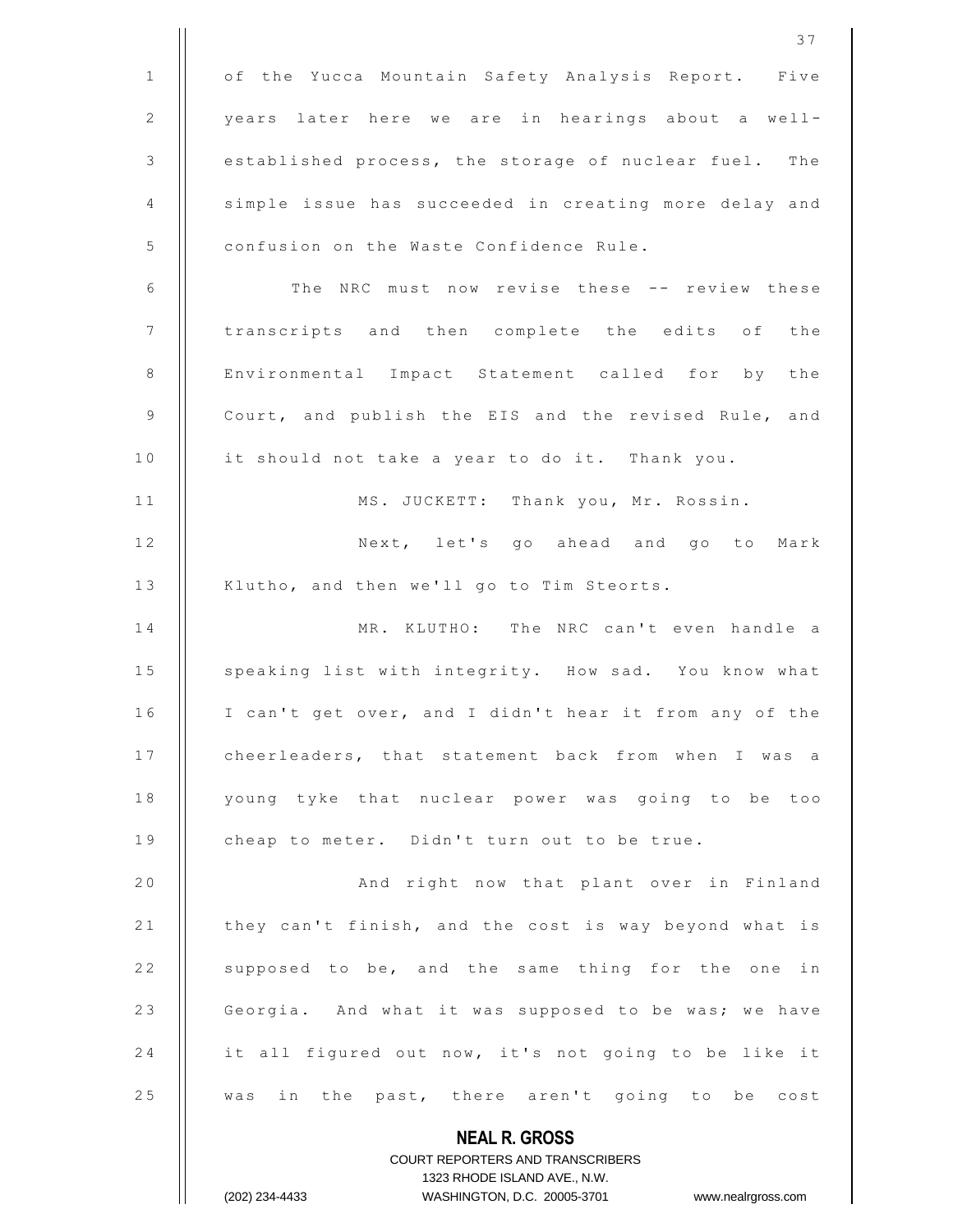|             | 38                                                                                                  |
|-------------|-----------------------------------------------------------------------------------------------------|
| $\mathbf 1$ | overruns, and we're going to finish them on time.                                                   |
| $\sqrt{2}$  | And then I hear, oh, 60 years, 100 years,                                                           |
| 3           | and this is well thought out science here, oh, maybe                                                |
| 4           | 100, hundreds of years. Hundreds of years? Deadly                                                   |
| $\mathsf S$ | radioactive for hundreds of thousands of years.                                                     |
| 6           | Who's going to be the watchdog? This is a joke.                                                     |
| 7           | Here's Popular Science from this past                                                               |
| $\,8\,$     | summer, "American Energy Independence, Five Clean                                                   |
| $\mathsf 9$ | Technologies That Will Set Us Free," they don't                                                     |
| 10          | mention nuclear. And Non-Nuclear Futures: The Case                                                  |
| 11          | for an Ethical Energy Strategy from Amory Lovins,                                                   |
| 12          | copyright 1975.                                                                                     |
| 13          | I brought out the old old shirt, it's                                                               |
| 14          | about ready to disintegrate, but, you know, these are                                               |
| $1\,5$      | what I had back when I was on that energy -- that                                                   |
| 16          | nuclear weapons assembly team down in Fort Hood, Texas                                              |
| 17          | in 1970. And here's the newsletter from the Rocky                                                   |
| 18          | Mountain Institute and Amory Lovins says, "New nuclear                                              |
| 19          | reactors, same old story."                                                                          |
| 20          | And this word, "confidence," it's not to                                                            |
| 21          | be used by the NRC. It's like when I'm up at the                                                    |
| 22          | hearing just recently that the PSC had, and over and                                                |
| 23          | over and over again I hear the word, "prudent." No.                                                 |
| 24          | No. Not hardly. Not hardly.                                                                         |
| 25          | In here is this neat, neat, book that I                                                             |
|             | <b>NEAL R. GROSS</b>                                                                                |
|             | COURT REPORTERS AND TRANSCRIBERS                                                                    |
|             | 1323 RHODE ISLAND AVE., N.W.<br>WASHINGTON, D.C. 20005-3701<br>(202) 234-4433<br>www.nealrgross.com |
|             |                                                                                                     |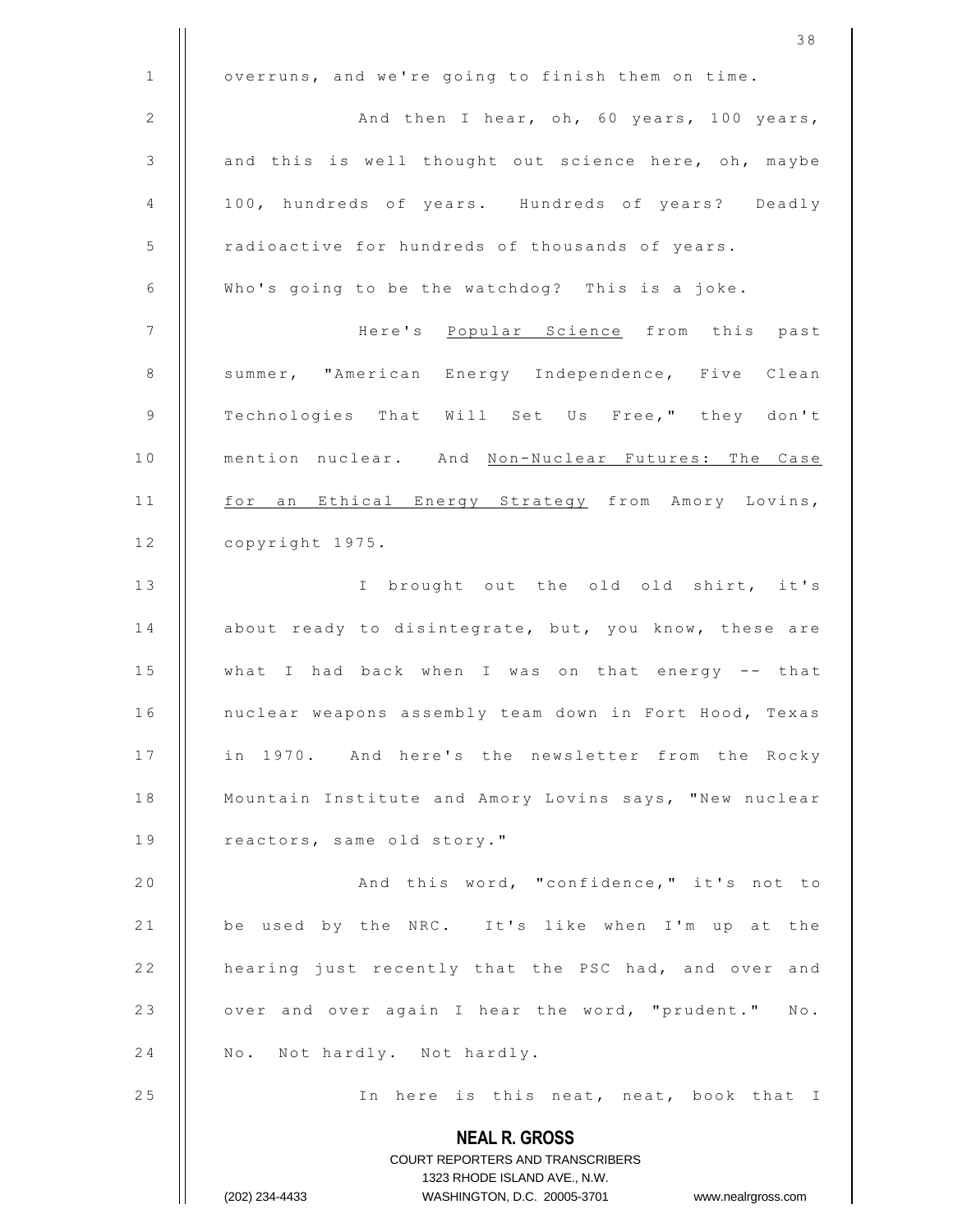|              | 39                                                                  |
|--------------|---------------------------------------------------------------------|
| $\mathbf{1}$ | got from the U.S. NRC, Generic Environmental Impact                 |
| 2            | Statement for License Renewal of Nuclear Plants                     |
| 3            | Regarding Crystal River. You know what happened to                  |
| 4            | Crystal River, don't you? It's not going on.                        |
| 5            | And here is 8.4.4, Energy                                           |
| 6            | Conservation/Energy Efficiency: "Though often used                  |
| 7            | interchangeably, energy conservation and energy                     |
| 8            | efficiency are different concepts. Energy efficiency                |
| 9            | typically means," -- no, it always means, "deriving a               |
| 10           | similar level of services by using less energy, while               |
| 11           | energy conservation simply indicates a reduction in                 |
| 12           | energy consumption."                                                |
| 13           | Yet after the NRC makes that statement on                           |
| 14           | the same page you contradict -- you contradict                      |
| 15           | yourself. Now, you're going to use the word                         |
| 16           | "confidence"? It can't come from you. That's                        |
| 17           | impossible. It's a fraud and a farce. A joke. Too                   |
| 18           | cheap to meter. And, we have a handle on it now. The                |
| 19           | plants will be on time, there won't be cost overruns.               |
| 20           | Is that plant in Finland working? And have you seen                 |
| 21           | what's happening in Georgia? No.                                    |
| 22           | I just had a conversation with a friend of                          |
| 23           | mine and he said, "Well, you know what I think, these               |
| 24           | people they just really aren't worried. They think                  |
| 25           | Jesus is coming. It's the apocalypse, they don't have               |
|              | <b>NEAL R. GROSS</b>                                                |
|              | COURT REPORTERS AND TRANSCRIBERS                                    |
|              | 1323 RHODE ISLAND AVE., N.W.                                        |
|              | WASHINGTON, D.C. 20005-3701<br>(202) 234-4433<br>www.nealrgross.com |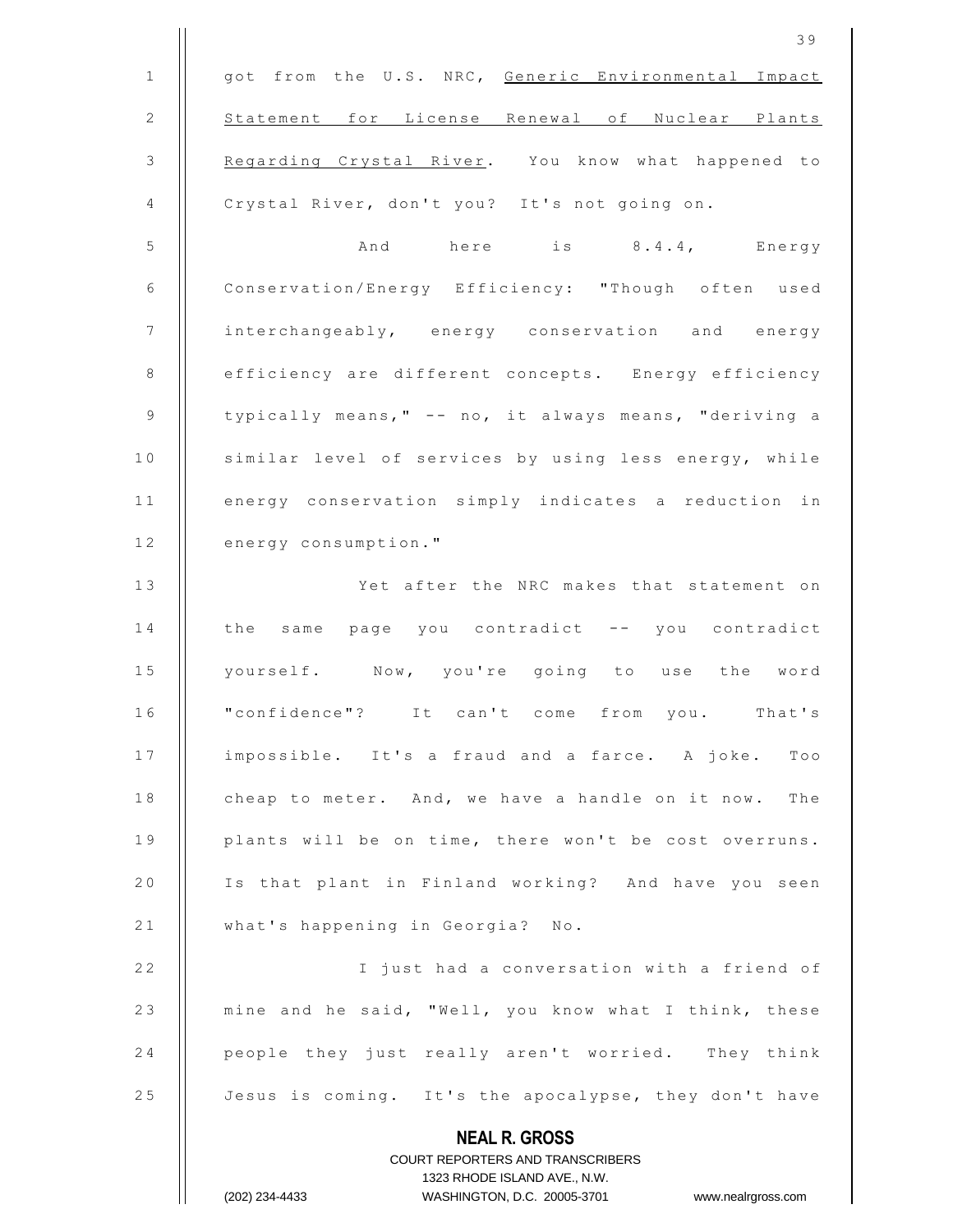|         | 40                                                               |
|---------|------------------------------------------------------------------|
| 1       | to worry, it's all going to be over."                            |
| 2       | So like when I was up there at that PSC                          |
| 3       | hearing just recently, they're jacking the rates                 |
| 4       | because of their fiasco. You know, and I say, do you             |
| 5       | feel lucky, do you feel lucky? Oh yeah baby, roll                |
| 6       | those dice (indicating).                                         |
| 7       | That's what you're doing. You don't know                         |
| $\,8\,$ | what's coming. This is just a big big guess. You                 |
| 9       | don't have any proof. You're all a bunch of jokers.              |
| 10      | You're rolling the dice. That's all it is, it's a big            |
| 11      | craps game here. And all these people are saying,                |
| 12      | "Oh, we know what this is, we know the science, we can           |
| 13      | tell you with confidence."                                       |
| 14      | And, you can't even get a line right. I                          |
| 15      | was supposed to be speaking number four. Clown.                  |
| 16      | MS. JUCKETT: Okay. Thank you, Mark.                              |
| 17      | Next, let's go to Tim. And after that                            |
| 18      | we'll go to the group from University of Florida.                |
| 19      | MR. STEORTS: I don't know if I'm supposed                        |
| 20      | to introduce                                                     |
| 21      | MS. JUCKETT: Yes.                                                |
| 22      | MR. STEORTS: I'm Tim Steorts from Lake                           |
| 23      | Wales, Florida. I just want to say thank goodness the            |
| 24      | Court threw out the Waste Confidence Rule, because the           |
| 25      | radioactive waste produced by nuclear power is                   |
|         | <b>NEAL R. GROSS</b>                                             |
|         | COURT REPORTERS AND TRANSCRIBERS<br>1323 RHODE ISLAND AVE., N.W. |
|         | (202) 234-4433<br>WASHINGTON, D.C. 20005-3701 www.nealrgross.com |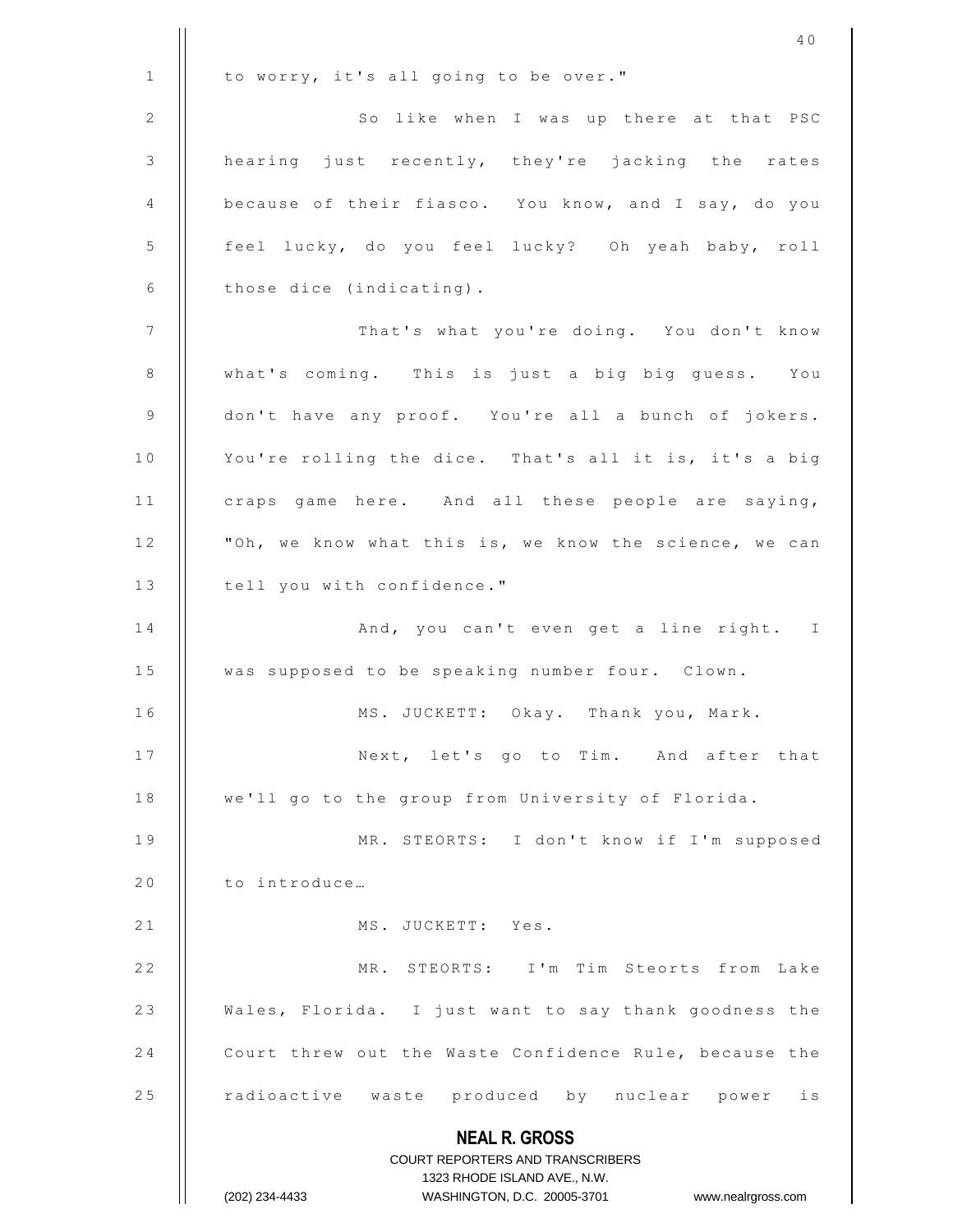**NEAL R. GROSS** COURT REPORTERS AND TRANSCRIBERS 1323 RHODE ISLAND AVE., N.W. (202) 234-4433 WASHINGTON, D.C. 20005-3701 www.nealrgross.com 4 1 1  $\parallel$  dangerous, toxic, and deadly. That is indisputable. 2 | The industry, governments, and the NRC 3 | have already imposed the dangers and costs on hundreds 4 | of future generations. Hundreds of generations. 5 | There is no solution, period. There is no solution on  $6$  | the horizon. The lie of a possible future solution 7 | has been told so long and so many times that you have 8 | fooled many people into believing it. I was told -- $9$  | it was told 50 years ago, 40 years ago, and every year 10 | and every day for decades. It is still a pipe dream  $11$  | and a lie. 12 | I am opposed to this rulemaking. It is an 13 | enormous waste of time, money, and resources. It must 14 | stop. The NRC should take no action to generically 15 || address the environmental impacts of continued  $16$  | storage. 17 | And then from there, the Executive Summary 18 | of the Impact Statement, the Purpose and Need for the 19 || Proposed Actions. Number 1: To improve the 20 | efficiency of the NRC's licensing process. Improve 21 | the efficiency of the licensing process? What's the 22 | purpose of the NRC? 23 | And Preliminary Conclusion is to provide 24 | because the efficiencies will be gained and reactor 25 | and spent fuel storage licensing reviews. We're not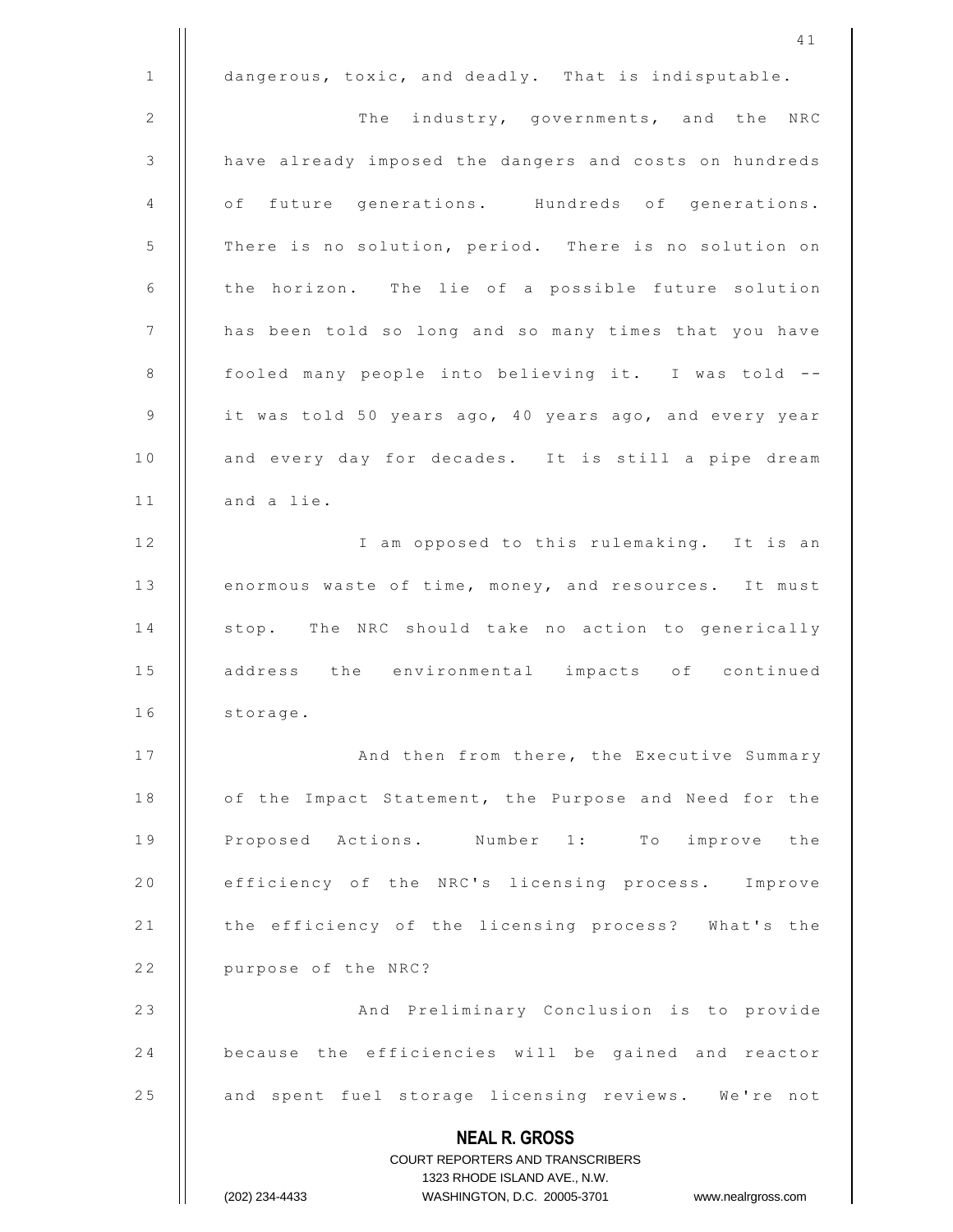|    | 42                                                                                                  |
|----|-----------------------------------------------------------------------------------------------------|
| 1  | here for your efficiency -- licensing and reviews, we                                               |
| 2  | should be here to try to make us safe from these                                                    |
| 3  | things.                                                                                             |
| 4  | NRC should not be facilitating licensing                                                            |
| 5  | of new or existing plants. Nuclear power is so                                                      |
| 6  | extremely dangerous there are no words to even come                                                 |
| 7  | close to expressing the dangers. You know, I don't                                                  |
| 8  | know if you people ever hear what we try to tell you                                                |
| 9  | sometimes.                                                                                          |
| 10 | The NRC should focus on trying to keep the                                                          |
| 11 | existing plants from completely destroying our planet                                               |
| 12 | and continually searching long-term storage solutions.                                              |
| 13 | The plant owners and operators should pay for the                                                   |
| 14 | long-term costs. They're the ones who profited from                                                 |
| 15 | this disgusting mess they've gotten us into. It                                                     |
| 16 | should not be citizens' and taxpayers' responsibility.                                              |
| 17 | There have been proposals to incorporate                                                            |
| 18 | their radioactive effluent in consumer products. That                                               |
| 19 | may not be the exact point of this hearing, but that                                                |
| 20 | may be the most insane proposal of all. What a great                                                |
| 21 | idea, let's expose everyone, including babies and                                                   |
| 22 | children, to products known to cause horrible                                                       |
| 23 | illnesses and death.                                                                                |
| 24 | you know, if it weren't for the<br>Αs                                                               |
| 25 | enormous taxpayer subsidies in numerous ways;                                                       |
|    | <b>NEAL R. GROSS</b>                                                                                |
|    | COURT REPORTERS AND TRANSCRIBERS                                                                    |
|    | 1323 RHODE ISLAND AVE., N.W.<br>(202) 234-4433<br>WASHINGTON, D.C. 20005-3701<br>www.nealrgross.com |
|    |                                                                                                     |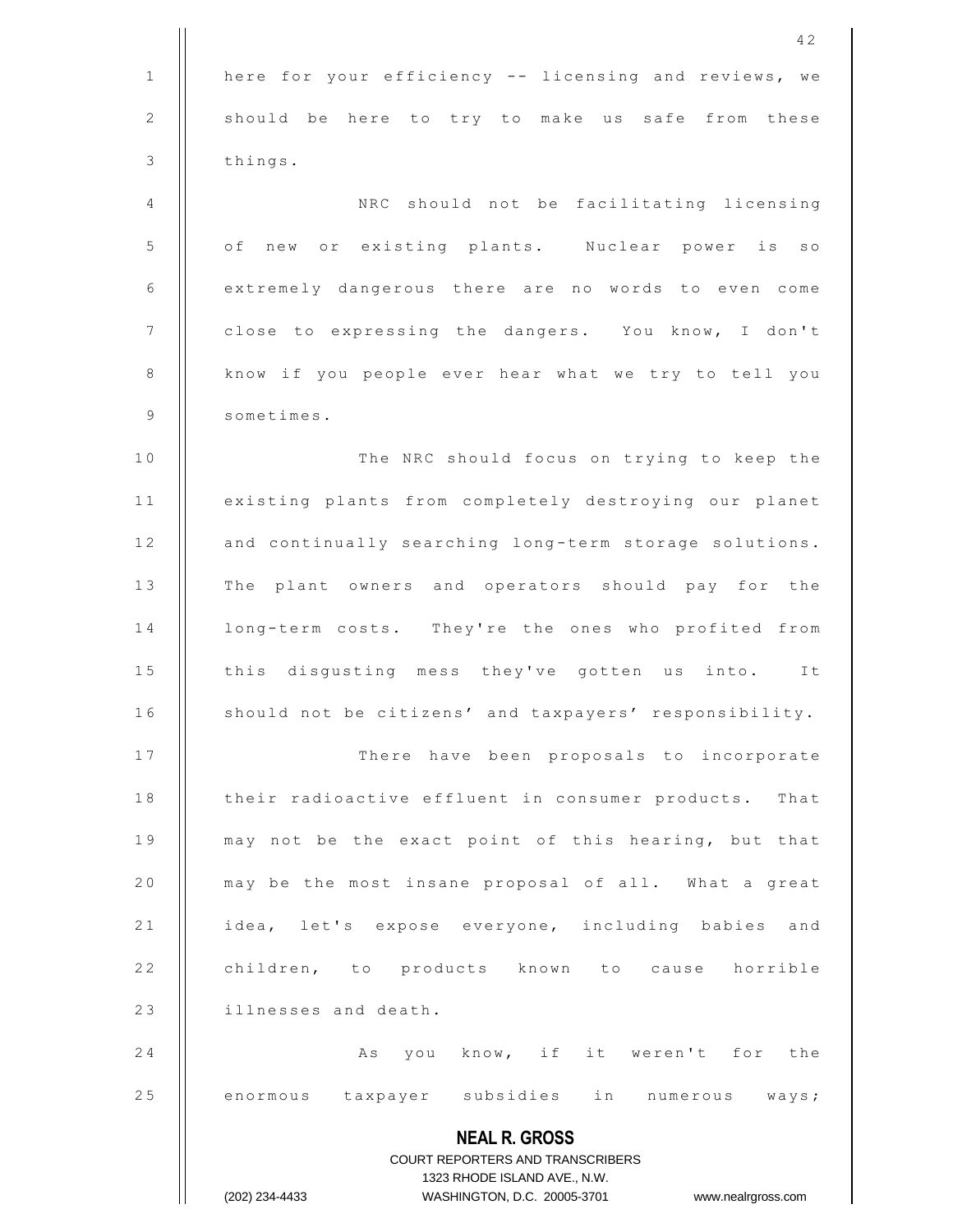**NEAL R. GROSS** COURT REPORTERS AND TRANSCRIBERS 1 | Federally imposed limits on owner/operator liability; 2 | exemption of nuclear accidents from virtually all home 3 || and business insurance coverages; a decades-long 4 | conspiracy by governments, industry, academia, the 5 | scientific community, and the press to lie about the  $6$   $\parallel$  cost and problems and to brainwash the public into 7 || believing there were benefits; none of these 8 | abominations would ever have been built. 9 T h e r e i s n o n e e d f o r n u c l e a r p o w e r a n d 10 | it's extremely expense -- enormously expensive. You 11 | know, extremely, enormous, there's no words. The cost 12 || is virtually infinite as even in the best-case 13 | scenarios we're using power now that will be paid for  $14$  | for thousands of years. 15 || It's my opinion that nuclear power is 16 | insane, if you hadn't noticed or already guessed that, 17 || and must be phased out even if sacrifices must be 18 | made. The people in this industry have no right to 19 || continue creating additional risks to humanity to 20 | profit their stockholders. 2 1 A n d I w o u l d j u s t l i k e m y p o w e r c o m p a n y , 22 | based in North Carolina to know, that there are no 23 | words to express how much I resent them continuing to 24 charge me to fund something that I pray to God will 25 | never be built. And if anyone here directly addresses

1323 RHODE ISLAND AVE., N.W.

(202) 234-4433 WASHINGTON, D.C. 20005-3701 www.nealrgross.com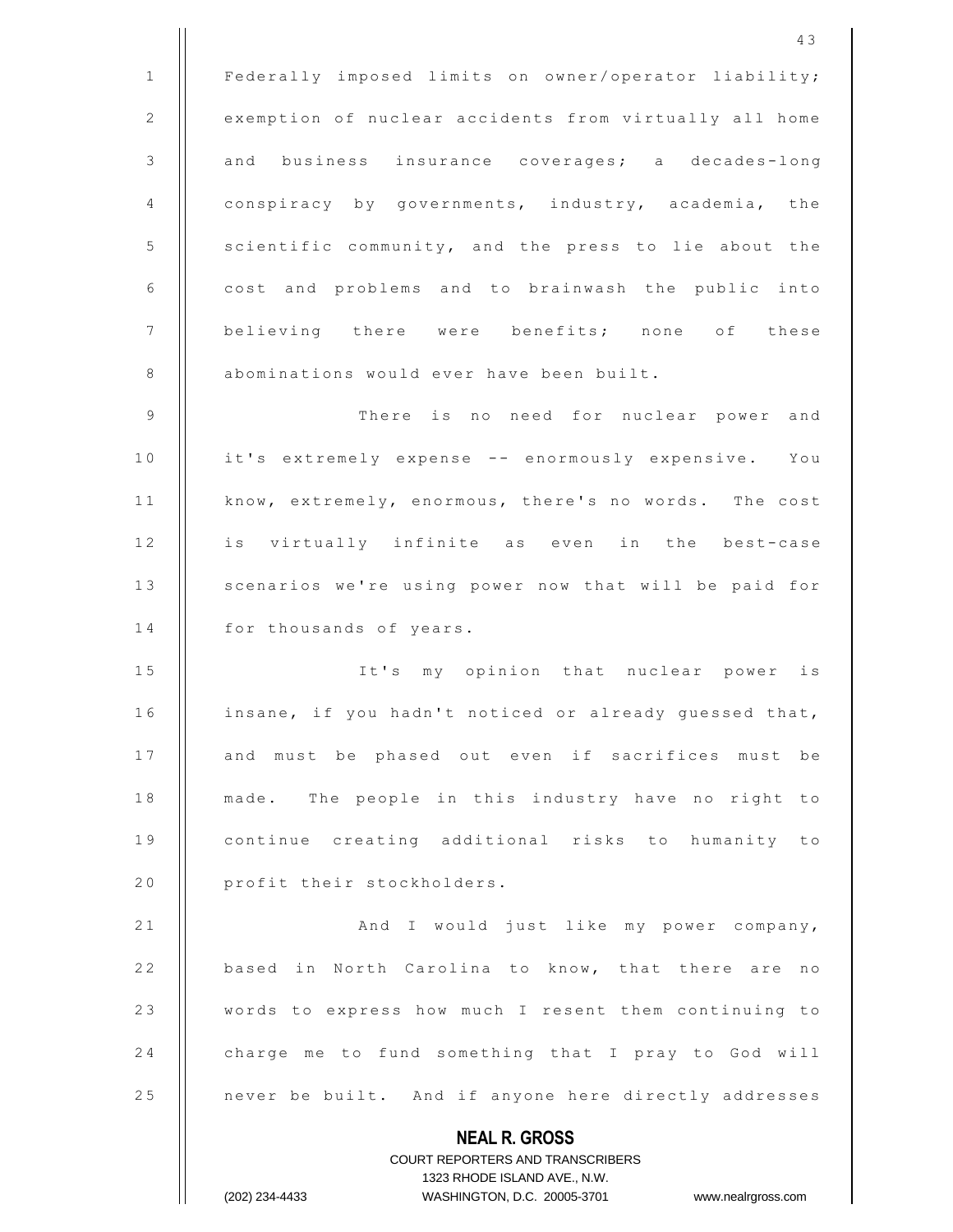|              | 44                                                                                               |
|--------------|--------------------------------------------------------------------------------------------------|
| $\mathbf{1}$ | my comments, I reserve the right to respond.                                                     |
| 2            | MS. JUCKETT: Thank you, Tim.                                                                     |
| 3            | Next, there is a group of students from                                                          |
| 4            | University of Florida with American Nuclear Society,                                             |
| 5            | and if you guys could come on up. And, if one of you                                             |
| 6            | could please introduce your group.                                                               |
| 7            | MR. KUNTAWALA: Thank you. We'd first                                                             |
| 8            | like to think the NRC for holding this hearing and                                               |
| 9            | allowing us -- allowing public comment during this                                               |
| 10           | process.                                                                                         |
| 11           | To my right is Devin Kelley, to my left                                                          |
| 12           | Allan Martin, Chelsea Collins, and I'm Jitesh                                                    |
| 13           | Kuntawala. We are students from the University of                                                |
| 14           | Florida's College of Engineering and we are members of                                           |
| 15           | the American Nuclear Society at UF.                                                              |
| 16           | As students in the state of Florida, we                                                          |
| 17           | believe that current and continued use of zero-                                                  |
| 18           | emission nuclear energy is vital to the state both                                               |
| 19           | economically and environmentally.                                                                |
| 20           | For the many decades which nuclear energy                                                        |
| 21           | has been use, spent nuclear fuel has been stored                                                 |
| 22           | safely and securely onsite at Florida's nuclear power                                            |
| 23           | plants. With their environmental assessments, the                                                |
| 24           | Nuclear Regulatory Commission has shown that the                                                 |
| 25           | environmental impact of the storage of spent nuclear                                             |
|              | <b>NEAL R. GROSS</b>                                                                             |
|              | <b>COURT REPORTERS AND TRANSCRIBERS</b>                                                          |
|              | 1323 RHODE ISLAND AVE., N.W.<br>(202) 234-4433<br>WASHINGTON, D.C. 20005-3701 www.nealrgross.com |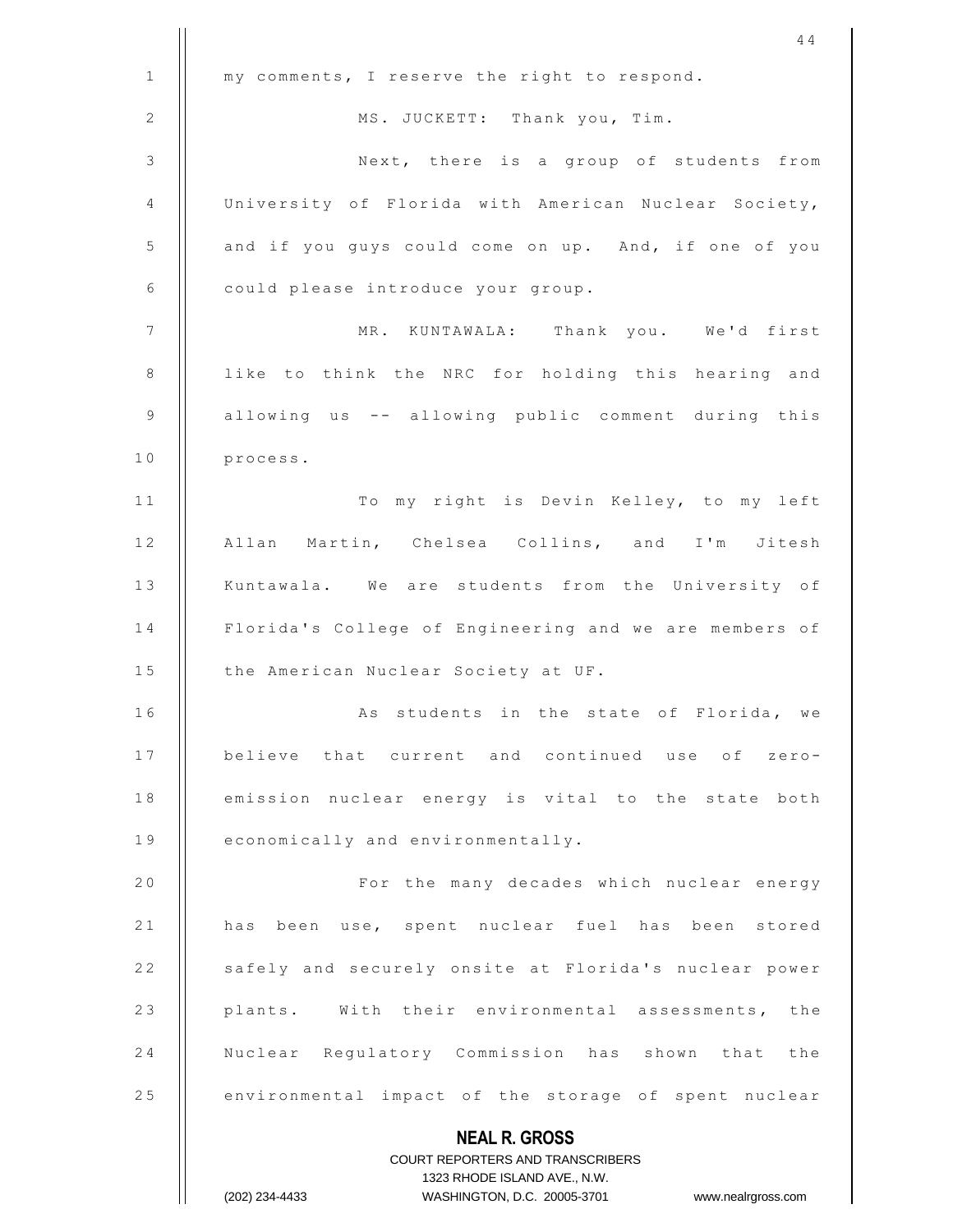|              | COURT REPORTERS AND TRANSCRIBERS<br>1323 RHODE ISLAND AVE., N.W.<br>(202) 234-4433<br>WASHINGTON, D.C. 20005-3701 www.nealrgross.com |
|--------------|--------------------------------------------------------------------------------------------------------------------------------------|
|              | <b>NEAL R. GROSS</b>                                                                                                                 |
| 25           | represent a number of environmental organizations and                                                                                |
| 24           | Totoiu, the Everglades Law Center. I'm an attorney, I                                                                                |
| 23           | MR. TOTOIU: Good evening, I'm Jason                                                                                                  |
| 22           | And then we'll go to Jerry Paul.                                                                                                     |
| 21           | Jason Totoiu. I apologize if I mispronounce that.                                                                                    |
| 20           | MS. JUCKETT: Thank you. Next let's go to                                                                                             |
| 19           | comments and concerns on Waste Confidence. Thank you.                                                                                |
| 18           | and allowing us the opportunity to express our                                                                                       |
| 17           | Nuclear Regulatory Commission for holding this hearing                                                                               |
| 16           | We again would like to commend the U.S.                                                                                              |
| 15           | clean, zero-emission future.                                                                                                         |
| 14           | every day so that we can be a part of our nation's                                                                                   |
| 13           | We, as nuclear engineering students, are studying                                                                                    |
| 12           | nor is it an environmental or public safety issue.                                                                                   |
| 11           | the operation of Florida zero-emission nuclear plants,                                                                               |
| 10           | spent nuclear fuel onsite is not a limiting factor of                                                                                |
| 9            | To finalize: the continued storage of                                                                                                |
| $\,8\,$      | long-term energy portfolio.                                                                                                          |
| 7            | process is detrimental to the future of our state's                                                                                  |
| 6            | Environmental Impact Statement. A delay in this                                                                                      |
| 5            | promptly to finalize the Waste Confidence Generic                                                                                    |
| 4            | We<br>believe that the NRC should move                                                                                               |
| 3            | of the storage of spent nuclear fuel.                                                                                                |
| 2            | universities around the nation have shown the safety                                                                                 |
| $\mathbf{1}$ | In addition, research by major<br>fuel is small.                                                                                     |
|              | 45                                                                                                                                   |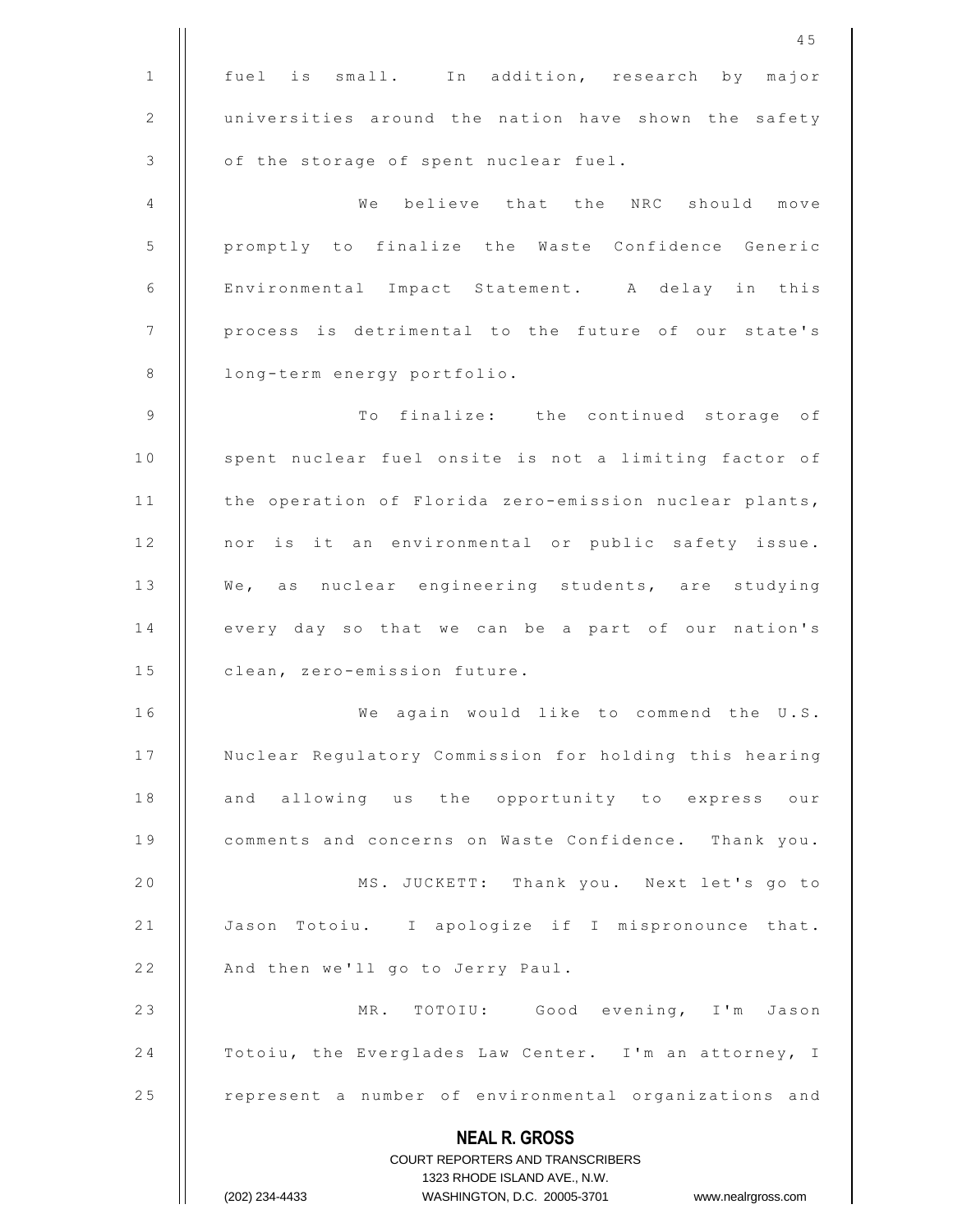|              | 46                                                                                               |
|--------------|--------------------------------------------------------------------------------------------------|
| $\mathbf{1}$ | individuals in a pending COL proceeding involving                                                |
| 2            | Turkey Point's -- Turkey Point Units 6 and 7.                                                    |
| 3            | I'm here today to speak briefly about the                                                        |
| 4            | Waste Confidence Rule and the Draft Environmental                                                |
| 5            | Impact Statement. I think some of the things I'm                                                 |
| 6            | going to say -- I'm going to echo the fine words                                                 |
| 7            | voiced by Mandy earlier.                                                                         |
| 8            | From the onset I think the fundamental                                                           |
| 9            | flaw here is just what Mandy said that, you know,                                                |
| 10           | instead of really following what the Court had                                                   |
| 11           | ordered, which was an examination of the environmental                                           |
| 12           | effects, instead it works off this assumption that                                               |
| 13           | things will be okay, it's safe indefinitely.                                                     |
| 14           | And I think NEPA demands more, and I                                                             |
| 15           | think, you know, the law over the last 40 years is --                                            |
| 16           | you know, you see that in court decisions after court                                            |
| 17           | decisions. It's not a tool to justify a predetermined                                            |
| 18           | outcome.                                                                                         |
| 19           | And these effects that we speak of, I mean                                                       |
| 20           | it's not speculative. I mean there's at least two                                                |
| 21           | events that, strangely enough, were not identified in                                            |
| 22           | this Generic Impact EIS, there being Yankee Rowe then                                            |
| 23           | the high flux beam reactor, issues from years ago.                                               |
| 24           | Secondly, I don't believe that the EIS is                                                        |
| 25           | adequate to address the individual characteristics of,                                           |
|              | <b>NEAL R. GROSS</b><br>COURT REPORTERS AND TRANSCRIBERS                                         |
|              |                                                                                                  |
|              | 1323 RHODE ISLAND AVE., N.W.<br>(202) 234-4433<br>WASHINGTON, D.C. 20005-3701 www.nealrgross.com |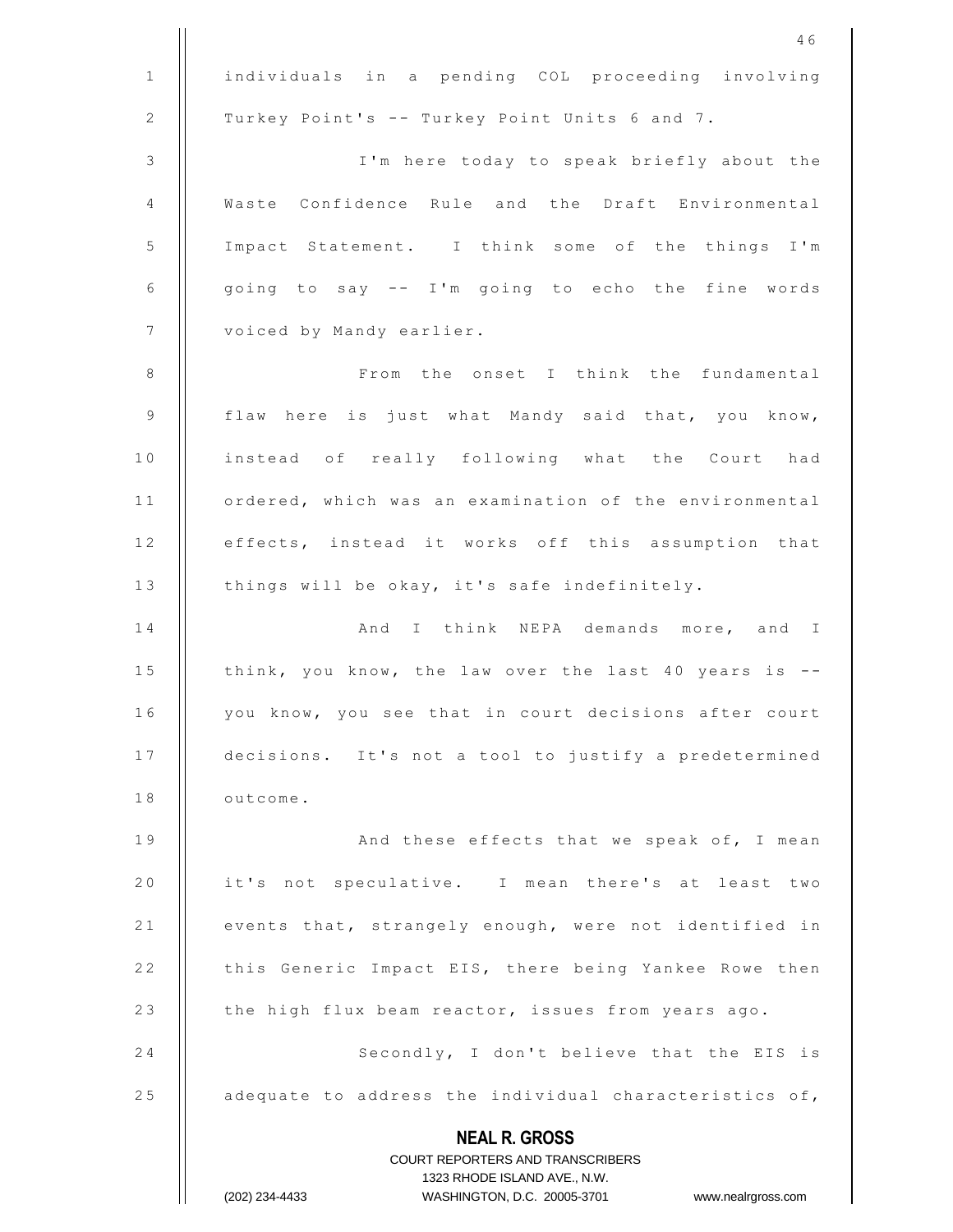|                | 47                                                                  |
|----------------|---------------------------------------------------------------------|
| $\mathbf{1}$   | you know, individual sites across the country. Taking               |
| 2              | Turkey Point, because that's what I'm currently                     |
| $\mathsf 3$    | involved in, as an example, and as Mandy spoke earlier              |
| $\overline{4}$ | about. You know, regardless of whether or not you                   |
| 5              | believe that climate change is human-induced or if                  |
| 6              | it's other factors, I think it's -- you can't deny                  |
| 7              | that the seas are rising. And I think the science                   |
| 8              | strongly points to the next 100 years we're going to                |
| 9              | have 2- to 5-foot increase in sea level rise.                       |
| 10             | Miami is ground zero for that, Homestead.                           |
| 11             | And so it's really surprising to me that a lot of                   |
| 12             | money is being spent to put two more reactors in                    |
| 13             | Homestead, and coupled with the long-term indefinite                |
| 14             | storage of spent fuel, within ten miles of two                      |
| 15             | National Parks and Everglades National Park, which the              |
| 16             | country is spending billions, with a "B," to restore.               |
| 17             | And all the while we're proceeding right along, almost              |
| 18             | as business as usual.                                               |
| 19             | Additional issues. I don't think the EIS                            |
| 20             | really -- you know, going back to this individual, you              |
| 21             | know, the consideration of some individual site-                    |
| 22             | specific things. I think Florida has a unique                       |
| 23             | geography and it has unique hydrology, especially                   |
| 24             | South Florida, it can vary within just a few miles.                 |
| 25             | I'm not sure if that's really adequately looked at in               |
|                | <b>NEAL R. GROSS</b>                                                |
|                | COURT REPORTERS AND TRANSCRIBERS                                    |
|                | 1323 RHODE ISLAND AVE., N.W.                                        |
|                | (202) 234-4433<br>WASHINGTON, D.C. 20005-3701<br>www.nealrgross.com |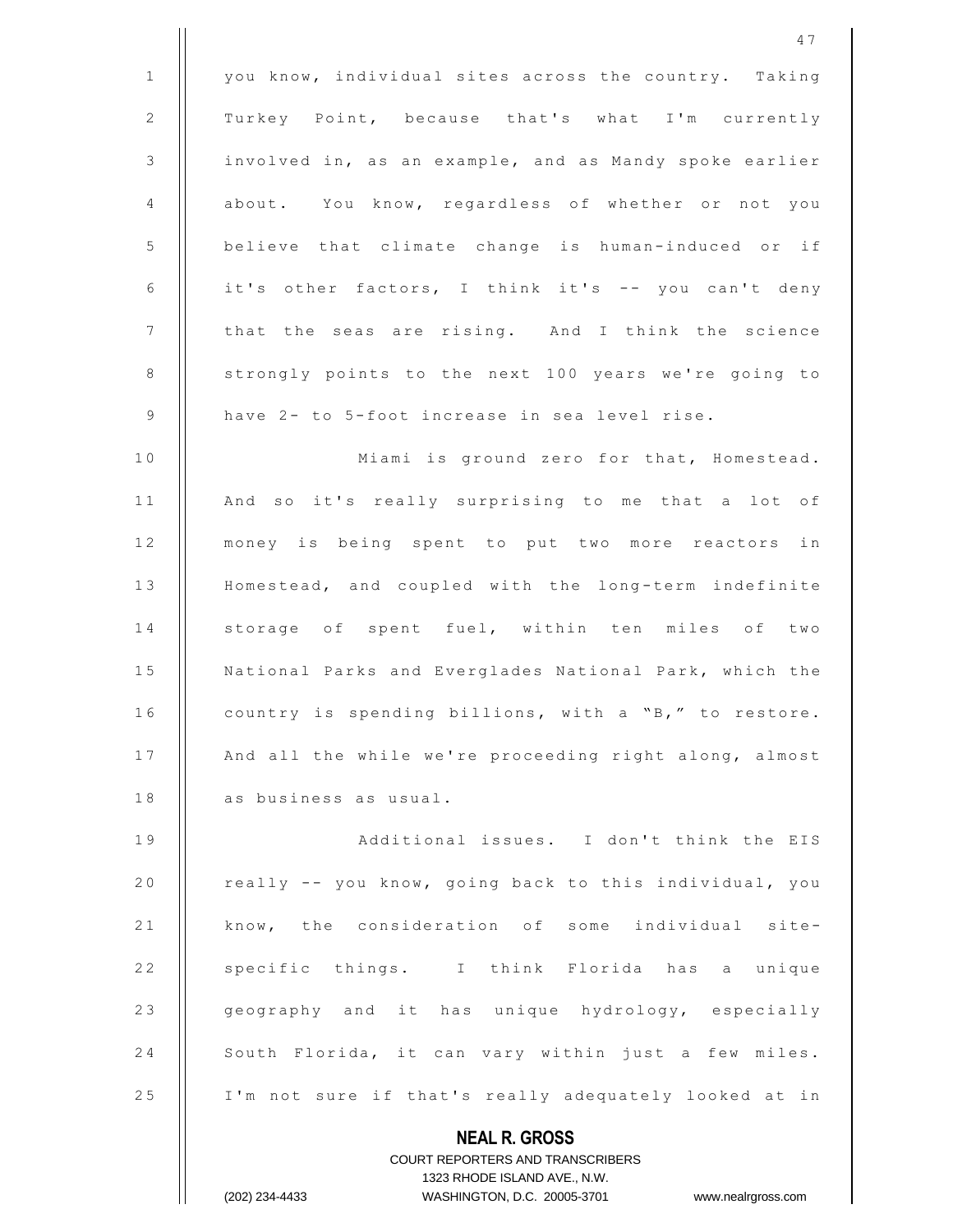|              | 48                                                                                               |
|--------------|--------------------------------------------------------------------------------------------------|
| $\mathbf{1}$ | this<br>Environmental Impact Statement, and how<br>fuel                                          |
| 2            | leakage and how the interaction and the resulting                                                |
| 3            | effects.                                                                                         |
| 4            | Lastly, the one thing I'd like to also                                                           |
| 5            | mention is that the EIS kind of looks at this scenario                                           |
| 6            | of one leaking fuel pool, but it doesn't look at the                                             |
| 7            | likelihood or the probability of multiple failures,                                              |
| $\,8\,$      | and what are the cumulative effects of that,                                                     |
| 9            | especially when you have multiple reactors, especially                                           |
| 10           | when you're in sites that are ecologically sensitive                                             |
| 11           | like that of around Turkey Point.                                                                |
| 12           | So I appreciate, again, the time to                                                              |
| 13           | provide my comment here tonight and I would just ask                                             |
| 14           | that the NRC -- I know it's tough, it's a tough ask,                                             |
| 15           | but to really start over and make a really more                                                  |
| 16           | concerted effort to prepare a EIS that really examines                                           |
| 17           | all these impacts. Thank you.                                                                    |
| 18           | MS. JUCKETT: Thank you. Next we'll go                                                            |
| 19           | ahead to Jerry Paul.                                                                             |
| 20           | MR. PAUL: Thank you. And for the record,                                                         |
| 21           | Jerry Paul. I wanted to first thank you, Mr.                                                     |
| 22           | Director, and NRC staff, for taking the time, not just                                           |
| 23           | to hold these proceedings, but to do it all across the                                           |
| 24           | country and to come to a place like Florida. And                                                 |
| 25           | hopefully today is an opportunity for you to hear a                                              |
|              | <b>NEAL R. GROSS</b>                                                                             |
|              | COURT REPORTERS AND TRANSCRIBERS                                                                 |
|              | 1323 RHODE ISLAND AVE., N.W.<br>(202) 234-4433<br>WASHINGTON, D.C. 20005-3701 www.nealrgross.com |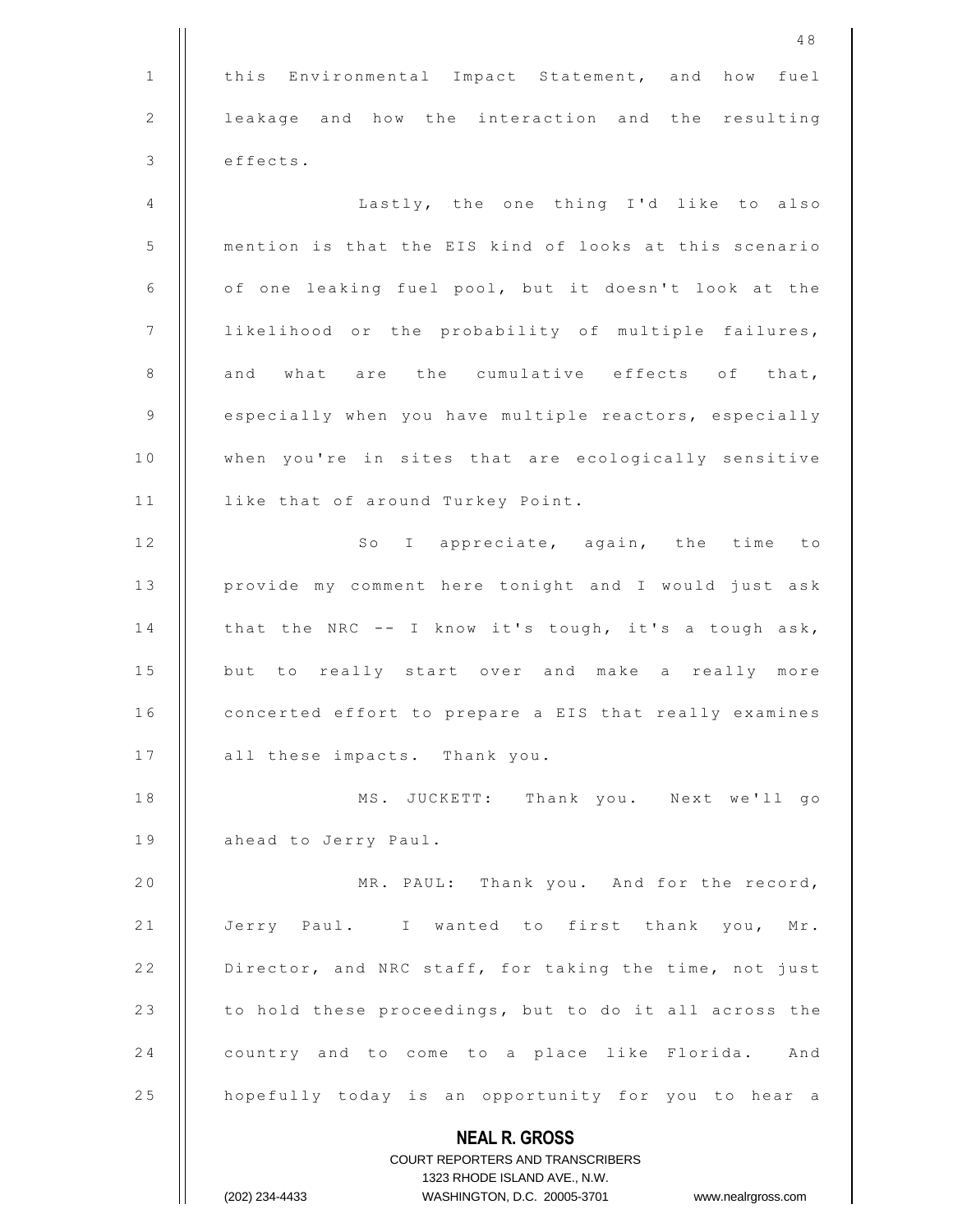|                | 49                                                                  |
|----------------|---------------------------------------------------------------------|
| $\mathbf{1}$   | few Florida-specific pieces of input.                               |
| 2              | I think you heard a little bit of that                              |
| $\mathfrak{Z}$ | from Professor James Tulenko, who talked about the                  |
| 4              | work that's being done here at the University of                    |
| 5              | Florida, many years of research, high-level technical               |
| 6              | analysis by technical experts like Mr. -- Professor                 |
| 7              | Tulenko, people like Mr. Rossin who has a PhD in                    |
| 8              | Nuclear Science with many years in the nuclear                      |
| 9              | industry. And it was nice to hear from a group of                   |
| 10             | undergraduate and graduate level nuclear engineering                |
| 11             | students right here from the University of Florida                  |
| 12             | here in this state.                                                 |
| 13             | I would like to point out, respectfully,                            |
| 14             | that the credible, factually correct, technically                   |
| 15             | correct testimony that you've heard today has largely               |
| 16             | been from those who have indeed studied these issues,               |
| 17             | have spent time at these plants, and have, quite                    |
| 18             | frankly, been the ones who have spoken most directly                |
| 19             | to the issue that is on the table today.                            |
| 20             | Which, quite frankly, is a fairly narrow                            |
| 21             | question, and that is do -- is there confidence that                |
| 22             | we can safely, and for an extended period of time,                  |
| 23             | store spent nuclear fuel onsite beyond the reactor                  |
| 24             | life. And the simple truth is, is that those who                    |
| 25             | suggest that you can't have suggested that 50 years                 |
|                | <b>NEAL R. GROSS</b>                                                |
|                | <b>COURT REPORTERS AND TRANSCRIBERS</b>                             |
|                | 1323 RHODE ISLAND AVE., N.W.                                        |
|                | (202) 234-4433<br>WASHINGTON, D.C. 20005-3701<br>www.nealrgross.com |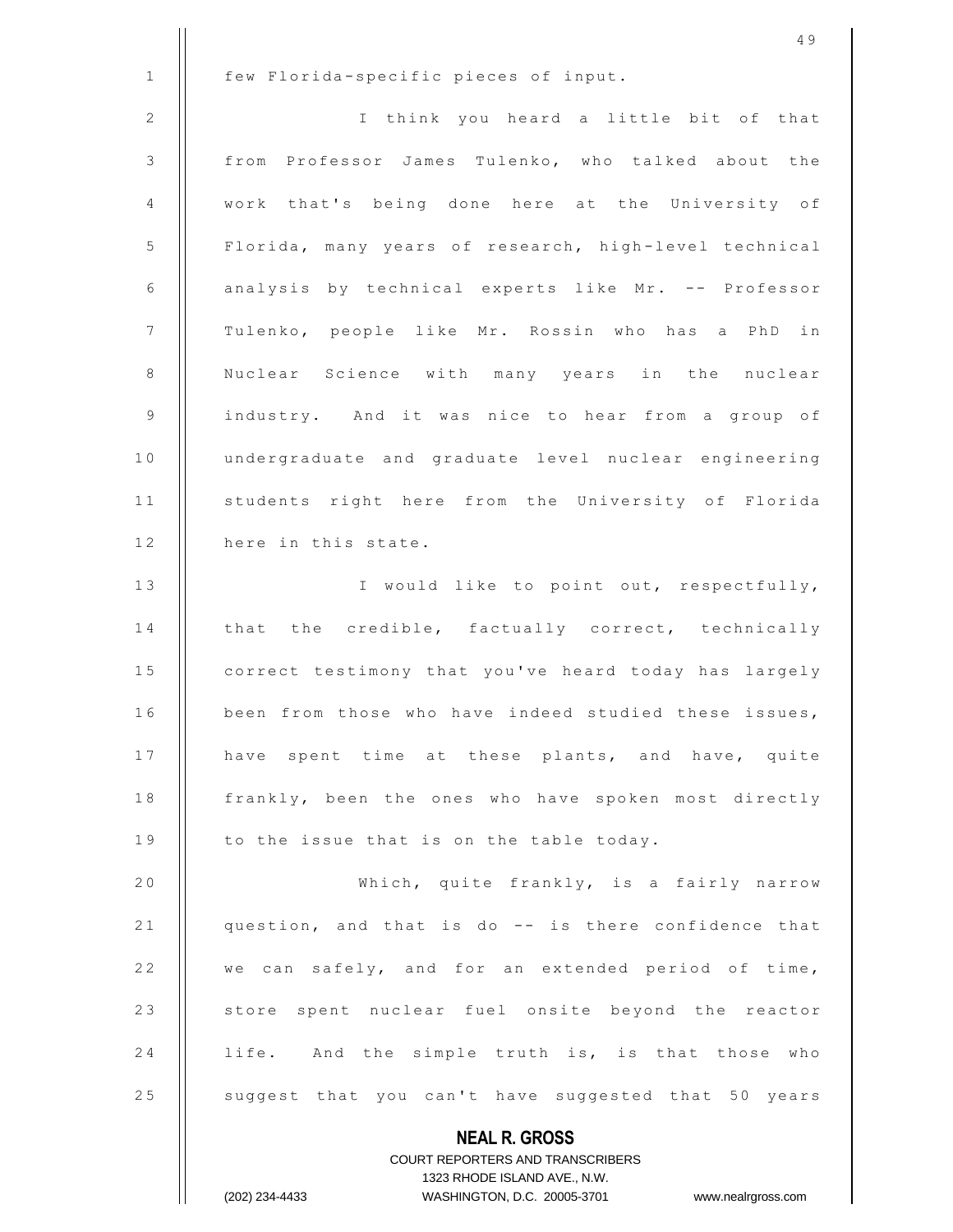|              | 50                                                                                                  |
|--------------|-----------------------------------------------------------------------------------------------------|
| $\mathbf{1}$ | ago, 40 years ago, 30 years ago, 20 years ago, 10                                                   |
| 2            | years ago, and they have always been wrong. They were                                               |
| 3            | wrong then and they're wrong now.                                                                   |
| 4            | For five decades in the state of Florida                                                            |
| 5            | we have operated successfully five reactors, which,                                                 |
| 6            | quite frankly, have provided -- as I think another                                                  |
| 7            | engineer pointed out, Mr. Bernard Knowles from                                                      |
| 8            | American Association of Blacks in Energy -- have                                                    |
| 9            | provided 98 percent of the emission-free energy in the                                              |
| 10           | state of Florida. Those plants have done that by                                                    |
| 11           | storing their spent nuclear fuel onsite in spent fuel                                               |
| 12           | pools and now in dry cask storage.                                                                  |
| 13           | If what the opponents have suggested were                                                           |
| 14           | true, 50 years ago, 40 years ago, 30 -- 10, 30, 20,                                                 |
| 15           | 10, and tonight, I wouldn't have been able to say                                                   |
| 16           | that. I believe we do have confidence in our ability                                                |
| 17           | to store fuel onsite for an extended period of time;                                                |
| 18           | short term, intermediate term, and indefinitely.                                                    |
| 19           | Certainly I think most of us would prefer                                                           |
| 20           | that the U.S. Department of Energy had complied and                                                 |
| 21           | would comply with its statutory obligations to take                                                 |
| 22           | possession of that fuel, but in the absence of that,                                                |
| 23           | as the group the students pointed out, it is not a                                                  |
| 24           | limiting factor. It has not been a limiting factor to                                               |
| 25           | the operation of the five reactors in the state for                                                 |
|              | <b>NEAL R. GROSS</b>                                                                                |
|              | <b>COURT REPORTERS AND TRANSCRIBERS</b>                                                             |
|              | 1323 RHODE ISLAND AVE., N.W.<br>WASHINGTON, D.C. 20005-3701<br>(202) 234-4433<br>www.nealrgross.com |
|              |                                                                                                     |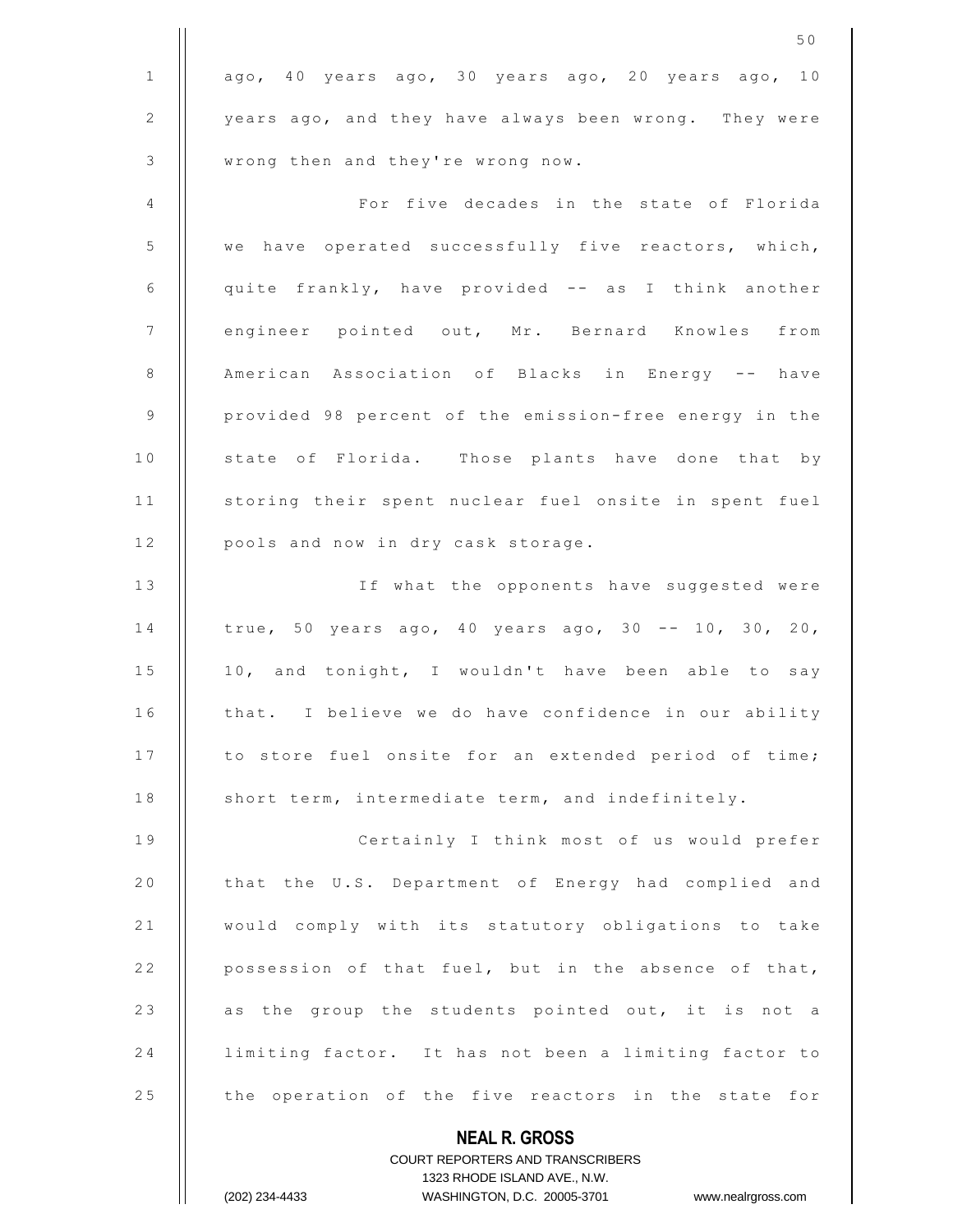**NEAL R. GROSS** COURT REPORTERS AND TRANSCRIBERS 1323 RHODE ISLAND AVE., N.W. 5 1 1 | five decades. It's not a limiting factor to the 2 | continued operation of them. And, it is not a 3 | limiting factor to the development of additional 4 | nuclear generation that's currently being proposed in  $5$  | this state. 6  $\parallel$  By way of -- briefly, by way of 7 | background. I am a former reactor engineer myself, 8 || formerly served in the Florida Legislature, and 9  $\parallel$  formerly served as the U.S. -- as the assistant --10 | excuse me, as a Deputy Administrator for the U.S. 11 | National Nuclear Security Administration, and the 12 || Assistant and Deputy Administrator for Non-13 | proliferation for the U.S. Department of Energy. 14 | My purpose for pointing that out is only 15 | this: I've been involved with energy policy, energy 16 | planning, and nuclear energy in the state of Florida 17 | for over two decades. And I will tell you that the 18 | issue that you're dealing with right now is probably 19 | the most important one for Florida's clean energy plan 20  $\parallel$  in the future. 21 | Certainly Florida has made some modest 22 | attempts to develop more solar energy, some of which 23 | have been successful, some of which have not. But in 24 the absence of that, the only source of zero-emission 25 | energy that we have is those nuclear power plants.

(202) 234-4433 WASHINGTON, D.C. 20005-3701 www.nealrgross.com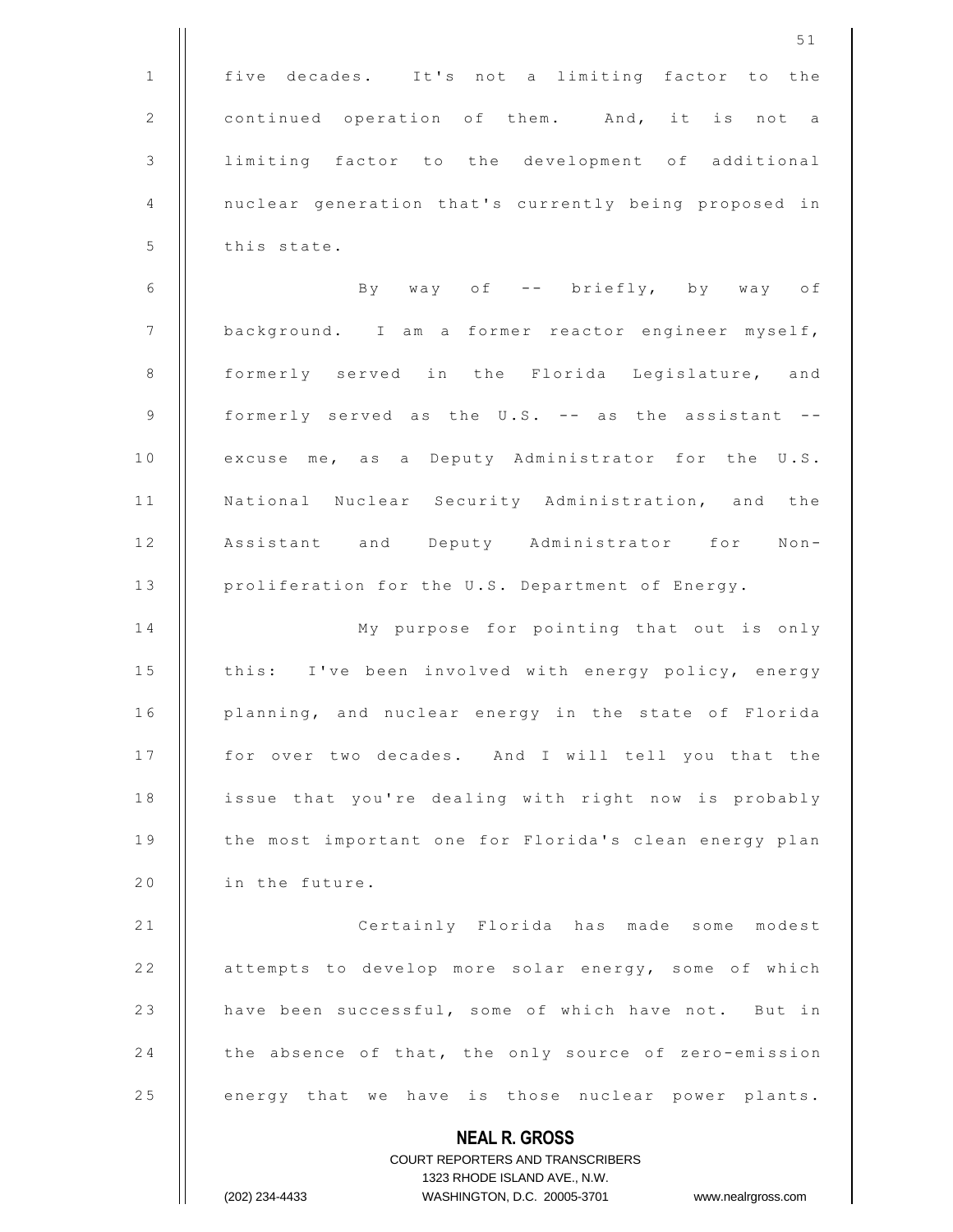|    | 52                                                                  |
|----|---------------------------------------------------------------------|
| 1  | It's been that way for five decades, it is going to be              |
| 2  | that way for a long, long time in the future.                       |
| 3  | As to witness who spoke earlier ostensibly                          |
| 4  | on behalf of an alliance for clean energy, a witness                |
| 5  | whose title I think was a high-risk energy advisor. I               |
| 6  | would just suggest that the high risk, the high risk                |
| 7  | is that we further delay licensing decisions for more               |
| 8  | clean energy, more zero-emission nuclear power.                     |
| 9  | That's the real risk here.                                          |
| 10 | And although I know it's -- it's no fault                           |
| 11 | of y'all's but the Waste Confidence Rule and the                    |
| 12 | politics of it, some of which Dr. Rossin spoke about,               |
| 13 | really has only served to delay, delay the ability to               |
| 14 | provide cleaner air for more people.                                |
| 15 | I think a member of the audience asked a                            |
| 16 | question before we got started about whether the issue              |
| 17 | of environmental justice had been considered. I think               |
| 18 | ostensibly from the perspective of where nuclear power              |
| 19 | plants are sited or whether they're sited, or the                   |
| 20 | relative environmental injustice of that particular                 |
| 21 | energy source that is relative to different people, I               |
| 22 | would suggest to you that it is nuclear energy that is              |
| 23 | needed more by our minority and under-served<br>$ -$                |
| 24 | underprivileged communities than any other energy                   |
| 25 | type. It is they who needs zero-emission energy more                |
|    | <b>NEAL R. GROSS</b>                                                |
|    | <b>COURT REPORTERS AND TRANSCRIBERS</b>                             |
|    | 1323 RHODE ISLAND AVE., N.W.                                        |
|    | (202) 234-4433<br>WASHINGTON, D.C. 20005-3701<br>www.nealrgross.com |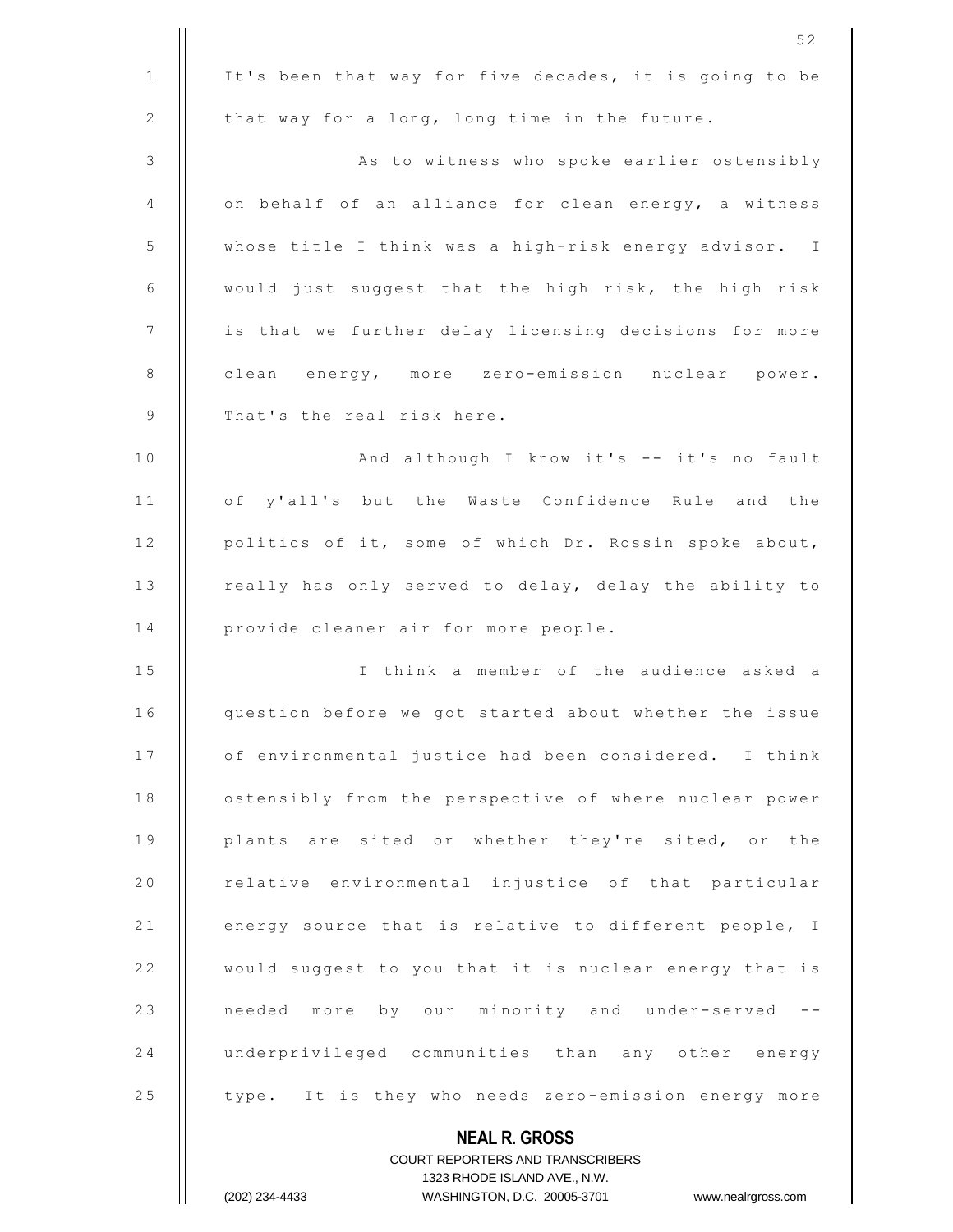**NEAL R. GROSS** COURT REPORTERS AND TRANSCRIBERS 1323 RHODE ISLAND AVE., N.W. (202) 234-4433 WASHINGTON, D.C. 20005-3701 www.nealrgross.com  $1$  | than anybody else. 2 | Ror the record, I would direct you to a 3 | wonderful guest column that was published, I think two 4 | or three months ago, by a lady named Luz Weinberg, who 5 | is the Mayor of Adventura and President of the 6 || National Association of Latin American Elected 7 | Officials, who pointed this very thing out; that it is 8 | minority communities, it is people who are -- who need 9  $\parallel$  clean air the most, it is people who -- also people 10 || who have health conditions who need clean air the 11 || most. It is those people who are served most by 12 | nuclear energy. Not just the nuclear energy we have 13 | today, but the prospect of more clean energy in the 14 | future. 15 | So I know that some of that is slightly 16 | off-topic, but it is to say to you that this issue 17 | that you're wrestling with, the question of approving 18 | a generic EIS and moving forward so that Florida can 19 || get back on track with planning more clean energy. 20 || It's very important to the state, not just to the 21 | nuclear industry and people who work in the industry, 22 | but for the people who need the clean air that come  $23$  || from it. 24 | So, I hope you keep that in mind, and I 25 | just wanted to wrap up. The bottom line is that I do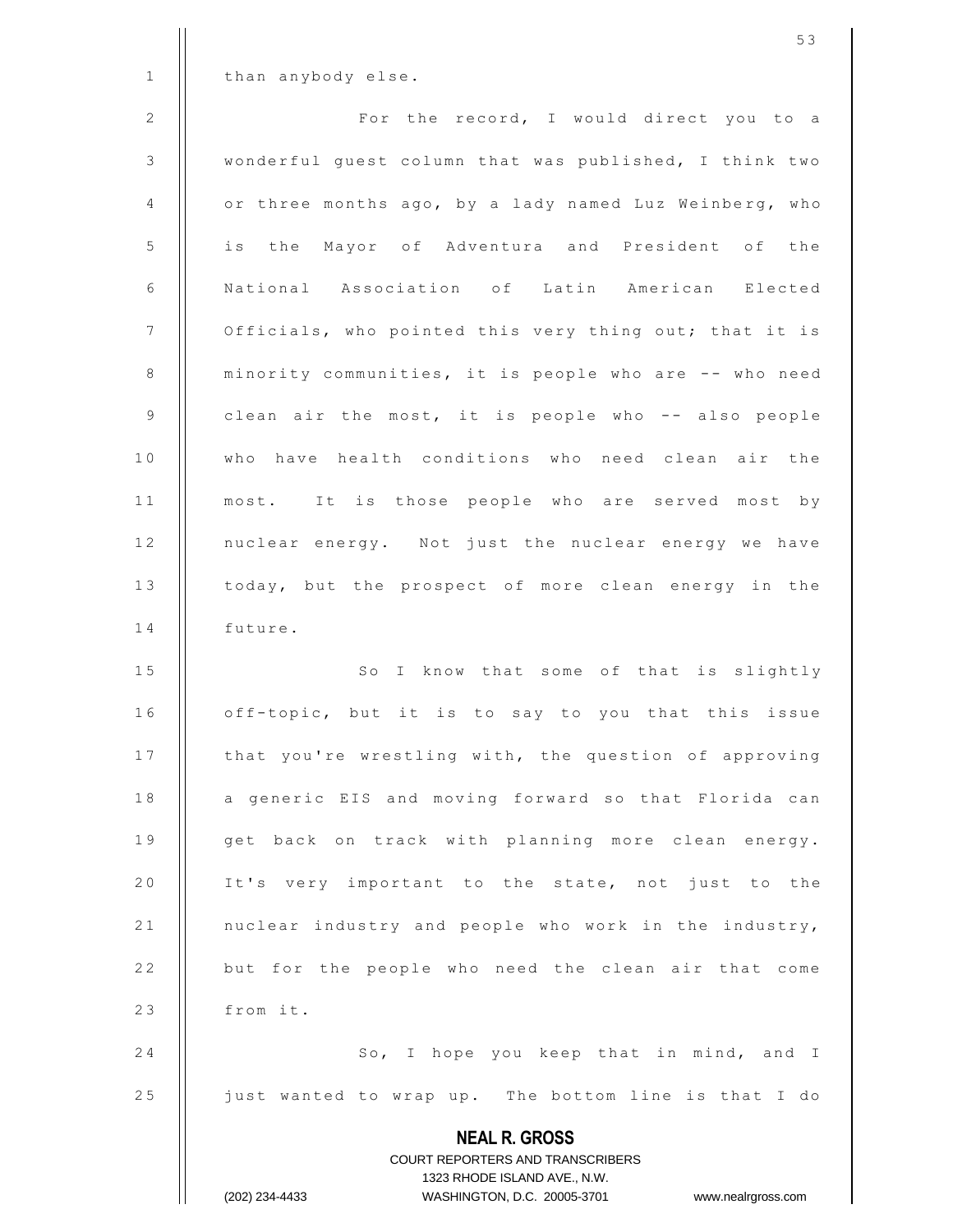**NEAL R. GROSS** COURT REPORTERS AND TRANSCRIBERS 1323 RHODE ISLAND AVE., N.W. 5 4  $1$   $\parallel$  believe that we do have the technical basis for 2 | concluding that there is confidence in our ability to 3 | store spent nuclear fuel onsite, short term, long  $4$  | term, and indefinitely. 5 || I believe that your conclusions in your 6 | existing EIS, pursuant to the Federal Register that 7 || you have posted out there, the number of which you  $8$  | cited earlier, that they are valid conclusions. 9 | Particularly those that, in its draft form, conclude 10 | small impact, especially as to the air quality and air 11 | impact of the EIS, and I hope that your record 12 | reflects that. Thank you 13 | MS. JUCKETT: Thank you. 14 || Let's next go to Nelson Betancourt. 15 | Nelson? And after that we'll go to Adam Levin. 16 || MR. BETANCOURT: I thank the NRC for 17 | having these presentations throughout the country.  $18$  || Thank you. 19  $\parallel$  1'd like to talk about -- first of all 20 | today's a really, really important day, which is the 21 | reason -- one of the reasons why I'm here. Today is 22 | Amchitka Day. Forty-two years ago today the United 23 | States had the largest underground nuclear test in the 24 | island of Amchitka in Alaska. It was 380 times -- 85 25 | times the yield of the bomb that was dropped on

(202) 234-4433 WASHINGTON, D.C. 20005-3701 www.nealrgross.com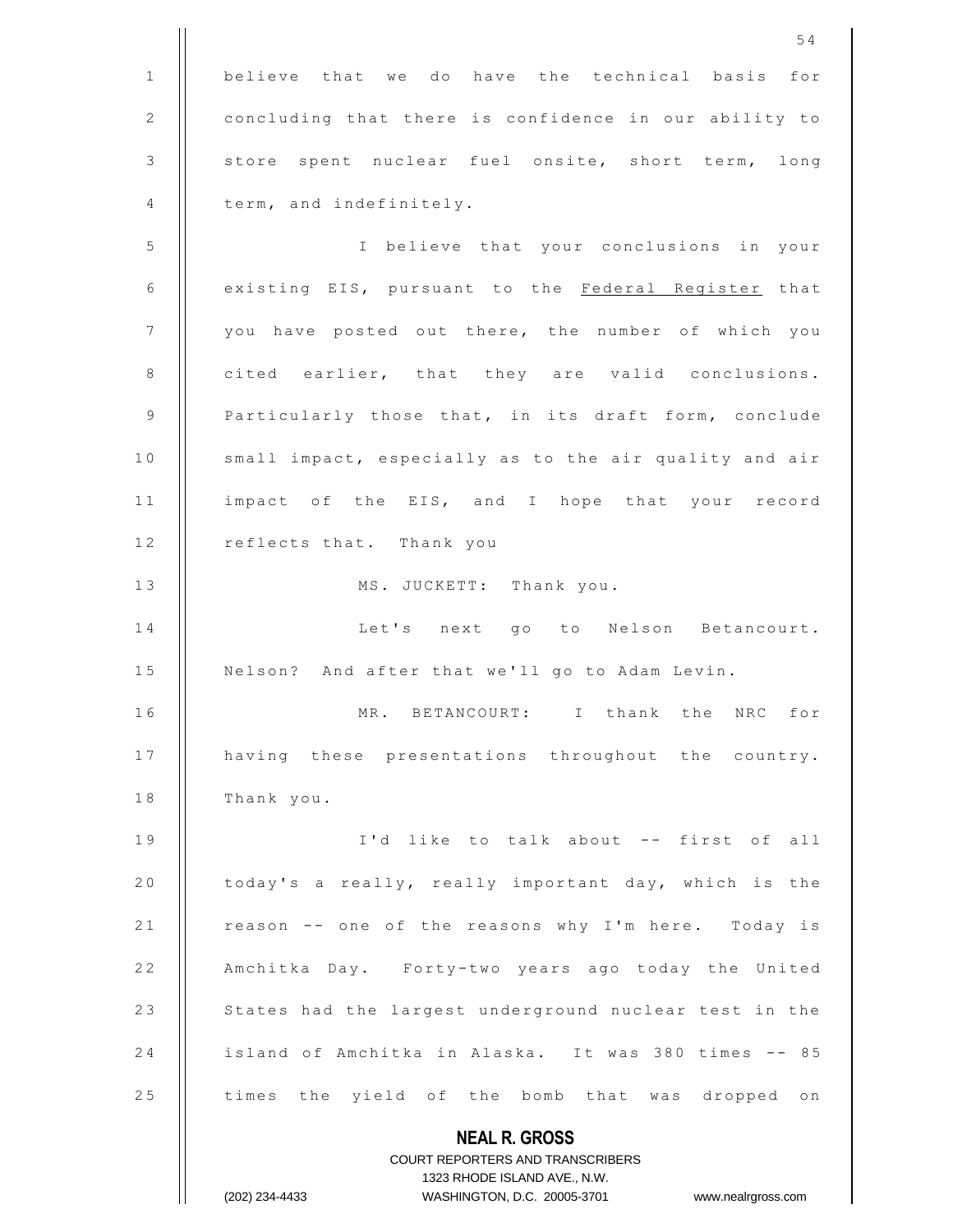|              | 55                                                                  |
|--------------|---------------------------------------------------------------------|
| $\mathbf{1}$ | Hiroshima.                                                          |
| 2            | My father was one of the people that dug a                          |
| 3            | cavity a mile deep in the earth's crust to put that                 |
| 4            | bomb. He was also one of the people that went back                  |
| 5            | and cleaned up the place afterwards. He was also one                |
| 6            | of the people that died as result of nuclear                        |
| 7            | contamination.                                                      |
| 8            | I've been active in this field for a long                           |
| 9            | time because I feel that I think it's time to change                |
| 10           | the conversation about other sources that we can use                |
| 11           | besides nuclear power.                                              |
| 12           | I think there is a -- first of all let me                           |
| 13           | just get to the point here. I think -- I'm not an                   |
| 14           | expert, I'm not educated in the field of nuclear                    |
| 15           | radiation, but I feel it from the standpoint that what              |
| 16           | happened to my father. As a result of that I run a                  |
| 17           | nonprofit organization that is involved with the                    |
| 18           | abolition of nuclear weapons.                                       |
| 19           | We have gotten the city of Orlando to sign                          |
| 20           | onto the Mayors for Peace, there are almost 7,000                   |
| 21           | cities throughout the world that have signed to be                  |
| 22           | members of Mayors for Peace, calling for the abolition              |
| 23           | of nuclear weapons by the year 2020.                                |
| 24           | I think that there is a white elephant in                           |
| 25           | the room here that we're not looking at, and that is                |
|              | <b>NEAL R. GROSS</b><br>COURT REPORTERS AND TRANSCRIBERS            |
|              | 1323 RHODE ISLAND AVE., N.W.                                        |
|              | (202) 234-4433<br>WASHINGTON, D.C. 20005-3701<br>www.nealrgross.com |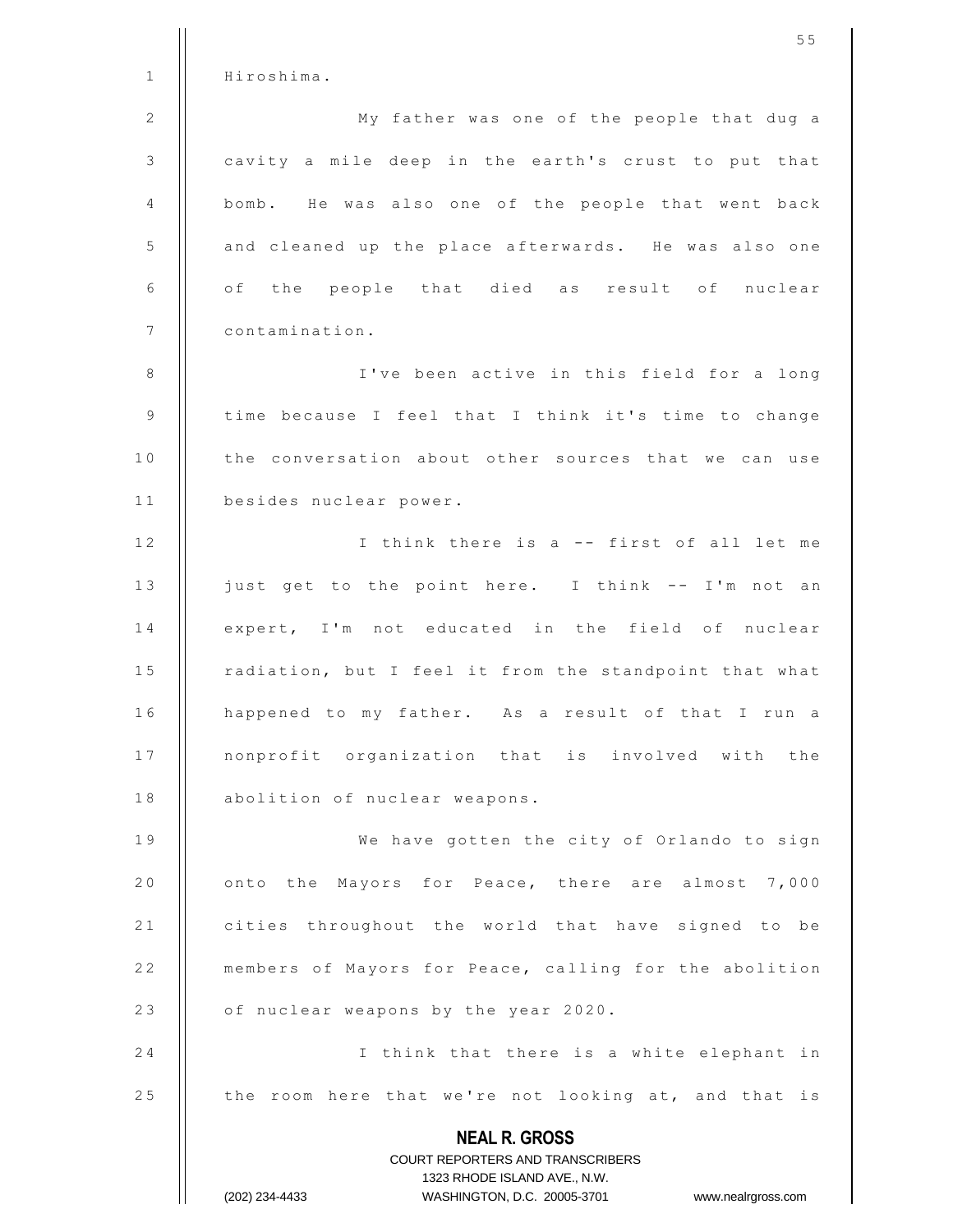1 | what is going on with Fukushima. For people to just 2 | blithely think that we can continue on using nuclear  $3$  | power as though it's a panacea or is the best thing, I  $4$  | think is crazy.

5 | For people to continue to insist that  $6$   $\parallel$  we're going to have as an alternative that the other 7 | alternative that we have is nuclear power, is no 8 | longer a question of ignorance or a question of 9 | incompetence, it's insanity. The potential for what 10 | is going on right now, what could happen if we don't 11 | deal safely with spent rods, fuel rods, in generator 12 | No. 4 at Fukushima could have a devastating effect to  $13$  | this country.

14 || Yet my whole point here is that I think we 15 | need to change the conversation about this. I realize 16 | that a lot of people make a lot of money from nuclear 17 | | -- nuclear power. But it's also true that banks will 18 | not finance it, Wall Street will not finance it, and 19 | I'm sick and tired of our government having to finance 20  $\parallel$  it and the citizens having to pay the price when these 21 | events happened.

22 | So to the gentleman that just spoke, I 23 | happen to be from Columbia, South America. I don't 24 | know who wrote that article about why nuclear power 25 || would be so fine for Latinos. That's baloney.

> **NEAL R. GROSS** COURT REPORTERS AND TRANSCRIBERS 1323 RHODE ISLAND AVE., N.W. (202) 234-4433 WASHINGTON, D.C. 20005-3701 www.nealrgross.com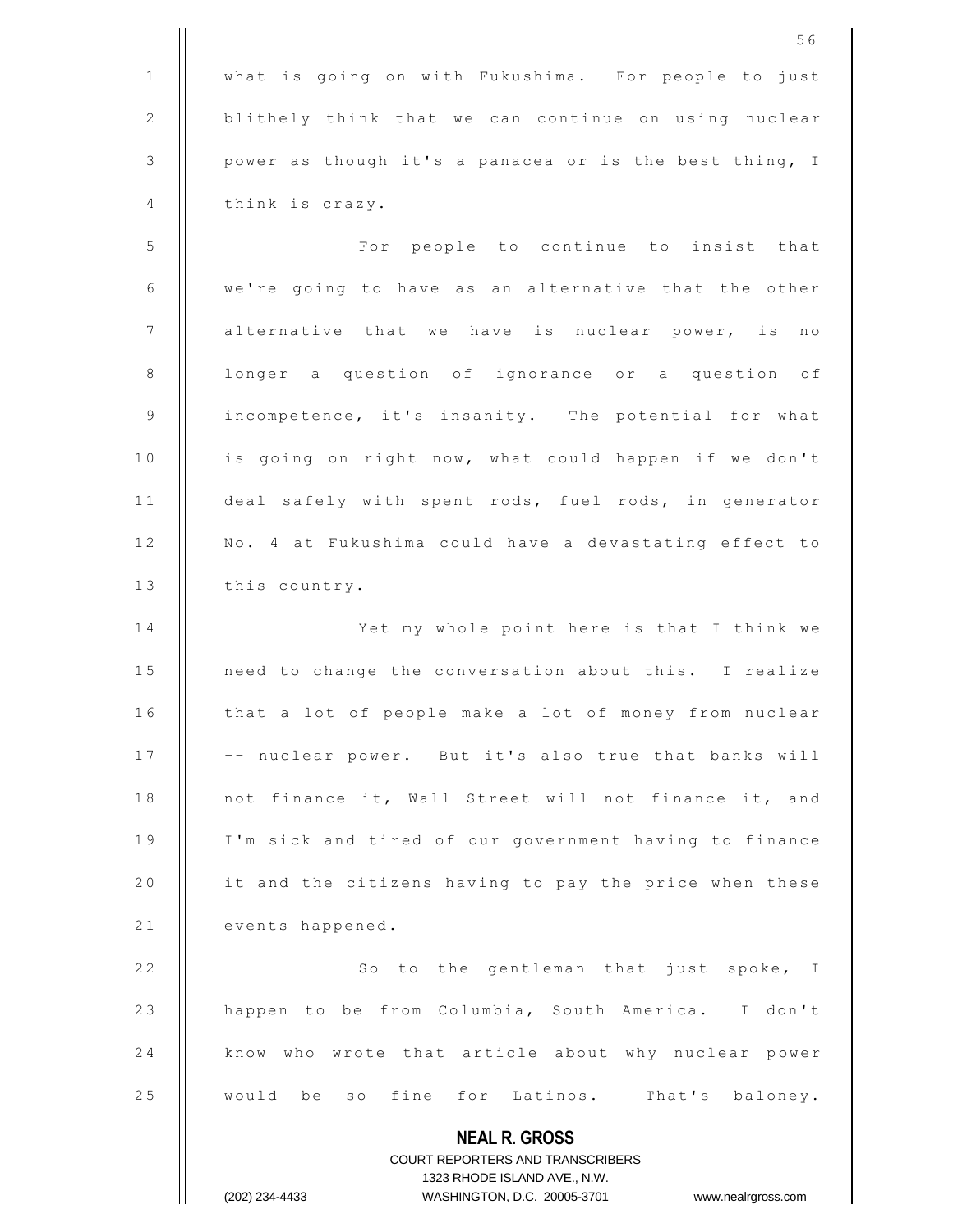**NEAL R. GROSS** COURT REPORTERS AND TRANSCRIBERS 1323 RHODE ISLAND AVE., N.W. (202) 234-4433 WASHINGTON, D.C. 20005-3701 www.nealrgross.com 5 7 1 | Personally, that has not been the case in my family. 2 | | I would like to leave you with a couple of  $3$  | things. We run a film festival in this town for the 4 | past nine years, and one of the people that we invited 5 | to our festival was Dr. Rosalie Bertell. Some of you 6 | know who she is. She passed away recently. One of 7 | | the world's most well-known nuclear scientists. She 8 | was also a Catholic nun, by the way. 9 || And she wrote this. And this is where I 10 | feel in my heart that's really going on if we continue 11 | to push the idea of nuclear power much longer. She 12 | says, she wrote, "The probable fate of our species is 13 | extermination by poisoning." 14 || So we've got all kinds of environmental 15 | poisoning and now we're poisoning the seas with 16 | nuclear -- with the toxic waste from Fukushima, and 17 || God knows what else some of the other folks have 18 | talked about here. 19 || But I wanted to leave you with one last 20 | quote by the poet Anne Sexton. And she says, "Live 21  $\parallel$  and die, but don't poison everything." 22 | Thank you for listening. 23 | MS. JUCKETT: Thank you. 24 | Let's go to Cindy Jurie. 25 | MS. JURIE: (Speaking off microphone.)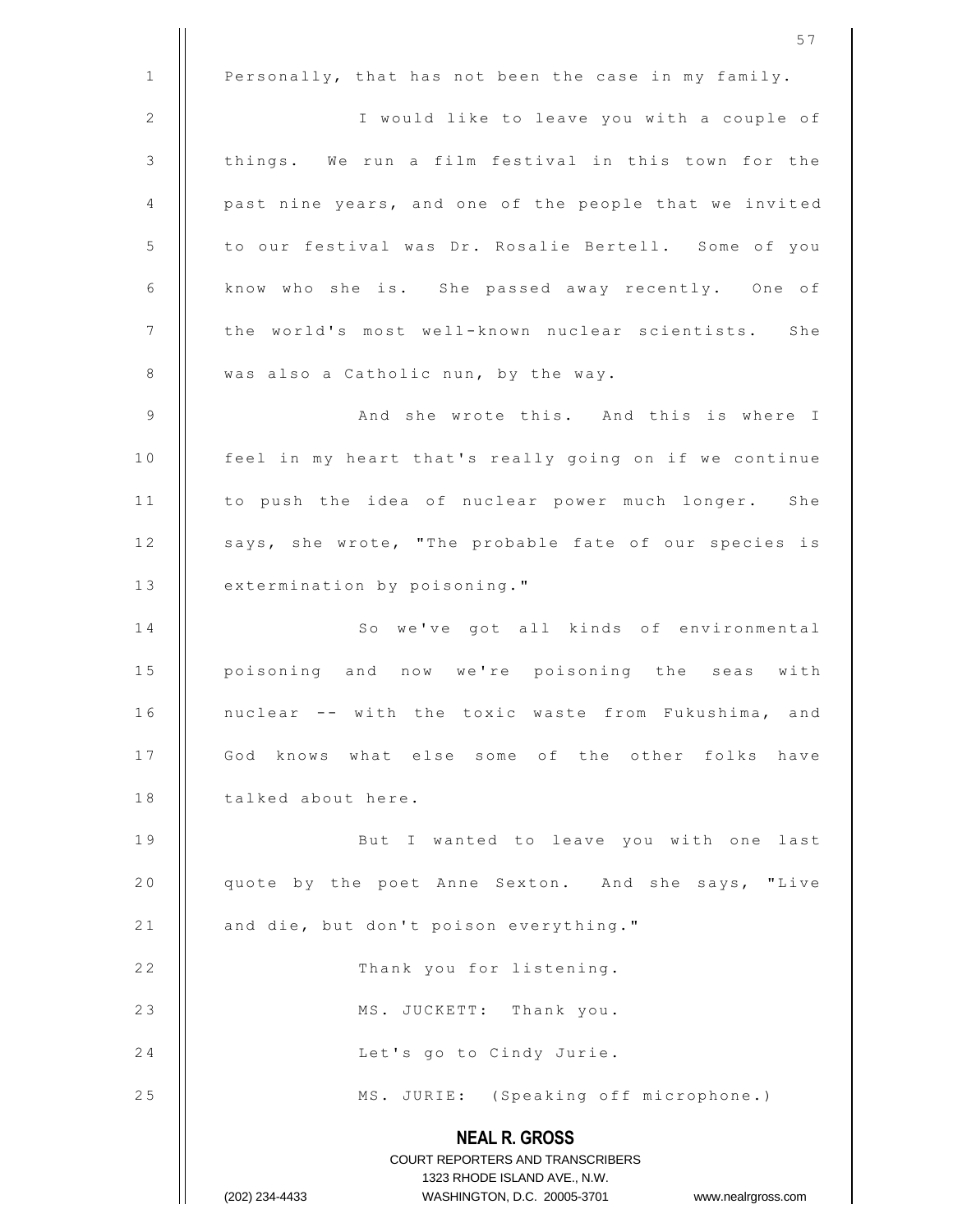|              | 58                                                                                                  |
|--------------|-----------------------------------------------------------------------------------------------------|
| 1            | MS. JUCKETT: Okay. Thank you.                                                                       |
| $\mathbf{2}$ | Ms. Jurie has decided to put her comments                                                           |
| 3            | in writing.                                                                                         |
| 4            | Next let's go to Rod McCullum and then Jim                                                          |
| 5            | Ratchford.                                                                                          |
| 6            | MR. MCCULLUM: My name is Rod McCullum and                                                           |
| 7            | I represent the Nuclear Energy Institute, the trade                                                 |
| 8            | association of the nuclear industry in Washington,                                                  |
| 9            | $D$ . $C$ .                                                                                         |
| 10           | This is the fourth one of these meetings that I've                                                  |
| 11           | attended, and they continue to be, what I would                                                     |
| 12           | consider, a shining example of the way our regulatory                                               |
| 13           | processes work. It is a very rigorous process, it is                                                |
| 14           | very open, it is very transparent. It is a very                                                     |
| 15           | necessary process. The rulings of the Court do need                                                 |
| 16           | to be responded to and this is an issue we should                                                   |
| 17           | weigh very seriously.                                                                               |
| 18           | It also is being conducted on schedule,                                                             |
| 19           | and this is very important that you continue to be                                                  |
| 20           | conducted on schedule. The Waste Confidence decision                                                |
| 21           | supports the licensing of nuclear plants that provide                                               |
| 22           | 63 percent of the nation's carbon-free electricity.                                                 |
| 23           | And I think a comment was made earlier that, you know,                                              |
| 24           | why does the regulator need to be efficient.                                                        |
| 25           | Well, NRC has been efficient and is                                                                 |
|              | <b>NEAL R. GROSS</b>                                                                                |
|              | <b>COURT REPORTERS AND TRANSCRIBERS</b>                                                             |
|              | 1323 RHODE ISLAND AVE., N.W.<br>WASHINGTON, D.C. 20005-3701<br>(202) 234-4433<br>www.nealrgross.com |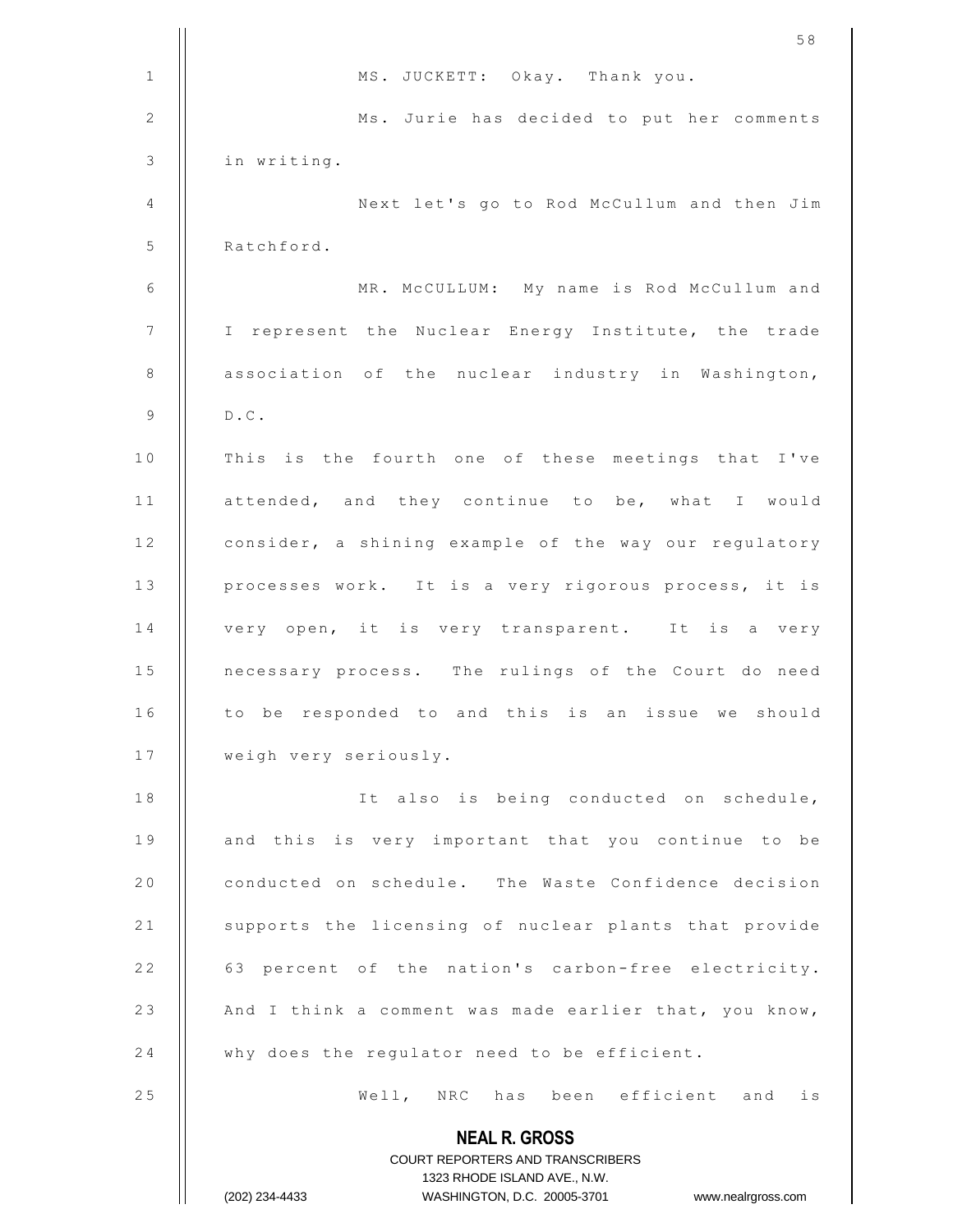|              | 59                                                                  |
|--------------|---------------------------------------------------------------------|
| $\mathbf{1}$ | continuing to be efficient in this process even while               |
| 2            | making sure that all comments are heard. Because all                |
| $\mathsf 3$  | forms of energy are regulated. The nuclear regulatory               |
| 4            | process is one of the toughest ones out there. Coal                 |
| $\mathsf S$  | is regulated; natural gas is regulated; oil, solar,                 |
| 6            | and wind are regulated. If all those regulators don't               |
| 7            | pay attention to being efficient, the end result is                 |
| 8            | that energy, electricity, becomes very very expensive.              |
| 9            | A world in which electricity is priced out                          |
| 10           | of reach is perhaps the most dangerous world we could               |
| 11           | possibly live in. If you don't believe that, have you               |
| 12           | ever seen the pictures called The World At Night,                   |
| 13           | where it's a composite photo of the globe looking down              |
| 14           | as if it was night all over the globe? You see where                |
| 15           | the bright spots are in the world? The developed                    |
| 16           | countries, the countries that have a high standard of               |
| 17           | living, those bright spots also tend to be clustered                |
| 18           | around nuclear plants. We are a significant source of               |
| 19           | baseload electricity around the world, over 400                     |
| $2\,0$       | plants.                                                             |
| 21           | I, of course, come to these meetings to                             |
| 22           | state the industry's -- one thing I must digress on.                |
| 23           | Another good aspect of this process will be that all                |
| 24           | that is said tonight and all that's been said in the                |
| 25           | previous meetings, and all that will be written and                 |
|              | <b>NEAL R. GROSS</b>                                                |
|              | COURT REPORTERS AND TRANSCRIBERS                                    |
|              | 1323 RHODE ISLAND AVE., N.W.                                        |
|              | (202) 234-4433<br>WASHINGTON, D.C. 20005-3701<br>www.nealrgross.com |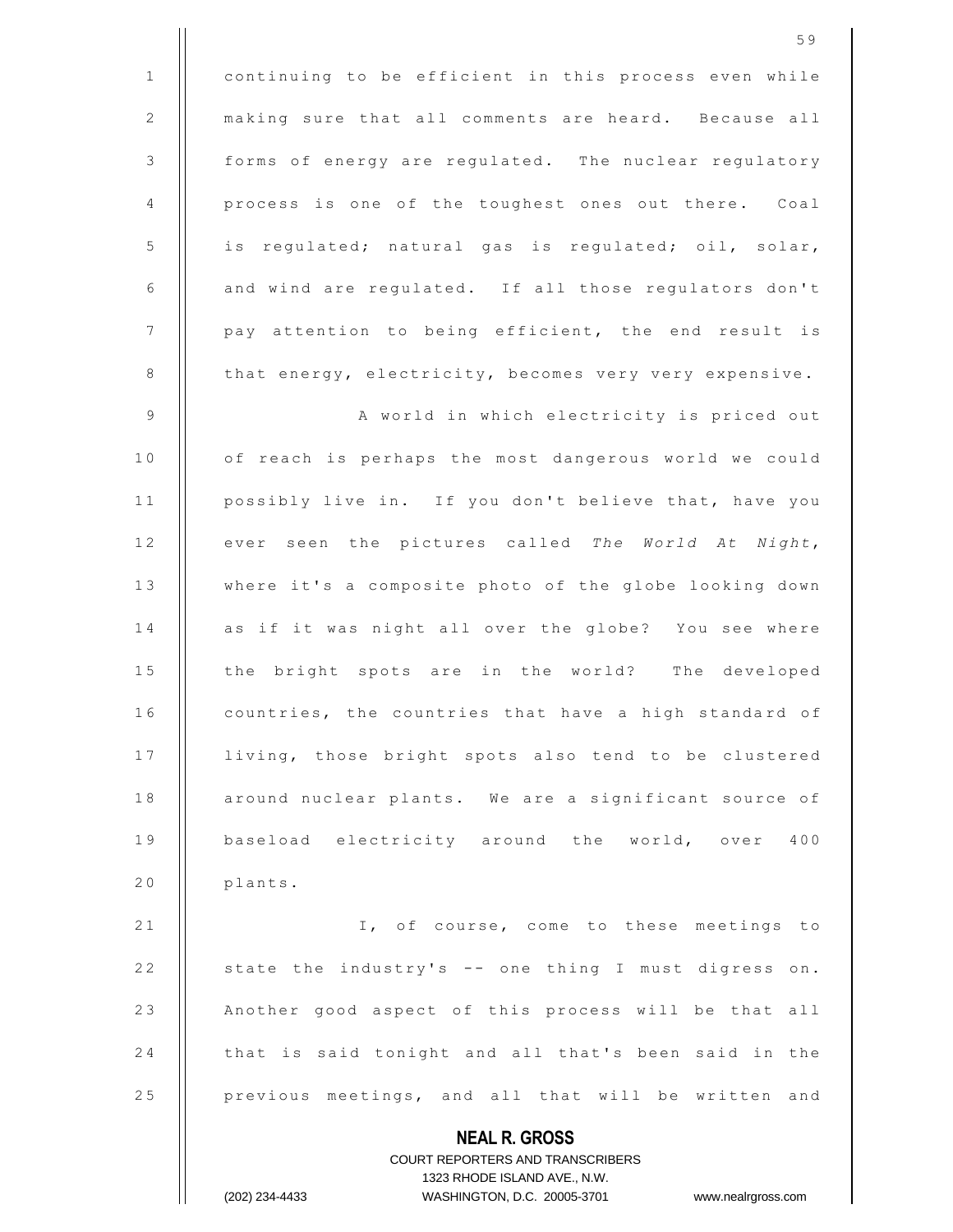|                | 60                                                                                                  |
|----------------|-----------------------------------------------------------------------------------------------------|
| 1              | sent into NRC -- and this is why it's going to take                                                 |
| $\overline{2}$ | you almost a year to complete this process after                                                    |
| 3              | you've closed the last hearing -- will be put into                                                  |
| 4              | something called a Comment Summary Document.                                                        |
| 5              | I know I went through a similar process                                                             |
| 6              | with Yucca Mountain, where they produced -- they had                                                |
| 7              | an Environmental Impact Statement of similar scope and                                              |
| 8              | produced a Comment Summary Document. I found that to                                                |
| 9              | be one of the most useful documents ever produced                                                   |
| 10             | there, and I'm sure that what you guys produce will be                                              |
| 11             | the same. Because all of the questions that are being                                               |
| 12             | asked on both sides in these meetings will continue to                                              |
| 13             | be asked over time as we continue to safely store used                                              |
| 14             | nuclear fuel. And that will truly be one of the best                                                |
| 15             | references we can look back for the answer, so I                                                    |
| 16             | really look forward to that.                                                                        |
| 17             | But as I say, you know, I've come here to                                                           |
| 18             | state industry's position and I've done that. But                                                   |
| 19             | I've also come to listen. Because what we know, based                                               |
| 20             | on our experience, that we can safely store used                                                    |
| 21             | nuclear fuel in both pools and casks, we know we also                                               |
| 22             | have to demonstrate that to the public. So it's                                                     |
| 23             | important for me and for our industry to hear what                                                  |
| 24             | others are saying.                                                                                  |
| 25             | And I've heard, in the meetings I've been                                                           |
|                | <b>NEAL R. GROSS</b>                                                                                |
|                | COURT REPORTERS AND TRANSCRIBERS                                                                    |
|                | 1323 RHODE ISLAND AVE., N.W.<br>(202) 234-4433<br>WASHINGTON, D.C. 20005-3701<br>www.nealrgross.com |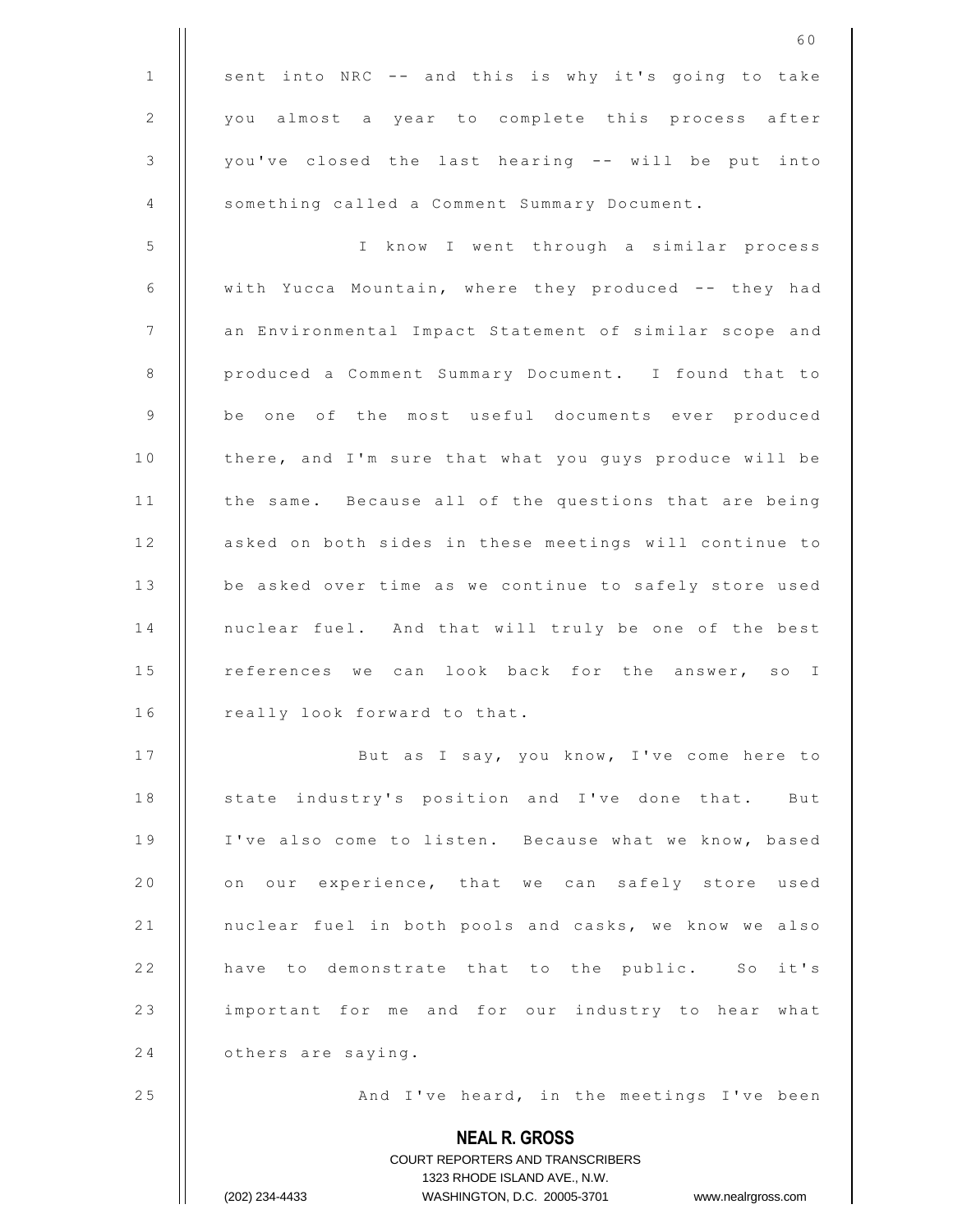| 3  | here.                                                 |
|----|-------------------------------------------------------|
| 4  | What is this question of why not evaluate             |
| 5  | all the impacts on a site-specific as opposed to a    |
| 6  | generic basis? And this is where the question of      |
| 7  | efficiency comes in.                                  |
| 8  | Well, the easy answer is the Court upheld             |
| 9  | NRC's right to do that, so, end of story. NRC does    |
| 10 | not need to reverse Court. But that -- that's an      |
| 11 | answer only a lawyer can love. You know, to me the    |
| 12 | answer is in the way NRC has done this GEIS. You see  |
| 13 | a lot of bounding analysis, you see looking at things |
| 14 | like spent fuel staying open for 60 years after a     |
| 15 | plant closes when in reality the average, since we    |
| 16 | developed dry cask storage technology, is around 11   |
| 17 | years.                                                |
| 18 | You know, you see us building dry transfer            |
| 19 | facilities and repackaging at all these places every  |
| 20 | 100 years. Well, not likely to be there for 100 years |
| 21 | when you look at repository developments around the   |
| 22 | world, but even if it is we'd come up with better     |
| 23 | ways. We would bring in portable systems and          |
| 24 | different technologies, but that's okay. That what it |
| 25 | means to be bounding. This analysis is appropriate    |
|    | <b>NEAL R. GROSS</b>                                  |
|    |                                                       |

COURT REPORTERS AND TRANSCRIBERS 1323 RHODE ISLAND AVE., N.W. (202) 234-4433 WASHINGTON, D.C. 20005-3701 www.nealrgross.com

 $\mathsf{I}$ 

 $\prod$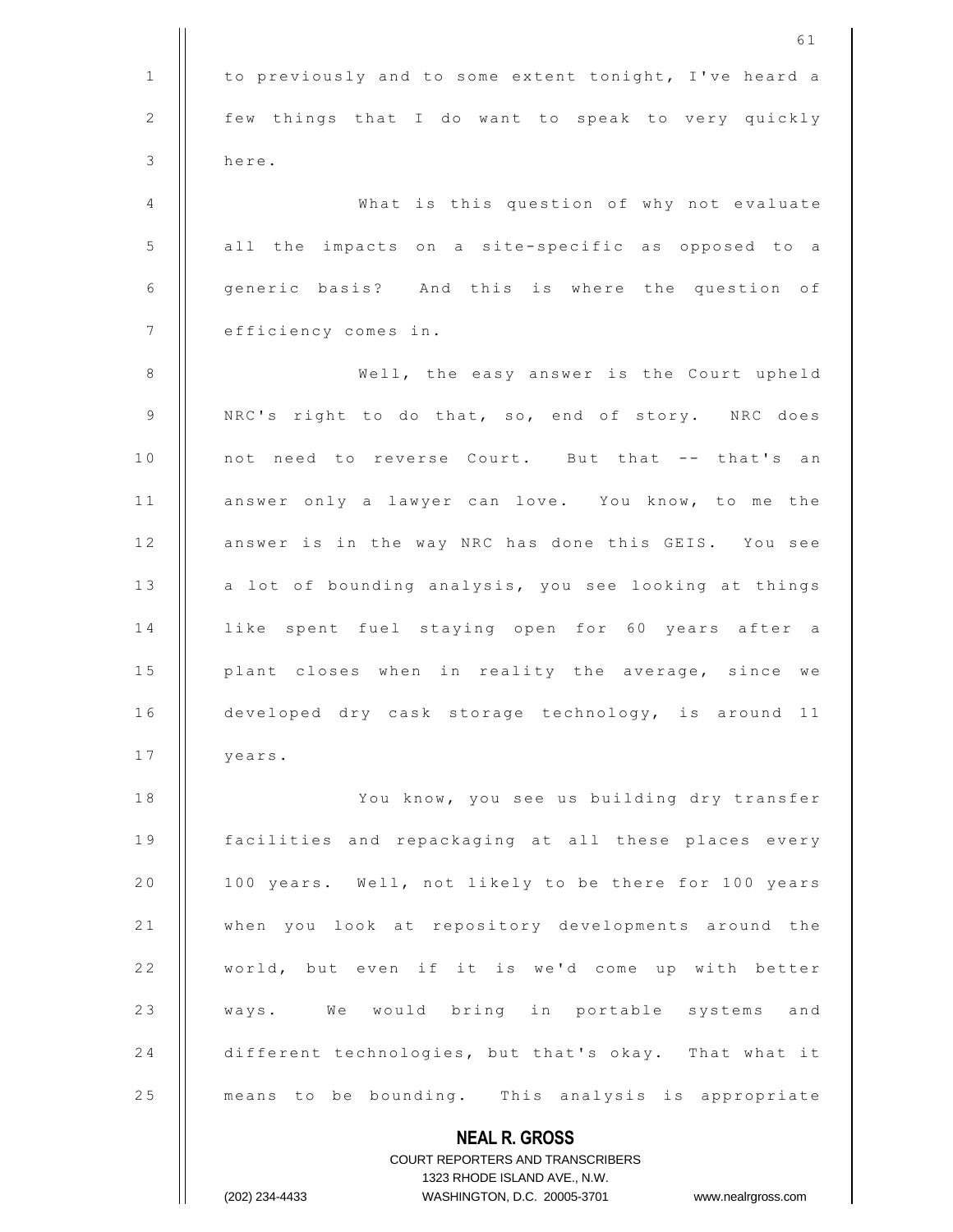|              | 62                                                                  |
|--------------|---------------------------------------------------------------------|
| $\mathbf{1}$ | for every site because it bounds and envelopes what is              |
| 2            | likely to happen at any site. This is where it's a                  |
| 3            | good job.                                                           |
| 4            | It is factually based. Because I've heard                           |
| $\mathsf S$  | tonight and we've heard before, it's all assumptions,               |
| 6            | you don't know. Well, if you look at the experience                 |
| 7            | we've had in loading 1,700 casks, in managing 104                   |
| 8            | spent fuel pools for 40 years, or longer in some                    |
| 9            | cases, and you look at all of the events, these things              |
| 10           | are all in great detail discussed in the EIS.                       |
| 11           | We don't stop there. Well, we don't say,                            |
| 12           | oh, "Well, past predicts the future," because you                   |
| 13           | never know what can happen. There is a lot of very                  |
| 14           | forward-looking science and it was good to hear a                   |
| 15           | representative of that scientific community speak                   |
| 16           | earlier about how we're always looking, doing research              |
| 17           | to look further into the future, to keep our                        |
| 18           | headlights safe on the road ahead of us.                            |
| 19           | It's also heartening to see the four                                |
|              | students get up here and talk about what they're                    |
| 20           |                                                                     |
| 21           | doing, because one of the big flaws in the EIS is it                |
| 22           | assumes that every 100 years is going to be the same                |
| 23           | 100 years over and over again. I know better, I know                |
| 24           | these young people are going to do a way better job                 |
| 25           | than my generation did. So, you know, again, that's                 |
|              | <b>NEAL R. GROSS</b>                                                |
|              | <b>COURT REPORTERS AND TRANSCRIBERS</b>                             |
|              | 1323 RHODE ISLAND AVE., N.W.                                        |
|              | (202) 234-4433<br>WASHINGTON, D.C. 20005-3701<br>www.nealrgross.com |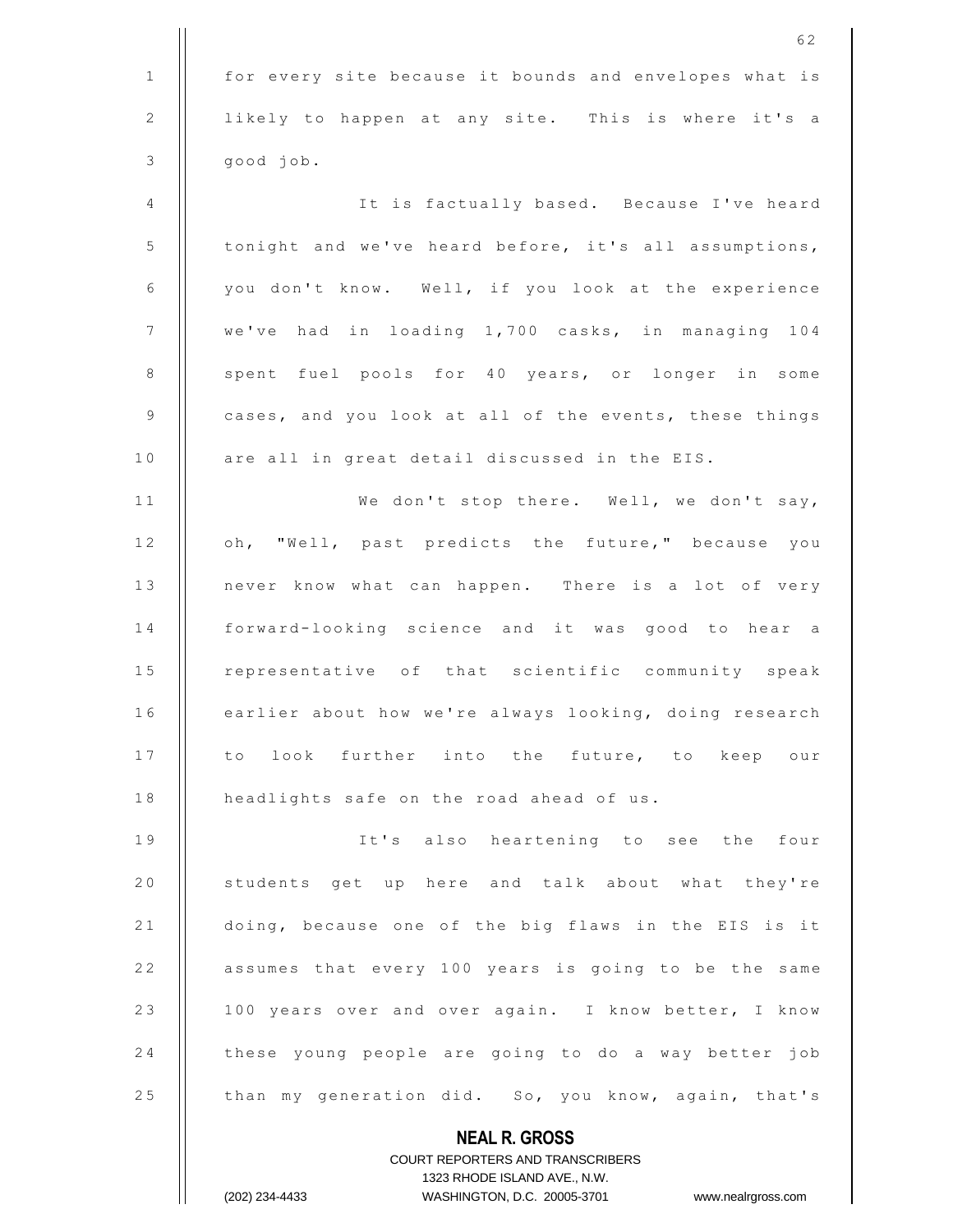|                | 63                                                                                               |
|----------------|--------------------------------------------------------------------------------------------------|
| $\mathbf{1}$   | where -- an example of where its bounding.                                                       |
| $\mathbf{2}$   | Another thing that I've seen in this EIS                                                         |
| $\mathfrak{Z}$ | is the -- or I've seen in these meetings is people                                               |
| 4              | think that NRC might be, what they call a "captured                                              |
| 5              | regulator," where NRC is on our side. And if you've                                              |
| 6              | been to a lot of the meetings I've been to where we're                                           |
| 7              | discussing the details of this process, nothing could                                            |
| 8              | be further from the truth. It's a very adversarial                                               |
| 9              | process. If you don't believe that look at the record                                            |
| 10             | of public meetings recently between industry and NRC.                                            |
| 11             | You know, we both agree that we should be                                                        |
| 12             | focusing our resources on the things most important to                                           |
| 13             | safety, and as we see regulatory costs increasing                                                |
| 14             | across our industry we don't always agree about what                                             |
| 15             | those things are. Look at the correspondence that's                                              |
| 16             | gone back and forth between NRC in industry. If you                                              |
| 17             | look at the facts, there's a very strong record to                                               |
| 18             | suggest that -- not just to suggest but to prove that                                            |
| 19             | this is a very tough adversarial regulator.                                                      |
| 20             | Those of you concerned about nuclear                                                             |
| 21             | safety probably say, "Darned good thing." And, you                                               |
| 22             | know, we do too. And we don't say, "Oh, phew, we met                                             |
| 23             | the regulations let's go home." Our safety culture,                                              |
| 24             | where regulatory compliance is a minimum standard of                                             |
| 25             | performance. We don't just meet regulations, we                                                  |
|                | <b>NEAL R. GROSS</b>                                                                             |
|                | COURT REPORTERS AND TRANSCRIBERS                                                                 |
|                | 1323 RHODE ISLAND AVE., N.W.<br>WASHINGTON, D.C. 20005-3701 www.nealrgross.com<br>(202) 234-4433 |
|                |                                                                                                  |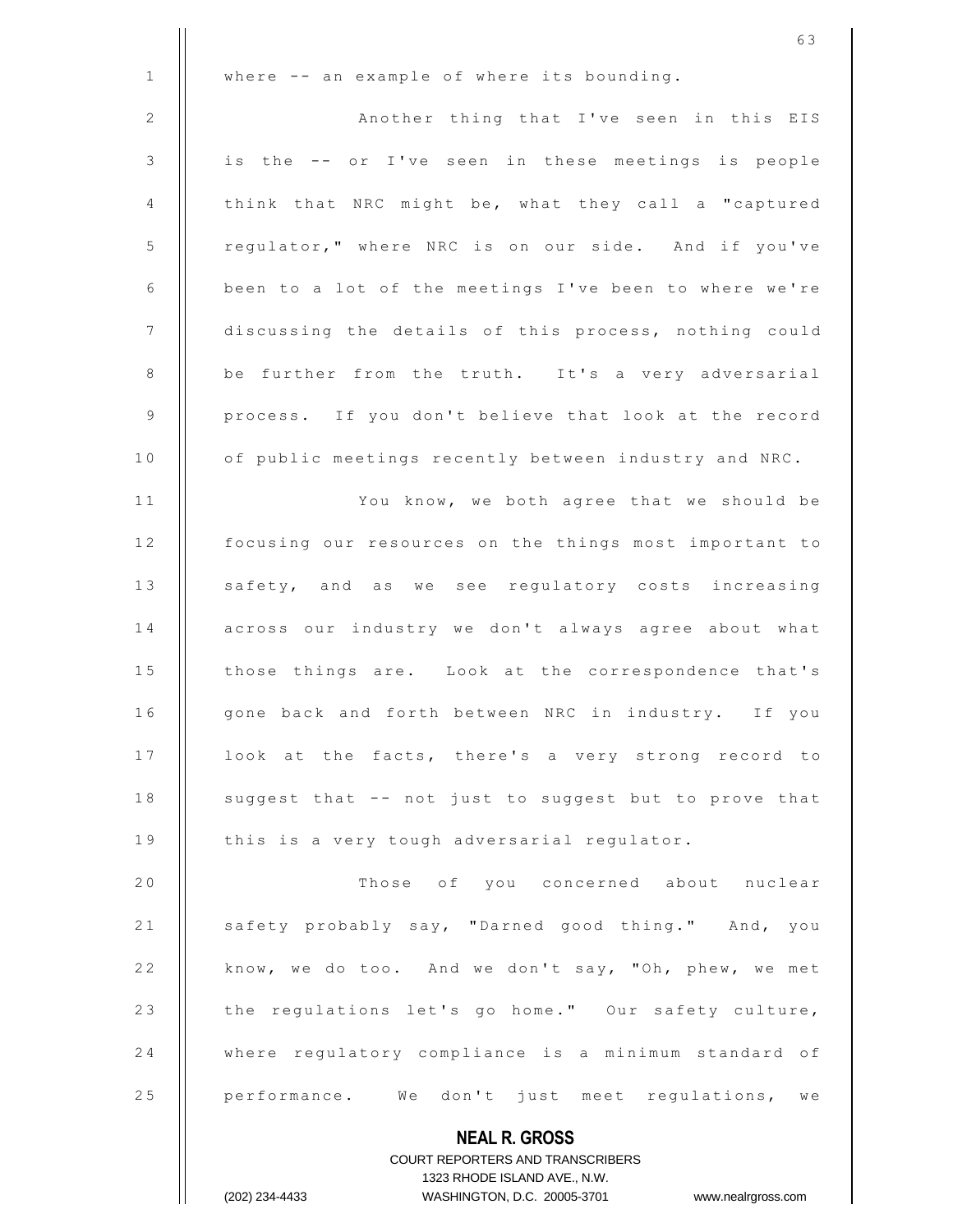|              | 64                                                                  |
|--------------|---------------------------------------------------------------------|
| $\mathbf{1}$ | exceed them.                                                        |
| 2            | I've heard about Fukushima being a reason                           |
| 3            | why you should not be confident in the safety of                    |
| 4            | storage. What Fukushima's -- and a tragic and                       |
| 5            | unacceptable event that it was -- is an example of why              |
| 6            | you shouldn't build a reactor at sea level in an area               |
| 7            | where there's a historical record of very tall                      |
| 8            | tsunamis without sufficient protection, with safety                 |
| 9            | systems vulnerable.                                                 |
| 10           | There were seven used fuel pools and nine                           |
| 11           | dry casks on the Fukushima site. They all survived                  |
| 12           | the accident very well. Some of us who were familiar                |
| 13           | with the details of those pools were talking before                 |
| 14           | the meeting.                                                        |
| 15           | The pool -- there was concern that we                               |
| 16           | didn't know what was going on in the pools, but when                |
| 17           | the pools were investigated that fuel was still in                  |
| 18           | good shape, that fuel will be very thoroughly and                   |
| 19           | methodically removed from those pools. And the casks                |
| 20           | were over washed by the tsunami and shaken by the                   |
| 21           | earthquake; three of those pools, and they're fine.                 |
| 22           | Three of those pools were in the buildings that suffer              |
| 23           | the hydrogen explosion. It is perhaps the most                      |
| 24           | dramatic example of how robust its used fuel storage                |
| 25           | is, what happened at Fukushima. If you look at the                  |
|              | <b>NEAL R. GROSS</b>                                                |
|              | <b>COURT REPORTERS AND TRANSCRIBERS</b>                             |
|              | 1323 RHODE ISLAND AVE., N.W.                                        |
|              | www.nealrgross.com<br>(202) 234-4433<br>WASHINGTON, D.C. 20005-3701 |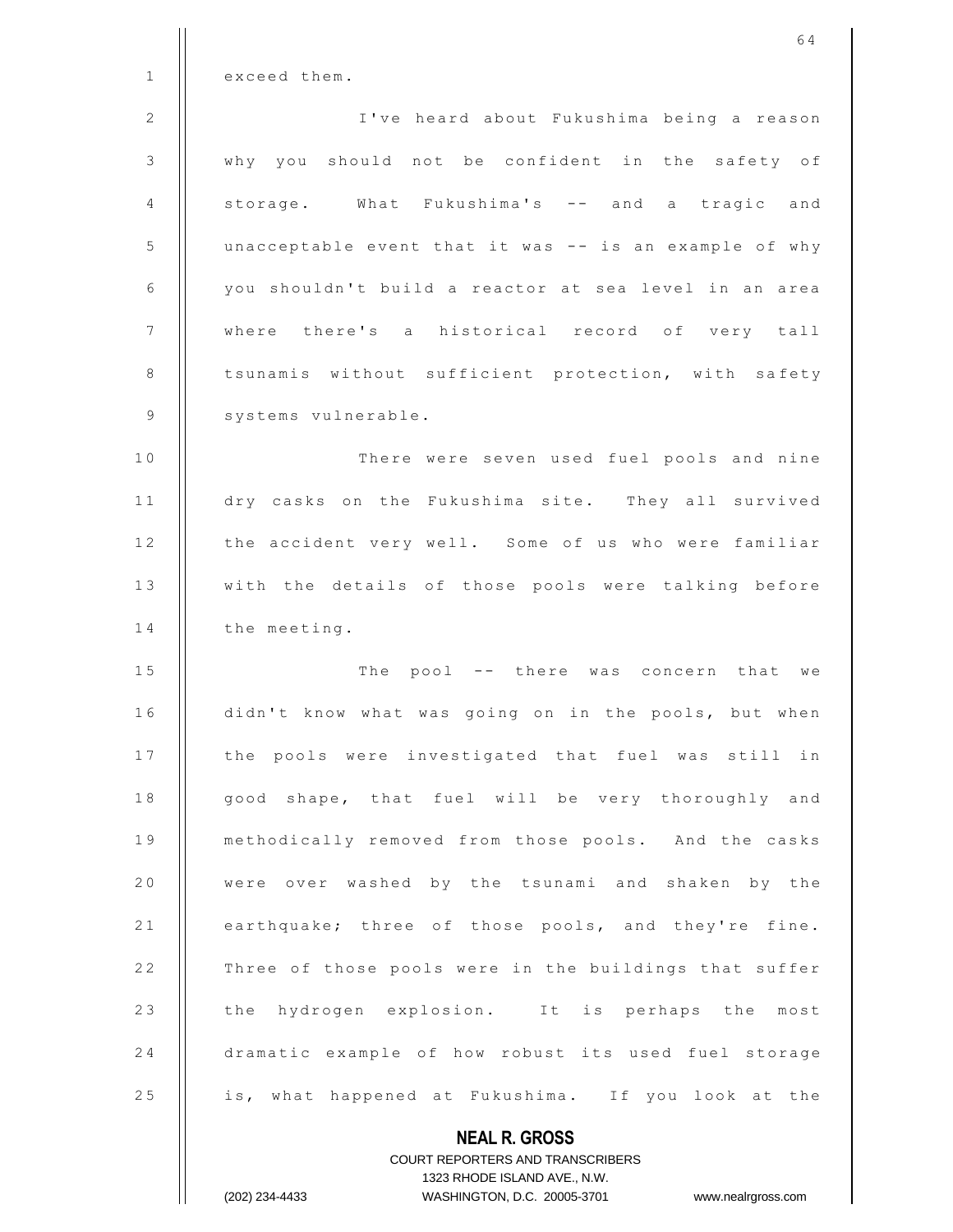|              | 65                                                     |
|--------------|--------------------------------------------------------|
| $\mathbf{1}$ | videos on YouTube, the data that exists now that we've |
| 2            | seen those pools, it is indeed a dramatic              |
| 3            | counterexample as to why they're not safe but why they |
| 4            | are safe.                                              |
| 5            | But industry doesn't rest on that. Once                |
| 6            | again, we go beyond. You know, we are very confident   |
| 7            | at our plants we didn't overlook something as a high   |
| 8            | probability as the tsunami in Japan. But we're not     |
| 9            | going to say, "Okay, we're fine, we're stopping        |
| 10           | there." No. Not even close.                            |
| 11           | We're saying, "Okay, in spite of all the               |
| 12           | work we've done over all the years to look at what can |
| 13           | happen, what if something we didn't think could        |
| 14           | happen, happens?"                                      |
| 15           | We're putting in place flexible strategies             |
| 16           | that can deployed from offsite and from areas where if |
| 17           | everything is wiped out we could bring in the right    |
| 18           | stuff, and it's called flex, and it will be yet        |
| 19           | another innovation in nuclear safety. We always        |
| 20           | continue to get better and to get stronger.            |
| 21           | Yet, in this EIS the NRC has assumed we                |
| 22           | stay the way we are, and based on the facts they have  |
| 23           | concluded, and there are a lot of facts in there, that |
| 24           | the impacts are small. We believe the impacts will be  |
| 25           | even smaller.                                          |
|              | <b>NEAL R. GROSS</b>                                   |

COURT REPORTERS AND TRANSCRIBERS 1323 RHODE ISLAND AVE., N.W. (202) 234-4433 WASHINGTON, D.C. 20005-3701 www.nealrgross.com

 $\prod$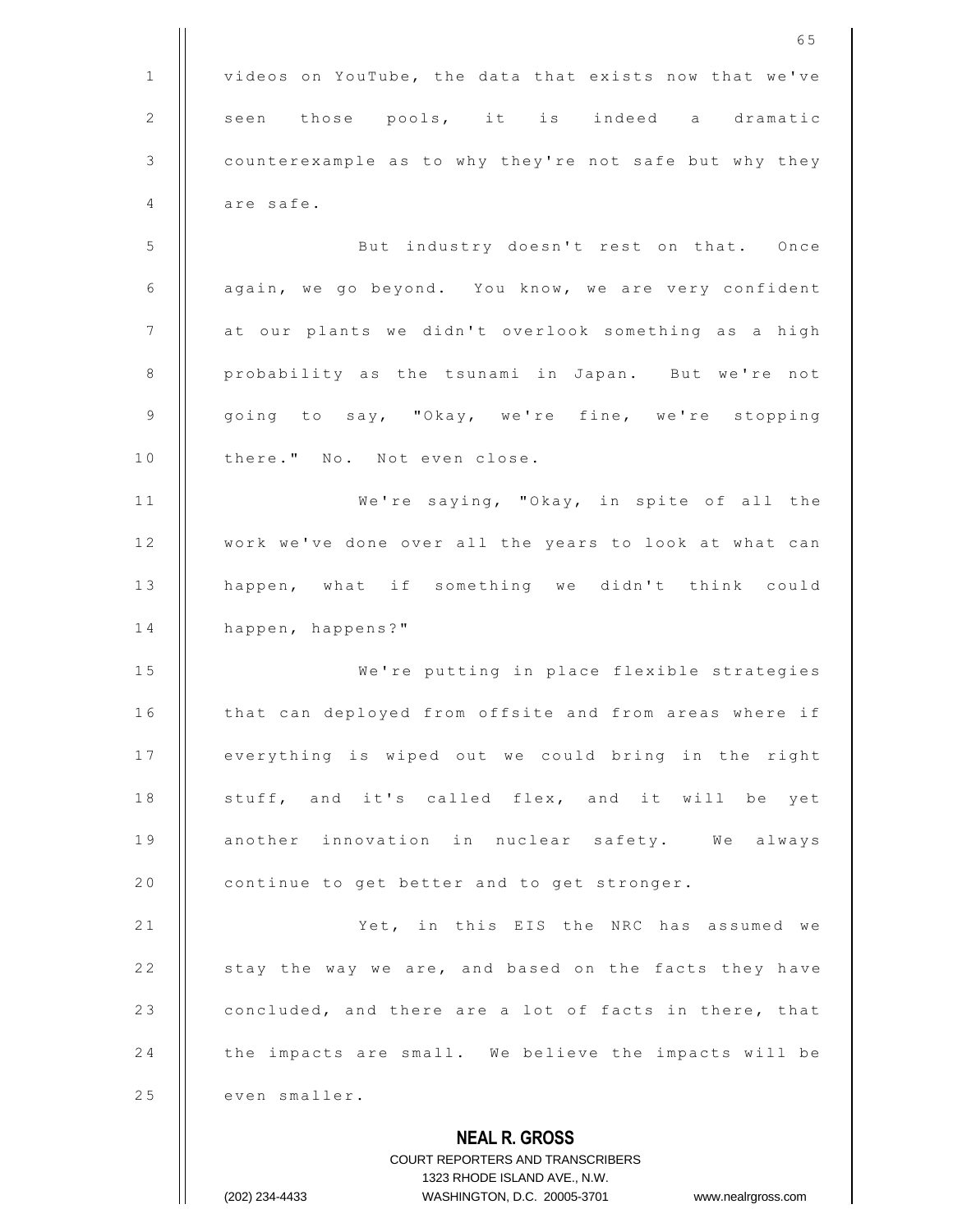|              | 66                                                                                               |
|--------------|--------------------------------------------------------------------------------------------------|
| $\mathbf{1}$ | One other fact check, and then I will wrap                                                       |
| $\mathbf{2}$ | up, Miriam. It is -- it wasn't mentioned that the                                                |
| 3            | HFBR reactor experience wasn't considered in here.                                               |
| 4            | And I've heard that before and that really gets to me                                            |
| 5            | because I have personal experience on that one.                                                  |
| 6            | First of all, it's a bit out the scope                                                           |
| 7            | because, you know, it was a DOE, not a commercial                                                |
| 8            | reactor, it was an unlined spent fuel pool, which is                                             |
| $\mathsf 9$  | not typical in our industry. But, yes, it was a spent                                            |
| 10           | fuel pool leak. The leakage was detected very early                                              |
| 11           | by onsite wells, not offsite wells. The Department of                                            |
| 12           | Energy, and I was involved in this, went through some                                            |
| 13           | very proactive efforts to make sure that nobody's                                                |
| 14           | drinking water supply was harmed.                                                                |
| 15           | And in fact this is consistent with the                                                          |
| 16           | facts that I reviewed for the other spent fuel pool                                              |
| 17           | leaks that are considered in this EIS. We have in                                                |
| 18           | place groundwater-detection and mitigation strategies,                                           |
| 19           | that if there is a small leak in a pool, we take care                                            |
| 20           | of it. We are in our safety culture and we know what                                             |
| 21           | to do.                                                                                           |
| 22           | So, again, that HFBR example is entirely                                                         |
| 23           | consistent with the facts that are cited in the GEIS.                                            |
| 24           | It is an impressive document, we urge the NRC to                                                 |
| 25           | continue to collect comments, to respond to them.                                                |
|              | <b>NEAL R. GROSS</b>                                                                             |
|              | COURT REPORTERS AND TRANSCRIBERS                                                                 |
|              | 1323 RHODE ISLAND AVE., N.W.<br>(202) 234-4433<br>WASHINGTON, D.C. 20005-3701 www.nealrgross.com |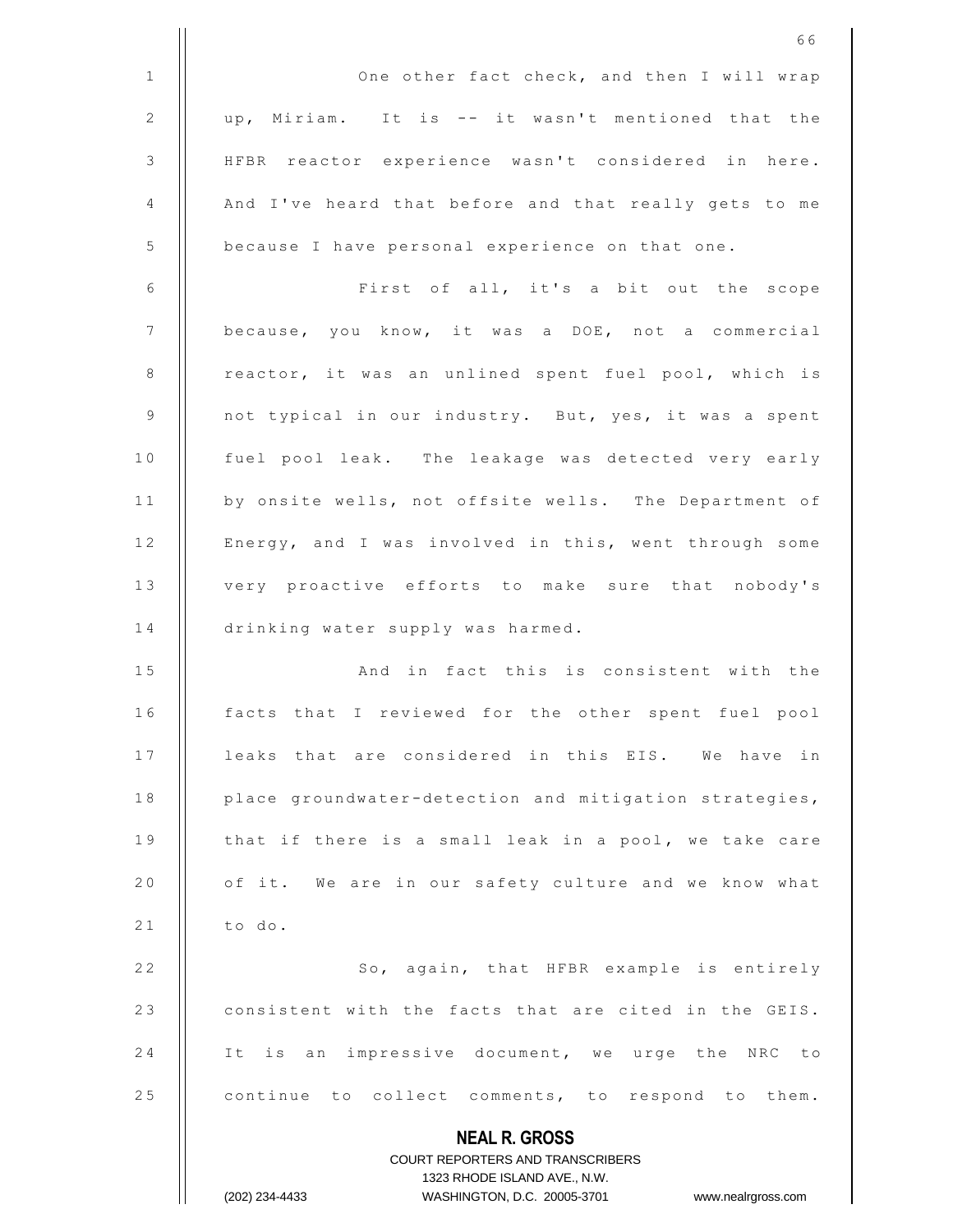|              | 67                                                               |
|--------------|------------------------------------------------------------------|
| $\mathbf{1}$ | Again, I look forward to that Comment Response                   |
| 2            | Document. I look forward to the rest of this process.            |
| 3            | Thank you.                                                       |
| 4            | MS. JUCKETT: Thank you.                                          |
| 5            | Next we'll go to Jim Ratchford.                                  |
| 6            | MR. RATCHFORD: I liked the comments of                           |
| 7            | other speakers tonight. I'm thanking the NRC for all             |
| 8            | the time that they put into holding this meeting                 |
| $\mathsf 9$  | tonight and to holding this series of meetings. I                |
| 10           | think everyone appreciates what a challenge it's been            |
| 11           | and we thank you.                                                |
| 12           | I'm James Ratchford with the CASEnergy                           |
| 13           | coalition. We're a national grassroots organization              |
| 14           | that supports the increased use of nuclear energy to             |
| 15           | ensure an affordable environment -- environmentally              |
| 16           | clean, reliable, and safe supply of electricity.                 |
| 17           | As everyone knows, safety is the most                            |
| 18           | important element of our focus in nuclear. Our                   |
| 19           | priorities in Waste Confidence should be no different            |
| 20           | and protecting the public must be the top priority in            |
| 21           | what we do.                                                      |
| 22           | The NRC is correct in concluding that it                         |
| 23           | is feasible to have a mined geologic depository                  |
| 24           | available within 60 years after the licensed operating           |
| 25           | life of a nuclear power plant. There are no technical            |
|              | <b>NEAL R. GROSS</b><br>COURT REPORTERS AND TRANSCRIBERS         |
|              | 1323 RHODE ISLAND AVE., N.W.                                     |
|              | (202) 234-4433<br>WASHINGTON, D.C. 20005-3701 www.nealrgross.com |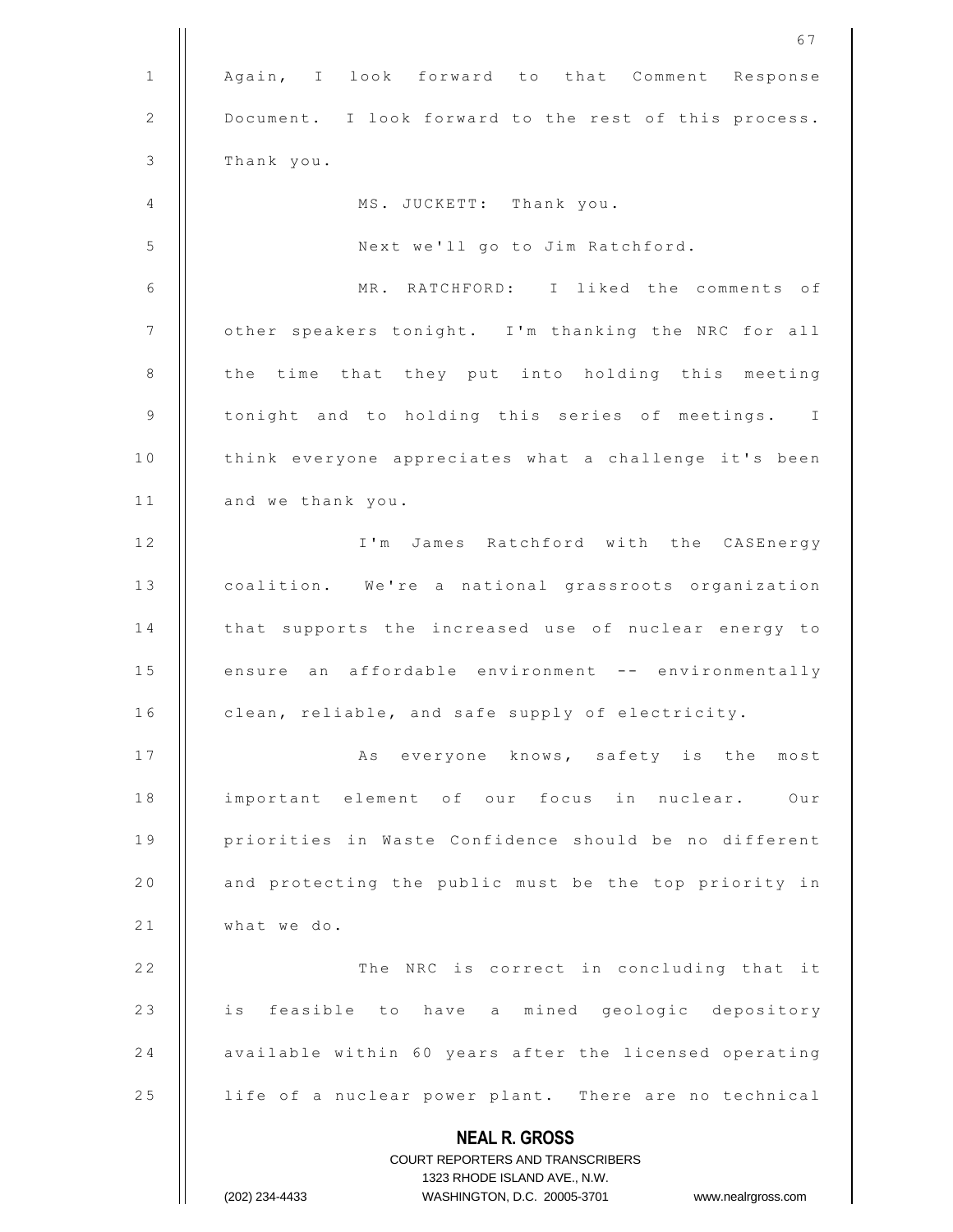|              | 68                                                                  |
|--------------|---------------------------------------------------------------------|
| $\mathbf{1}$ | obstacles to achieving this, nor are there any                      |
| 2            | financial obstacles given that the Nuclear Waste Fund               |
| 3            | now has a balance of more than 26 billion.                          |
| 4            | There is strong scientific -- there is                              |
| 5            | strong international scientific consensus that                      |
| 6            | geologic disposal is the best solution to permanently               |
| 7            | isolate spent nuclear fuel from the public and the                  |
| 8            | environment. Studies by the National Academy of                     |
| 9            | Scientists and the International Atomic Energy Agency               |
| 10           | have confirmed this conclusion.                                     |
| 11           | In fact, the IAEA concluded in 2003 that                            |
| 12           | geologic disposal is the generally accepted solution                |
| 13           | in practically all countries faced with the issue.                  |
| 14           | Sweden and Finland are developing geologic -- geologic              |
| 15           | disposal facilities and are expected to begin disposal              |
| 16           | of their spent fuel by the early 2020s. France is                   |
| 17           | making significant progress. They have selected and                 |
| 18           | characterized a geologic region and are now working to              |
| 19           | identify a specific site. Belgium, China, and the                   |
| 20           | United Kingdom plan to start geologic disposal by 2050              |
| 21           | or earlier.                                                         |
| 22           | The United States made significant                                  |
| 23           | progress towards disposal, up to the point where the                |
| 24           | Yucca Mountain licensing process was abruptly halted                |
| 25           | in 2010. The Energy Department has documented its                   |
|              | <b>NEAL R. GROSS</b>                                                |
|              | COURT REPORTERS AND TRANSCRIBERS                                    |
|              | 1323 RHODE ISLAND AVE., N.W.                                        |
|              | (202) 234-4433<br>WASHINGTON, D.C. 20005-3701<br>www.nealrgross.com |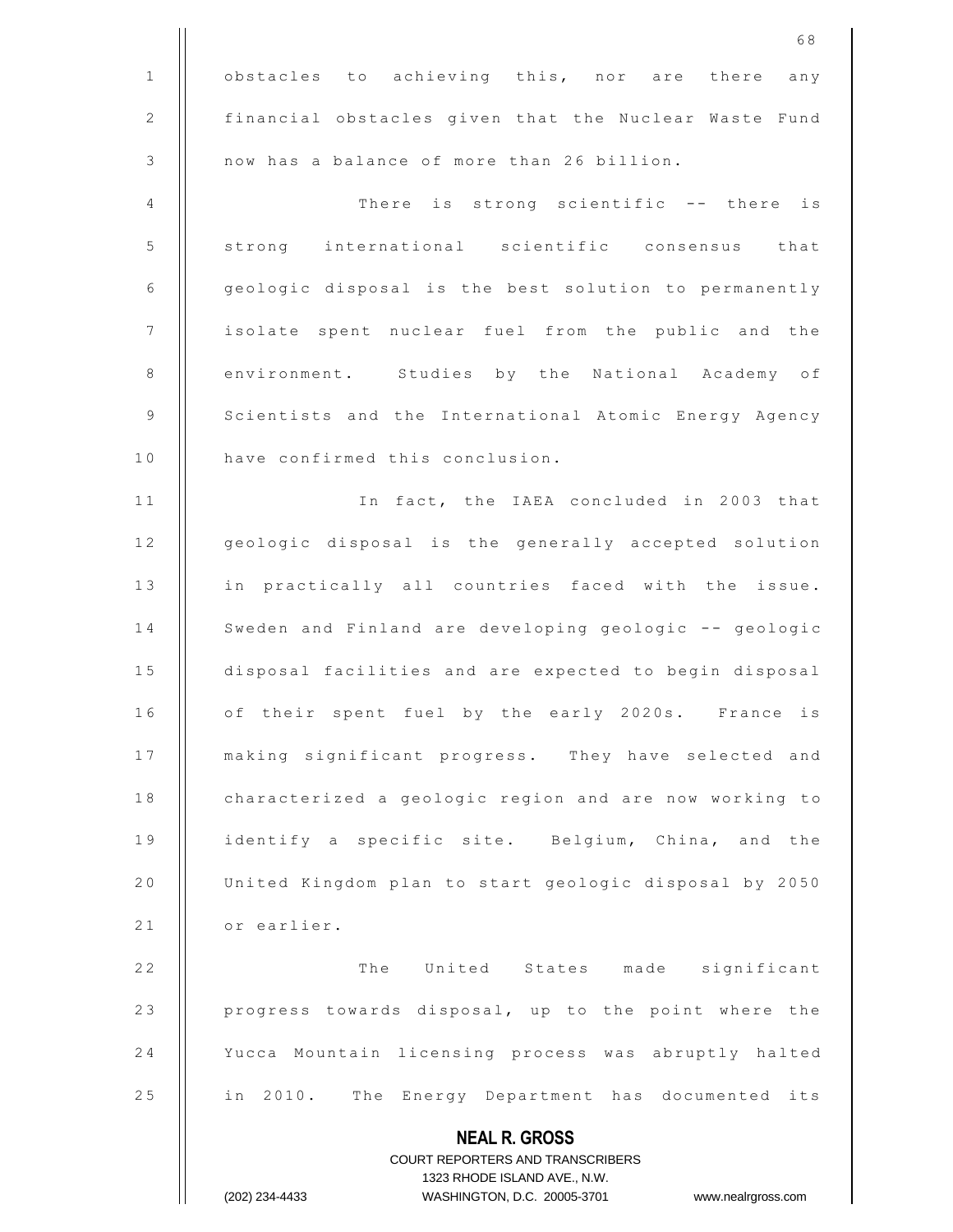|              | 69                                                               |
|--------------|------------------------------------------------------------------|
| $\mathbf{1}$ | a license application in a Final<br>safety case in               |
| 2            | Environmental Impact Statement.                                  |
| 3            | The Nuclear Regulatory Commission                                |
| 4            | conducted an exhaustive review of these documents and            |
| 5            | more than 600 detailed scientific and<br>sent DOE                |
| 6            | technical questions. DOE answered all these questions            |
| 7            | to the NRC's satisfaction.<br>The NRC was preparing the          |
| 8            | Safety Evaluation Report when the process was abruptly           |
| 9            | stopped.                                                         |
| 10           | The President appointed a commission to                          |
| 11           | examine nuclear waste management issues, and they                |
| 12           | issued a report that suggested finding two or three              |
| 13           | alternate -- alternative sites using a consent-based             |
| 14           | process. Legislation is currently pending in the                 |
| 15           | Senate to begin the process of selecting alternative             |
| 16           | sites.                                                           |
| 17           | Recently the U.S. Court of Appeals ordered                       |
| 18           | the NRC to resume Yucca Mountain licensing process,              |
| 19           | which will inform -- further inform our efforts                  |
| 20           | towards geologic disposal, even if development of the            |
| 21           | Yucca Mountain repository is not resumed. Both the               |
| 22           | industry and some members of Congress are calling for            |
| 23           | the NRC to complete and issue the safety evaluation              |
| 24           | report.                                                          |
| 25           | The U.S. was the first country to develop                        |
|              | <b>NEAL R. GROSS</b><br><b>COURT REPORTERS AND TRANSCRIBERS</b>  |
|              | 1323 RHODE ISLAND AVE., N.W.                                     |
|              | (202) 234-4433<br>WASHINGTON, D.C. 20005-3701 www.nealrgross.com |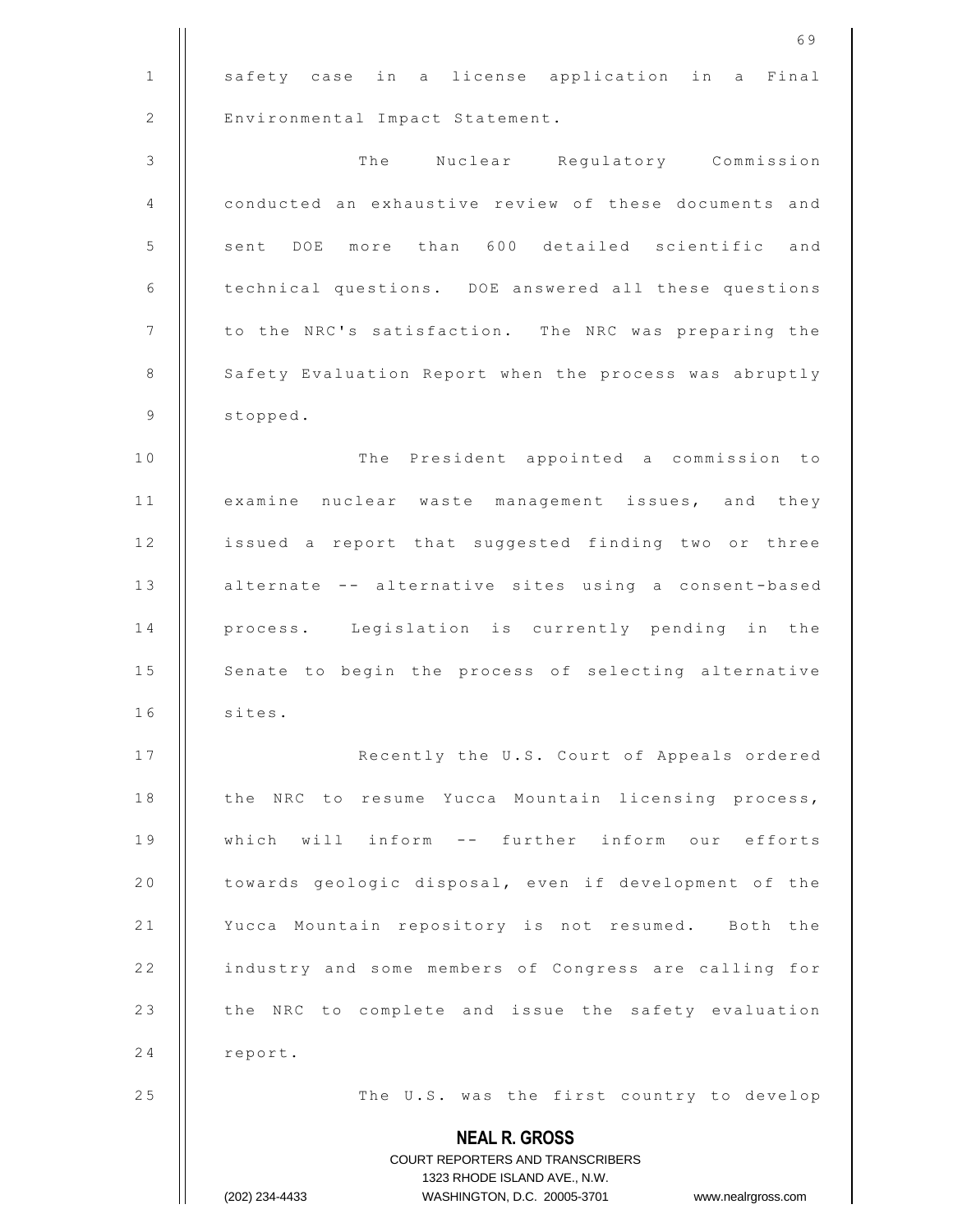**NEAL R. GROSS** COURT REPORTERS AND TRANSCRIBERS 1323 RHODE ISLAND AVE., N.W. 1 | commercial nuclear power plants, and we've the largest 2 | nuclear program in the world; 100 reactors with 5 more 3 | under construction. Having once been a leader in this 4 | technology, we are risking -- we are at risk of losing 5 | our competitive edge and our nation's credibility 6 | among other nuclear powers. 7 W e h a v e t h e t e c h n o l o g y t o d e v e l o p a 8 | geologic repository for spent nuclear fuel, and we 9 | have the money to do so. The only thing blocking the 10 | U.S. from building a geologic repository is political 11 | decision-making. The analysis contained in the Draft 12 | Waste Confidence Generic Environmental Impact 13 | Statement supports what the industry has long known. 14 || If necessary, used nuclear fuel can continue to be 15 | stored in a safe, environmentally sound manner for a 16 | long period while we wait for the political process to 17 | reach agreement on a disposal solution. 18 || In the meantime the NRC can and should 19 | issue its Waste Confidence Rule. 20 | MS. JUCKETT: Thank you. 21 | | Our next speakers will be Greg Wilson --22 | is Greg here? Followed by Lisa Marie Prescott. 23 || MR. WILSON: From what I've been hearing, 24 everybody knows about Fukushima. There is a reporter 25 || on Fukushima that lives in Fukushima that keeps

(202) 234-4433 WASHINGTON, D.C. 20005-3701 www.nealrgross.com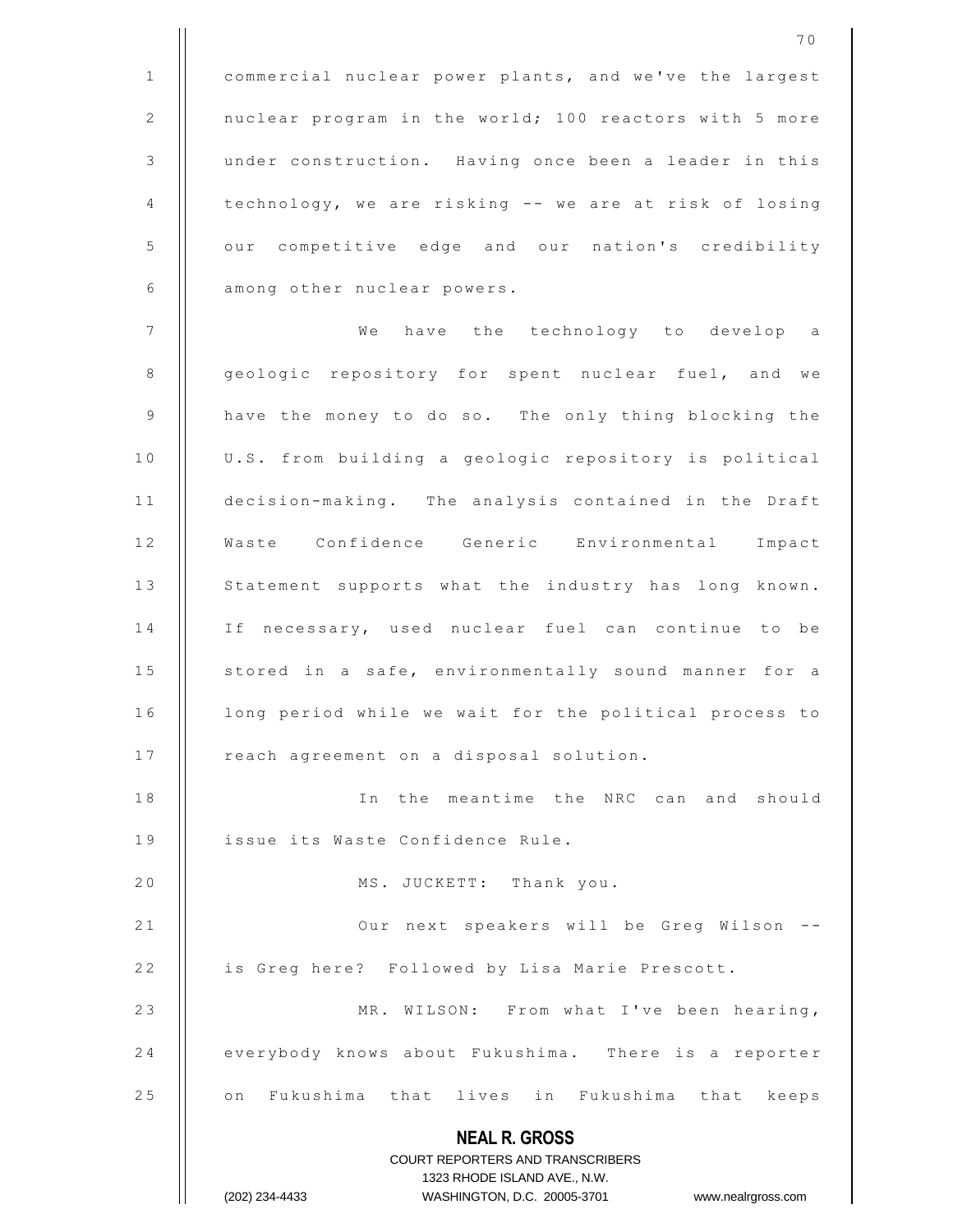1 || reporting live, reports every day. It's not on 2 | national news or anything. From what I get, it takes 3 | about six months to a year for this information to 4 | come out. He is reporting at TEPCO. Tokyo Energy has 5 | been lying quite a bit, and three of the cores have  $6$  | melted down into the ground. 7 || We don't want to see that happen here, but 8 || it can. The reason being is that there are new shows 9 | coming out on the Science and History channels that 10 | talk about things like tsunamis and asteroid airburst. 11 || The most recent asteroid airburst -- the most recent 12 || asteroid airburst was in Russia about three months 13 | ago, that damaged the Russian town up in Siberia. 1 4 T h e r e w a s a a i r b u r s t b a c k i n 1 9 0 8 , I 15  $\vert$  believe it is -- yeah, June 30th, 1908, an event that 16 | release somewhere around 10 to 15 megatons of TNT. It 17 | was 1000 times greater than the atomic bomb dropped on 18 | Hiroshima. It's taken them up until just a few years 19 || ago to figure out exactly what caused the damage up 20 | there. Some thought it was a volcano, but the studies 21  $\parallel$  on tree rings have shown that it is a -- it was either 22 | an asteroid or comet that blew up somewhere around 10

23 || miles high or so. They have found nuclear type of 24 || material in the tree rings showing that it was 25 | something that fell from the sky. If we have an

> COURT REPORTERS AND TRANSCRIBERS 1323 RHODE ISLAND AVE., N.W. (202) 234-4433 WASHINGTON, D.C. 20005-3701 www.nealrgross.com

**NEAL R. GROSS**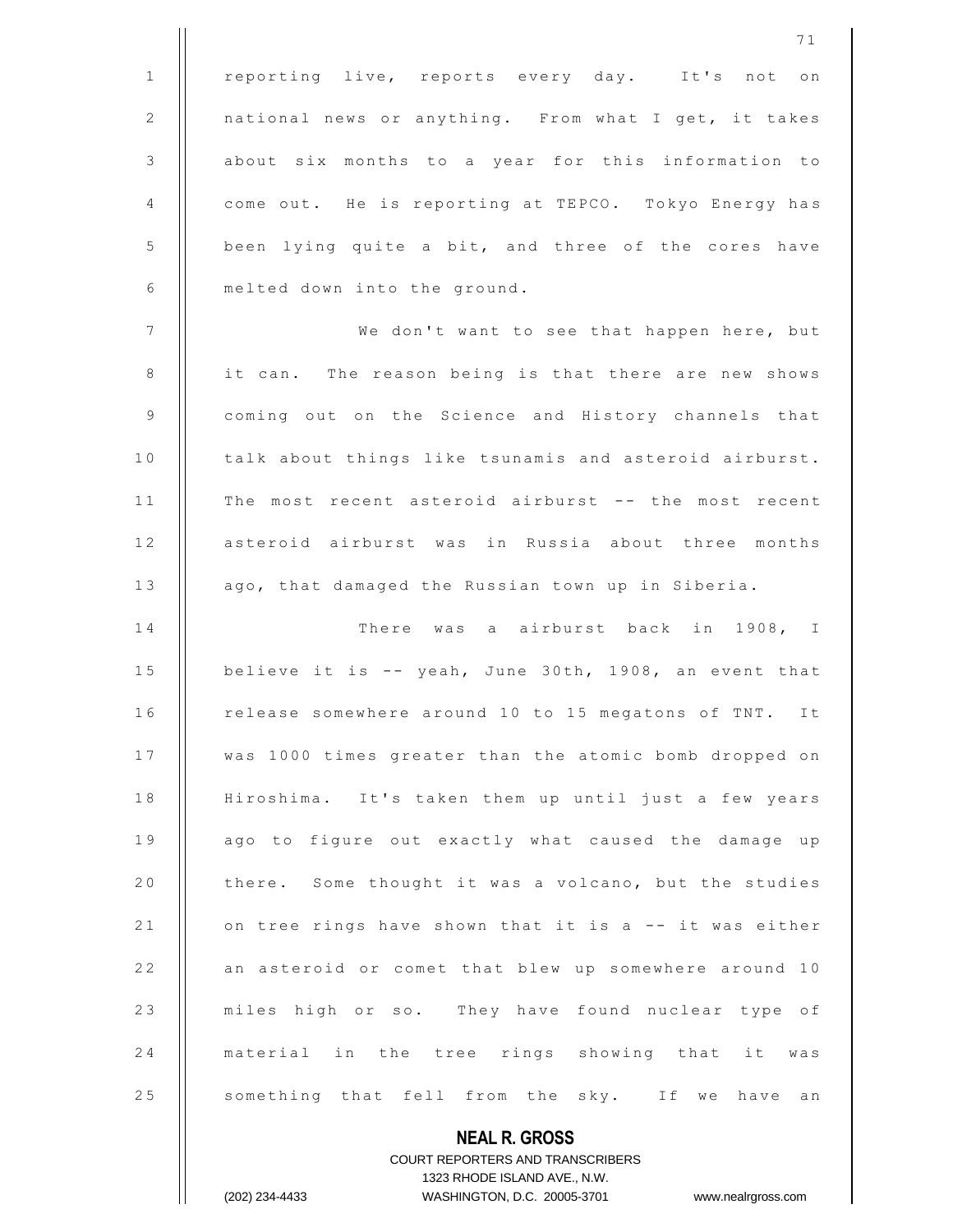|              | 72                                                               |
|--------------|------------------------------------------------------------------|
| $\mathbf{1}$ | asteroid burst or an asteroid hit somewhere in -- near           |
| 2            | any nuclear reactor it would devastate it.                       |
| $\mathsf 3$  | The event that happened in Russia damaged                        |
| 4            | the entire town. It was caught on dashboard cameras.             |
| 5            | And it was quite interesting to watch because there              |
| 6            | was a four-story school there, it blew all the glass             |
| 7            | into the school and blew all the window frames out on            |
| 8            | the ground, and it was about 100 window frames that              |
| 9            | dropped out all at one time. But every single                    |
| 10           | building in the entire town was damaged.                         |
| 11           | Another show that's came on is -- talks                          |
| 12           | about the Hawaiian Islands and the volcanoes out                 |
| 13           | there. And the scientists, with a reporter, went                 |
| 14           | climbing down into the lava flow tubes that is in the            |
| 15           | shield volcano -- and this is on the big island --               |
| 16           | that's still around. And they were just walking                  |
| 17           | around and looking at things and realized that the               |
| 18           | rock that's made from the volcano is pumice, has a lot           |
| 19           | of air bubbles in it and it's very soft rock. And                |
| 20           | the scientists went over and picked up a rock and he             |
| 21           | flipped it over and there was rust on the backside, so           |
| 22           | there's a lot of iron in that rock and it causes the             |
| 23           | island to basically fall apart faster than normal                |
| 24           | erosion or any kind of thing like that.                          |
| 25           | And they were wondering why a lot of the                         |
|              | <b>NEAL R. GROSS</b><br>COURT REPORTERS AND TRANSCRIBERS         |
|              | 1323 RHODE ISLAND AVE., N.W.                                     |
|              | (202) 234-4433<br>WASHINGTON, D.C. 20005-3701 www.nealrgross.com |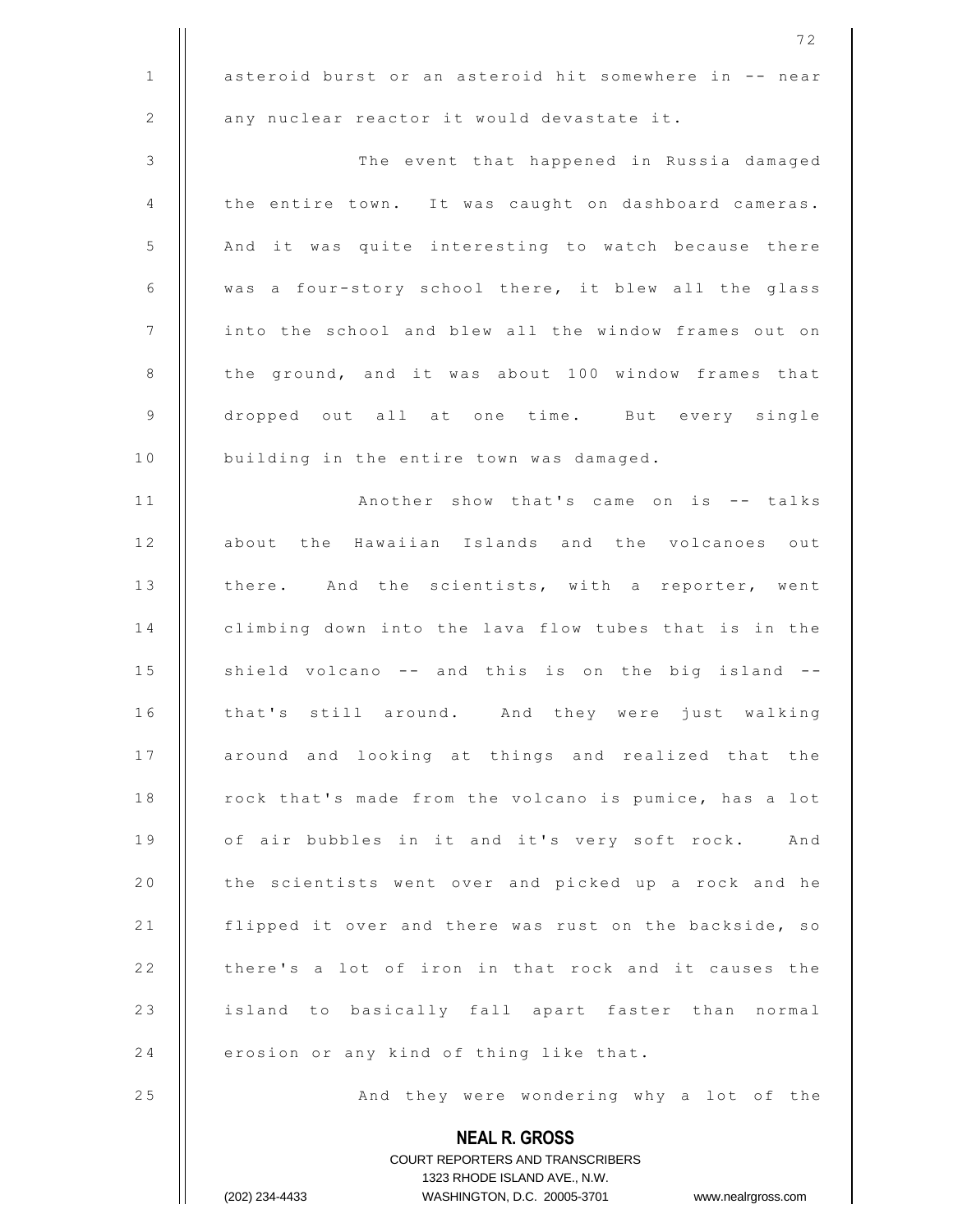|              | 73                                                       |
|--------------|----------------------------------------------------------|
| $\mathbf{1}$ | Hawaii Islands are elongated, they're not round, and     |
| 2            | they started looking from satellite pictures and they    |
| 3            | were able to see how the islands are basically peeling   |
| 4            | off like an onion with big chunks of rocks, some of      |
| 5            | then 10 miles long, that kick out tsunamis. One of       |
| 6            | them actually flooded the LA basin.                      |
| 7            | So these are massive earthquakes that can                |
| 8            | happen from volcanic islands. And the nuclear plant      |
| 9            | that's down in San Diego is directly in line of one of   |
| $10$         | these tsunamis, because even though it's on a cliff it   |
| 11           | could still get hit by a tsunami and wipe it out.        |
| 12           | So basically the spent fuel rods that are                |
| 13           | stored along these power plants that are along the       |
| 14           | ocean coastlines are at a really high risk of having a   |
| 15           | tsunami. And this brings me to the island of -- in       |
| 16           | the Canary Island it's the island of, let's see, Viga    |
| 17           | -- wait a minute, Cumbre Viega, in the Canary Islands,   |
| 18           | which<br>belongs<br>Spain.<br>to                         |
| 19           | The island is also an elongated island, it sits on a     |
| 20           | fault line that has fissures on it, which means          |
| 21           | there's several volcanoes on this island. Back in, I     |
| 22           | think it was about '49 or 1959, a 10-mile piece of the   |
| 23           | island slid over some 15 yards. So that piece of rock    |
| 24           | is loose and it's about 10 miles long. They say that     |
| 25           | if it falls into the ocean and drops the 2000 feet to    |
|              | <b>NEAL R. GROSS</b><br>COURT REPORTERS AND TRANSCRIBERS |

1323 RHODE ISLAND AVE., N.W.

 $\prod$ 

(202) 234-4433 WASHINGTON, D.C. 20005-3701 www.nealrgross.com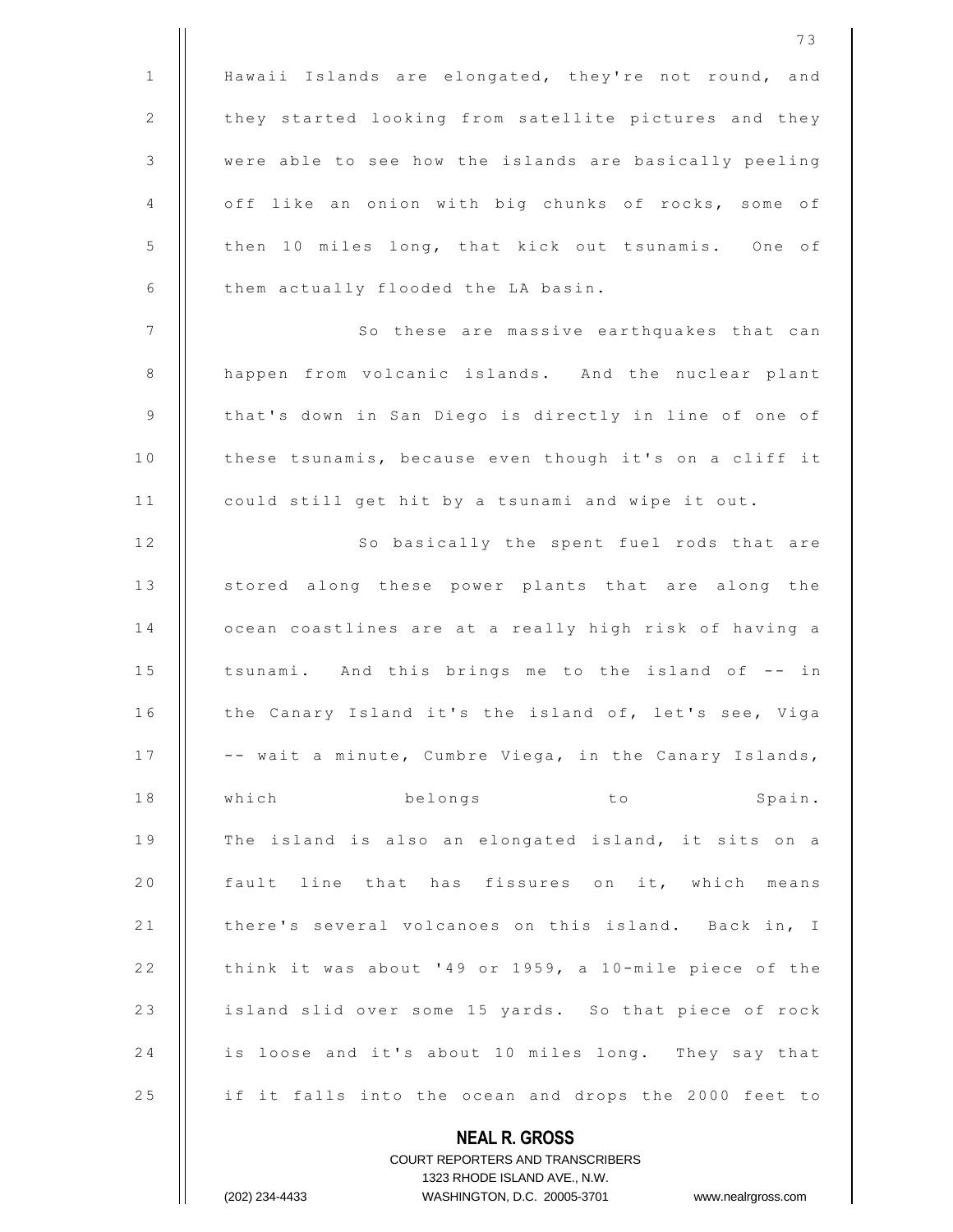|              | 74                                                                  |
|--------------|---------------------------------------------------------------------|
| $\mathbf{1}$ | the bottom of the Atlantic Ocean it will kick up a                  |
| 2            | tsunami 600 feet tall moving at 600 miles an hour, and              |
| 3            | it will affect most of the Atlantic basin. Spain,                   |
| 4            | France, and the British Isles will be hit within three              |
| 5            | hours.                                                              |
| 6            | There's a place in Southwestern England                             |
| 7            | that has 800 tons of plutonium -- excuse me -- 800,000              |
| $\,8\,$      | tons of plutonium stored there. That will be hit by a               |
| 9            | very tall tsunami.                                                  |
| 10           | The East Coast of the United States will                            |
| 11           | be hit in about five hours, and the movie that I was                |
| 12           | watching it said that -- and the movie's name is,                   |
| 13           | Tsunami Apocalypse. It's on the Science and History                 |
| 14           | channels. And it says that 26 nuclear power plants                  |
| 15           | will be wiped out.                                                  |
| 16           | So we'll have a whole bunch of Fukushimas                           |
| 17           | is going on at one time. The bridges and highways and               |
| 18           | roads around that area -- up and down the entire East               |
| 19           | Coast will be wiped out, so it will be very hard for                |
| 20           | anybody to get to these nuclear power plants.                       |
| 21           | Turkey Point and Hutchison Island, they'll                          |
| 22           | be gone. There isn't anything that we have, if the                  |
| 23           | spent fuel rods are blown out into the Everglades,                  |
| 24           | that would be able to go out there and pick them up.                |
| 25           | We don't have air boats or swamp buggies or anything                |
|              | <b>NEAL R. GROSS</b>                                                |
|              | COURT REPORTERS AND TRANSCRIBERS                                    |
|              | 1323 RHODE ISLAND AVE., N.W.                                        |
|              | (202) 234-4433<br>WASHINGTON, D.C. 20005-3701<br>www.nealrgross.com |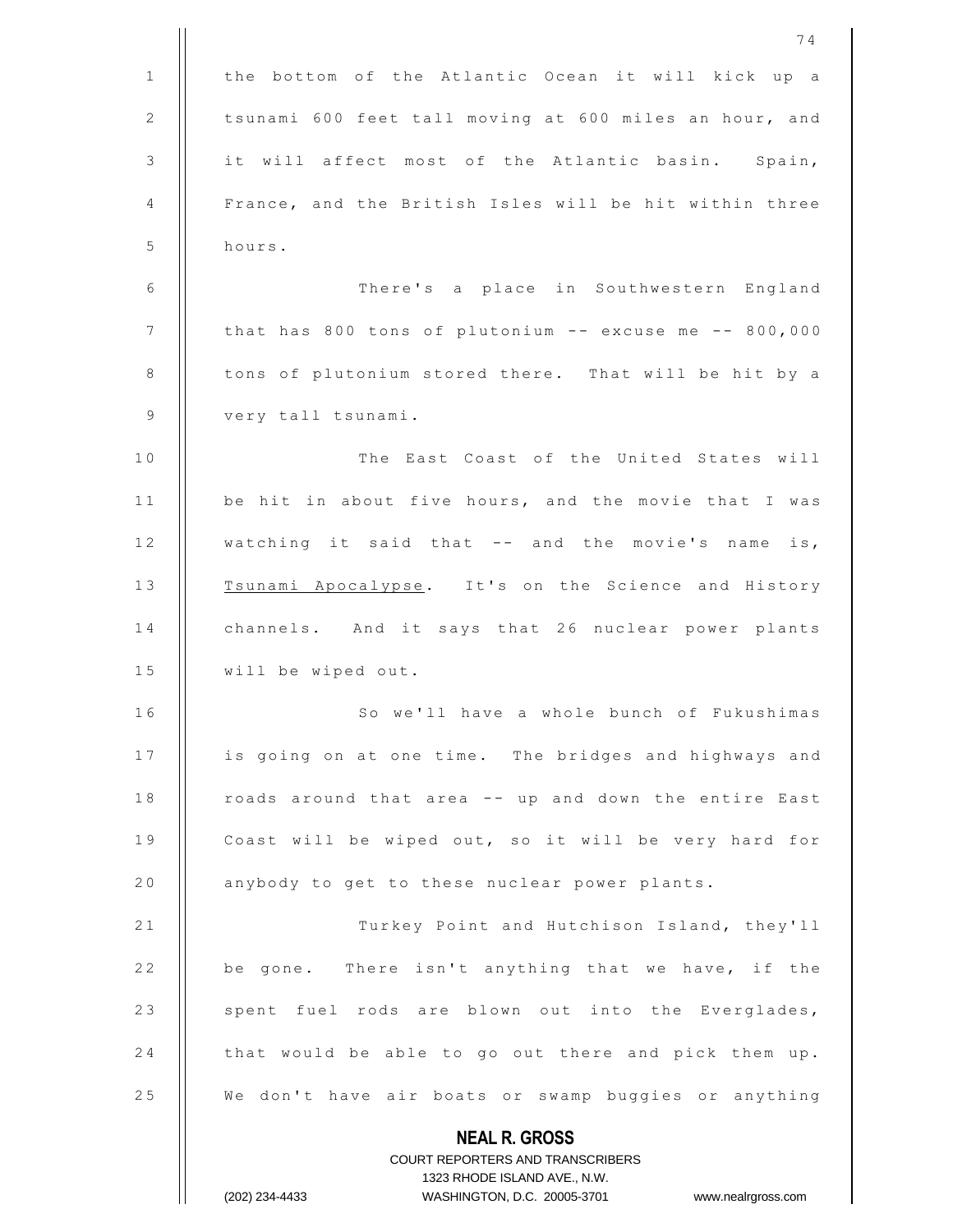**NEAL R. GROSS** COURT REPORTERS AND TRANSCRIBERS 1323 RHODE ISLAND AVE., N.W. 7 5 1  $\parallel$  that big that could actually go out there and get it. 2 | | I grew up in Miami and I've seen quite a 3 | number of very large swamp buggies. They're not going  $4$  | to be able to pick up big, heavy, spent fuel rods. 5 | It's just that the ground will support that much  $6$   $\parallel$  weight. And it will be scattered all over the place 7 | and it will be very hard to find until, you know, you 8 | come upon one and it will be too late. 9 || So basically all the spent fuel rods in 10 | all them power plants up and down the East Coast and 11 | the West Coast need to be moved out of the range, up 12 | to high ground, away from where a tsunami could hit 13 | it. It would be like up in the Appalachian Mountains 14 || or up in the Rocky Mountains, a ways away from the  $15$  | power plants so that they're protected. 1 6 A n d t o b u i l d a n o t h e r p o w e r p l a n t o r t w o 17 | down at Turkey Point, that's just insane. To be 18 | honest with you, I don't see why they would want to do  $19$   $\parallel$  that. 20 || Solar and wind energy are coming online. 21 | I have a patent on a new wind energy and I will be 22 | building wind generators that will make nuclear power 23 | obsolete. If it wasn't for the Koch brothers and our 24 | Governor Rick Scott -- there was a grant that I was 25 | trying to get that disappeared as soon as Rick Scott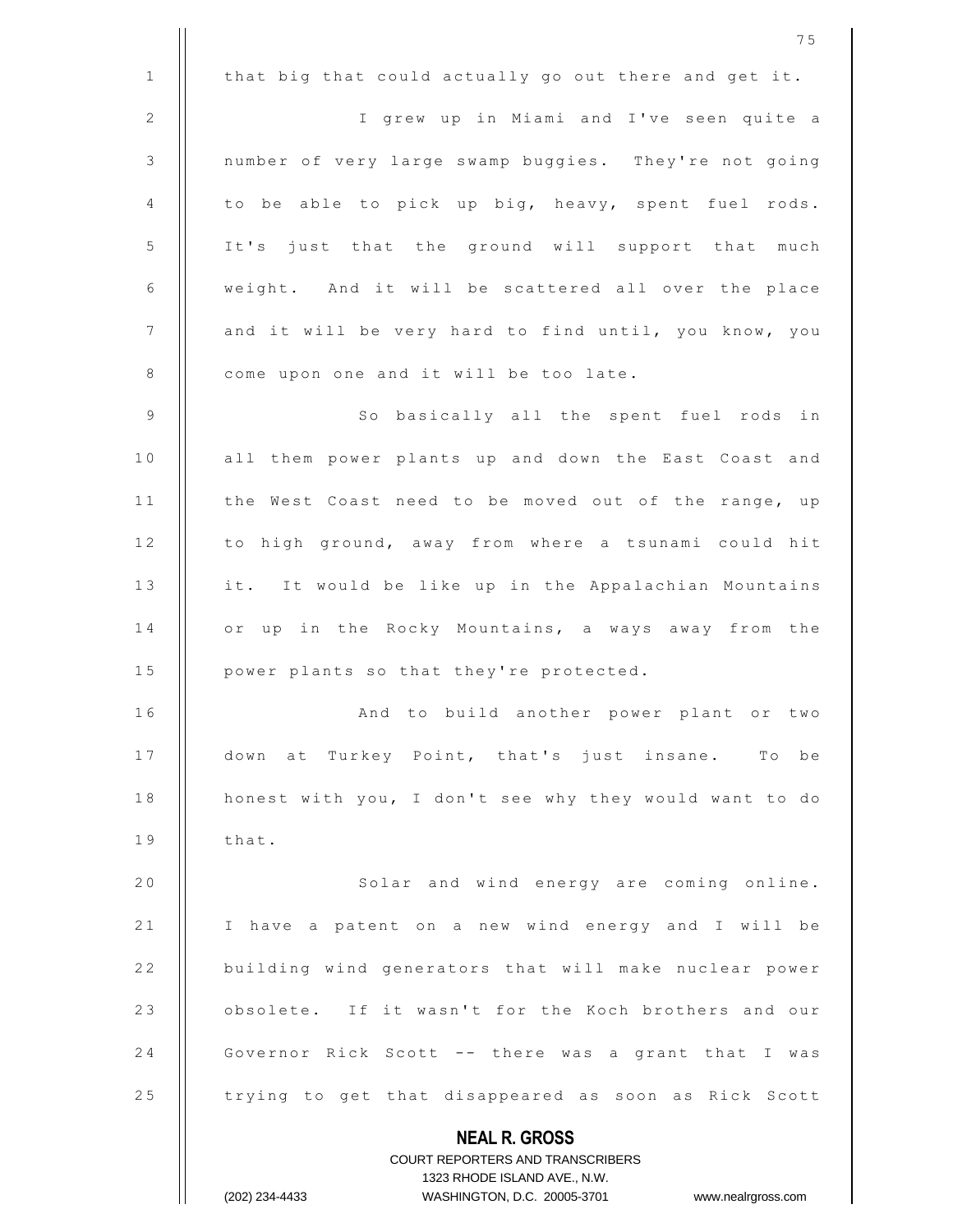|              | 76                                                                                                  |
|--------------|-----------------------------------------------------------------------------------------------------|
| $\mathbf{1}$ | got in office and he went to visit the Koch brothers                                                |
| 2            | and as soon as he came back it was gone. So that was                                                |
| 3            | the obvious link right there that -- there's a lot of                                               |
| 4            | political things going on that want to stop renewable                                               |
| 5            | energy from getting going and making a real impact on                                               |
| 6            | the way our energy sources come from.                                                               |
| 7            | And on the way over I realized I forgot to                                                          |
| 8            | add in Yellowstone. I don't know if you all know                                                    |
| 9            | about that, but there's a super volcano growing                                                     |
| 10           | underneath Yellowstone National Park, and it's making                                               |
| 11           | moves like it's going to explode again. It explodes                                                 |
| 12           | around every 600,000 years and it's been 660,000 years                                              |
| 13           | since the last time it blew up, so it's due any time.                                               |
| 14           | And a super volcano, like the last time Yellowstone                                                 |
| 15           | blew up, it was a major impact upon the entire planet.                                              |
| 16           | I saw a movie the other night that was                                                              |
| 17           | talking about Yellowstone, and the ash cloud will go                                                |
| 18           | from central Canada all the way down to Mexico and it                                               |
| 19           | will cover -- from side to side it will be from the                                                 |
| 20           | Blue Ridge Parkway in the Appalachian Mountains over                                                |
| 21           | to the Continental Divide on the west side will be                                                  |
| 22           | covered in hot ash, burning stones.                                                                 |
| 23           | Now, airplanes can't fly through volcanic                                                           |
| 24           | ash. It burns up the jet engines and they come                                                      |
| 25           | crashing down. That's already happened, or came close                                               |
|              | <b>NEAL R. GROSS</b>                                                                                |
|              | COURT REPORTERS AND TRANSCRIBERS                                                                    |
|              | 1323 RHODE ISLAND AVE., N.W.<br>(202) 234-4433<br>WASHINGTON, D.C. 20005-3701<br>www.nealrgross.com |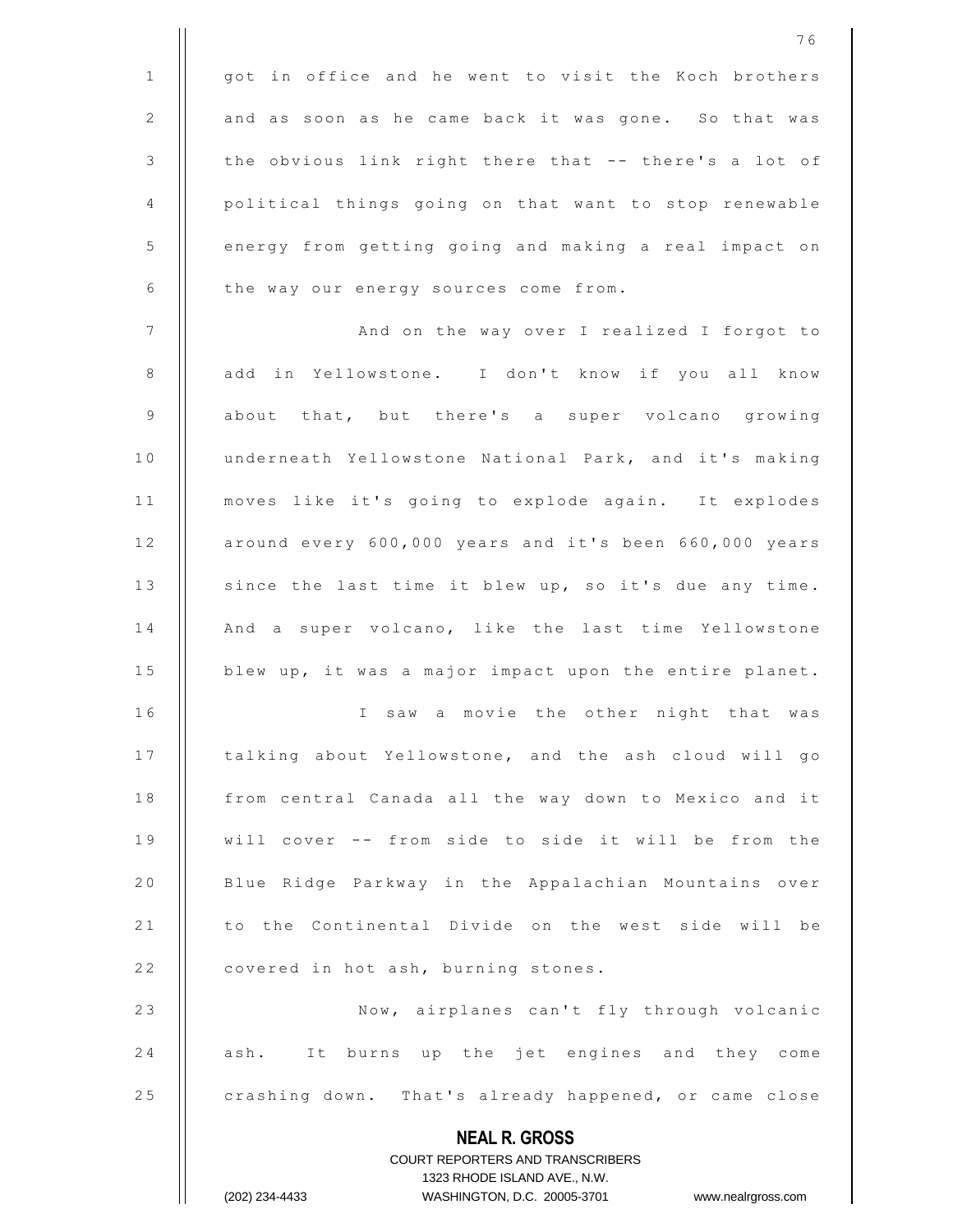|              | <b>COURT REPORTERS AND TRANSCRIBERS</b><br>1323 RHODE ISLAND AVE., N.W.<br>(202) 234-4433<br>WASHINGTON, D.C. 20005-3701<br>www.nealrgross.com |
|--------------|------------------------------------------------------------------------------------------------------------------------------------------------|
|              | <b>NEAL R. GROSS</b>                                                                                                                           |
| 25           | the spent fuel rods.                                                                                                                           |
| 24           | out what kind of growth that is and use it to eat up                                                                                           |
| 23           | looking at what to do with spent fuel rods can find                                                                                            |
| 22           | radioactive environment, and maybe the people that are                                                                                         |
| 21           | that have been blown up, and that is a very hot,                                                                                               |
| 20           | fungus of some kind growing on the reactor buildings                                                                                           |
| 19           | Fukushima. He has said that there is bacteria, a                                                                                               |
| 18           | good thing about the reporter<br>One<br>in                                                                                                     |
| 17           | and we've really got to think about those things.                                                                                              |
| 16           | compared to the time that the planet's been around,                                                                                            |
| 15           | has only been a few seconds of a tick on a clock                                                                                               |
| 14           | about time. The time nuclear power's been going on                                                                                             |
| 13           | 250,000 years from what I understand. So we talk                                                                                               |
| 12           | power -- nuclear spent fuel rods stay radioactive for                                                                                          |
| 11           | it could be in 5000 years. We don't know, but nuclear                                                                                          |
| 10           | happen, but it's coming, and it could be tomorrow or                                                                                           |
| 9            | MR. WILSON: No one knows when that will                                                                                                        |
| 8            | MS. JUCKETT: Could I ask you to --                                                                                                             |
| 7            | goes off they will probably be dead.                                                                                                           |
| 6            | Yellowstone for several hundred miles, when that thing                                                                                         |
| 5            | So anybody living in and around                                                                                                                |
| 4            | a time, if y'all remember that.                                                                                                                |
| 3            | ago all the jet travel in Europe was shut down days at                                                                                         |
| 2            | the volcano in Iceland that happened just a few years                                                                                          |
| $\mathbf{1}$ | to happening on several occasions. So when there was                                                                                           |
|              | 77                                                                                                                                             |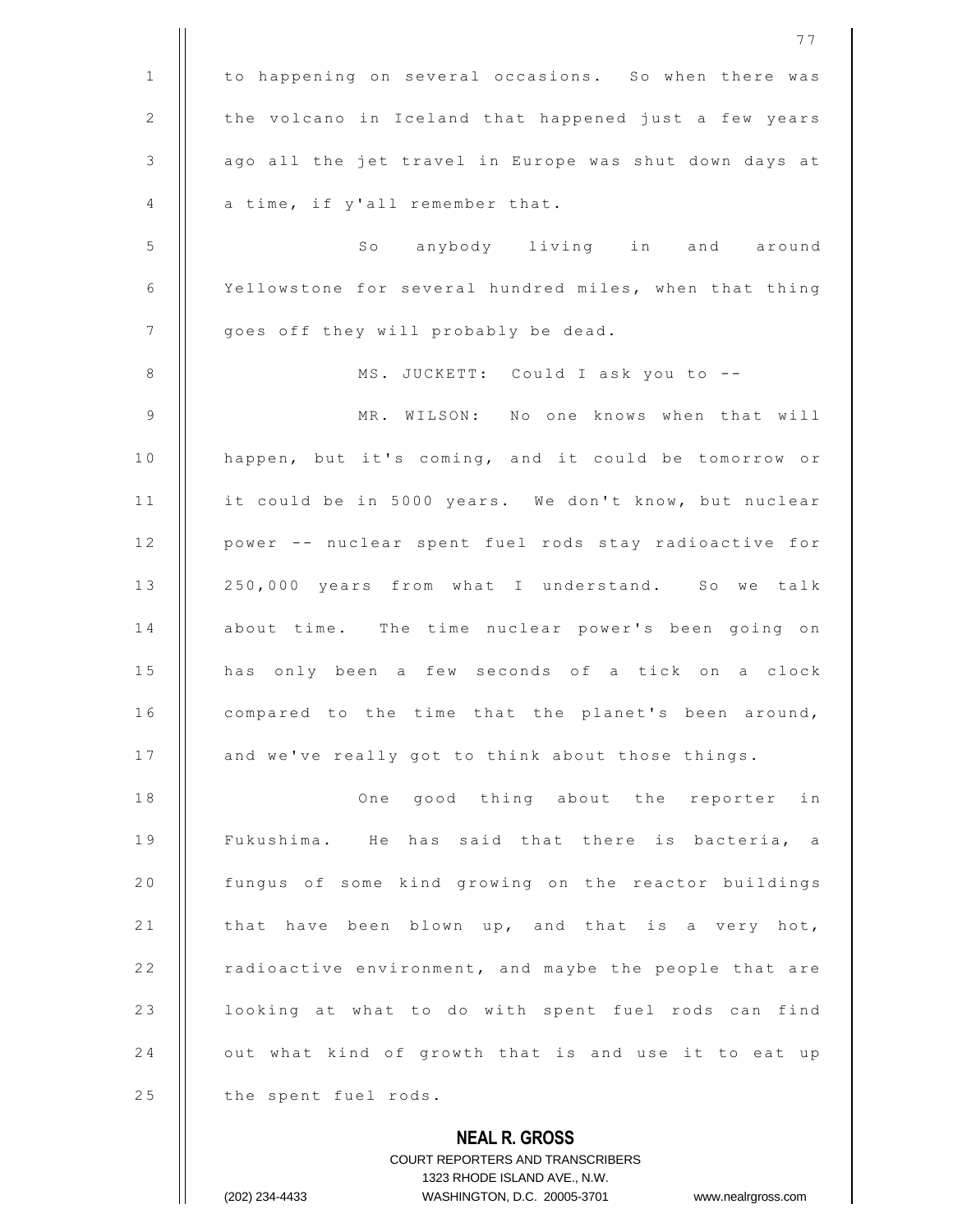|    | 78                                                                                                  |
|----|-----------------------------------------------------------------------------------------------------|
| 1  | Thank you very much.                                                                                |
| 2  | MS. JUCKETT: Before you go, could you                                                               |
| 3  | please state your name and affiliation for the record?                                              |
| 4  | MR. WILSON: Oh, yeah. I'm Greg Wilson,                                                              |
| 5  | and my company is Windjammer Energy Incorporated.                                                   |
| 6  | MS. JUCKETT: Thank you very much.                                                                   |
| 7  | MR. WILSON: Thank you.                                                                              |
| 8  | MS. JUCKETT: And our next speaker is Lisa                                                           |
| 9  | Marie Prescott. Is Lisa here? Great.                                                                |
| 10 | MS. PRESCOTT: Good evening. My name is                                                              |
| 11 | Lisa Marie Prescott, I'm a biologist and a secondary                                                |
| 12 | educator in the fields of biology, chemistry, and                                                   |
| 13 | mathematics. I'm also licensed by the state of                                                      |
| 14 | Florida as a Certified Environmental Health                                                         |
| 15 | Professional in the area of onsite wastewater-                                                      |
| 16 | treatment systems.                                                                                  |
| 17 | Thank you for making this evening possible                                                          |
| 18 | and allowing people from diverse backgrounds<br>to                                                  |
| 19 | participate in the planning process regarding nuclear                                               |
| 20 | waste confidence.                                                                                   |
| 21 | Waste confidence revision warrants careful                                                          |
| 22 | examination because it serves as a foundation to                                                    |
| 23 | several key safety and environmental findings                                                       |
| 24 | regarding the operation of nuclear power plants and                                                 |
| 25 | the disposal of waste that they generate.                                                           |
|    | <b>NEAL R. GROSS</b>                                                                                |
|    | COURT REPORTERS AND TRANSCRIBERS                                                                    |
|    | 1323 RHODE ISLAND AVE., N.W.<br>(202) 234-4433<br>WASHINGTON, D.C. 20005-3701<br>www.nealrgross.com |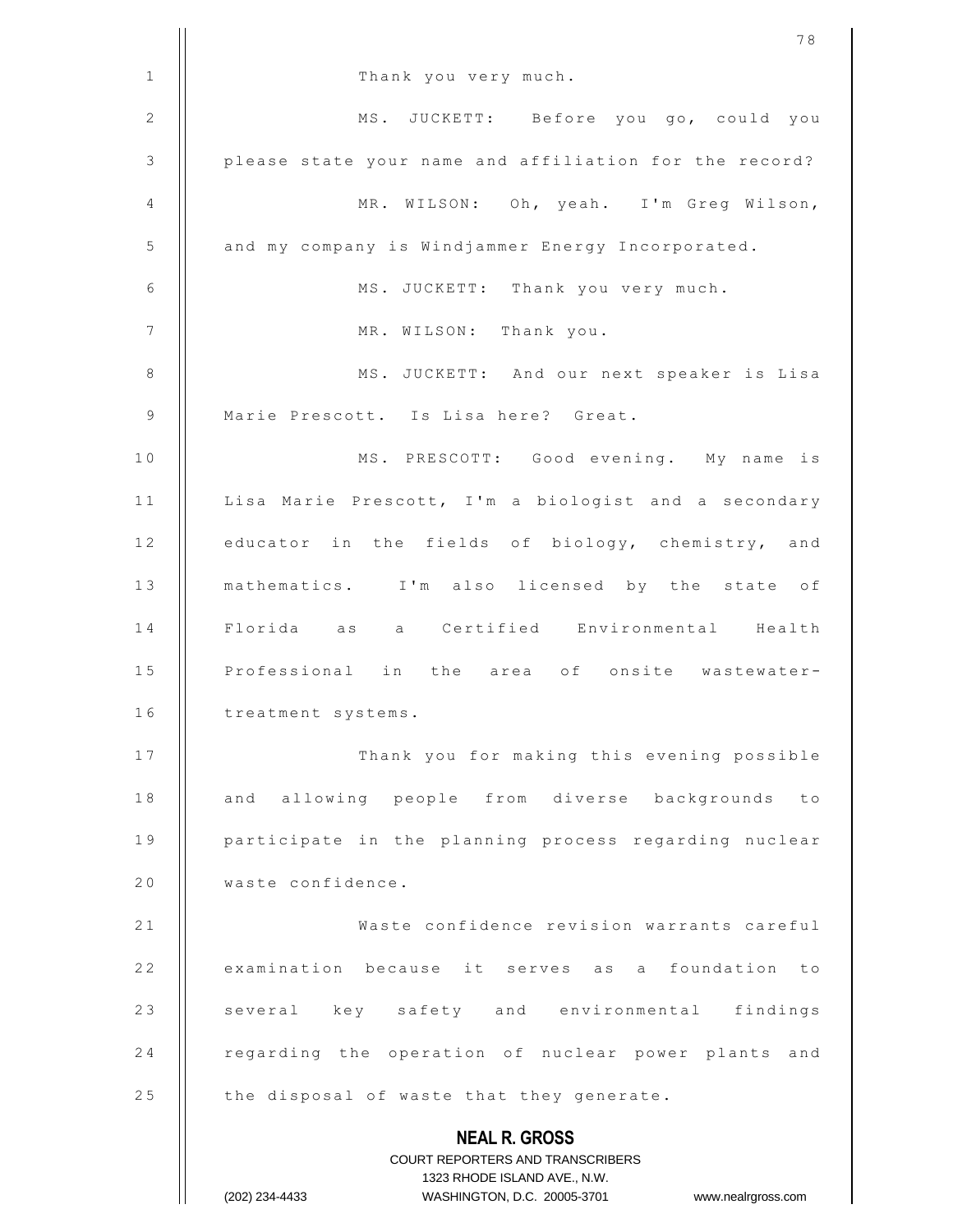**NEAL R. GROSS** COURT REPORTERS AND TRANSCRIBERS 1323 RHODE ISLAND AVE., N.W. (202) 234-4433 WASHINGTON, D.C. 20005-3701 www.nealrgross.com 1 || || In Waste Confidence the NRC proposes 2 | reasonable assurance that the disposal of spent fuel 3 | will not pose an undue risk to public health and 4 | safety. It does so via the NRC finding and assumption 5 | | that disposal is technically feasible and can be  $6$  | achieved with no significant environmental impact. 7 T h e W a s t e C o n f i d e n c e d e c i s i o n m a k e s a k e y 8 || assumption that spent fuel in the future, when 9 || necessary, can be isolated in a repository and no 10 || radioactive releases will go to the biosphere. The 11 | Commission has determined that continued onsite 12 | storage of spent nuclear fuel, beyond the licensed 13 || life, for operation of a reactor is feasible. They 14 | also make the assumption that having a mined geologic 15 | repository within 60 years following the licensed life  $16$  | or operation of a reactor is also feasible. 17 || In the event that repository is not 18 || developed in the future when necessary, the NRC 19 || assumes that the nuclear industry will successfully 20 | develop alternative methods of storage. 21 | Why does the NRC, an official regulatory 22 | agency, incorporate terminologies such as, "when 23 || necessary" in reference to permanent spent fuel 24 disposal? Why does the NRC rely on assumptions rather 25 | than directly implement specific and measurable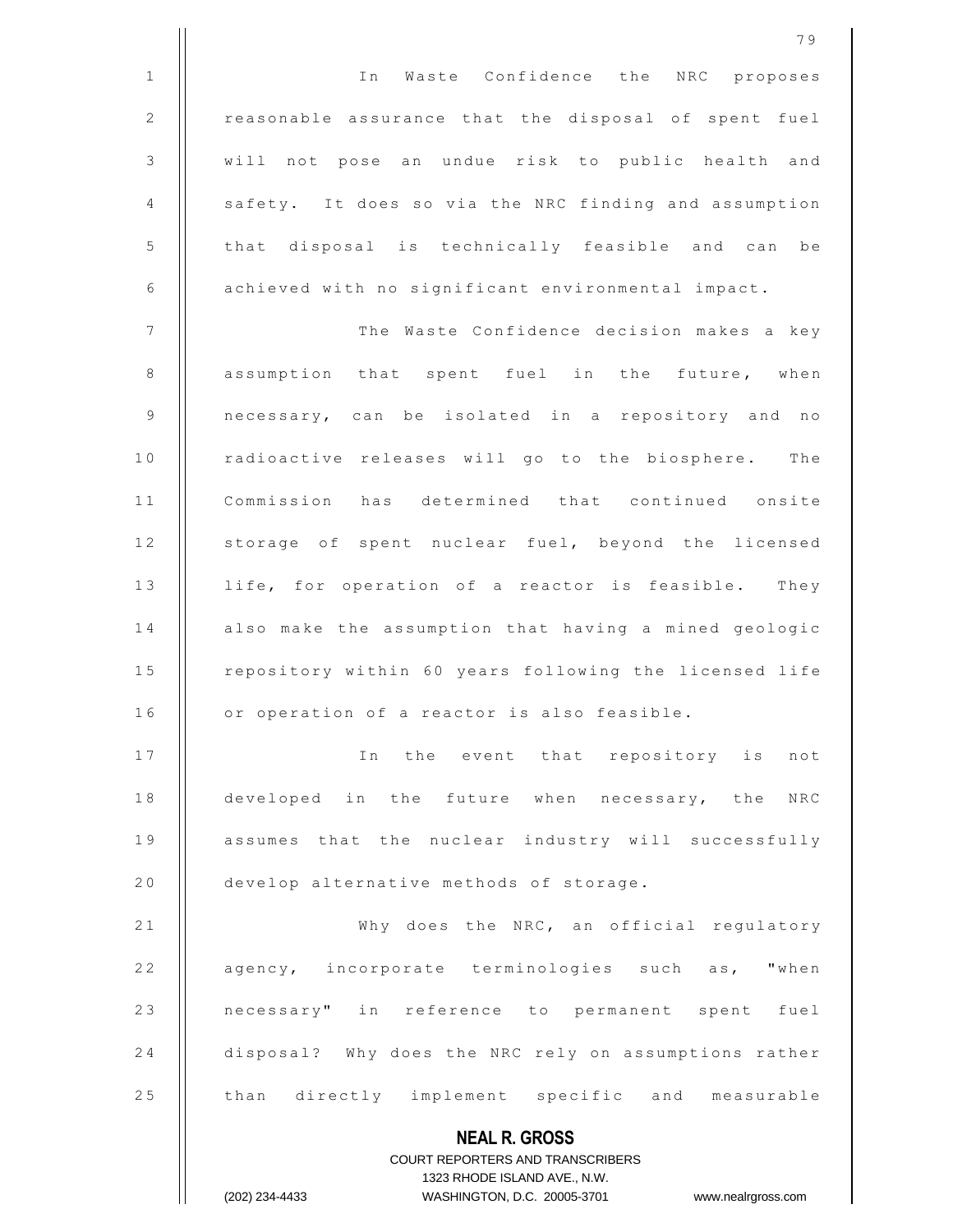|                | 80                                                                  |
|----------------|---------------------------------------------------------------------|
| $\mathbf{1}$   | expectations? How can the nuclear industry and U.S.                 |
| 2              | society have confidence in such a system for managing               |
| 3              | waste, waste associated with detrimental biological                 |
| $\overline{4}$ | effects when inappropriately handled?                               |
| 5              | Regarding the environment. According to                             |
| 6              | the NRC, changes in the environment around spent                    |
| 7              | nuclear fuel storage facilities are sufficiently                    |
| 8              | gradual and predictable to be addressed generically.                |
| 9              | I beg to differ.                                                    |
| 10             | Lessons learned from management of Japan's                          |
| 11             | Fukushima nuclear reactors since March 11th, 2011, and              |
| 12             | those currently being experienced due to continuous                 |
| 13             | leakage of radiation into groundwater, should nullify               |
| 14             | this viewpoint of environmental stasis.                             |
| 15             | We face, in the coming days and in the                              |
| 16             | coming year, the challenging and potentially dangerous              |
| 17             | transfer of 1300 spent rods from Fukushima reactor 4.               |
| 18             | Was the damage in Fukushima the result of stasis? Was               |
| 19             | it predictable?                                                     |
| 20             | In the coming years, the impacts of                                 |
| 21             | climate change will be evident; sea level rise,                     |
| 22             | stronger storms, flooding, erosion, intense storm                   |
| 23             | surges, and increasingly frequent wildfires will have               |
| 24             | to be addressed with scientifically based planning.                 |
| 25             | Nine U.S. nuclear reactor plants are                                |
|                | <b>NEAL R. GROSS</b>                                                |
|                | COURT REPORTERS AND TRANSCRIBERS                                    |
|                | 1323 RHODE ISLAND AVE., N.W.                                        |
|                | (202) 234-4433<br>WASHINGTON, D.C. 20005-3701<br>www.nealrgross.com |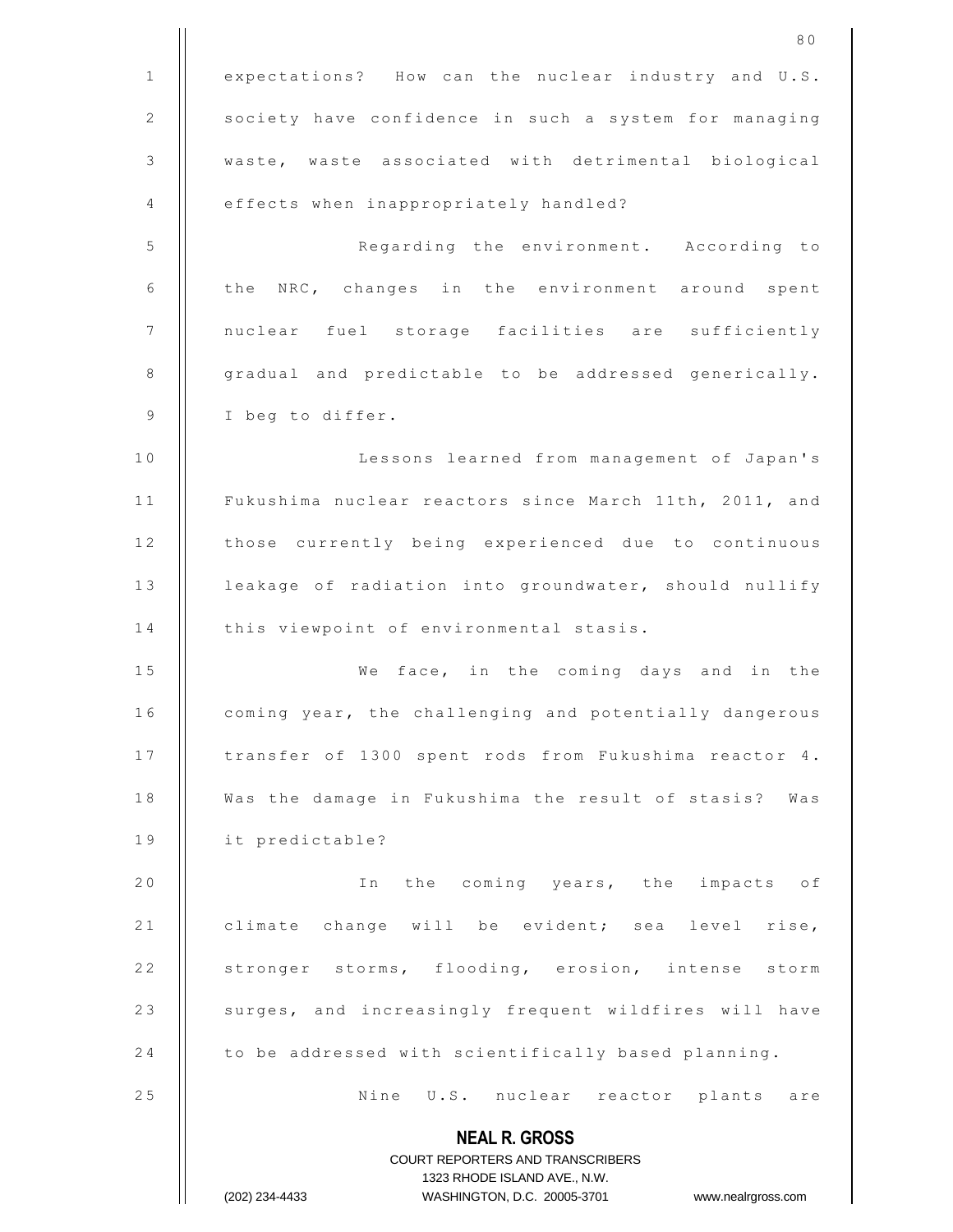|              | 81                                                                  |
|--------------|---------------------------------------------------------------------|
| $\mathbf{1}$ | within two miles of the ocean. Others far from the                  |
| 2            | ocean already lie in regions prone to flooding. As                  |
| 3            | experienced in Nebraska during the summer of 2011 at                |
| 4            | Fort Calhoun and Cooper Nuclear Stations, NRC must                  |
| $\mathsf S$  | begin to focus upon reactors in a site-specific manner              |
| 6            | with scientifically based analysis.                                 |
| 7            | Currently, 2000 metric tons of commercial                           |
| 8            | high-level nuclear waste is being produced each year                |
| 9            | by nuclear power reactors. Nuclear industry is not                  |
| 10           | currently able to safely dispose of these 70,000                    |
| 11           | metric tons of commercial high-level nuclear waste                  |
| 12           | already generated. Unless and until permanent                       |
| 13           | isolation of the existing radioactive waste from the                |
| 14           | biosphere has been demonstrated, there should be no                 |
| 15           | confidence in licensing waste production regarding                  |
| 16           | nuclear.                                                            |
| 17           | The NRC should expedite reduction in the                            |
| 18           | number of fuel assemblies in water-filled pools,                    |
| 19           | securely transferring them to dry cask storage. The                 |
| 20           | NRC should stop licensing new reactors and relicensing              |
| 21           | old ones until it has proven that the waste can be                  |
| 22           | isolated from global ecosystem with long-term storage               |
| 23           | and sites secured. Only then can we truthfully                      |
| 24           | express and experience waste confidence.                            |
| 25           | The methodology by which our current                                |
|              | <b>NEAL R. GROSS</b><br><b>COURT REPORTERS AND TRANSCRIBERS</b>     |
|              | 1323 RHODE ISLAND AVE., N.W.                                        |
|              | (202) 234-4433<br>WASHINGTON, D.C. 20005-3701<br>www.nealrgross.com |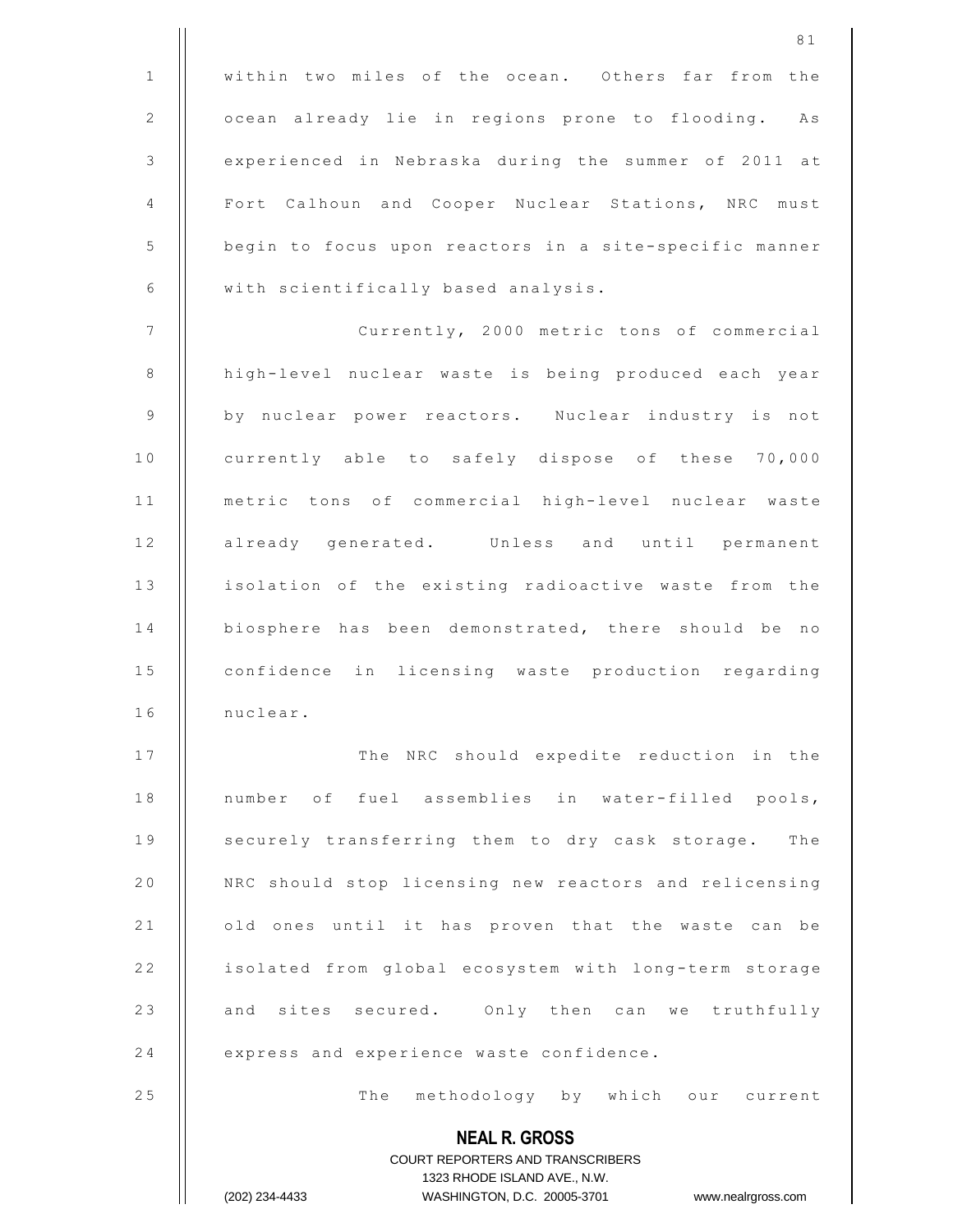**NEAL R. GROSS** COURT REPORTERS AND TRANSCRIBERS 1323 RHODE ISLAND AVE., N.W. (202) 234-4433 WASHINGTON, D.C. 20005-3701 www.nealrgross.com 1 | society generates electricity must be managed in a 2 | responsible manner with health and stability of future 3 | generations in mind. NRC has the purpose and the 4 | responsibility of protecting public health. The NRC 5 | should provide clear, focused, site-specific analysis 6 | of nuclear plants as it determines adequate storage 7 | methods for spent fuel. 8 | Thank you for your attention. 9 M S . J U C K E T T : T h a n k y o u . T h a t g e t s 10 | through the list of speakers that I had signed up to 11 | speak. Is there anyone who didn't get a chance to 12 | speak yet that wanted to go ahead and make a comment? 13 || (No response.) 14 || MS. JUCKETT: I'm not seeing any hands. 15  $\parallel$  At this time let's go ahead and take a -- oh, I'm so 16 | sorry, I'm so sorry, I didn't see you. You can go  $17$   $\parallel$  ahead and come on down. 18 | MS. ZUCCARINI: Hi. Good evening. Thank 19 || you so much for providing the opportunity for us to 20 | speak. It means a lot to have you guys here from the  $21$  | community. 22 | My name is Ana, I'm from the University of 23 | Central Florida. 24 | MR. TENARIO: Hi, and I'm Frank from UCF  $25$  || as well.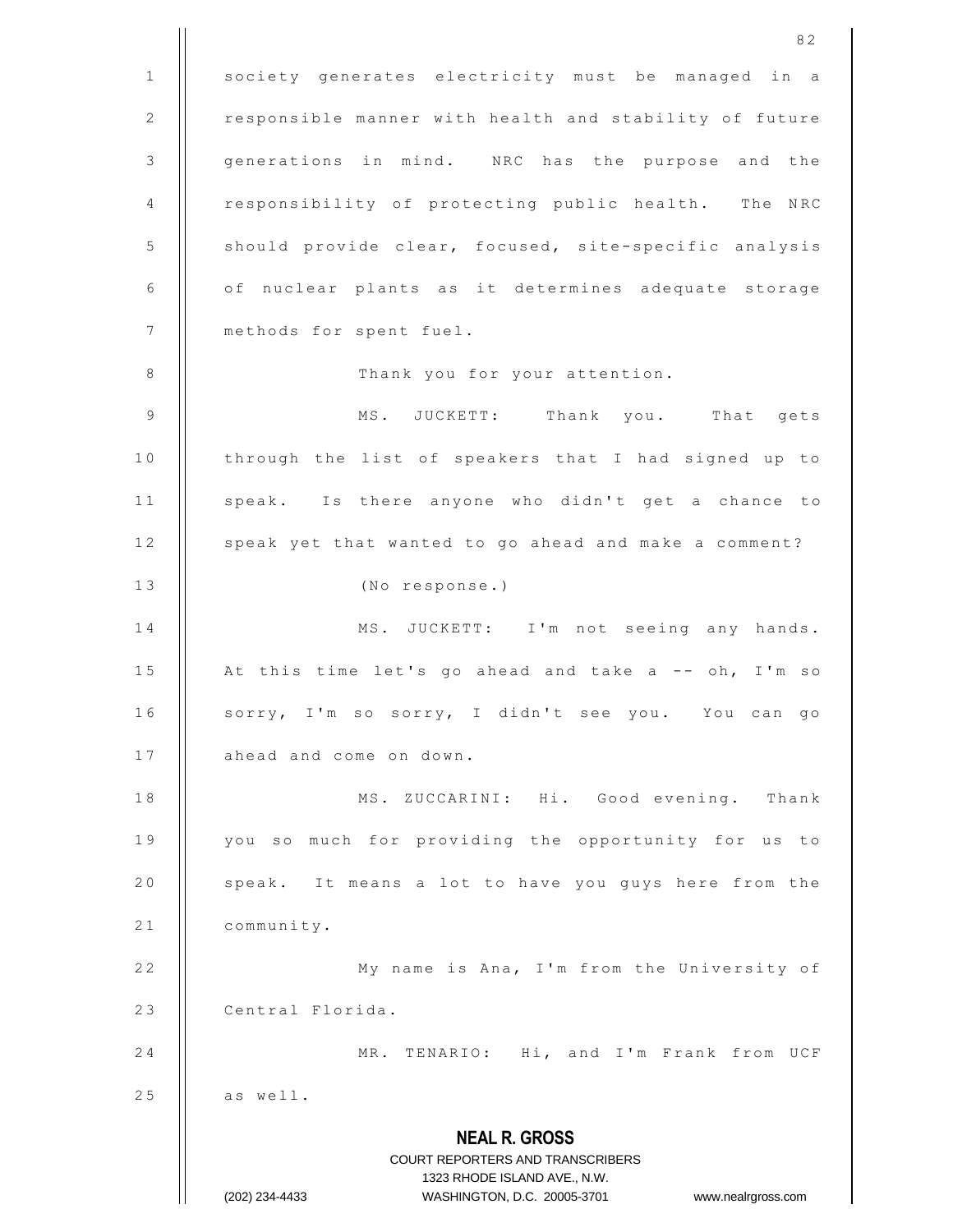|                | 83                                                                  |
|----------------|---------------------------------------------------------------------|
| $\mathbf{1}$   | MS. ZUCCARINI: I wanted to take this                                |
| $\mathbf{2}$   | opportunity to go over some suggestions for the                     |
| $\mathsf 3$    | revision of your draft. As I was looking over this                  |
| 4              | report I found a couple of suggestions that I thought               |
| $\mathsf S$    | I would share with you guys.                                        |
| 6              | You say that this is the Waste Confidence                           |
| $\overline{7}$ | Generic Environmental Impact Statement, so the key                  |
| 8              | word would be confidence. And, to me, confidence                    |
| $\mathsf 9$    | comes from knowledge, so just a couple of suggestions.              |
| 10             | In this report the word "small" in                                  |
| 11             | capitalized font appears more than 119 times.                       |
| 12             | However, there's no actual outline of what small                    |
| 13             | really means. There's no numbers, there's no science,               |
| 14             | no actual graphs to really assess what the word small               |
| 15             | really means in this study. Also, it would just be                  |
| 16             | nice to have, like, a copy of the data in which that                |
| 17             | was based upon.                                                     |
| 18             | And then, another point would be that                               |
| 19             | there is -- they haven't addressed any human health --              |
| 20             | there's not an actual section of public health, sort                |
| 21             | of what measures of the waste created by these. Like,               |
| 22             | what types of waste would be stored, what is the life,              |
| 23             | you know, the half-life or basically the decay time                 |
| 24             | for these substances. Specifically, just because we                 |
| 25             | all know that nuclear substances, they remain active                |
|                | <b>NEAL R. GROSS</b>                                                |
|                | <b>COURT REPORTERS AND TRANSCRIBERS</b>                             |
|                | 1323 RHODE ISLAND AVE., N.W.                                        |
|                | (202) 234-4433<br>WASHINGTON, D.C. 20005-3701<br>www.nealrgross.com |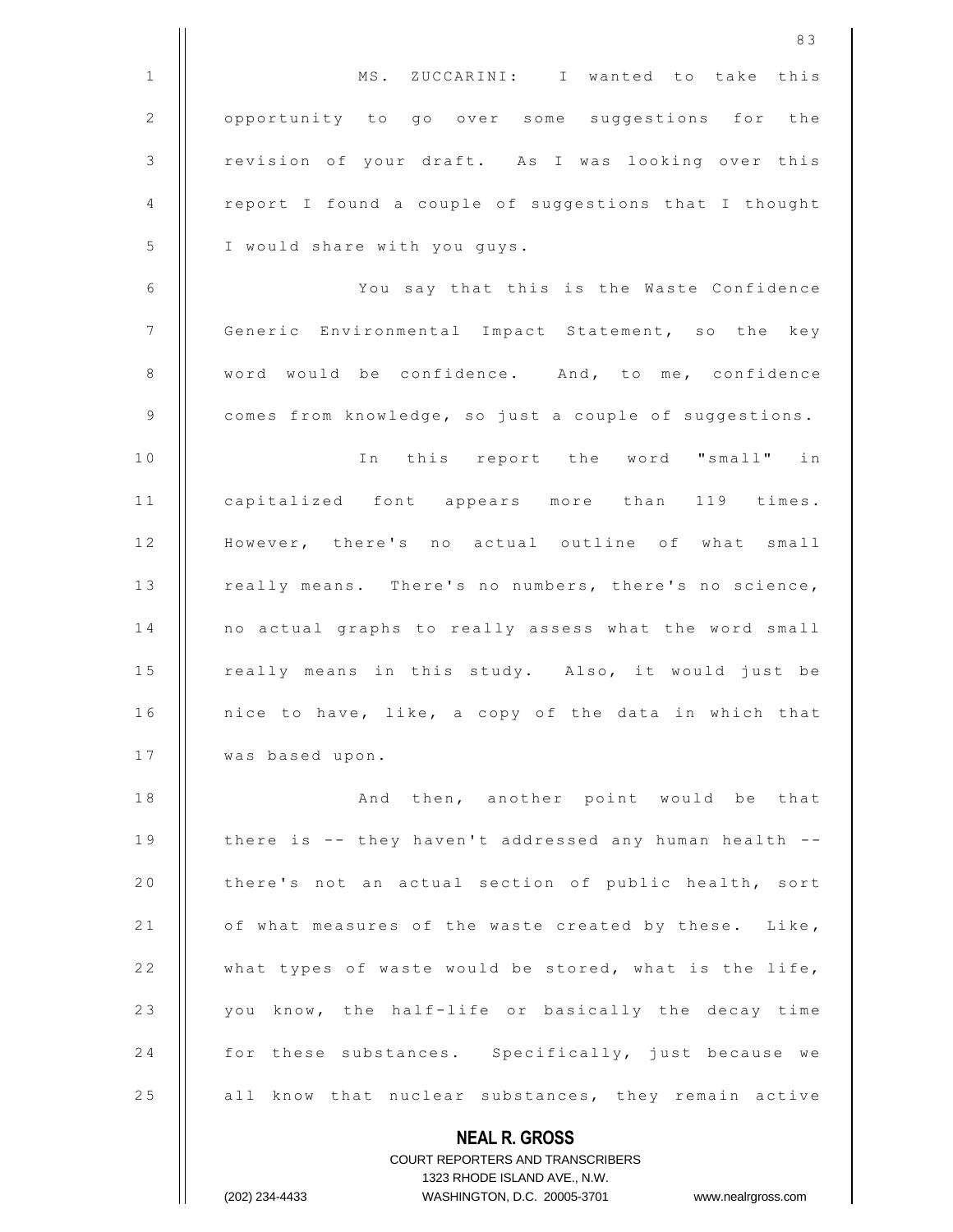|                | 84                                                                                                  |
|----------------|-----------------------------------------------------------------------------------------------------|
| 1              | and radioactive and noxious for, you know, centuries.                                               |
| $\mathbf{2}$   | So if the report was based on assessing, you know, the                                              |
| 3              | time that it would be safe to store them, how were we                                               |
| 4              | measuring that if it would take centuries to really,                                                |
| 5              | you know, really have a confidence in how long we're                                                |
| 6              | storing it?                                                                                         |
| $\overline{7}$ | Then another thing that I wanted to say                                                             |
| 8              | was that -- a gentleman before was saying that he was                                               |
| 9              | very concerned with having this project go through                                                  |
| 10             | because of public interest and bringing power to the                                                |
| 11             | poor. However, you know, as Mr. Rossin said, there                                                  |
| 12             | are other types of energies. There was not a section                                                |
| 13             | on here addressing alternatives or the effects of not                                               |
| 14             | having this thing go through.                                                                       |
| 15             | And also, you know, if the poor really                                                              |
| 16             | need power, sunlight's always free. I, myself, come                                                 |
| 17             | from a Third World country, I come from Peru. I lived                                               |
| 18             | there for 12 years and I did not have an iPad or a                                                  |
| 19             | cell phone or computers. So I really just, you know,                                                |
| 20             | had enough power for a TV and a radio and I was happy.                                              |
| 21             | So there's really not a lot of high demand for nuclear                                              |
| 22             | for the poor. I'm pretty sure they're more concerned                                                |
| 23             | about food and clothing and housing.                                                                |
| 24             | And, yeah, I'd just really like to see a                                                            |
| 25             | more -- basically a detail-oriented section in the                                                  |
|                | <b>NEAL R. GROSS</b>                                                                                |
|                | COURT REPORTERS AND TRANSCRIBERS                                                                    |
|                | 1323 RHODE ISLAND AVE., N.W.<br>(202) 234-4433<br>WASHINGTON, D.C. 20005-3701<br>www.nealrgross.com |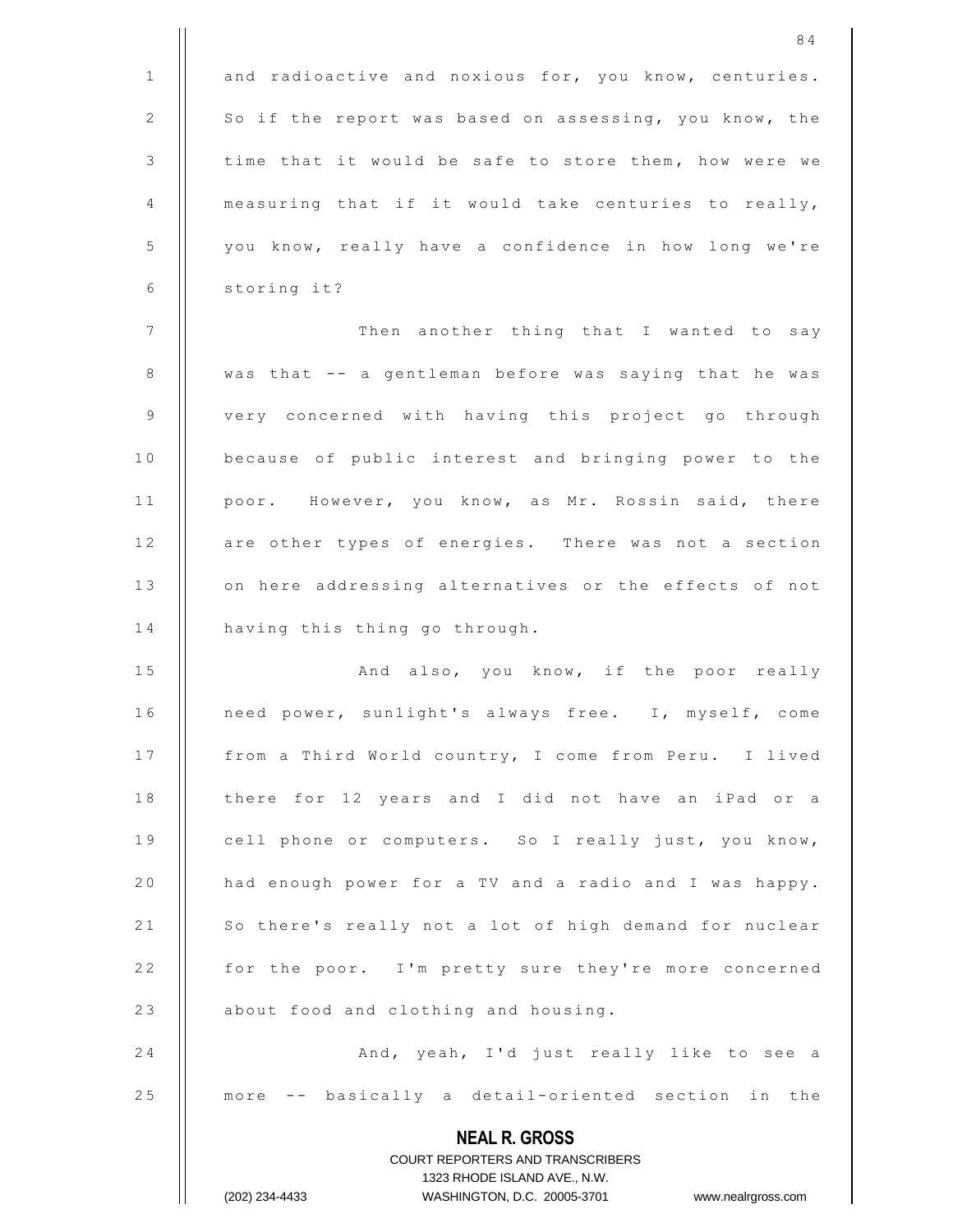8 5 1 | Environmental Justice area, because aside from the 2 | very vague terminology that is provided, it goes on to  $3$   $\parallel$  say that the effects of these things -- well, they 4 don't really specify what effects or what things are 5 | here. But they just go on to say that the potential 6  $\parallel$  for moderate impacts to air quality, terrestrial life, 7 | and transportation are based on construction-related 8 | potential fugitive dust emissions. However, there's 9 | | not really like an outline of a measure of how much or 10 || which substances would be the ones that would be 11 | fugitive. 12 || So it's just -- for a nuclear, you know, 13 | very science-based, you know, PhD's, there's not a lot 14 || of science to these, it's just a lot of capital 15 | letters, small, moderate, large. So, you know, I'd 16 | appreciate, since this is up for the community and you 17 | are providing us a chance to really be acquainted with 18 | what you are doing, if you would just provide that 19 | kind of science for us to assess, even if somebody may 20 || not grasp completely what is written on there, it 21  $\parallel$  would just be like a good -- indicative of, you know, 22 | how much the study -- like how in depth it went, you 23 | know, many might be able to recognize some, you know, 24 || maybe some pollutants that are already in the 25 | environment that could maybe interact with some that

> **NEAL R. GROSS** COURT REPORTERS AND TRANSCRIBERS 1323 RHODE ISLAND AVE., N.W.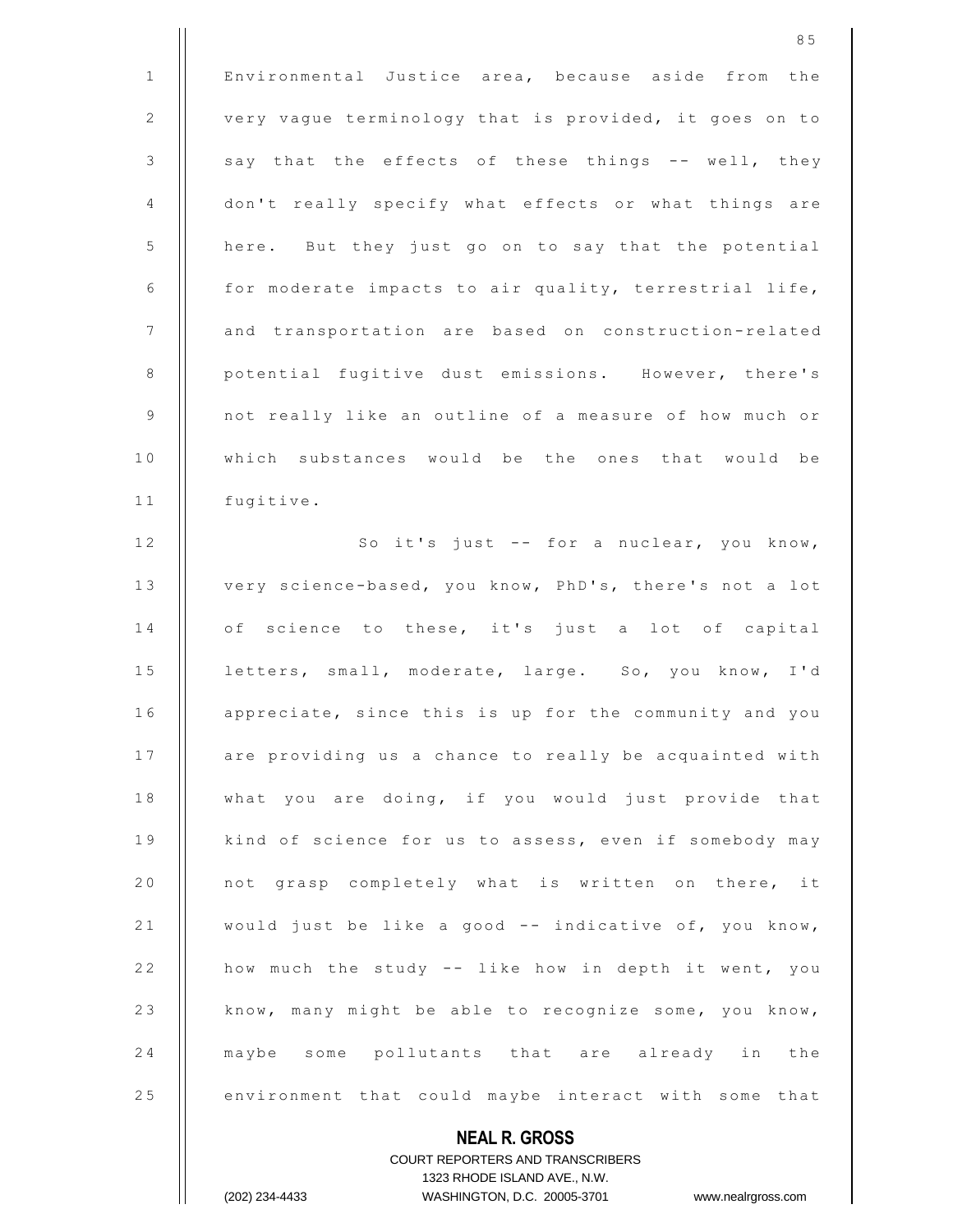|    | 86                                                                                               |
|----|--------------------------------------------------------------------------------------------------|
| 1  | might leak or whatnot.                                                                           |
| 2  | So, you know, even if I -- I'm not going                                                         |
| 3  | to use this for anything, it would just be appreciated                                           |
| 4  | if you would provide that.                                                                       |
| 5  | And then I guess I would like to sort of,                                                        |
| 6  | you know, make a little highlight point on here on the                                           |
| 7  | Environmental Justice section. It says, the ISFSIs                                               |
| 8  | would have minimal human health and environmental                                                |
| 9  | effects on minority and low-income populations.                                                  |
| 10 | Since -- as I had asked before, you guys                                                         |
| 11 | said that you did not have these facilities yet built                                            |
| 12 | and you were not able to answer my question or really                                            |
| 13 | address it. However, in your Draft you are already                                               |
| 14 | saying that it would have minimal effects on minority                                            |
| 15 | and low-income populations.                                                                      |
| 16 | My question is, why would you put that on                                                        |
| 17 | here if you have no idea where you're going to locate                                            |
| 18 | these facilities? Is it some kind of like hint                                                   |
| 19 | towards already you're heading in the direction of                                               |
| 20 | environmental inequalities?                                                                      |
| 21 | And then, also it says here that these --                                                        |
| 22 | the overall contributor, human health and                                                        |
| 23 | environmental effects from continued short-term spent                                            |
| 24 | fuel storage would be limited in scope and small for                                             |
| 25 | all populations. However, what are the limiting                                                  |
|    | <b>NEAL R. GROSS</b>                                                                             |
|    | <b>COURT REPORTERS AND TRANSCRIBERS</b>                                                          |
|    | 1323 RHODE ISLAND AVE., N.W.<br>WASHINGTON, D.C. 20005-3701 www.nealrgross.com<br>(202) 234-4433 |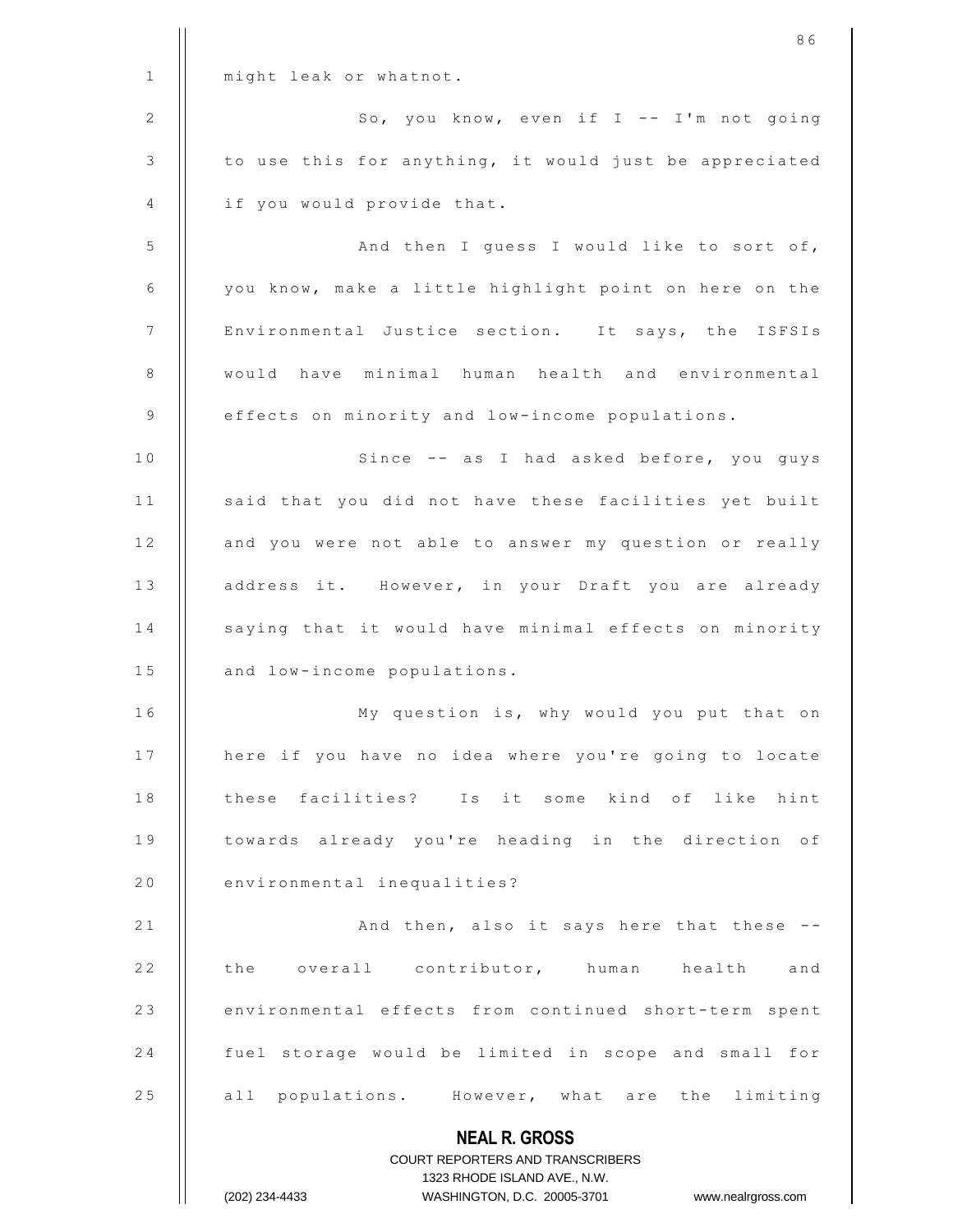|              | 87                                                               |
|--------------|------------------------------------------------------------------|
| $\mathbf{1}$ | factors of the scope?                                            |
| 2            | And, you know, again with the word "small"                       |
| 3            | in capital letters. What does that mean?                         |
| 4            | In this case, when it comes to noxious                           |
| 5            | substances and possible, you know, deaths of                     |
| 6            | population in close proximity to these facilities,               |
| 7            | size matters, guys. The length of exposure, the                  |
| 8            | amount of contact and just basically, you know, how              |
| 9            | long you're in contact with the poison, you know, even           |
| 10           | hours and it can kill you over, you know, a couple               |
| 11           | weeks or whatnot. However, we don't know if these are            |
| 12           | -- you know, we don't know the substances, we don't              |
| 13           | know the time, we don't know the times of exposures,             |
| 14           | so we can't really -- well, me, as I am reading this,            |
| 15           | I can't assess if this is small or not.                          |
| 16           | At the same time, another thing of                               |
| 17           | interest is, what are your assumed costs? Like, what             |
| 18           | is a small cost for progress? What are we putting on             |
| 19           | the line here? You guys are all pushing for progress             |
| 20           | and, you know, we want to bring this energy; however,            |
| 21           | at the cost of what? What are we sacrificing?                    |
| 22           | If we have indeed the confidence and the                         |
| 23           | technology to say that we are okay to go ahead with              |
| 24           | these projects, you know, I would suggest that we have           |
| 25           | a trial site, maybe a storage of these fuels maybe               |
|              | <b>NEAL R. GROSS</b><br>COURT REPORTERS AND TRANSCRIBERS         |
|              | 1323 RHODE ISLAND AVE., N.W.                                     |
|              | (202) 234-4433<br>WASHINGTON, D.C. 20005-3701 www.nealrgross.com |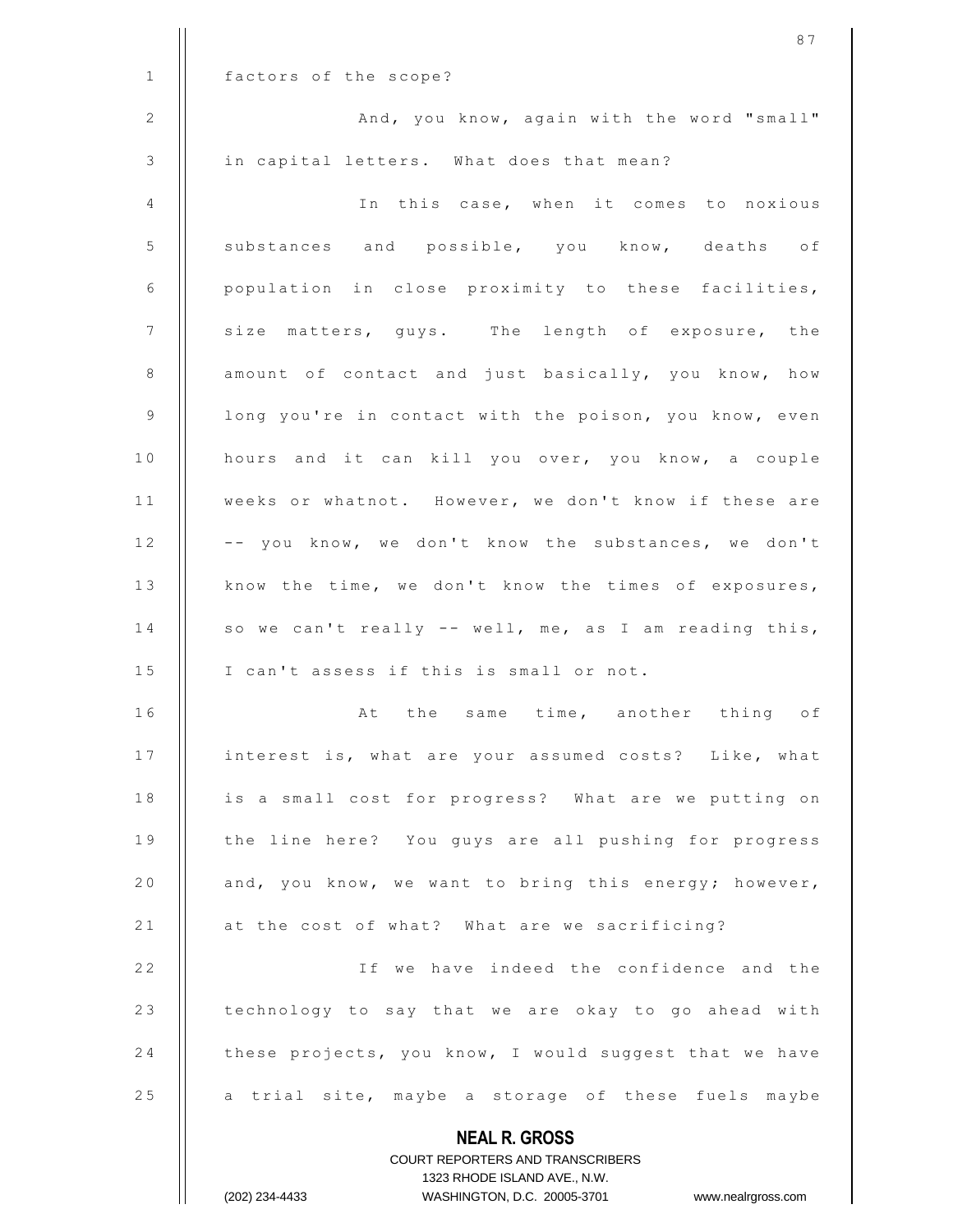**NEAL R. GROSS** COURT REPORTERS AND TRANSCRIBERS 1323 RHODE ISLAND AVE., N.W. (202) 234-4433 WASHINGTON, D.C. 20005-3701 www.nealrgross.com 1 | going for a couple years, and if you guys are really 2 | confident in your technologies, maybe it could be at 3 | your offices and then that way we could see the 4 | effects of these, you know, nuclear waste on you guys, 5 | you know, and then we could really assess if this is a  $6$   $\parallel$  small cost or not instead of the small communities and 7 | population or low-income people who might be easily 8 | deceived by progress. 9 | You know, long-term storage, there's not 10 | really like a specific time line. You know, just have 11 || a little more science with it would be my 12 | recommendation. Thank you so much. 13 || MS. JUCKETT: Thank you. And was there 14 | anyone else who did not get a chance to speak already 15 | that would like to go ahead and get a comment on the  $16$   $\parallel$  record? 17 | (No response.) 18 || MS. JUCKETT: Okay. I didn't see any 19  $\parallel$  hands this time, so let's go ahead and take a quick 10 20 | minute break. And if there is anyone who would like 21 | to make a second comment, if you would come see me and 22 | we'll put your name on the list for a second comment. 23 | But for now let's go ahead and take quick 24 | 10 minute break and give everybody a chance to stretch 25 | their legs for a minute. Thank you very much.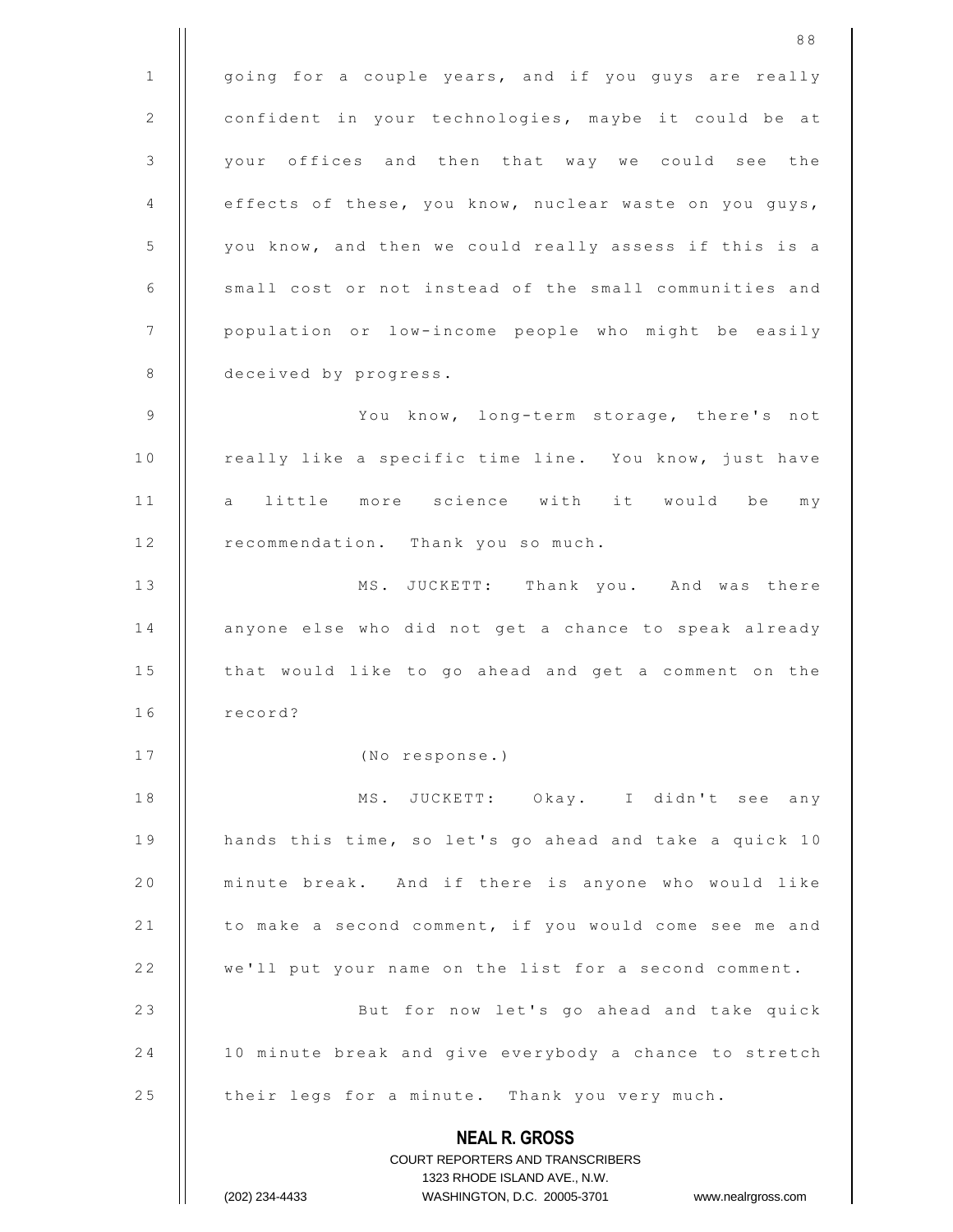|              | 89                                                                                                  |
|--------------|-----------------------------------------------------------------------------------------------------|
| $\mathbf{1}$ | (Off the record, 9:10 p.m.)                                                                         |
| 2            | (Back on the record, 9:25 p.m.)                                                                     |
| $\mathsf 3$  | MS. JUCKETT: Okay everybody, let's go                                                               |
| 4            | ahead and get started again. I didn't have anybody                                                  |
| 5            | come up during the break and tell me that they wanted                                               |
| 6            | to make a second comment, but I want to just go ahead                                               |
| 7            | and offer just one more time.                                                                       |
| 8            | Is<br>there anybody who wants to make a                                                             |
| 9            | second comment? We have a little bit of time here.                                                  |
| 10           | (No response.)                                                                                      |
| 11           | MS. JUCKETT: Still not seeing anybody.                                                              |
| 12           | So, we've got to be here until 10 o'clock, since we                                                 |
| 13           | said that we were going to be here til 10 we want to                                                |
| 14           | make sure that we keep the transcriber here and that                                                |
| 15           | we give everybody the opportunity in case we<br>have                                                |
| 16           | somebody who couldn't make it until very late.                                                      |
| 17           | But we'll go ahead and close out the                                                                |
| 18           | meeting now so that we can let all of y'all go home.                                                |
| 19           | And we appreciate so much that you were able to be                                                  |
| 20           | here, and Keith will give some closing remarks. And                                                 |
| 21           | if any of you have questions additionally we still do                                               |
| 22           | have the NRC staff here available to talk and we'll be                                              |
| 23           | glad to talk to you. And I hope that everybody will                                                 |
| 24           | take advantage of the extra time that we<br>have                                                    |
| 25           | available tonight.                                                                                  |
|              | <b>NEAL R. GROSS</b>                                                                                |
|              | <b>COURT REPORTERS AND TRANSCRIBERS</b>                                                             |
|              | 1323 RHODE ISLAND AVE., N.W.<br>WASHINGTON, D.C. 20005-3701<br>(202) 234-4433<br>www.nealrgross.com |
|              |                                                                                                     |